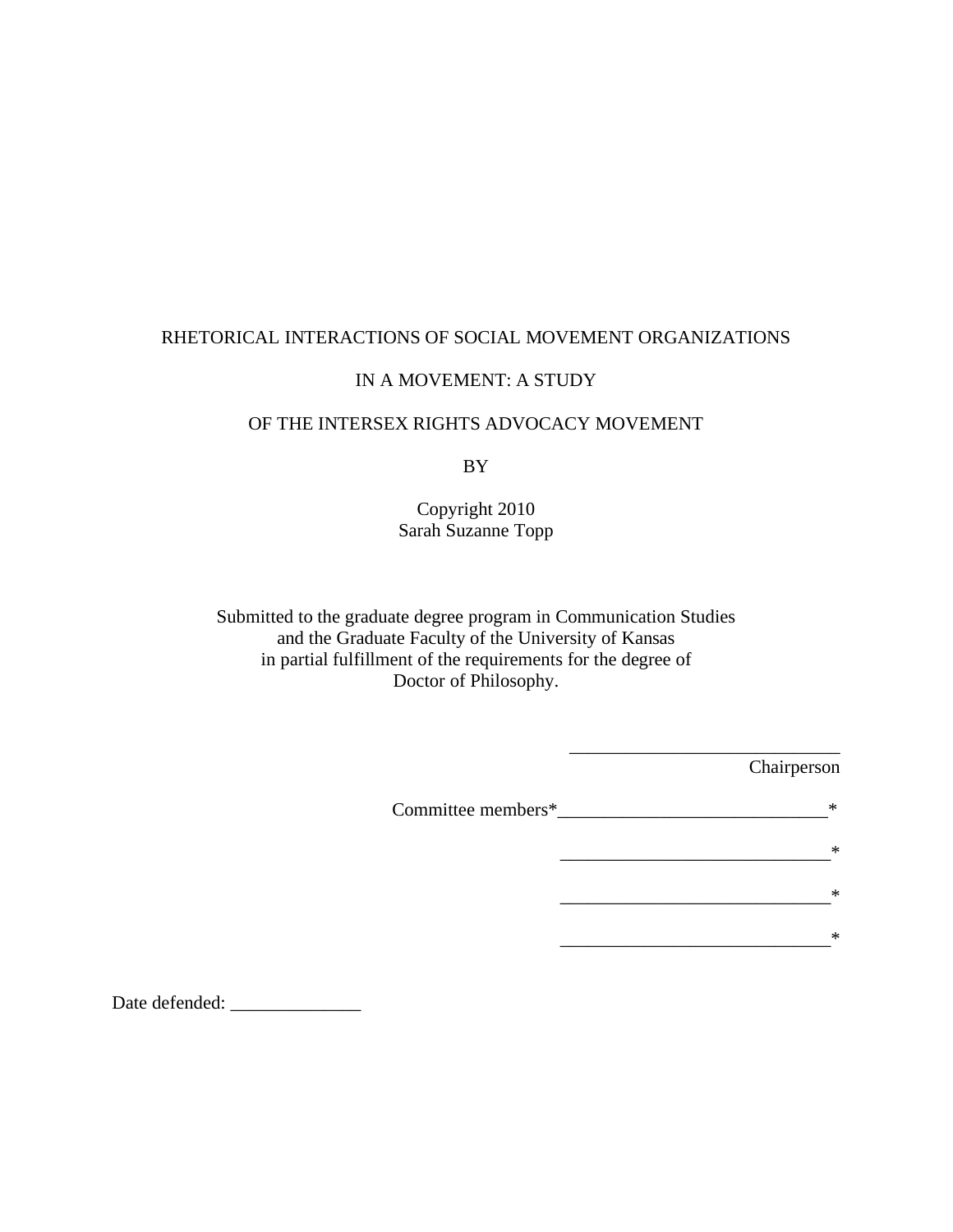The Dissertation Committee for Sarah Suzanne Topp certifies that this is the approved version of the following dissertation:

# RHETORICAL INTERACTIONS OF SOCIAL MOVEMENT ORGANIZATIONS

# IN A MOVEMENT: A STUDY

## OF THE INTERSEX RIGHTS ADVOCACY MOVEMENT

\_\_\_\_\_\_\_\_\_\_\_\_\_\_\_\_\_\_\_\_\_\_\_\_ Chairperson Committee members\* \_\_\_\_\_\_\_\_\_\_\_\_\_\_\_\_\_\_\_\_\_\_\_\* \_\_\_\_\_\_\_\_\_\_\_\_\_\_\_\_\_\_\_\_\_\_\_\* \_\_\_\_\_\_\_\_\_\_\_\_\_\_\_\_\_\_\_\_\_\_\_\* \_\_\_\_\_\_\_\_\_\_\_\_\_\_\_\_\_\_\_\_\_\_\_\*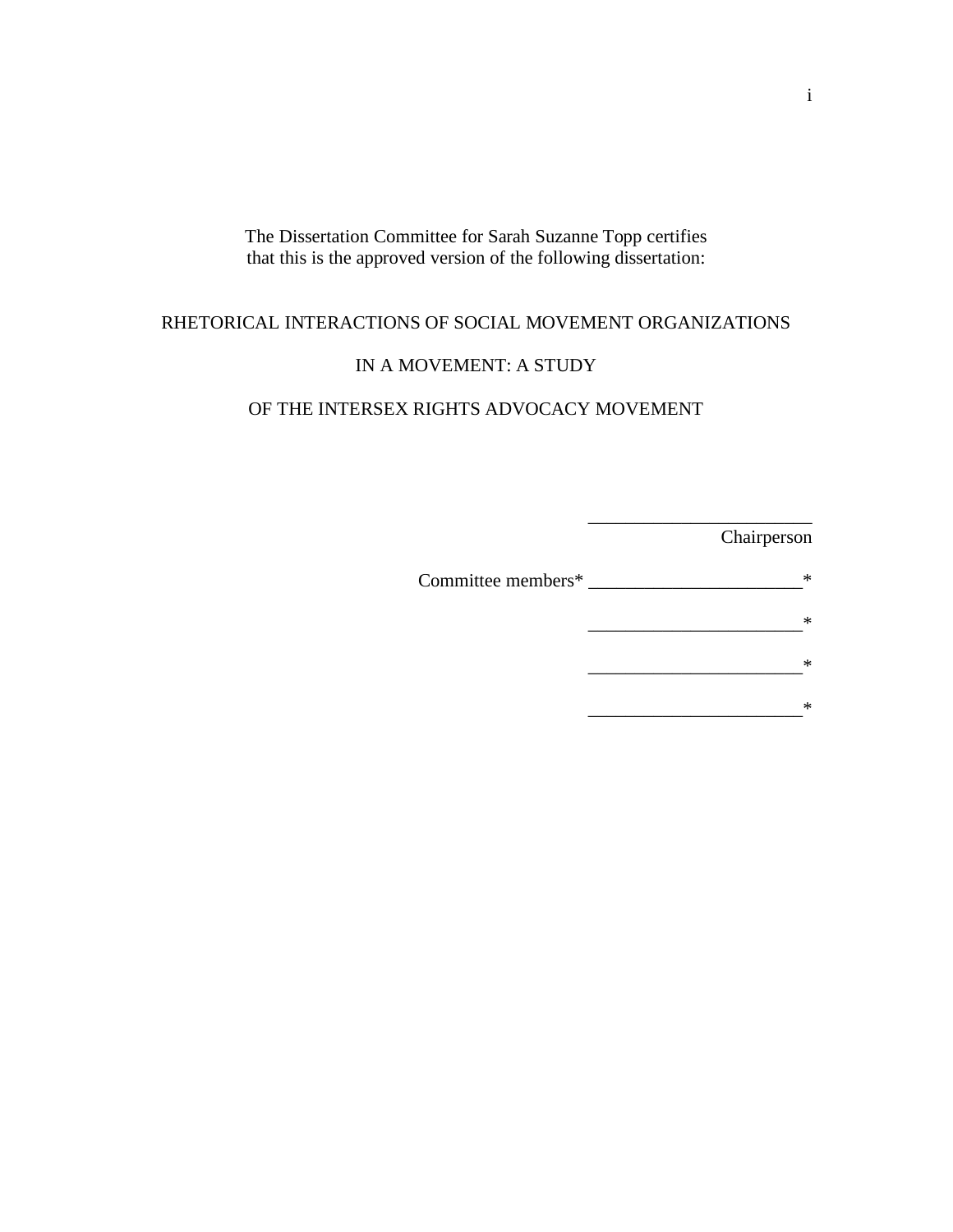# ABSTRACT Sarah Suzanne Topp, Ph.D. Department of Communication Studies, May 2010 University of Kansas

While rhetorical scholars have long studied social movements, few studies investigate the rhetorical interactions of organizations working within a single movement. In this dissertation, I explore the rhetoric deployed by several social movement organizations and analyze the ways that discourse functions to produce and limit opportunities for the organizations to coalesce and work as a single, unified movement.

In this dissertation, I develop a theory of social movement organizations by analyzing the four leading intersex rights organizations in the United States, including the Intersex Society of North America, the Accord Alliance, the Advocates for Informed Choice, and the Organisation Intersex International. I explore how their constructions of organizational identity and their positions on naming, parental informed consent, and gender create opportunities for some to cooperate, while ensuring divergences among other groups. I conclude by discussing the implications these individual debates have on the success of the overall intersex advocacy movement.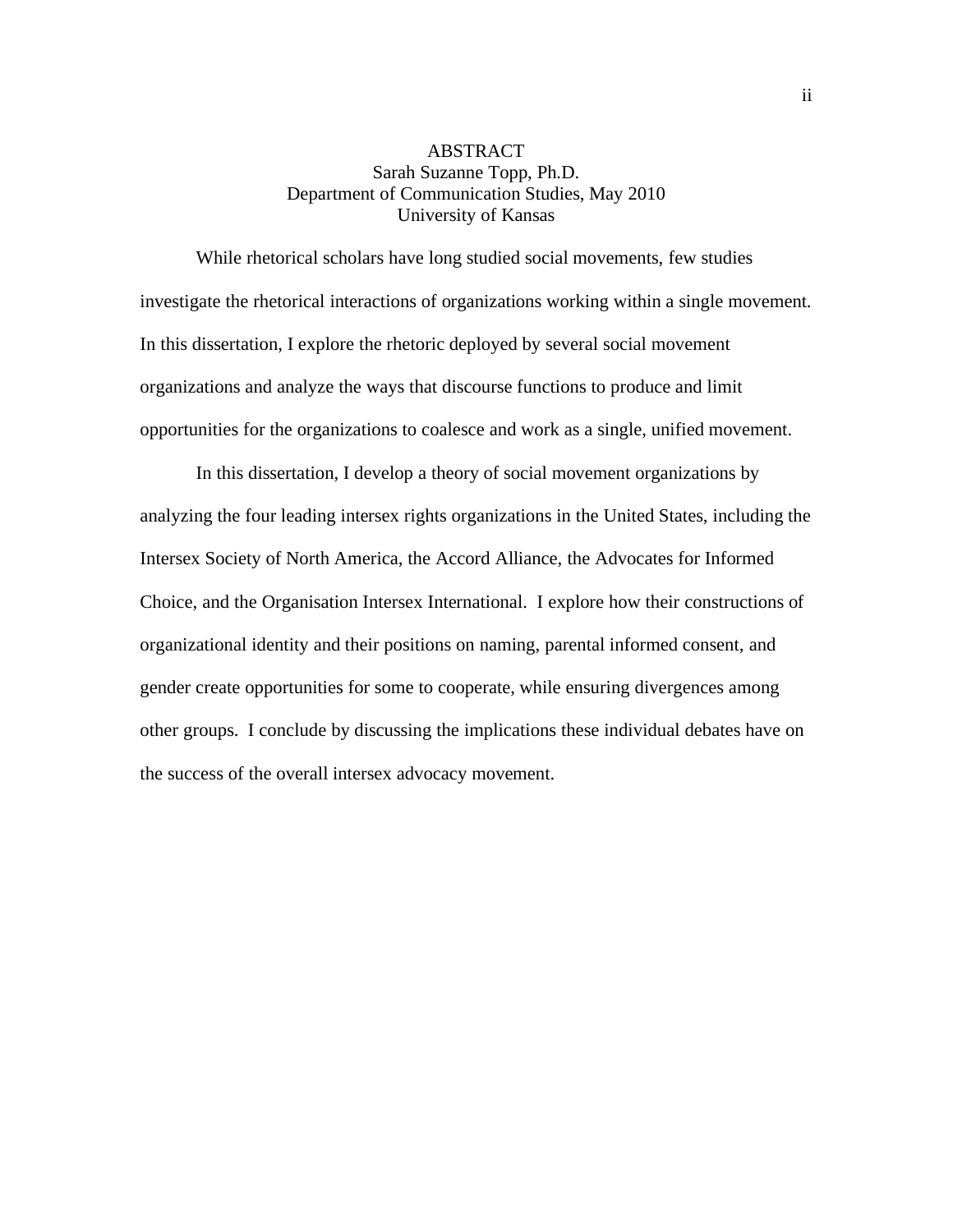### DEDICATION

 This work is dedicated to the thousands that have suffered mistreatment due to society's failure to understand intersexuality. Although it is not much, I hope I have illuminated several of the important battles being fought for just treatment and understanding. May we one day live in a world free of shame and stigma and full of compassion for all.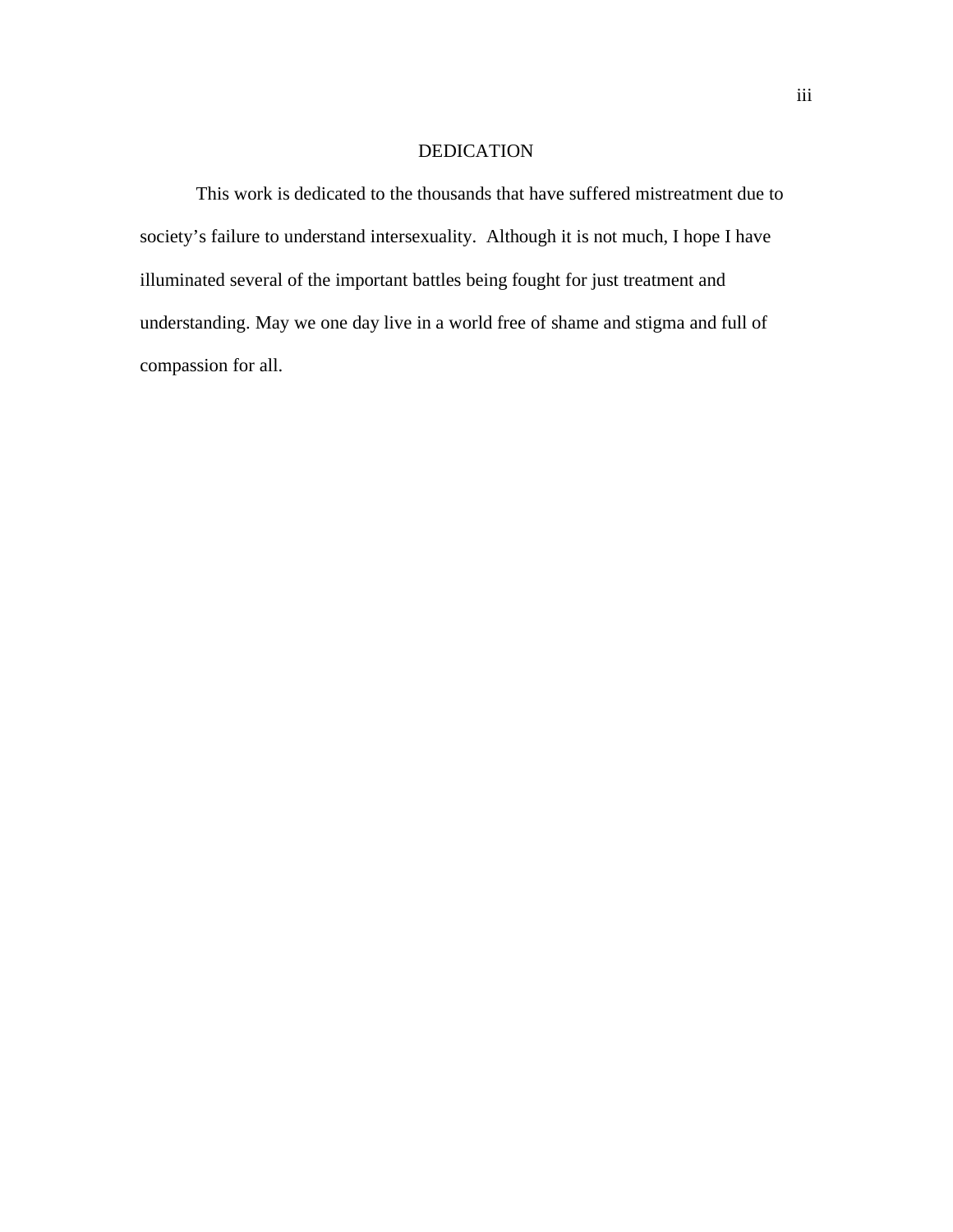#### ACKNOWLEDGEMENTS

 First, I would like to thank my committee for their guidance and consideration through this long process. I especially want to thank Dr. Donn Parson for his patience and the wisdom he shared as I struggled to complete this project. Special thanks also to Dr. Scott Harris, Dr. Charlene Muehlenhard, Dr. Dorthy Pennington, and Dr. Robert Rowland for taking time to offer feedback and share their thoughts about this project. Second, I want to thank my family, especially my mom and dad. My mom for always listening, for offering support and for being my best friend. My dad for his words of encouragement and eternal confidence in my ability. Mom, Dad, Matt, Joe, Trisha, Emma, and Sophie, I love you. Finally, I want to thank my friends for their constant support throughout this process. Brett, My Honey, Athena, Jennings, Milk, and the rest of the debaters…you're all so wonderful. Thinking…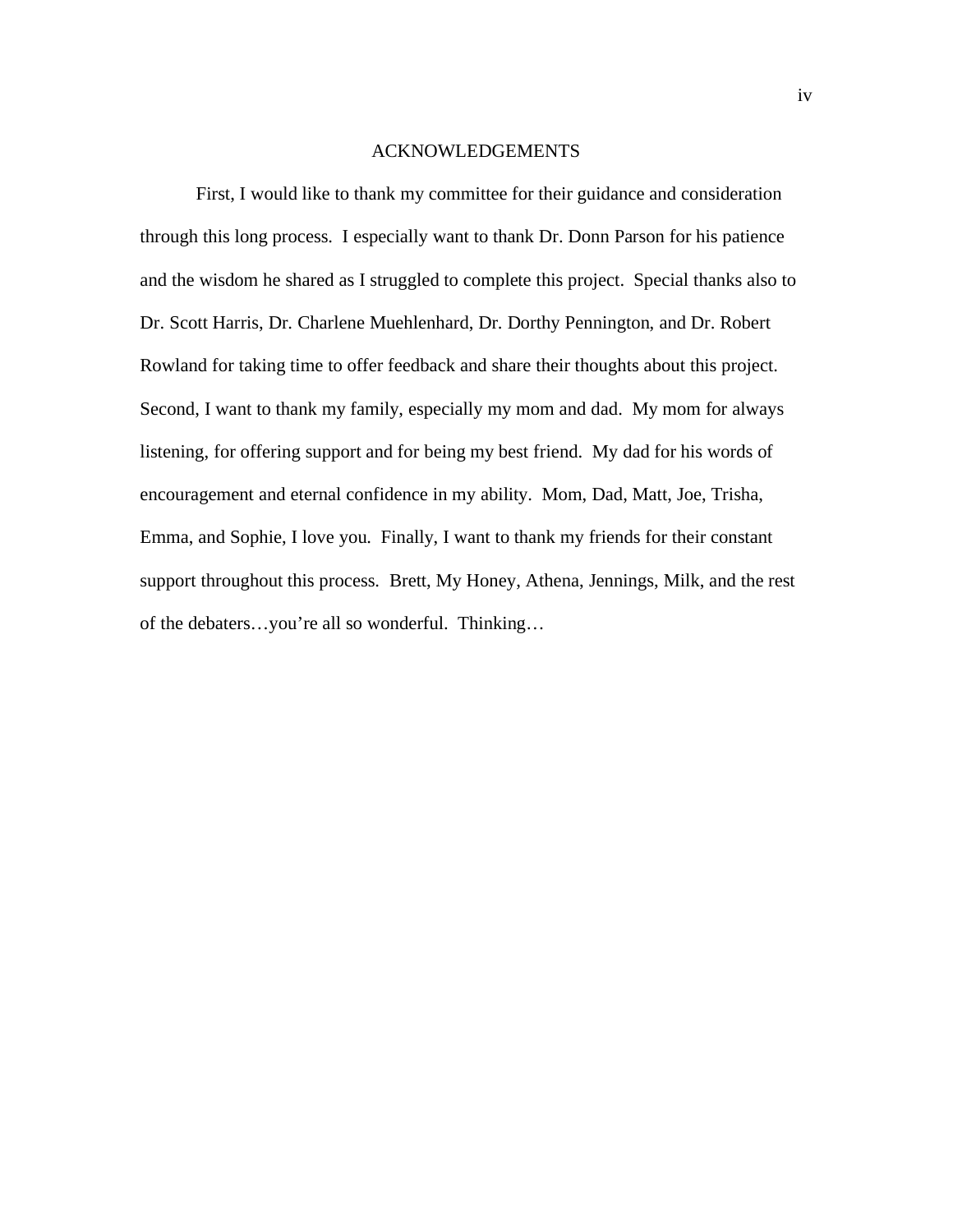# TABLE OF CONTENTS

| Chapter 1: Introducing the Social Movement Organizations of the      |
|----------------------------------------------------------------------|
|                                                                      |
| Chapter 2: The Importance of Organizational Identity for SMOs36      |
| Chapter 3: Intersex, Disorder, or Difference: The Debate over Naming |
|                                                                      |
|                                                                      |
|                                                                      |
|                                                                      |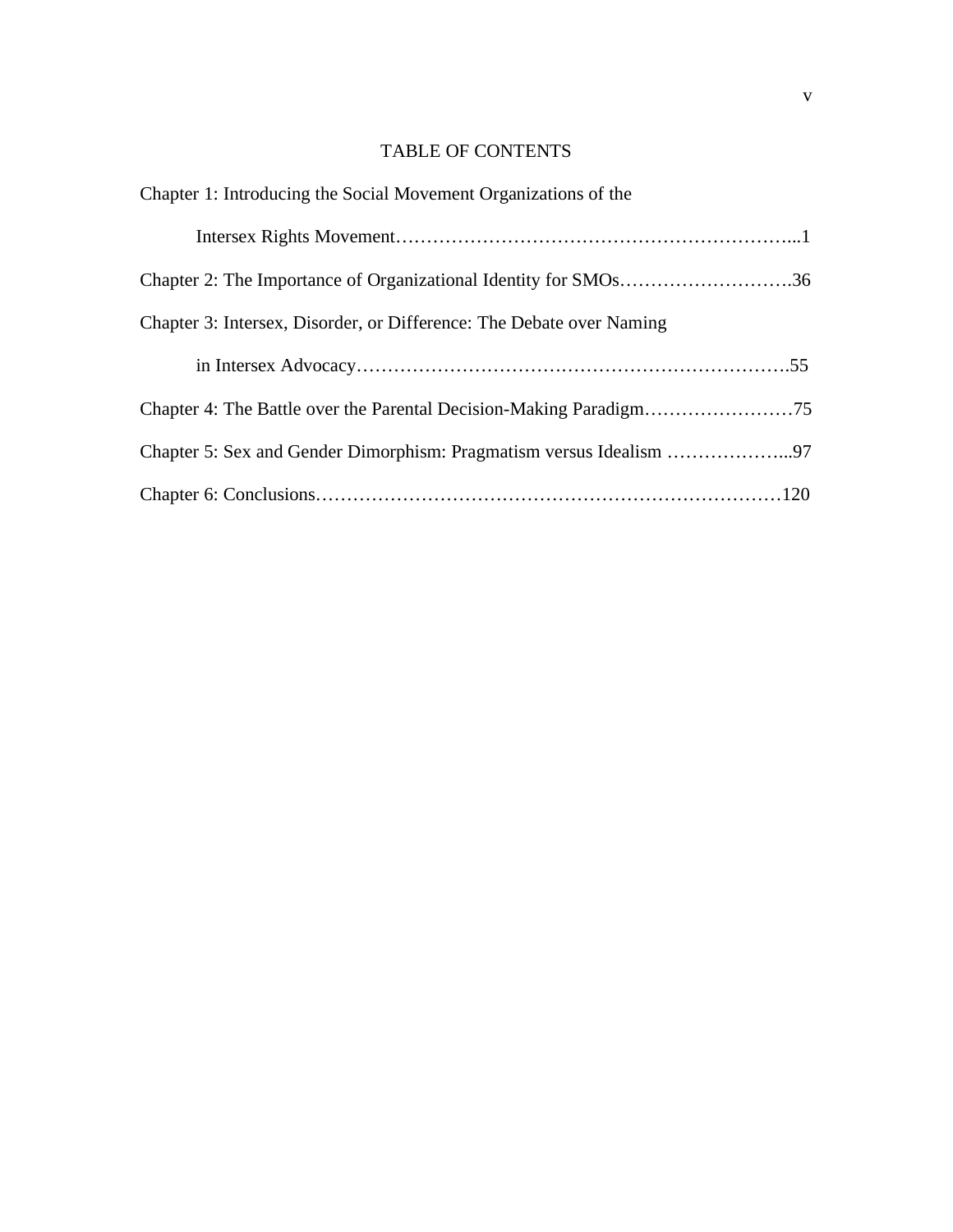## CHAPTER 1: Introducing the Social Movement Organizations

#### of the Intersex Rights Movement

There is remarkable variety in human physiology. Indeed, the amount of human variation is truly extraordinary. From size and features to abilities, interests, and intelligences, there are innumerable differences from one individual to the next. Despite all of this variation, we tend to assume with relative certainty that human beings develop "one of two common sets of a particular group of organs" (Dreger, 1998, p. 3). That is, despite our advanced understanding of genetic anomalies and our attempts to celebrate difference, we rely on a very basic, but problematic, assumption that all individuals are either male or female as a consequence of having the corresponding sexual anatomy. It is true that for a large majority of the world's population this assumption is relatively safe. However, for a small percentage of the population, this assumption is not only untrue because their sexual anatomy is atypical, but also dangerous because they are forced to face extreme stigma and painful and unnecessary corrective procedures to make them more "normal."

 Take, for example, Cheryl Chase. When she was eighteen months old, doctors announced that Cheryl Chase was indeed a girl. Born with "both ovarian and testicular tissue, a phallus midway between an average penis and an average clitoris, and a vaginal opening behind her urethra" (Nussbaum, 1999, p. 42), Chase was labeled a "true hermaphrodite" at birth. Her physiology was considered to be somewhere between wholly male and wholly female. She underwent many invasive tests and procedures before doctors made their gender proclamation. Once decided, doctors quickly worked to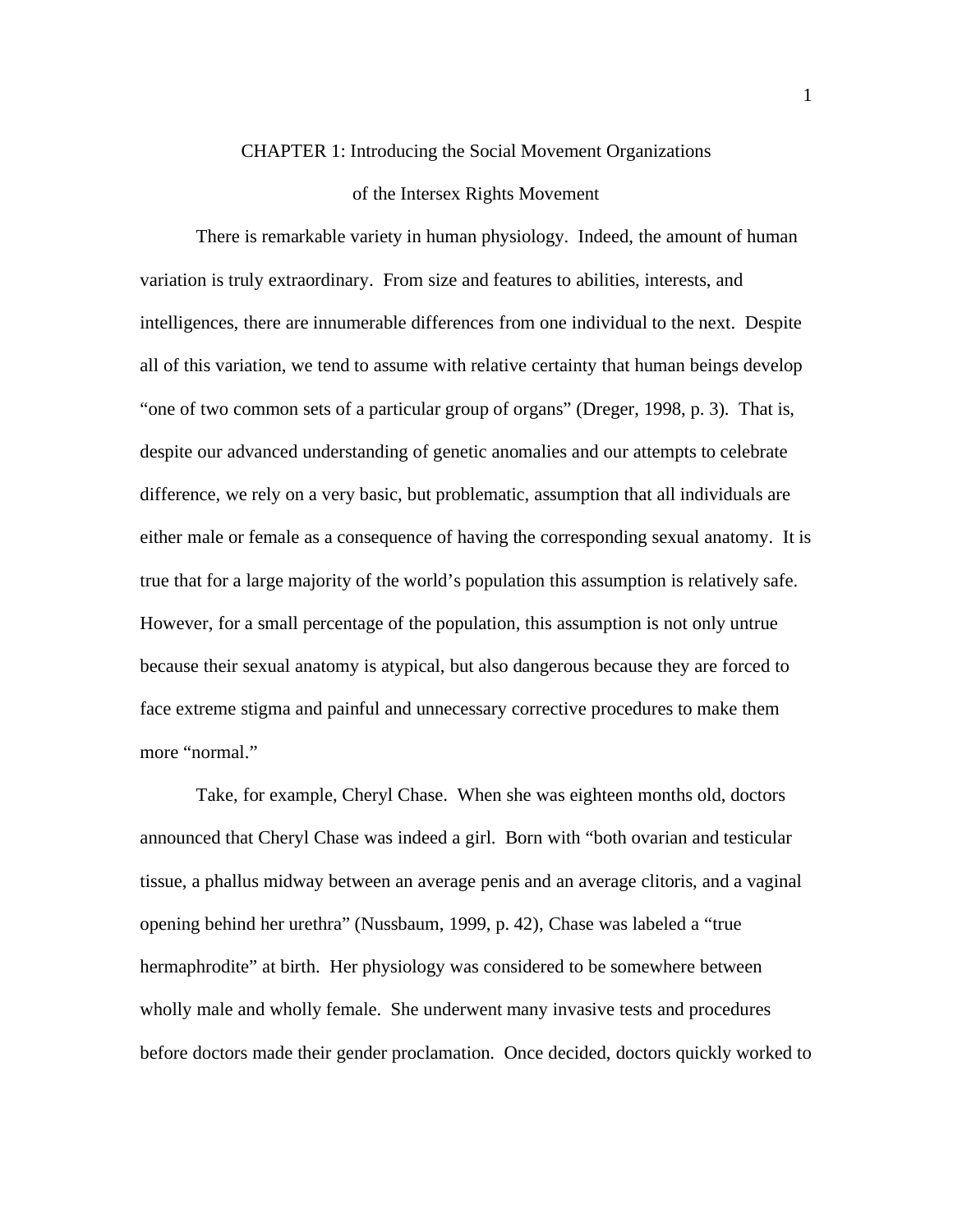"correct" her condition. They removed her clitoris, arguing it was too large and therefore looked too much like a penis, surgically "normalized" her internal reproductive organs, and prescribed a series of feminizing hormones to be taken as she grew older. As she matured, she felt neither normal nor feminine. Instead she felt isolated and different.

 Her story is similar to Alex A's. Alex was given a female gender assignment at birth. Identifying the condition as "labial-scrotum fusion" (Kessler, 1998, p. 1), physicians decided Alex's genitalia appeared more female than male. Before age two, however, Alex's mother noticed that Alex's phallus was beginning to enlarge. At puberty, Alex's voice deepened and he began to irregularly menstruate from his phallus. Hoping to correct the condition and make him fully male, an endocrinologist suggested Alex should undergo genital surgery and begin a daily testosterone regimen. Alex declined the treatment indicating that his conservative mother disapproved and was thus "encouraging him to grow breasts" (Kessler, p. 1). By age twenty-four, his breasts did begin to develop. At that point, another endocrinologist suggested he take estrogen and undergo a reduction of the clitoris to make him fully a woman. Again, he turned down the treatment. He was confused by the lack of transparency and contradictory information from doctors. He felt like a male, but was labeled female and had no idea what his diagnosis actually was.

Unfortunately, his story, as well as Chase's, is just one of literally thousands that share similar themes of isolation, stigma, and despair as a result of being diagnosed with variations of sexual development that are generally called intersexuality (Koyama, 2003). As more people like them have shared their stories, there has been a growth in advocacy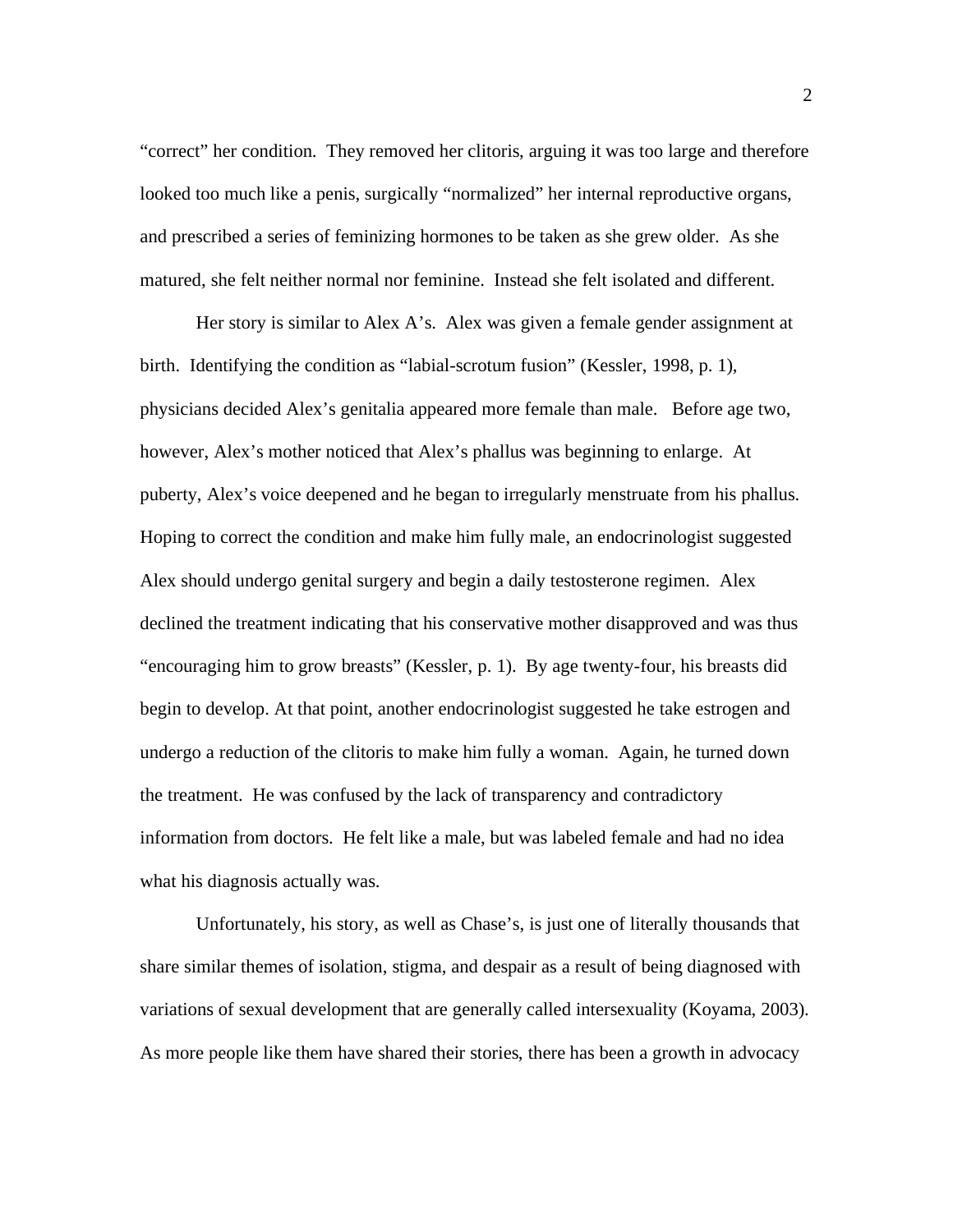on their behalf. A dedicated core of a few brave individuals has begun championing the cause of improving the lives of intersex individuals. Devoted to ending the shame, secrecy, and dangerous medical treatment of intersex individuals, advocates have faced severe opposition to their message because it forces many people to reexamine a core idea of human sex identity: that humans are either male or female. Dedicated to procuring equal treatment and a dignified lifestyle for intersex individuals, intersex advocates engage in trenchant critiques of not only the medical establishment but also one another in hopes of proving their position correct. Since their founding, the organizations fighting for intersex rights have engaged in strident and divisive debates with one another. As a result, the discourses surrounding intersex advocacy offer a rich site for exploring the public ideological struggle between several competing perspectives. In this dissertation, I uncover and investigate many of the underlying tensions and debates that have arisen among the major advocacy organizations in the fight for intersex rights.

Despite a general rise in public awareness and the scholarly study of intersex issues, there has been a dearth of rhetorical scholarship that seeks to chronicle and discuss the dialectics at play in discussions over intersex rights. In this study, I begin to fill that gap. While rhetorical scholars are not prepared or equipped to discuss the biological manifestations or the appropriate treatment of intersex, rhetoricians do have valuable insight to add to the public debate surrounding intersex advocacy. Because one "will recognize immediately how issues of language, definition, and culture are central" (Breu and Gardner, 2009, p. 104) to fulfilling the goals of intersex advocacy, one can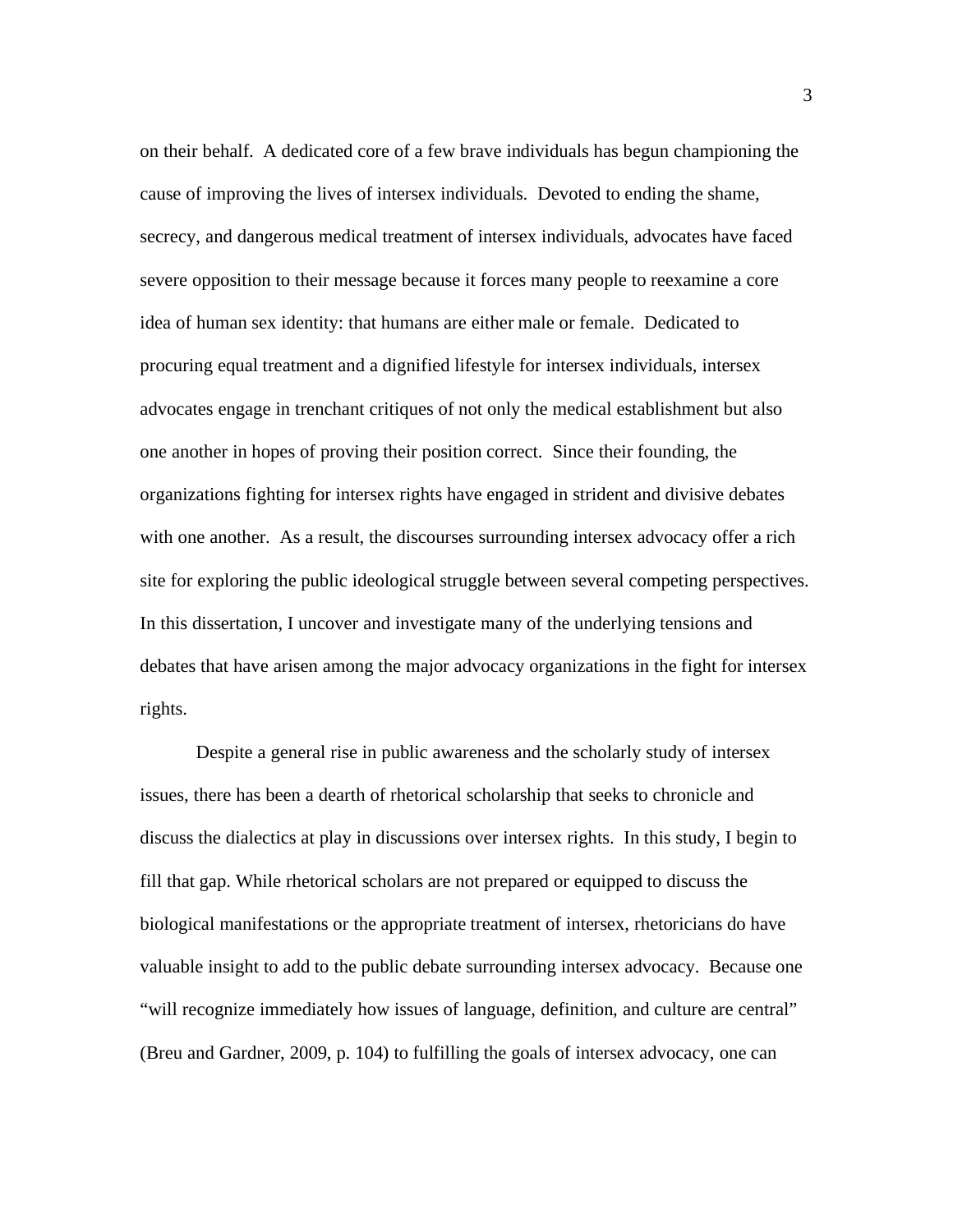easily anticipate the ways in which scholars of rhetoric and persuasion might help clarify and illuminate the debates. The advocacy groups rely on various forms of public sphere communication to prove their position correct. In the debates over intersex, advocates engage in a "struggle over meaning," which provides us with an excellent site to examine how "rhetors . . . respond to one another in their attempts to understand the world and persuade others to action" (Stevens, 2006, p. 289). As rhetorical scholars, we are trained to do just this—to evaluate the relative merits of different arguments and assess the efficacy of differing forms of communication. In addition to having expertise from training, we also have an obligation to take a critical stance toward public argument. Young (1990) argues, that absent such a stance, "many questions about what occurs in society and why, who benefits and who is harmed, will not be asked, and social theory is liable to reaffirm and reify the given social reality" (p. 5). However, before analyzing the key debates among intersex advocates, I first offer some background on intersexuality, including a summary of the main intersex diagnoses. Second, I review the current state of literature surrounding intersex advocacy and justify the need for further exploration. Third, I argue for the expansion of social movement criticism to include a study of social movement organizations (SMOs). Such an expansion will lay the foundation for a rhetorical criticism of the key issues being discussed by SMOs within the intersex advocacy movement. In the chapters that follow I analyze each of the key issues in depth.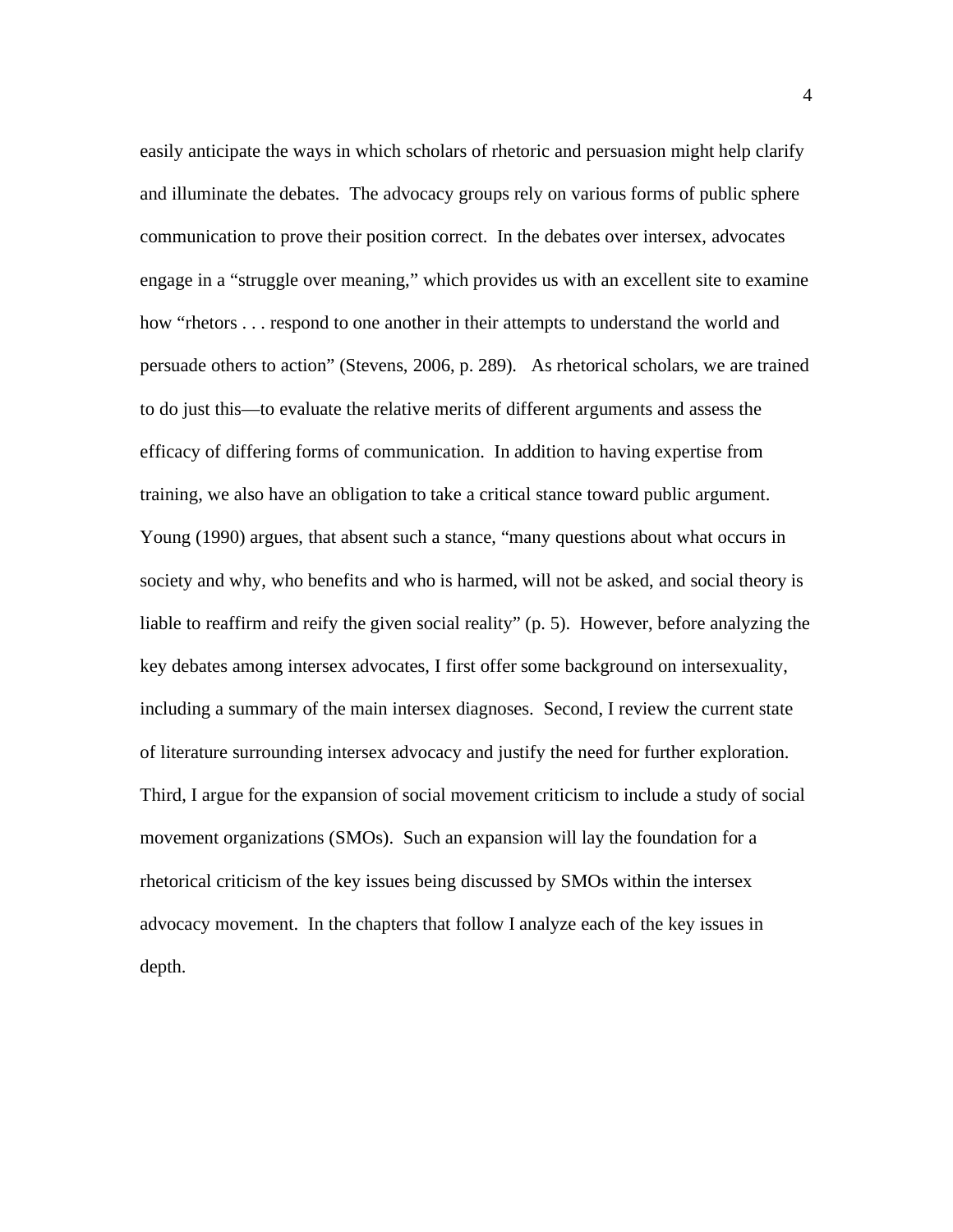#### Background on Intersexuality

Even a cursory glance at the academic and medical literature surrounding intersex individuals reveals that there is not a single, agreed upon definition of intersexuality (Aliabadi, 2004). In general, intersexuality refers to "atypical congenital physical sexual development" (Gross, 1999, p.65), which often results in a child being born with ambiguous genitalia (Speroff et al., 1999). It implies a state in which an individual is neither entirely male nor female; they are "in between" (Sytsma, 2006, p. xvii). In a more technical sense, intersexuality is an umbrella term for a host of "congenital conditions in which the development of chromosomal, gonadal, or anatomical sex is atypical" (Lee, et al., 2006, p. 488). Although the causes of intersexuality are not entirely known, it is clear that the process of in-utero sex differentiation strays from typical development resulting in one of the many variations of intersexuality.

Importantly, the varied intersex conditions may be more common than many would expect. Although conservative estimates suggest that intersex variations exist in one in every 4,500 births (i.e., Vilain, 2006), others suggest that it is more likely, after accounting for underreporting and including all of the major intersex conditions, that it is closer to one in every 1,500 births (Blackless et al., 2000; ISNA, 2005c). Gurney's (2007) research, currently the most recent on the topic, points to even higher frequency. She writes, "Some researchers now suggest a frequency of 1.7 intersexed births per 100, with surgical rehabilitation required in one in 2000 births" (p. 626). Diamond (2007), one of the leading experts on intersexuality, says that the best data suggest and consensus is increasingly growing that "more than one in every hundred newborns has an intersexed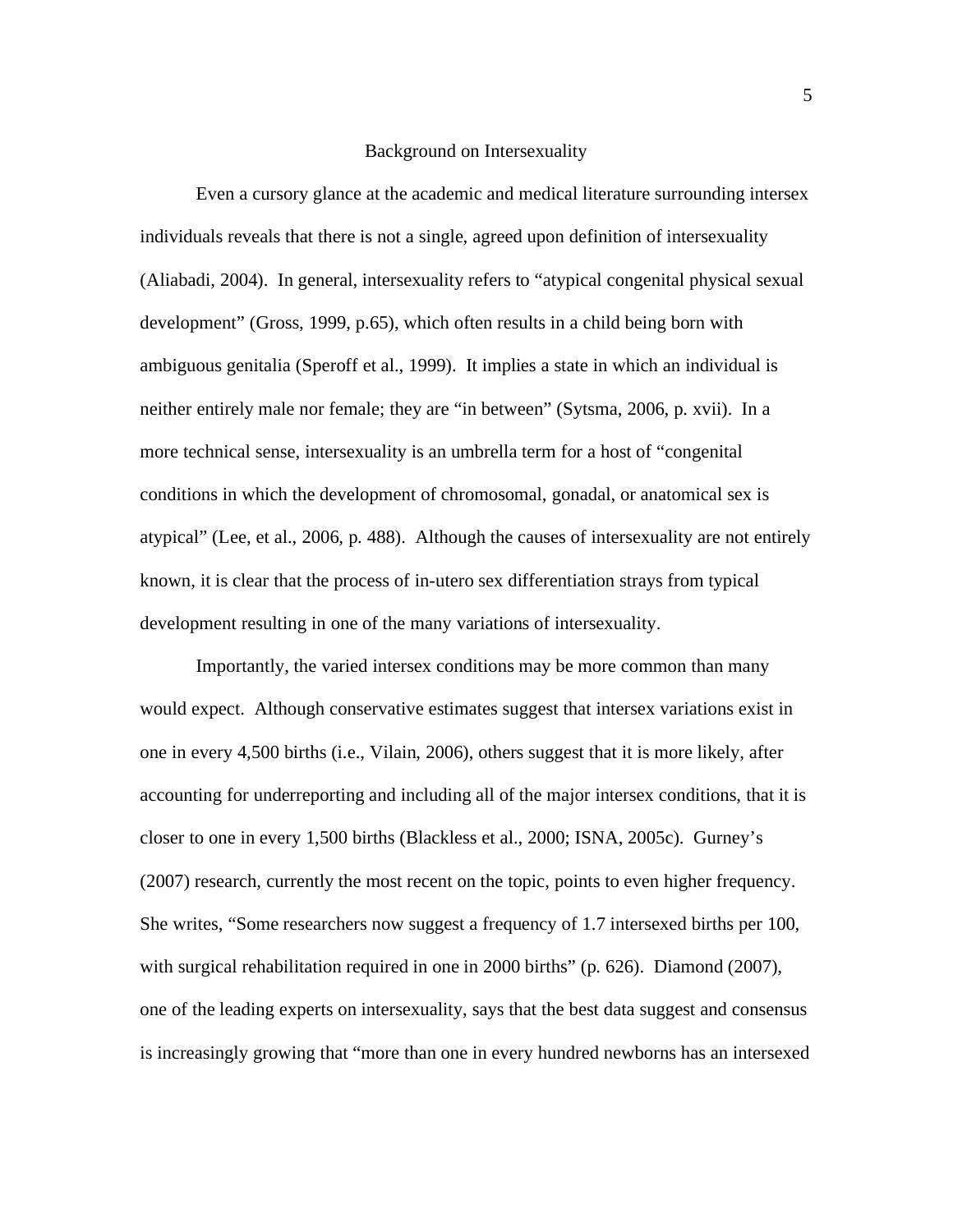condition" (p. 37). Of course, certain intersex variations have a higher incidence than others, and depending on the specific hormonal imbalance or genetic configuration, a variety of anomalous conditions may result. To better understand each of the different categories of intersex conditions, it is first useful to more fully develop the typical process of sexual differentiation and how the development of intersexed bodies might differ from that.

It is generally considered useful to view human sex as being contingent upon five separate aspects: genotypic sex (genes), gonadal sex (internal sex organs), hormonal sex (masculine or feminine hormones), phenotypic sex (external sex organs), and psychological sex (the sex one considers oneself) (Kemp, 2006). In the overwhelming majority of the population, each of these aligns to create a unified sexual identity. For example, most human females have 46 chromosomes with two X chromosomes (46,XX), produce and use estrogen and progesterone, have a fully functioning internal reproductive system with ovaries, fallopian tubes, and a uterus, as well as typical external genitalia, and understand themselves to be women. In the case of intersexed individuals, however, discordance among some of these occurs during gestation.

Until the seventh week of fetal development, male and female embryos appear identical with two amorphous gonads, undifferentiated urogenital ducts and indifferent genitals (Hospital for Sick Children, 2005; Wang, 2008). During the seventh week and beyond, however, sexual differentiation takes place. The gonads will develop into testes in the presence of a hormone called testes-determining factor (TDF), which is controlled by the SRY gene on the Y chromosome. In the absence of TDF and SRY, ovaries form.

6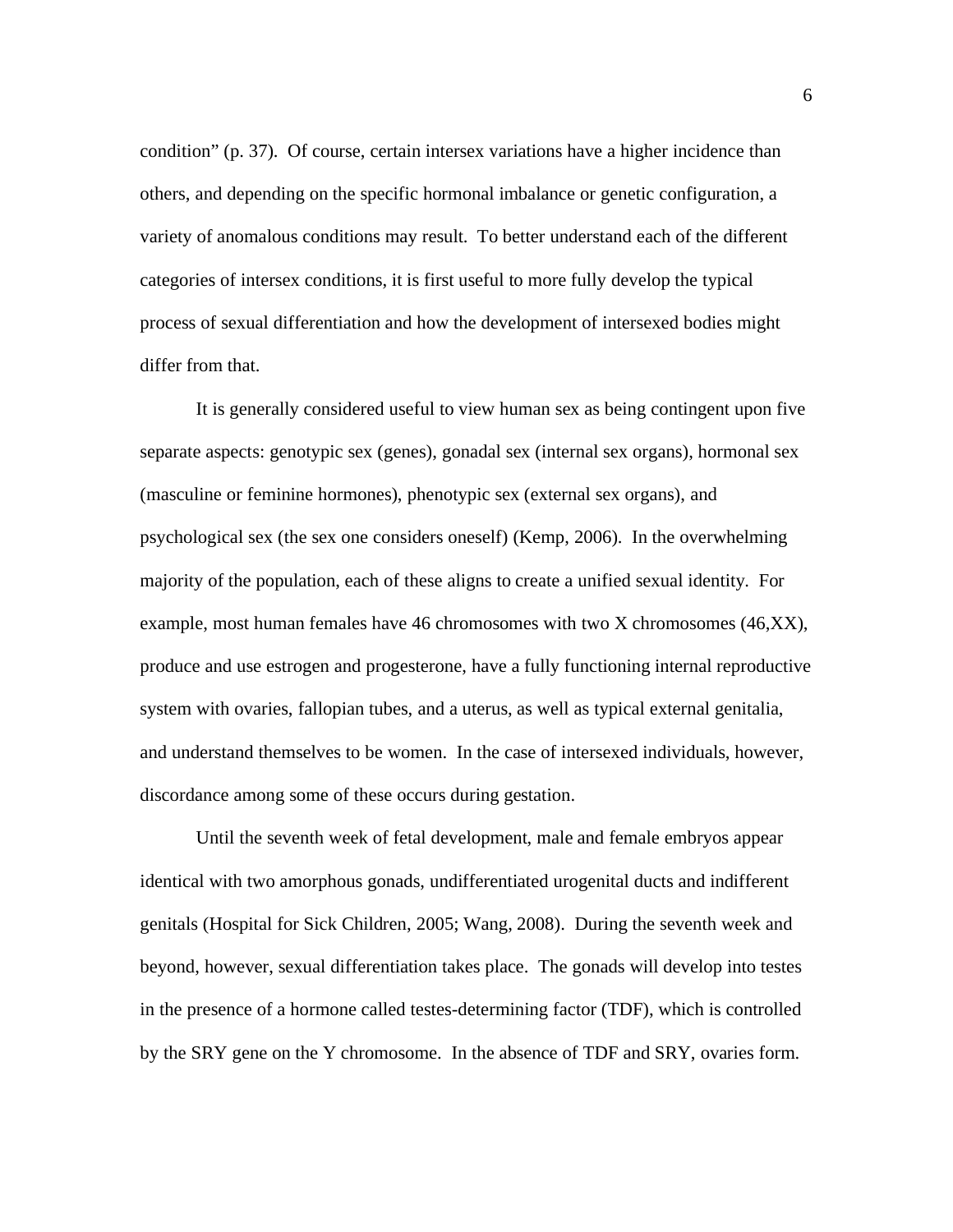In males, the testes subsequently produce two hormones: Mullerian Inhibitory Substance (MIS), which inhibits the growth of the female Mullerian ducts; and testosterone, which transforms the Wolffian ducts into spermatic ducts. In the absence of testosterone triggering their growth, the Wolffian ducts disappear. Without MIS to stop them, the Mullerian ducts turn into the uterus and uterine tubes. As the testes continue to develop they begin to emit androgens that transform the previously undifferentiated genitals into typical male external genitalia. Without such androgens the genitals become those of a typical girl (Cohen-Kettenis and Pfafflin, 2003; Grumbach and Conte, 1998; Wilson, George, and Griffin, 1981). It is during the specific stages in this developmental process that each of the various intersex conditions occurs. Such conditions can be divided into five heuristic categories: sex chromosomal anomalies, congenital development of ambiguous genitalia, congenital disjunction of internal and external sex anatomy, incomplete development of sex anatomy and disorders of gonadal development (Consortium on the Management of Intersex Disorders, 2006).

#### Sex Chromosomal Anomalies

Although most people usually have a total of 46 chromosomes consisting of two sex chromosomes (XX in females and XY in males) and 22 chromosomal pairs called *autosomes*, individuals with gonadal dysgenesis have sex chromosomal anomalies (either more or fewer chromosomal pairs) that result in abnormal development of their internal sex organs. Such variations include Klinefelter Syndrome, Turner Syndrome, and sex chromosome mosaicism. Klinefelter's is the most common cause of gonadal dysgenesis (Heffner and Schust, 2006). Those with Klinefelter's have one extra X-chromosome,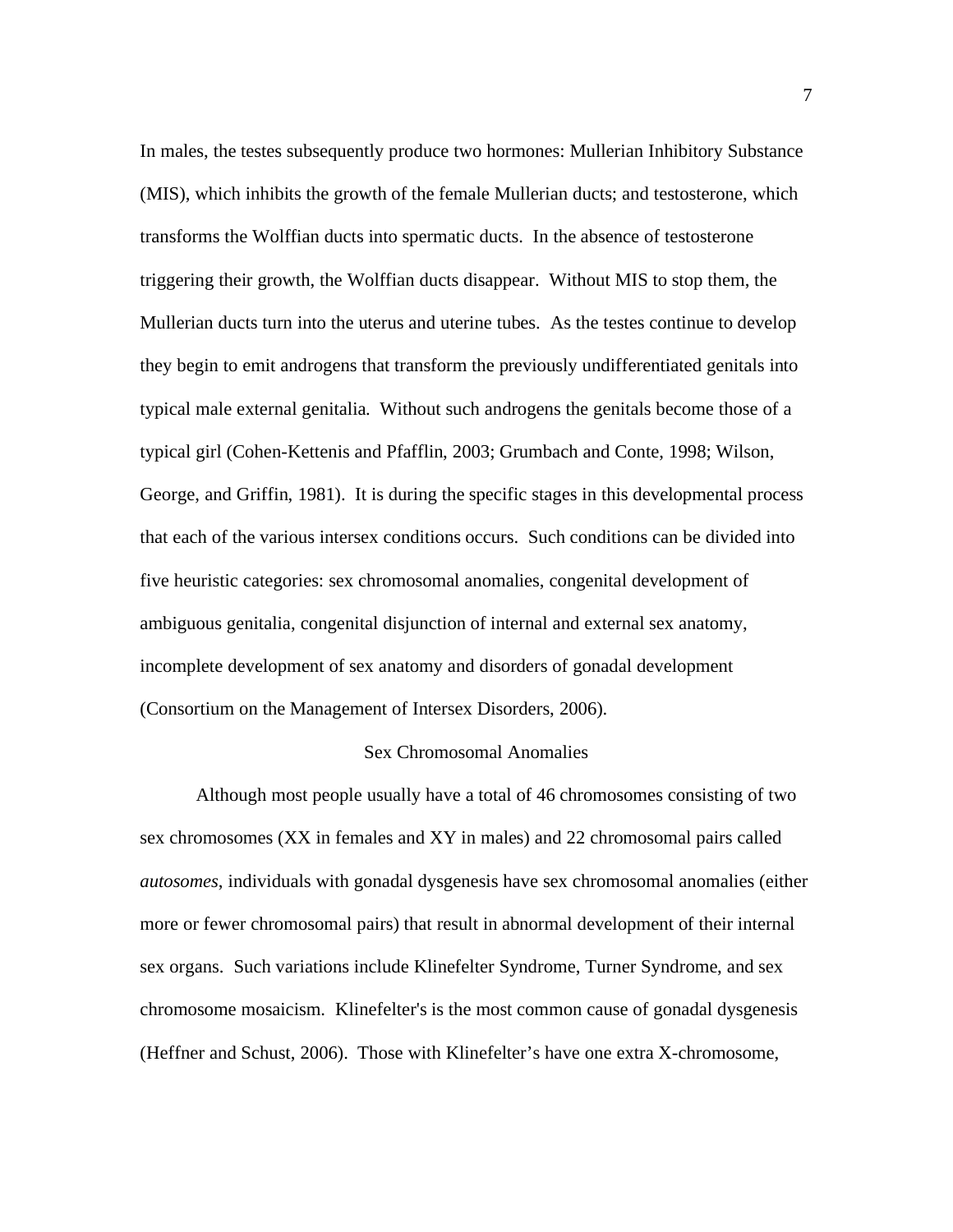making them 47,XXY. They tend to be tall males with non-sperm producing testicles and delayed puberty (Cohen-Kettenis and Pfafflin, 2003; Heffner and Schust, 2006; Verp and Simpson, 1987). Estimates suggest that it may occur in one in every 500 to 1000 phenotypic males (Heffner and Schust, 2006).

Turner syndrome is the second most common cause of gonadal dysgenesis. Individuals with Turner syndrome are phenotypically female, but lack one X chromosome, making them 45,X (Naeraa and Nielsen, 1990; Vilain, 2006). People with Turners tend to be short in stature, have delayed menses, and often are infertile due to fibrous cysts on their ovaries. Kidney and heart defects are common (Fergusen-Smith, 1965; National Institute of Child Health and Human Development, 2007). It is estimated that one in every 2,500 live female births worldwide may be Turners (Fergusen-Smith, 1965; National Institute of Child Health and Human Development, 2007 National Institute of Health, 2008).

Individuals with mosaicism, or mixed gonadal dysgenesis, have chromosomal karyotypes that vary from one cell to the next as a result of atypical cell division early in embryonic development (Ropke et al., 2004; Shreenlwas, 1994). For example, one cell may be 45,X, while another may be 46,XX. The type of mosaicism will determine the extensiveness of variation and the outward appearance of the individual (Davidoff and Federman, 1973). Rates for frequency cannot be found.

## Congenital Development of Ambiguous Genitalia

Congenital development of ambiguous genitalia occurs much less frequently than chromosomal anomalies, with an occurrence rate of one in every 13,000 births. It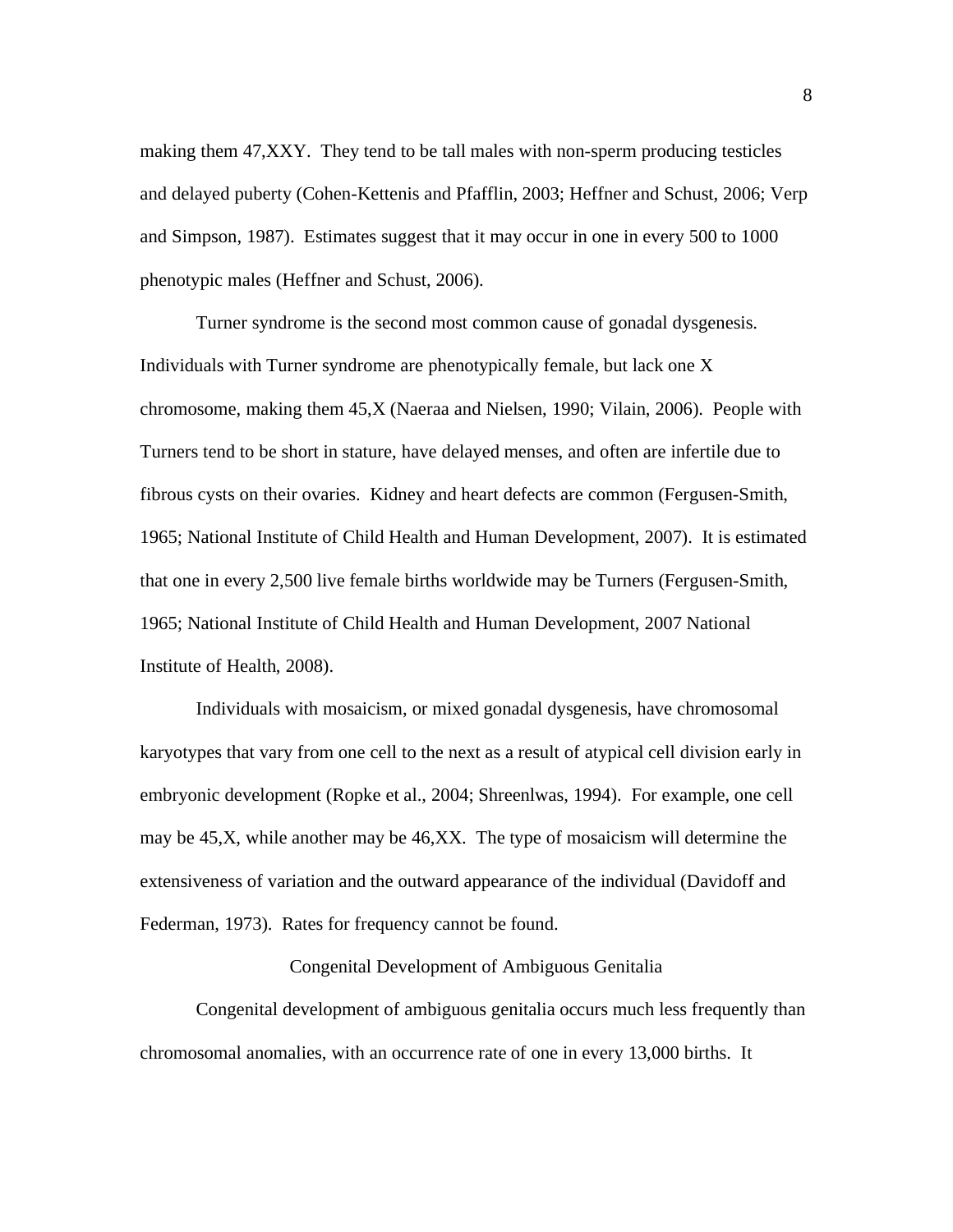includes, as the name suggests, a myriad of variations that manifest as atypical genitals. The most common of these are Congenital Adrenal Hyperplasia (CAH), Partial Androgen Insensitivity Syndrome (PAIS), micropenis, and clitoromegaly. The most serious of these is CAH, or female pseudo-hermaphroditism, which may result in death from the adrenal gland's overproduction of testosterone and other hormones in place of cortisone (White and Speiser, 2000). Individuals who are 46,XX with CAH are said to have ambiguous genitalia because they have enlarged clitorises that appear to some to resemble penises (Mayo Clinic Staff, 2007). As they age, their bodies masculinize; they tend to grow excess body hair, their hairline recedes and their voices deepen (Mayo Clinic Staff, 2007; Speiser and White, 2003). Individuals with CAH who are 46,XY will not have ambiguous genitalia because their testes already produce so much testosterone and their bodies cannot process it (Kliegman et al., 2007). However, they do tend to go through puberty extremely young and are often short in stature from the early excess of testosterone in their bodies (Alizai et al., 1999). At birth, 46,XY children with PAIS have can have entirely typical female genitalia, frank ambiguous genitalia or typical maleappearing genitalia; generally, outward appearance will determine whether the patient is raised male or female (Gottlieb, Beitel, and Trifiro, 2007). Because it is most common for PAIS to result in female-appearing genitalia, most PAIS patients are raised female (Wisniewski, et al., 2000). They have functioning testes, but because the body is insensitive to androgens male external genitalia do not develop normally (British Society for Paediatric Endocrinology and Diabetes, n.d.). Anti-Mullerian hormone is produced at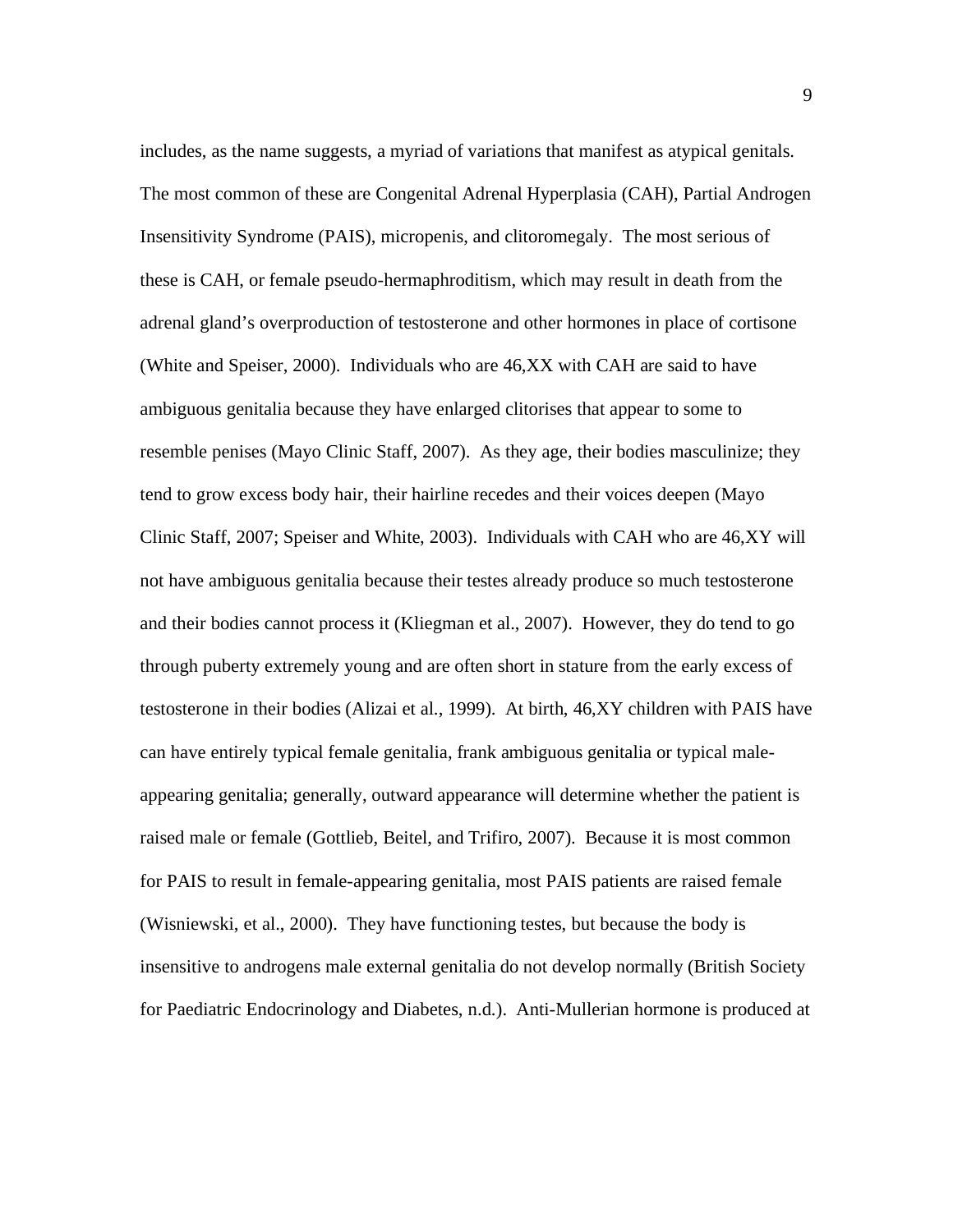typical levels, however, so the Mullerian Ducts regress (Cohen-Kettenis and Pffaflin, 2003).

Two others versions of the development of ambiguous genitalia include micropenis and clitoromegaly. Individuals with these disorders are said to have genitals that fall outside the range of what is considered normal size. Although the cause is unknown, infant boys with micropenis have normally functioning sex organs but have a smaller penis than is considered normal (Dreger, 2005b; Lee et al., 1980). Similarly, infant girls with clitoromegaly have normally functioning reproductive anatomy, but have a clitoris that is considered larger than what is normal (Dreger, 2005a; Edmonds, 2003).

Congenital Disjunction of Internal and External Sex Anatomy

Individuals with congenital disjunction of internal and external sex anatomy have, as the name suggests, discordance between their internal gonads and external sex organs. Although overall this condition is very rare at approximately one in every 20,400 births (Bangsboll et al., 1992), the most common versions of these are Complete Androgen Insensitivity Syndrome (CAIS) and 5-Alpha-Reductase Deficiency (5A-RD). Children with CAIS are 46,XY karyotype, have undeveloped Wolffian Ducts and femaleappearing external genitalia and, thus, are not generally diagnosed until later in life. Their outward appearance is entirely feminine, but their internal sex organs are male and generally need to be removed because their presence heightens the risk of cancer (Gottlieb, Beitel, and Trifiro, 2007). Individuals with 5A-RD have an enzyme deficiency that causes them to be born with ambiguous or female external genitalia (Dreger, 2007). As with CAIS, their internal gonads are fully functioning, but often need to be removed

10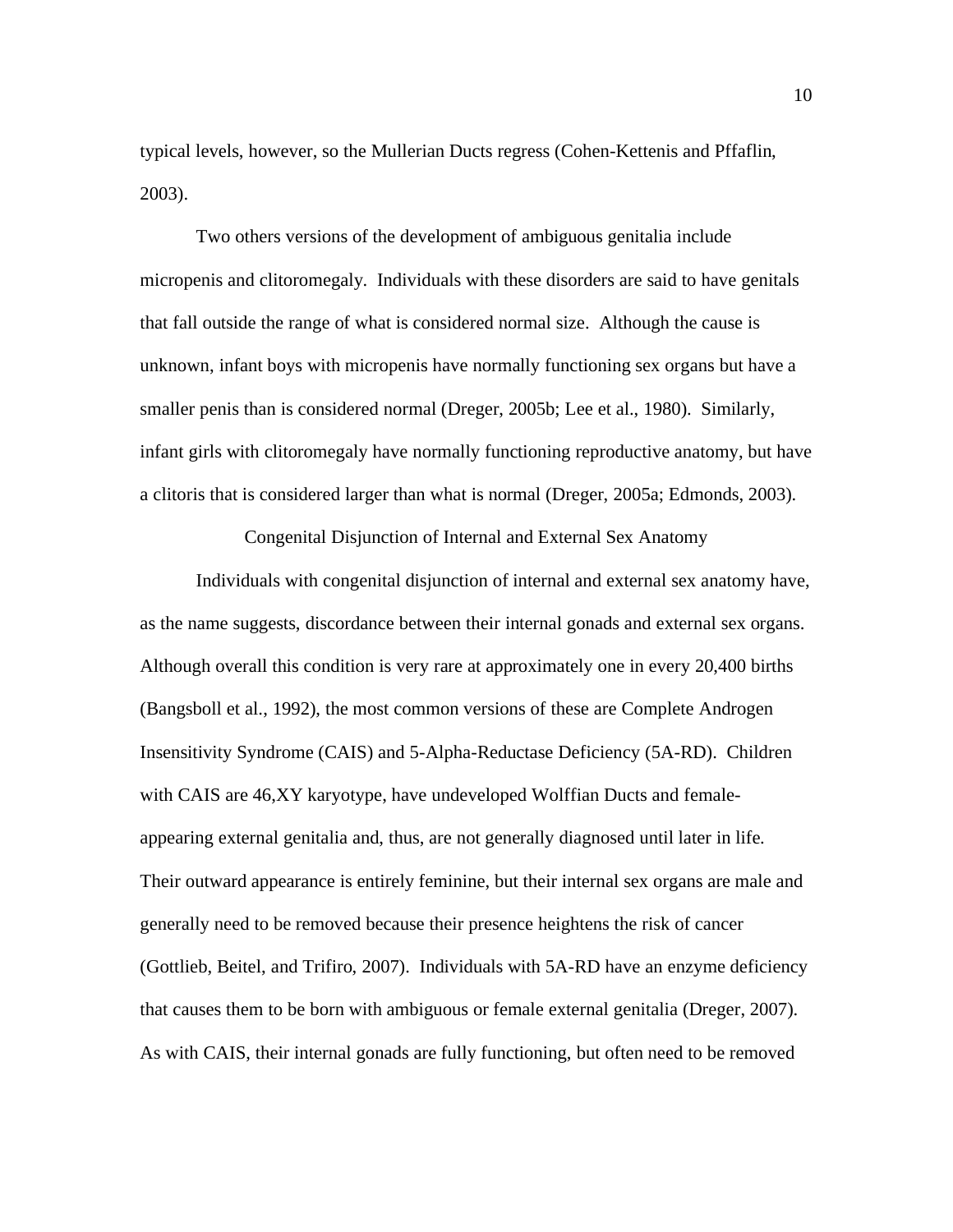due to the increased cancer risk from excessive production of androgen. During puberty, people with this condition tend to develop some secondary masculine sex characteristics, such as increased muscle mass, deepening of the voice, development of pubic hair, and a growth spurt. The penis also tends to grow larger (U.S. National Library of Medicine, 2008). Those with 5A-RD typically do not develop much facial or body hair. Most affected males are infertile (Medline Plus, 2008).

## Incomplete Development of Sex Anatomy

 Patients with incomplete development of sex anatomy, or Vaginal Agenesis (VA) and Gonadal Agenesis (GA), have congenital disorders of the female reproductive tract, which presents as underdeveloped or absent uteruses, vaginas, or Mullerian Ducts (Children's Hospital Boston, 2007). VA occurs in roughly one in every 5,000 infant girls (Center for Young Women's Health, 2006; Mayo Clinic, 2009). Few health risks are related to either VA or GA; however, about thirty percent of those with VA have some form of kidney abnormality (Mayo Clinic, 2009). Many people choose to undergo constructive surgery to create the appearance of typical-looking external female genitalia (Foley and Morley, 1992; Mayo Clinic, 2009).

## Disorders of Gonadal Development

 Those diagnosed with disorders of gonadal development, such as ovotestes, were historically referred to as true hermaphrodites. Their internal gonads have some combination of ovarian and testicular tissue. The variations are many and may include two ovotestes, one ovoteste and one ovary, or one ovary and one teste (ISNA, 2005f). Although not necessary for the condition to be present, the external genitals often also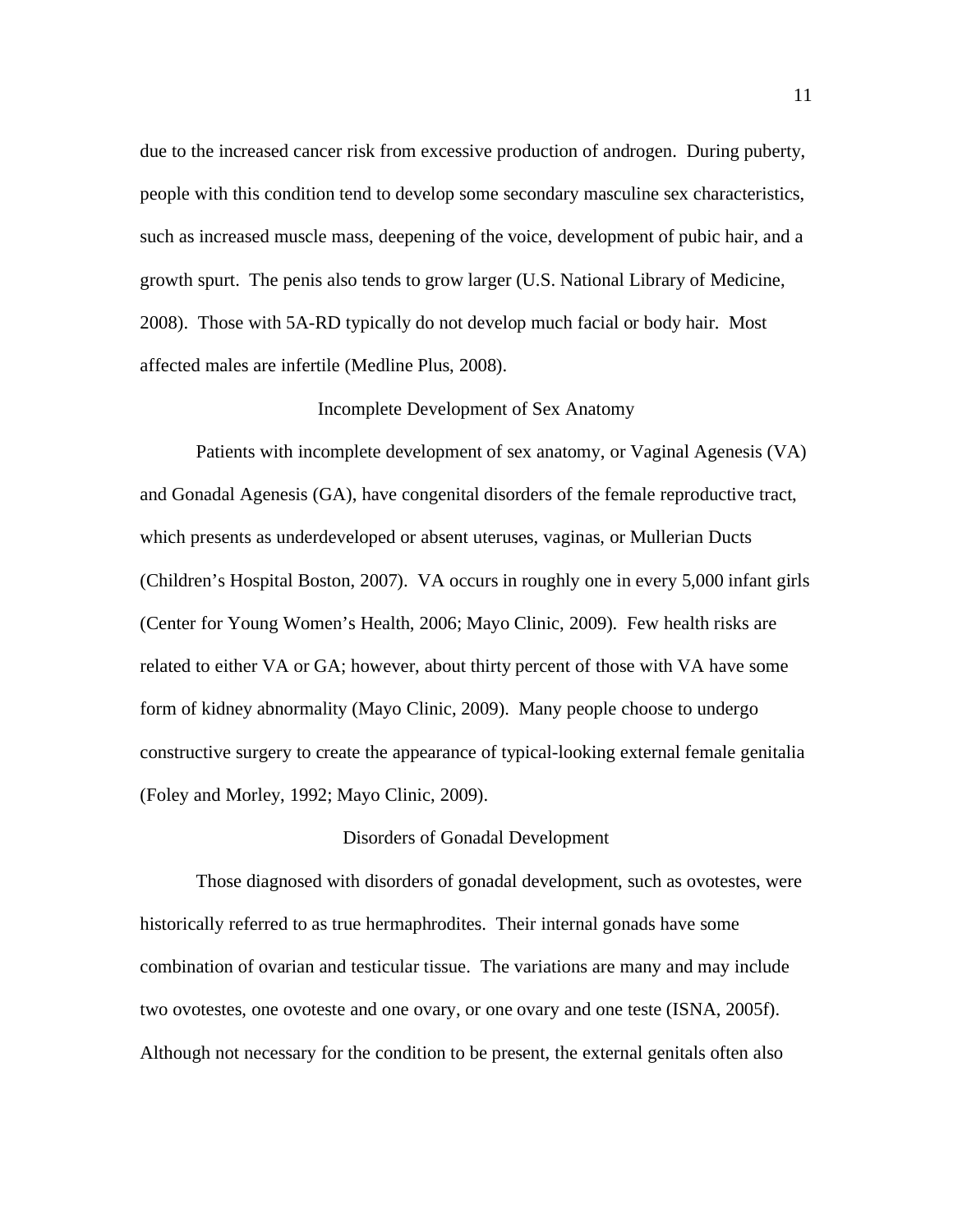display atypical variation. When no atypical appearance exists, the condition may not be discovered until later in life (Dewing, Bernard, and Vilain, 2002). Overall, disorders of gonadal development are extremely rare (Simpson, 1996).

#### Summary of Medical Treatment

Although specific treatment differs depending on the actual diagnosis, several common themes exist in discussions of traditional medical handling of intersex cases. Developed by psychologist John Money and his colleagues in the 1950s (e.g., Money, Hampson, & Hampson, 1955a, 1955b, 1956, 1957) and further solidified in his work with Anke Ehrhardt (1972), the predominant twentieth century treatment of intersexuals grew out of several assumptions regarding the development of gender identity. Money and his colleagues reported that one's gender identity is neutral at birth and is developed as a consequence of one's social environment; gender is a product of "nurture" and not "nature." Similarly, the healthy development of one's gender identity is dependent on the appearance of normal genitals (Diamond & Sigmundson, 1997). Specifically, upon the birth of a baby,

As soon as the shape of the external genitals is perceived, it sets in motion a chain of communication: It's a daughter! It's a son! This communication itself sets in motion a chain of sexually dimorphic responses, beginning with pink and blue, pronominal use, and name choice, that will be transmitted from person to person to encompass all persons the baby ever encounters. . . . Dimorphism of response on the basis of the shape of the sex organs is one of the most universal and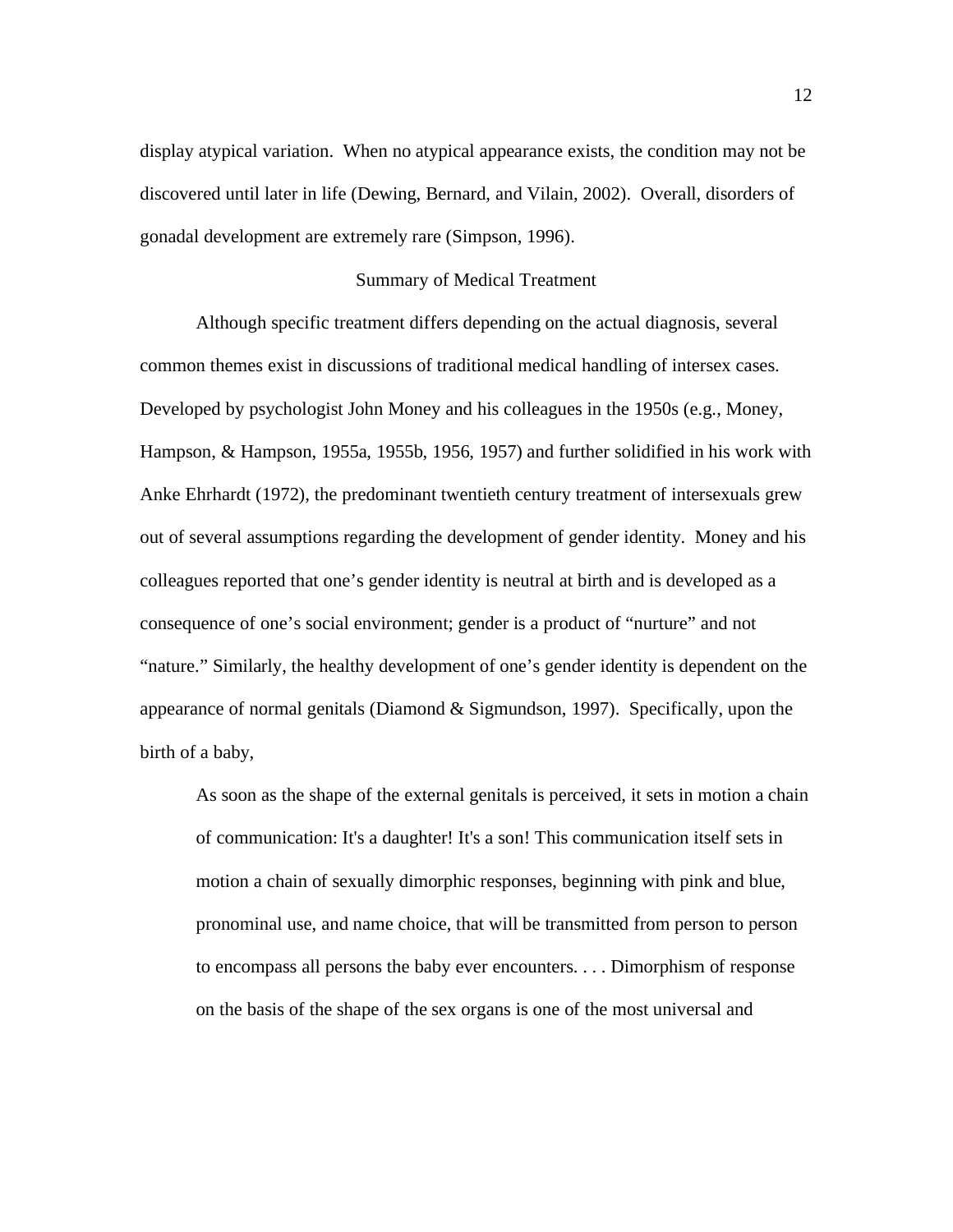pervasive aspects of human social interaction. It is so ingrained and habitual in most people. . . . (Money and Ehrhardt, 1972, p. 12)

Money and his colleagues argued that society would continue to reinforce the initial gender assignment in correspondence with external genitalia. Their thinking has several consequences for the treatment of intersexual individuals. Because "gender identity arises primarily from psychosocial rearing (nurture), and not directly from biology (nature) . . . all children must have their gender identity fixed very early in life for a. . . 'successful' gender identity to form" and because "very early in life the child's anatomy must match the 'standard' anatomy for her or his gender," (Dreger, 1998, p. 27), children with intersexual conditions manifesting in ambiguous genitalia were expected to undergo medical interventions to 'normalize' their bodies. The result of Money's positions can be seen in medical texts outlining proper treatment. In *The Intersexual Disorders,* doctors Dewhurst and Gordon (1969) advised:

To visualize individuals who properly belong neither to one sex nor to the other is to imagine freaks . . . condemned to a solitary existence of neglect and frustration. Few of these unfortunate people meet with tolerance . . . from their fellows and fewer find even limited acceptance in a small section of society: all are constantly confronted with reminders of their unhappy situation. The tragedy of their lives is the greater since it may be remediable; with suitable management and treatment, especially if this is begun soon after birth, many of these people can be helped to live happy, well-adjusted lives, and some may even be fertile and be enabled to enjoy a normal family life. (p. vii)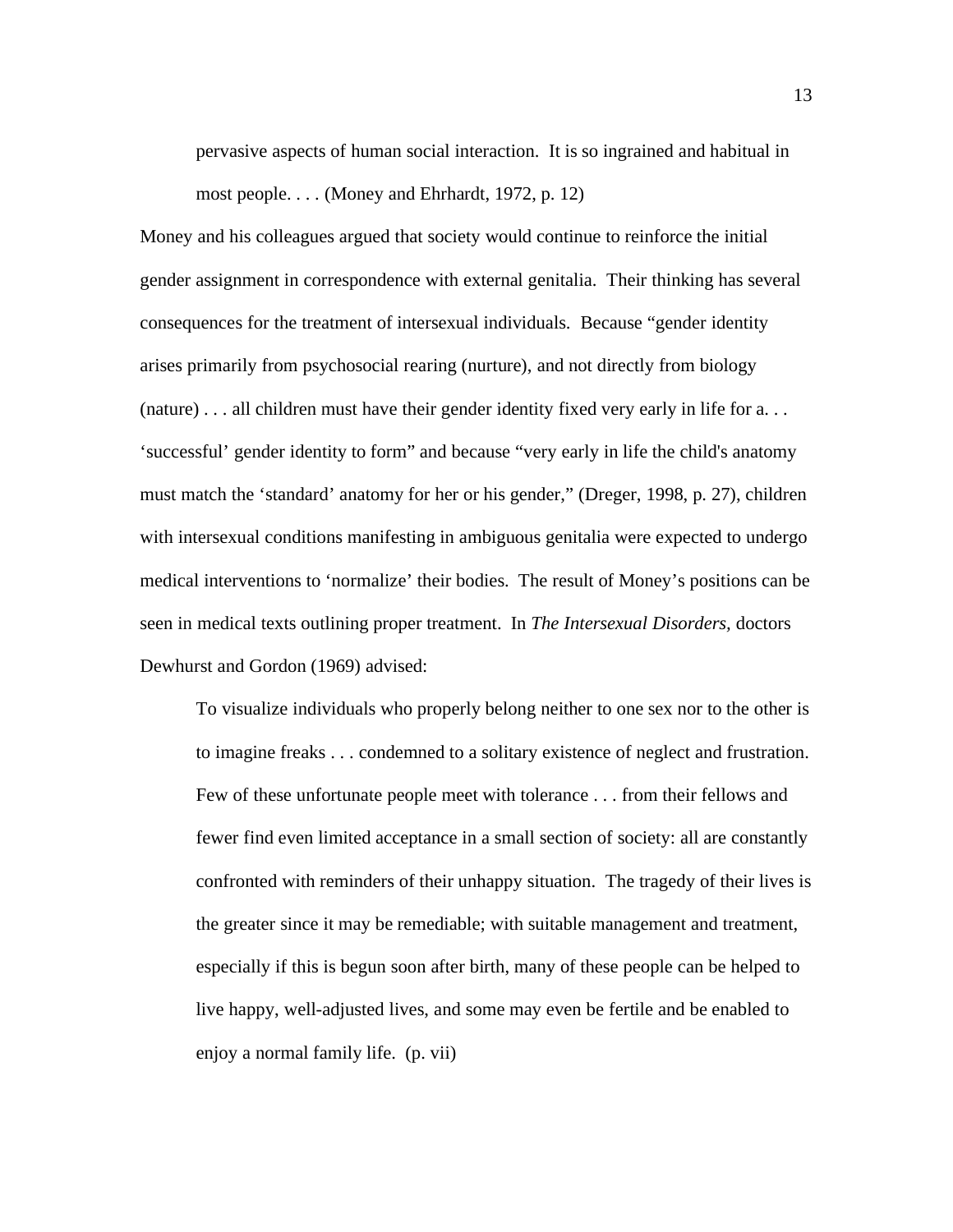The course of treatment suggested by Dewhurst and Gordon typically included invasive cosmetic genital surgeries on infants and administering rigorous hormone therapy regimens to adolescent youth.

 Genital surgeries may involve a variety of procedures, including removing part or all of the penis and scrotum or clitoris and labia, reshaping a penis, or creating a vaginal opening. Typically, the first surgery is performed in the first month of a child's life with follow-up surgeries often performed on older children in order to better the appearance of the genitals or to make the medically constructed genitals functional (Haas, 2004). Gender-appropriate hormones are then administered at puberty to complete the successful establishment of a stable gender identity. Medical practitioners argue that administering high doses of synthetic hormones is essential to effectively prevent the onset of gender dysphoria and ensure the intersexed individual safely and comfortably transitions to a well-adjusted heterosexual adult lifestyle (Haas, 2004). Intended to "normalize" intersexed individuals, the coupling of surgery with hormone therapy has maintained its position as preferred treatment regimen for over sixty years.

Labeled by some as the "concealment-centered paradigm of intersex treatment" (Dreger, 1998) and by others as the "cut now, maybe ask about quality of life later" approach, (ISNA, 2005g, para. 2), this model has faced severe criticism from a variety of sources. Although the critiques are many, there are several recurring themes. First, critics worry that the procedures are performed to appease and comfort parents and doctors; they are not performed out of necessity for the child's safety. Preves (2003) elucidated, "these elaborate, expensive, risky procedures are performed to maintain social

14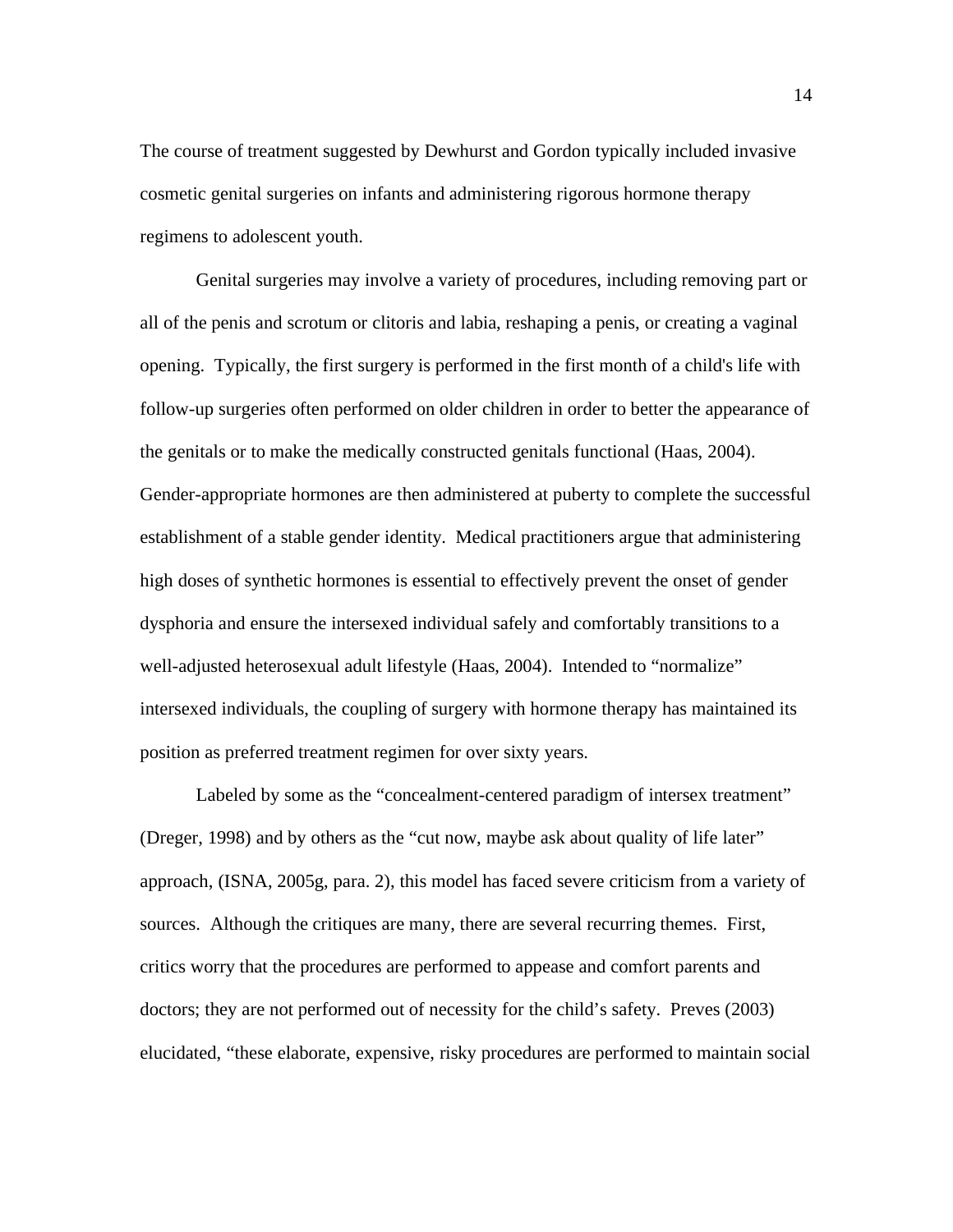order for the institutions and adults that surround that child" (p. 12). Second, they argue that the current system is one based on lying. Doctors lie to, or at least conceal important information from, parents, who in turn lie to their intersexed children about the nature of their condition. Although often having good intentions, doctors may limit the information given to parents in order to protect the parents from feeling at fault for their child's condition. For example, Van Wyk, a doctor who used to follow traditional protocol, would conceal information from parents because he worried "they could not accept the truth" (Nussbaum, 1999). As a result, parents have inadequate information to share with their child and tend to cover up information in hopes of protecting the child and ensuring consistent gender identity development (Tamar-Mattis, 2006). Third, they argue that the system, as it currently exists, is sexist because it treats girls differently than boys. Specifically, doctors' primary concern in relation to girls is to maintain fertility, while their primary concern for boys is ensuring the size and function of the penis for sexual pleasure (Dreger, 1998). Finally, they worry that the standards for genital anatomy, which determine if surgery is essential, are arbitrary and illogical (ISNA, 2005k). In fact, the status quo of treatment allows doctors to "make decisions about gender on the basis of shared cultural values that are unstated, or perhaps even unconscious" (Kessler, 1990, p. 25).

Worried about the dangerous effects of this model of treatment, members of the Intersex Society of North America (ISNA) and its supporters started a crusade in 1993 aimed at ending what they saw as the medical mismanagement of intersexed individuals. Although they were frustrated for over a decade due to lack of knowledge on the subject,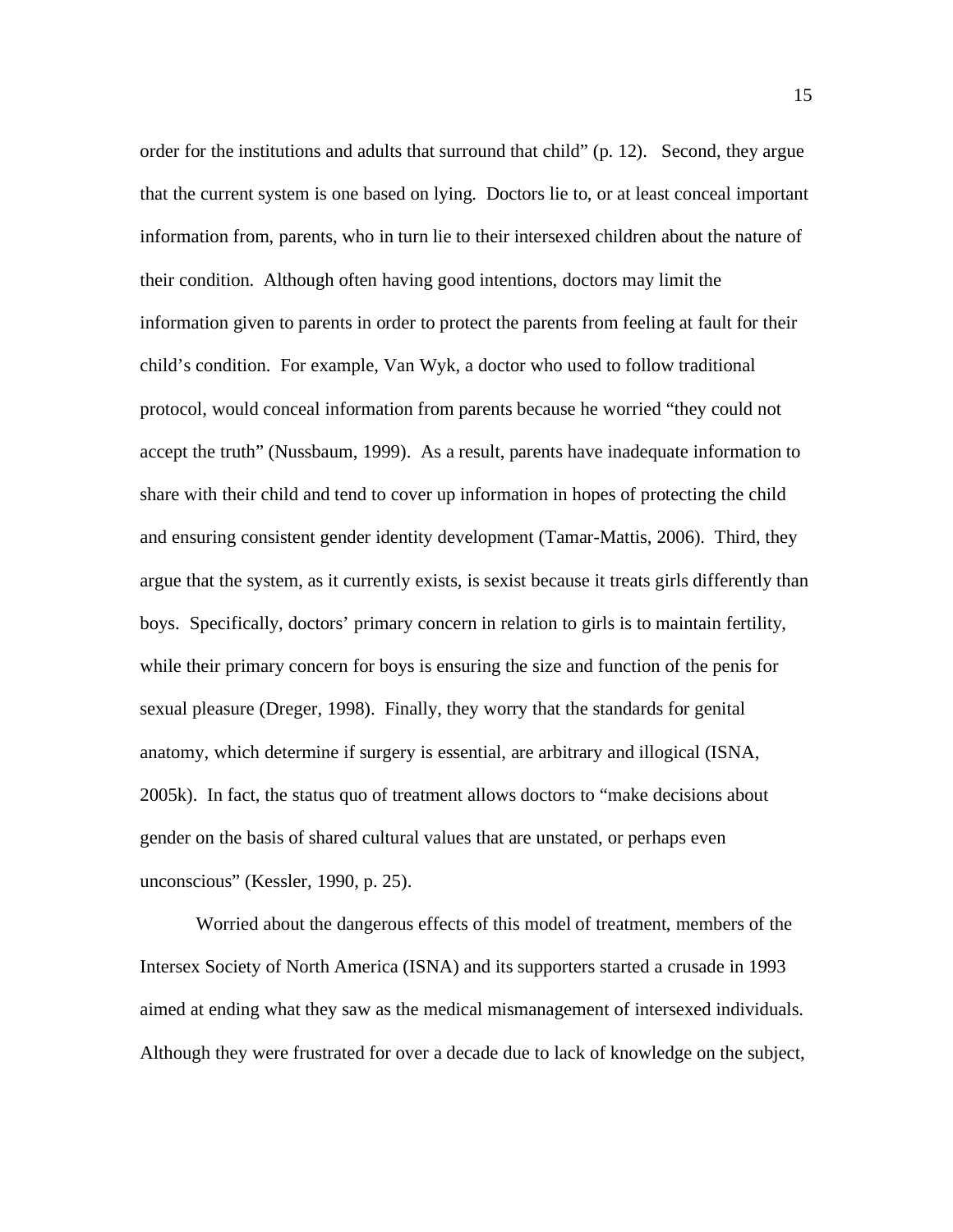doctors' stubbornness, and a host of other constraints, they continued to push hard for alternative treatment regimes and more sympathetic perspectives. In October 2005, their call was partially heeded when fifty international experts, including pediatricians, endocrinologists, reproductive specials, and two intersex adults convened in Chicago to formulate a document guiding proper intersex management derived from an evidencebased literature review (GGH, 2006). The conference resulted in a consensus statement suggesting significant changes to intersex management. The report stops short of outlawing early genital surgery, but does suggest that appropriate management should include the following:

(1) Gender assignment must be avoided before expert evaluation in newborns; (2) evaluation and long-term management must be performed at a center with an experienced multidisciplinary team; (3) all individuals should receive a gender assignment; (4) open communication with patients and families is essential, and participation in decision-making is encouraged; and (5) patient and family concerns should be respected and addressed in strict confidence. (p. e490)

Some intersex advocates have hailed the new recommendations as an enormous success. As Weil (2006) argues, "Where the consensus departs from tradition is that it also instructs doctors to discourage families from rushing into surgery" (p. 2). Further, the report states that "no good scientific studies prove infant cosmetic genital surgery improves quality of life" (Weil, p. 2). It also satisfies many because the report asks for open communication between patients, parents and the multidisciplinary medical team, including endocrinologists, geneticists, urologists, gynecologists, sexual-medicine

16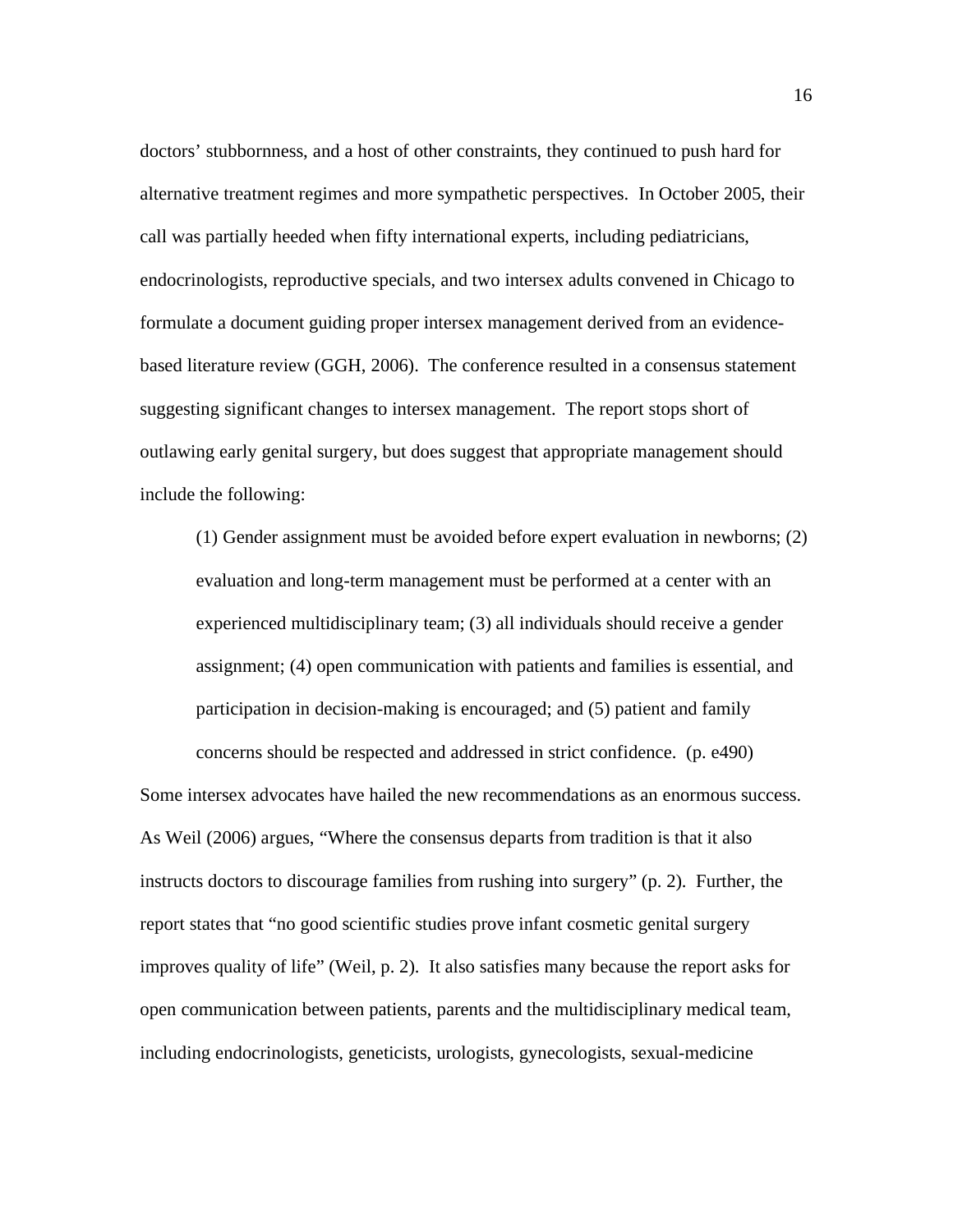specialists, and mental-health professionals. Chase (2002) wrote, "Families and patients need complete and honest medical information, presented in a comprehensible way" (p. 3) and the report takes a step toward accomplishing this. Finally, while the report does not end all the problems and complications surrounding intersexuality, it does promise confidential management of the intersexed child's records and treatment. This is a huge departure from past treatment, which often allowed public viewing of intersexuals' bodies as a "learning tool" for young doctors (Colapinto, 2006). Overall, the report was perceived and touted as a major victory for the ISNA and went a long way in fulfilling the group's objectives.

It would be impossible to overstate the importance of early criticisms of routine medical practices. The determination and hard work of the ISNA, academics, activists, other intersex advocacy organizations, and several sympathetic doctors were essential to changes in treatment, both in theory and in practice. Although it is true that more change needs to happen, Levine (2007) argued that over the last decade we have witnessed a "sea-change" in "assumptions about how to manage children with ambiguous genitalia" (p. 113). In particular, there is a general move toward a moratorium on cosmetic sex assignment surgery, and doctors are typically using more honesty and candor in their discussions with parents and patients. However, "Just as wars are too important to be left solely to generals, the future sexual life of children is too important to be left solely to physicians and parents. . . . Yes, we have come far in the understanding and management of intersex conditions. There is still a ways to go" (Diamond, 2007, p. 38). As such, countless individuals and groups are still fighting for further medical reform, changes in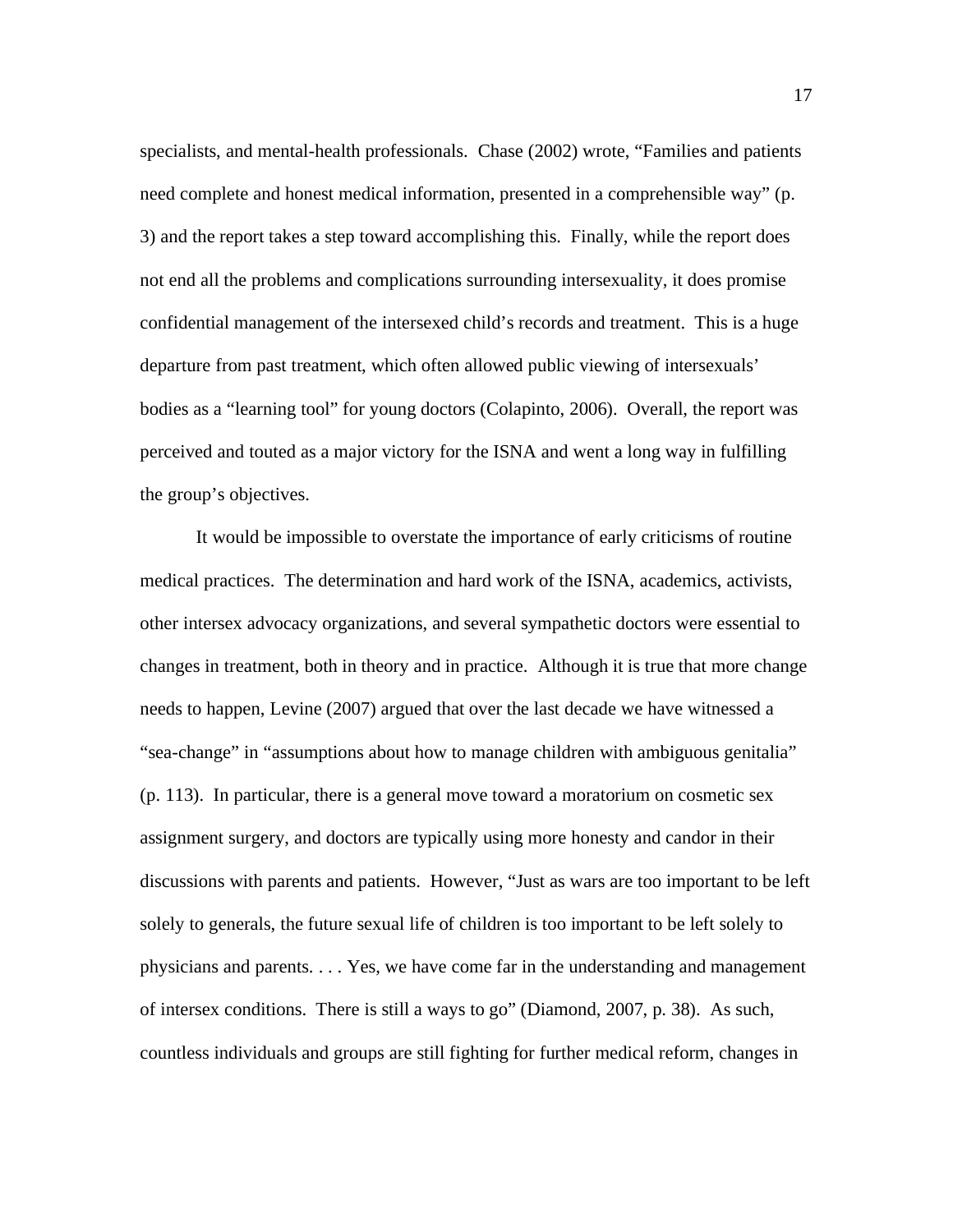societal conceptions of gender, end to stigma, legal rights for intersex individuals, and a myriad of other issues. The groups at the forefront of this struggle in the United States have been the Intersex Society of North America, the Accord Alliance, the Organisation Intersex International and Advocates for Informed Choice.

#### Intersex Society of North America

As the first prominent, longest running, and best-known intersex advocacy and policy organization (Dreger and Herndon, 2009), the Intersex Society of North America (ISNA) has been hailed as central to the struggle for intersex rights. The group was started in 1993 by an individual who publicly went by the name Cheryl Chase, but was known by friends and family as Bo Laurent.<sup>1</sup> The group was intended to fight for those harmed by their experiences with the health care system and was "devoted to systemic change to end shame, secrecy, and unwanted genital surgeries for people born with an anatomy that someone decided is not standard for male or female" (ISNA, 2005a). Worried about the stigma faced by intersex individuals, Chase sought to find other intersex individuals and allies willing to publicly take a stand against the traditional treatment of intersexuality in the medical establishment and society at large. Although it took them over a decade of hard fought battles, the group found success in 2005 when the consortium of medical practitioners signed new recommendations, which, as stated earlier, urged changes in the medical treatment of intersexuals. Excited that a consensus now existed on the appropriate treatment of intersex individuals but uncertain where to

<sup>|&</sup>lt;br>|<br>| <sup>1</sup> Named Bonnie Sullivan by her parents, she legally changed her name to Bo Laurent in 1995. Preferring the pseudonym Cheryl Chase for her public, activist life, she decided in 2008 to use Laurent in all aspects of her life. There are many different and conflicting reports on why she chose and pseudonym and what her motives were for returning to Laurent in 2008.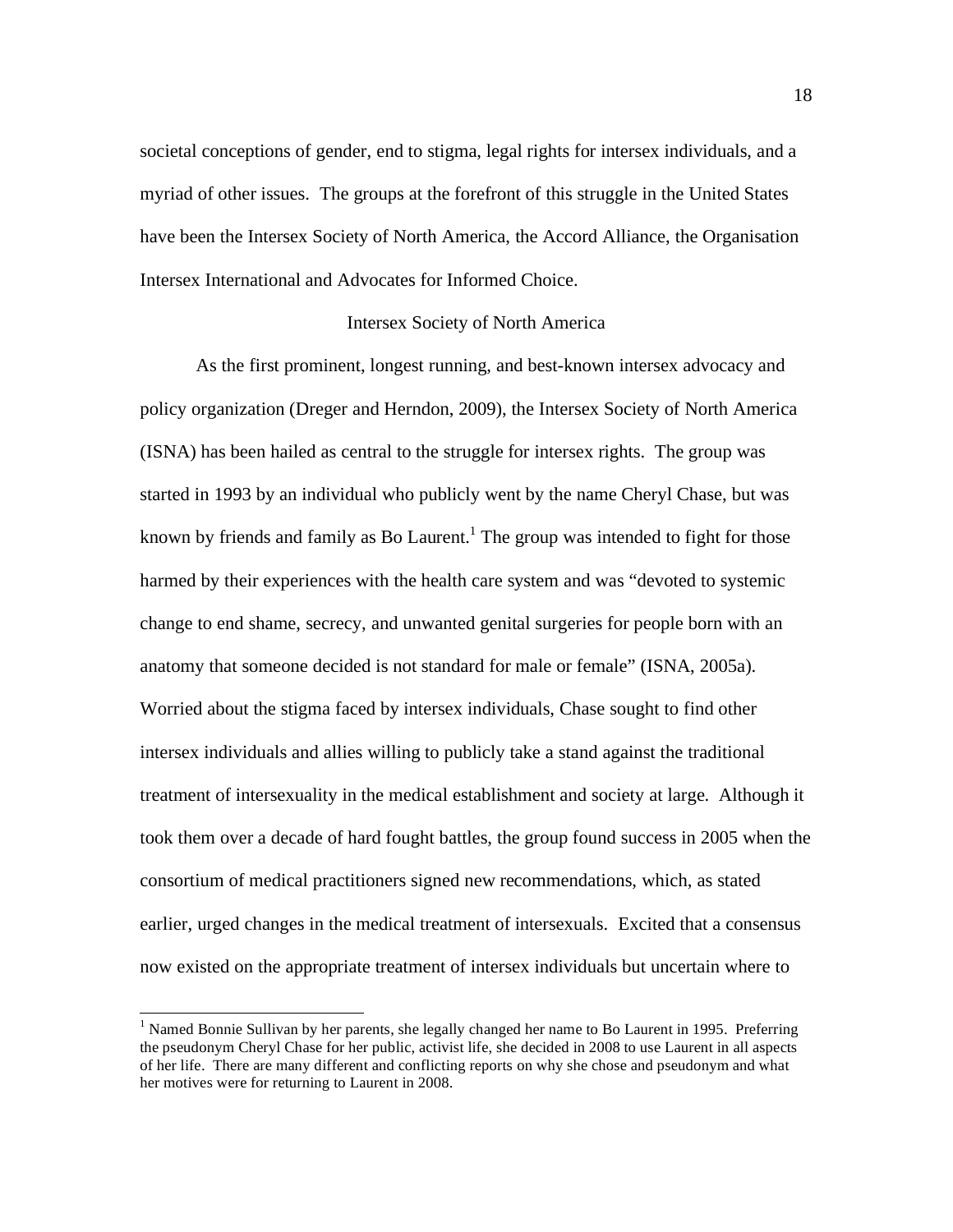go next, the ISNA closed in March of 2008. They did, however, choose to leave their website as an archive of historical documents and useful information for parents, advocates, and researchers to use.

Due to its tremendous success and outspoken leader, the Intersex Society of North America is referenced in most discussions and literatures surrounding intersex, from mainstream popular sources like the *Oprah Winfrey Show* ("Growing Up Intersex," 2007), the New York Times (e.g., NYT Health Guide, 2009; Weil, 2006), and the San Francisco Chronicle (e.g., Torassa, 2002) to a host of scholarly disciplines, including gay, lesbian, and queer studies (e.g., Dreger & Herndon, 2009; Hackford-Peer, 2005; Rosario, 2004; Rosario, 2009), human sexuality studies (e.g., Melby, 2002, Rye, 2000; Serano, 2008), education and pedagogy (e.g., Breu & Gardner, 2009) philosophy (e.g., Morland, 2008; Valentine & Wilchins, 1997), law (e.g., George, 2006; Tiefer, 2000) and sociology (e.g., Turner, 1999). Despite the breadth of scholarship referencing the ISNA, very little, if any, goes further than detailing when it was founded and labeling it as the leading intersex advocacy group. Because of how recently the ISNA dissolved, only a few have publicly recognized its closure and transition to the Accord Alliance (e.g., Breu & Gardner; Rosario, 2009).

## Accord Alliance

Upon its closure many of the Intersex Society of North America board members, including Bo Laurent, traveled across the United States from San Francisco to Boston and opened the Accord Alliance in March 2008. Although sharing similar board members, the Accord Alliance set itself apart from ISNA with newly defined goals and a distinct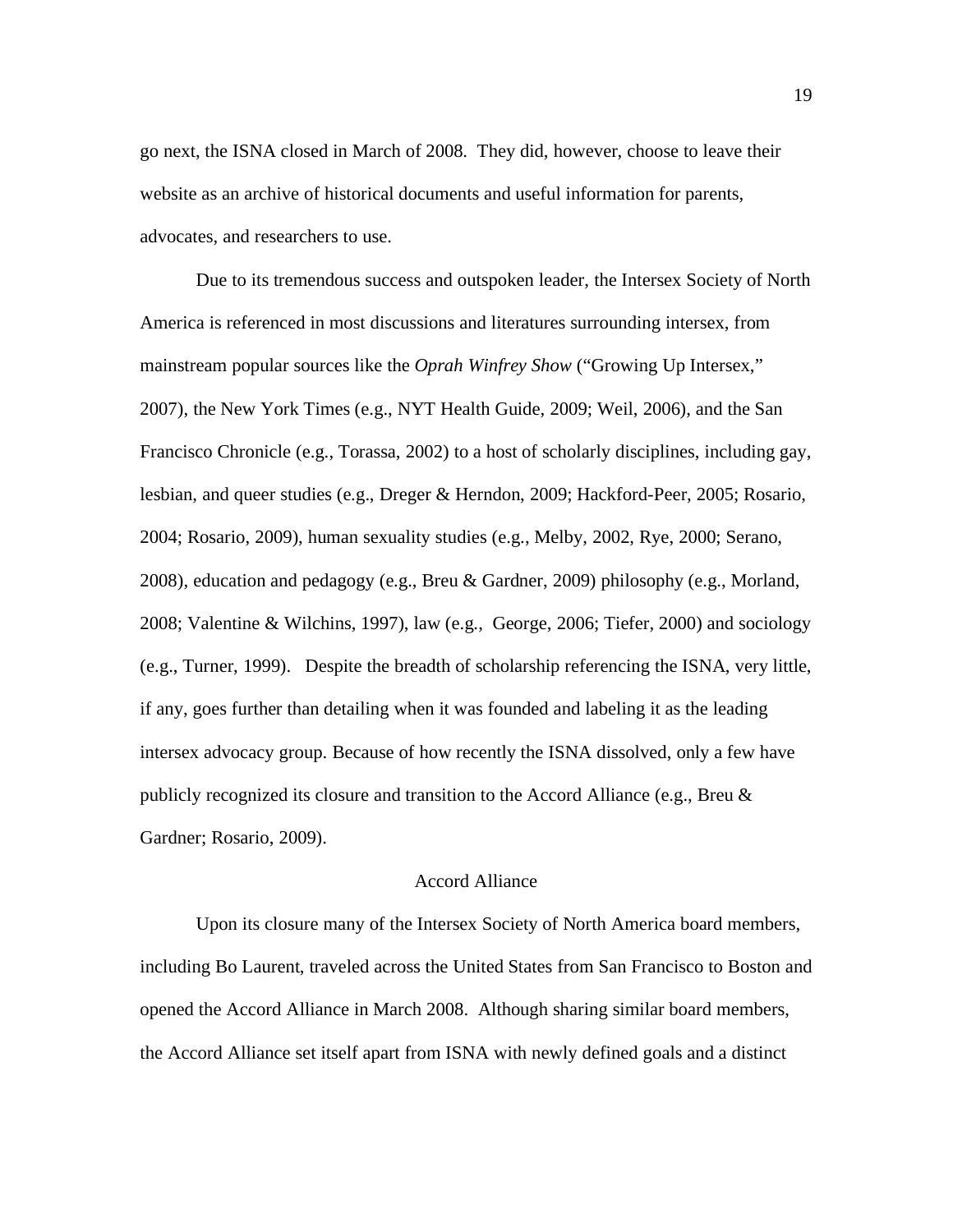mission statement. Focusing almost exclusively on the medical aspects of intersexuality, the Accord Alliance's "mission is to promote comprehensive and integrated approaches to care that enhance the health and well-being of people and families affected by DSD by fostering collaboration among all stakeholders" (Accord Alliance, 2008a). Preferring the term *disorder of sex development* or *DSD* to the term *intersex*, members of the Accord Alliance are in the midst of a two-year plan to create a public research database full of information about intersex conditions and to lobby for the implementation of Consortium guidelines for the medical treatment of intersex conditions. Specifically, their plan includes creating and disseminating new model of care guidelines, assembling teaching curricula for college classrooms, expanding their website, hosting a symposium about quality DSD research, and crafting a video to increase awareness about DSDs (Accord Alliance, 2008b). If these programs are successful, they believe the following will be true:

People and families affected by DSD will consider themselves well informed about DSD; they will have the skills and support they require to promote a positive health-related quality of life and overall well-being; and they will express satisfaction with their participation in treatment decisions and their overall healthcare experience.

Accord Alliance will have forged solid partnerships with medical and allied healthcare professional institutions and with community-based (consumer) organizations that share our objectives.

20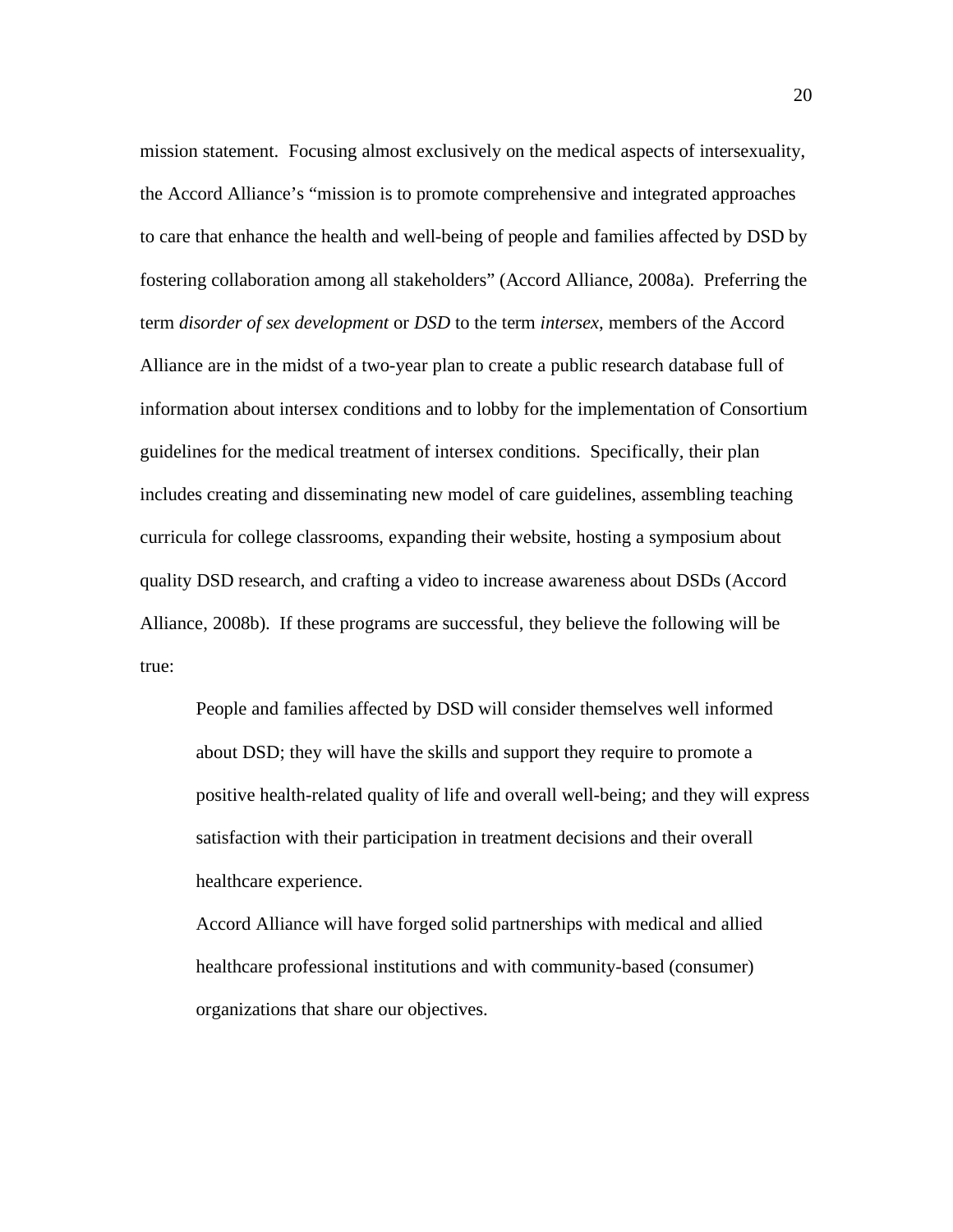A model of care to guide the interdisciplinary team approach and family-centered decision making will be developed by working collaboratively with stakeholders and will be widley [sic] shared in the form of a "manual" or "tool-kit". Best practices and solutions for barriers to the successful implementation of the model of care will be identified, evaluated, and broadly disseminated. Over time, interdisciplinary teams will be in place across the country, and recognized as fully operational, effecitive [sic], and successful. (Accord Alliance, 2008b)

Because they are only halfway through their first phase of work, it is not yet possible to tell whether they have met their objectives. Similarly, because Accord Alliance is such a young organization, little scholarship in journals or newspapers has been produced detailing their existence, mission, or successes. However, the Accord Alliance is already referenced and attacked by another advocacy group, namely the Organisation Intersex International, which takes issue with many of Accord's positions.

## Organisation Intersex International

Like the ISNA, the Organisation Intersex International (OII) is "devoted to systemic change to end the fear, shame, secrecy and stigma experienced by children and adults through the practice of non-consensual normalisation treatments for people born with atypical anatomy, and the arbitrary assignment of a particular gender without an informed consultation with the individual concerned" (OII, n.d.-a). Notably, unlike Accord, OII does not identify intersexuality as being primarily a medical issue. Instead it sees intersex as being an issue of gender and human rights recognition. With chapters in

21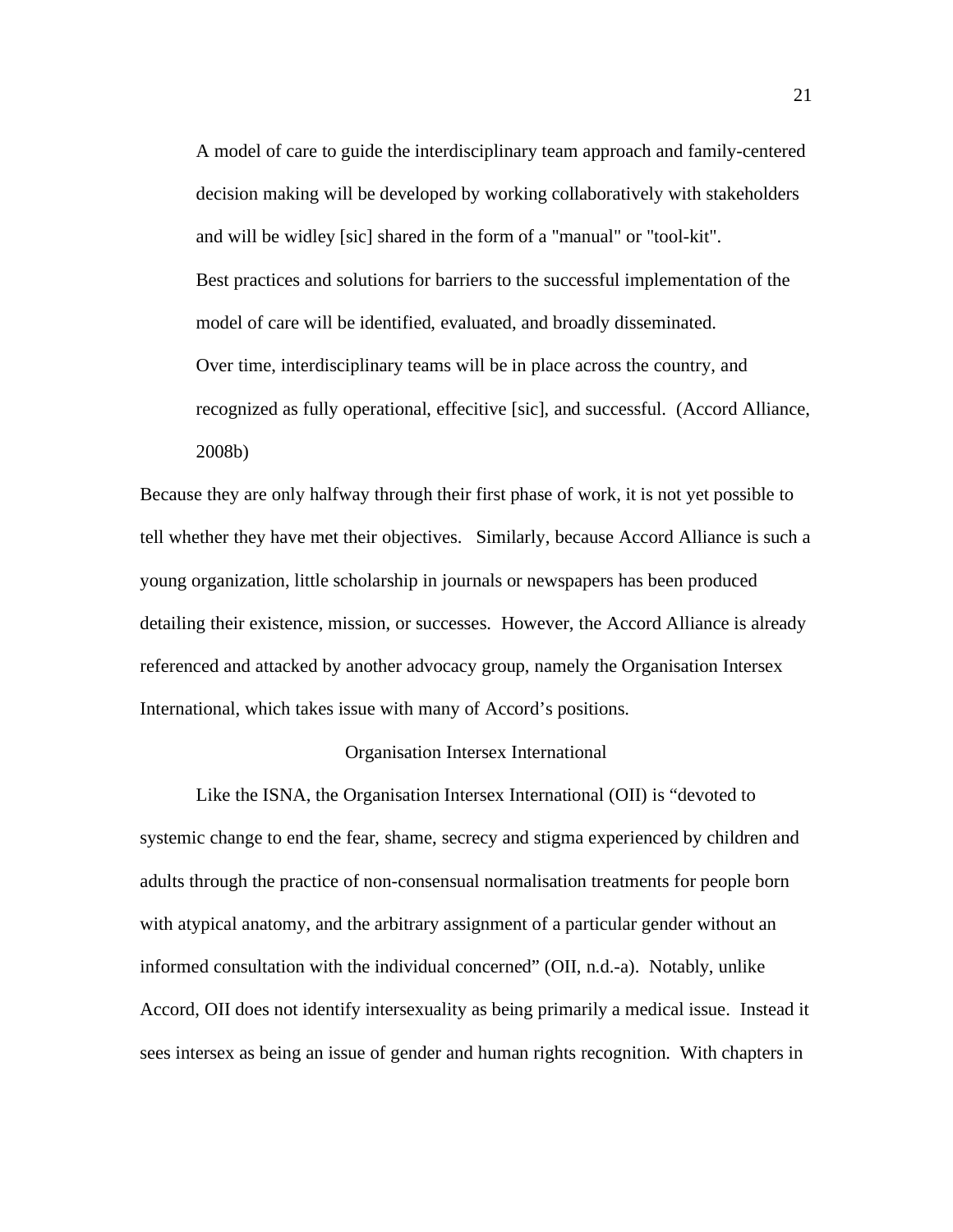over 14 countries, the OII is the largest intersex support group in the world (Diamond and Beh, 2008). OII campaigns to "exchange . . . ideas and different perspectives about intersex from various groups and geographical regions" (OII, n.d.-a, para. Q4) and attempts to secure equal treatment and human rights for intersex individuals. Skeptical of binary gender categories, the pathologization of biology and the medical construction of identity, the OII and its founder, Curtis Hinkle, push for the view that individuals should be able to choose their own identity. Because Hinkle is so outspoken and prolific, it is common for other groups to refer to the OII either by the group's name or by Hinkle's name. The group has yet to receive much, if any, attention by English scholarly sources. This is surprising considering that the website has such a large library of articles that clearly establishes the organization's position on the nature of the problem and even overtly differentiates itself from other advocacy groups.

#### Advocates for Informed Choice

Founded in 2006 by Anne Tamar-Mattis, a longtime community organizer for lesbian, gay, bisexual, transgender, queer and intersex rights, Advocates for Informed Choice (AIC) is the first organization in the United States to focus on attaining legal rights for intersex individuals. Originally named the Institute for Intersex Children, the AIC defines its mission as one that uses "legal strategies to advocate for the civil rights of children born with variations of reproductive or sexual anatomy" (Advocates for Informed Choice, n.d.-b, para. 1). In particular, they focus on teaching parents, individuals with intersex variations, and interested members of the public the legal issues surrounding medical privacy, informed consent, medical records retrieval, school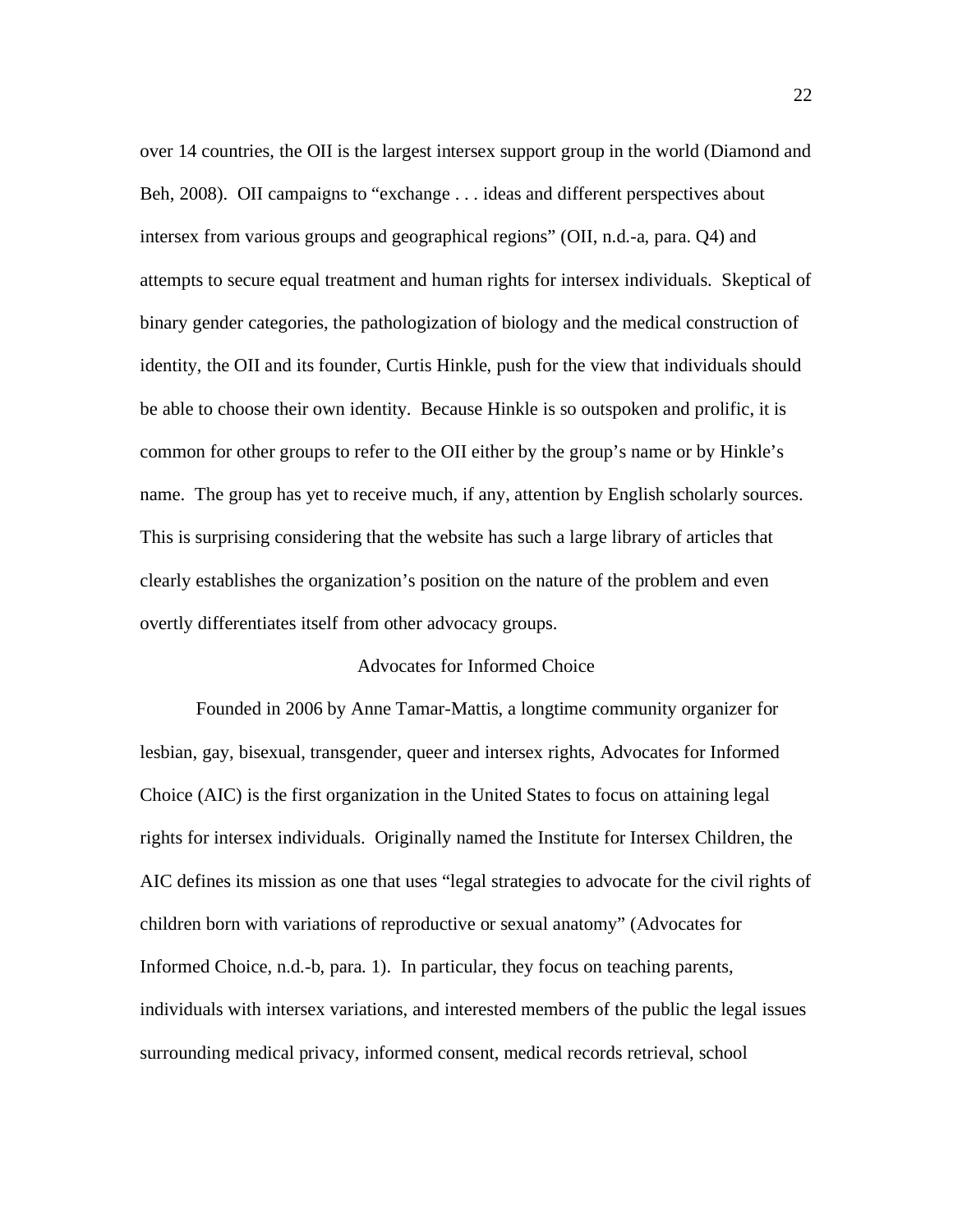accommodation and bullying, and children in foster care. Although all of the AIC's public statements are published under the organization's name, their positions arise from the input of many board members, including anatomy and gender expert, Milton Diamond; professors of law, Hazel Glenn Beh, Nancy Ehrenreich, Julie Greenberg and Wenona Whitfield; directors of several nonprofit intersex rights groups, David Cameron, Jim Lake, Jody Marksamer, and Peter Trinkl; and several anonymous individuals or families of individuals with intersex conditions. On their regularly updated homepage they attempt to offer new information and resources about the problems faced by intersex individuals and the AIC's role in overcoming these problems, as well as a discussion board for individuals seeking to find out more information or share their personal stories.

## Organizational Justification

As the four leading American intersex advocacy groups, the Intersex Society, Accord Alliance, Organisation Intersex International, and Advocates for Informed Choice have the ability to help shape public and medical discourse about intersexuality. Their prominence and ability to foster change is only one reason why they are apt for study, however. Because of the prominence and importance of the Intersex Society of North America (ISNA) no study of intersex would be complete without its inclusion. In fact, even after its closure, the ISNA is still being actively cited and referenced. As such, it is the natural starting point when discussing the debate over intersex advocacy. Because the Accord Alliance carries on the legacy of the ISNA, but has selected a new objective and missions, it creates an interesting case that overlaps with yet stands in contradiction to the ISNA. With these two organizations selected, it begs the question of why to include the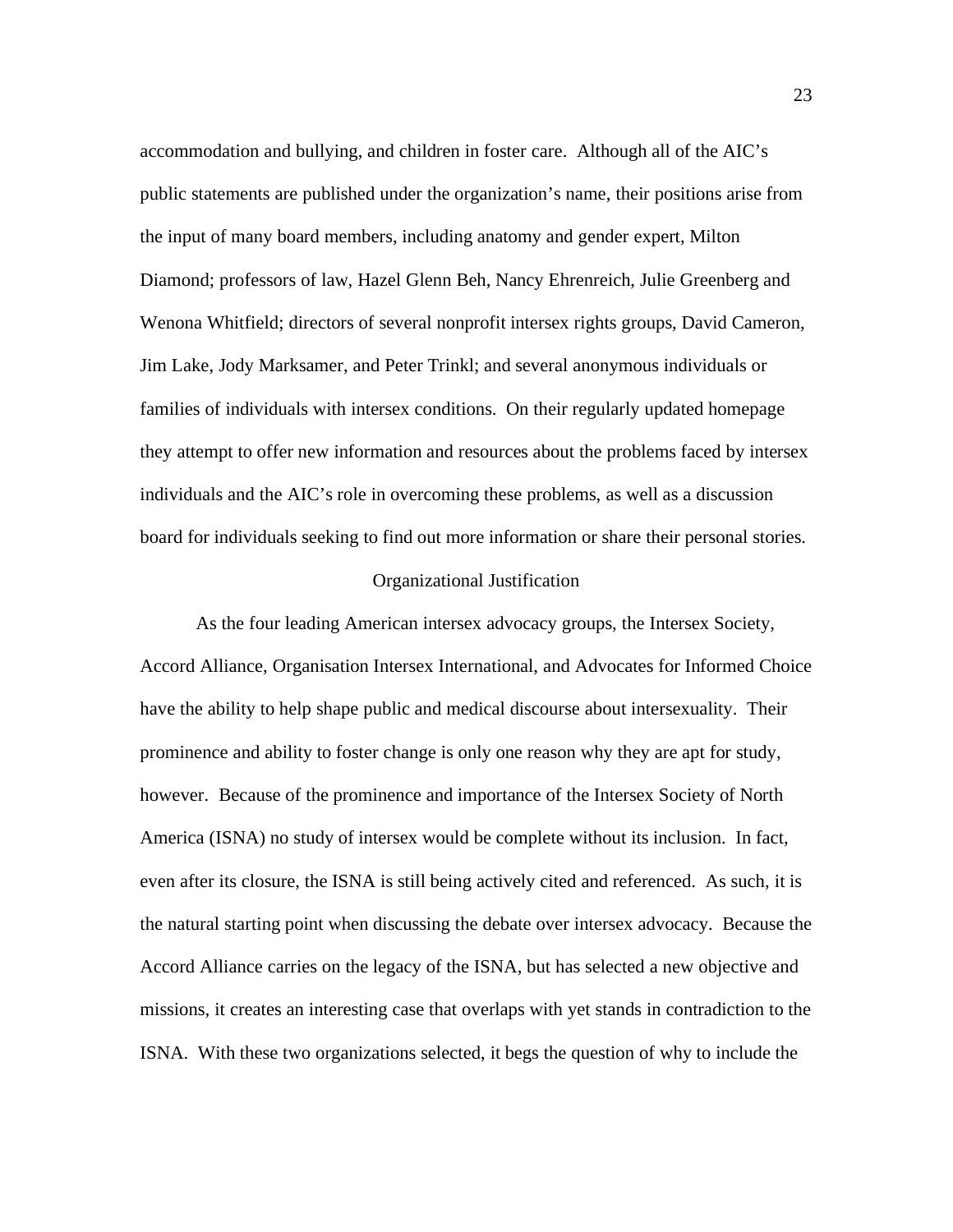Organisation Intersex International and Advocates for Informed Choice among all other groups.

There are important similarities that make Accord Alliance, Organisation Intersex International (OII) and Advocates for Informed Choice (AIC) apt and equal units of study. They are nationally focused (as opposed to regional or local support groups), maintain active websites (proving ongoing advocacy), advocate in English (making it accessible to me), and choose to engage intersexuality as a whole (rather than breaking it down into individual disorders, like the Turner Syndrome Society). Further, they reference one another on their homepages; this seems to indicate that they are in dialogue or dispute with one another, which make them excellent candidates for a study on the ongoing debates with intersex advocacy. Of course, despite their structural or organizational similarities, they have very real differences in terms of content, position, mission statement and focus. Each undertake advocacy from a unique perspective medicine, culture, and law, for Accord, OII, and AIC, respectively. The juxtaposition of these perspectives provides interesting sites for exploration. An analysis of their public rhetoric helps illuminate these issues and offers insight into how these organizations with similar objectives compete and build coalitions to further their cause. Before wading into each of the key issues in contemporary intersex advocacy it is useful to develop a theoretical framework for analysis.

## Social Movement Organizations

Although rhetorical scholars have developed a host of theories regarding social movements as unified entities, surprisingly few studies have been published analyzing the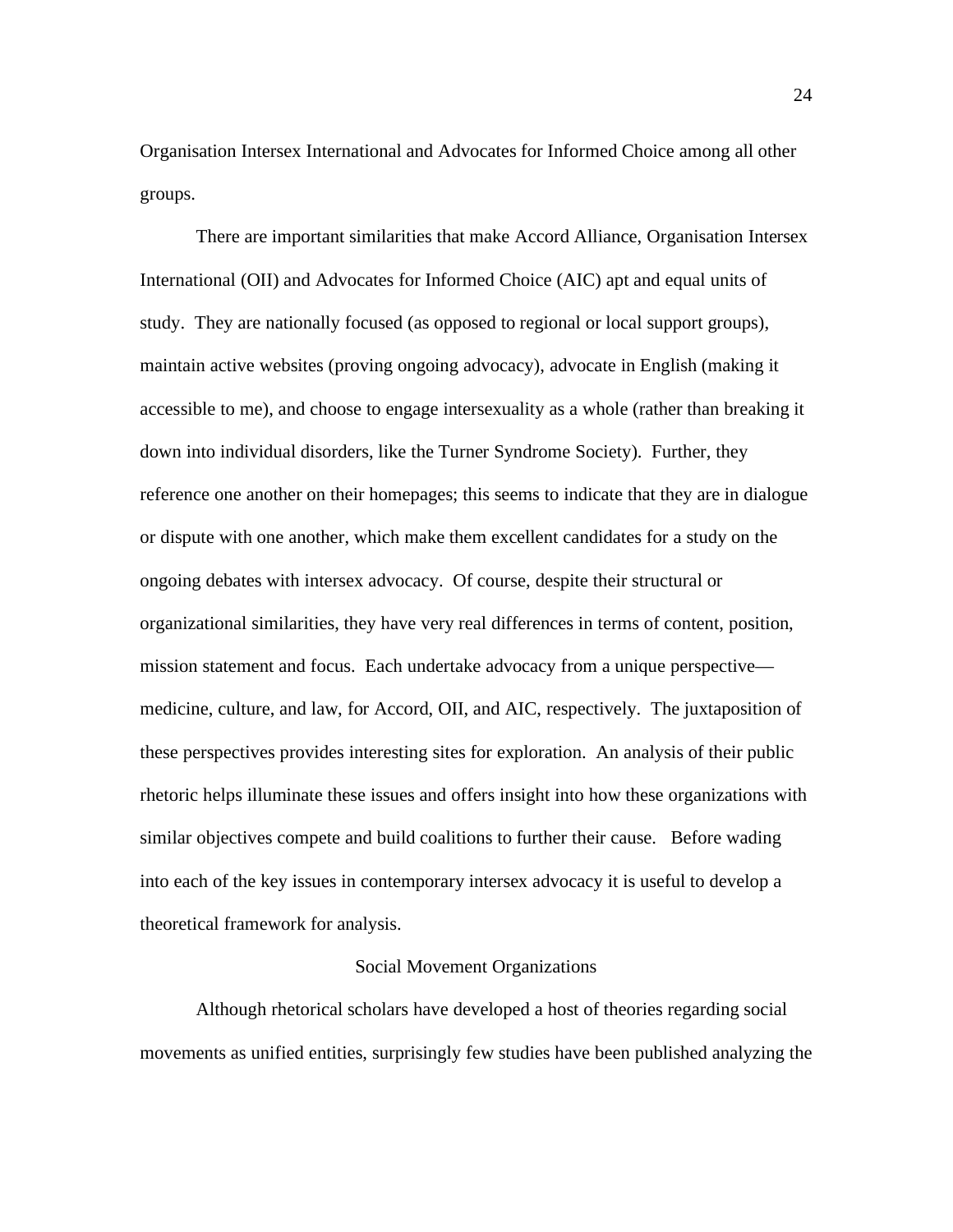rhetorical interaction of social movement organizations (SMOs). If social movements were entirely unified fronts with one single leader or organization dominating we could ignore the interplay of social movement organizations. However, social movements are hardly ever unified; instead social movement organizations compete with one another for symbolic leadership, occasionally form ad hoc coalitions, and sometimes engage in allout war with one another (Zald and McCarthy, 1980). In order to explore the relationships of social movement organizations, it is first useful to define social movements and establish a working understanding of the meaning of social movement organizations.

Taking a sociological perspective, Herbert Simons (1970) defined a movement as "an uninstitutionalized collectivity that mobilizes for action to implement a program for the reconstitution of social norms and values" (p. 3). DeLuca (1999) argues that Simons' approach has maintained a preeminent position in the study of social movements. This is evidenced by "Simons' pride of place in three important publications, the social movement issue in 1980 of the Central States Speech Journal, Arnold and Bowers (1984) weighty Handbook of Rhetorical and Communication Theory, and the special issue on social movement criticism in 1991 of Communication Studies" (DeLuca, p. 27). Despite maintaining preeminence, it is certainly not universally accepted as the sole perspective on social movements.

Leland Griffin (1969), building on and revising his earlier perspective on movements (1952), offered a dramatistic definition. Attempting to synthesize the works of Kenneth Burke, he wrote that "man moves through the moments of his movements: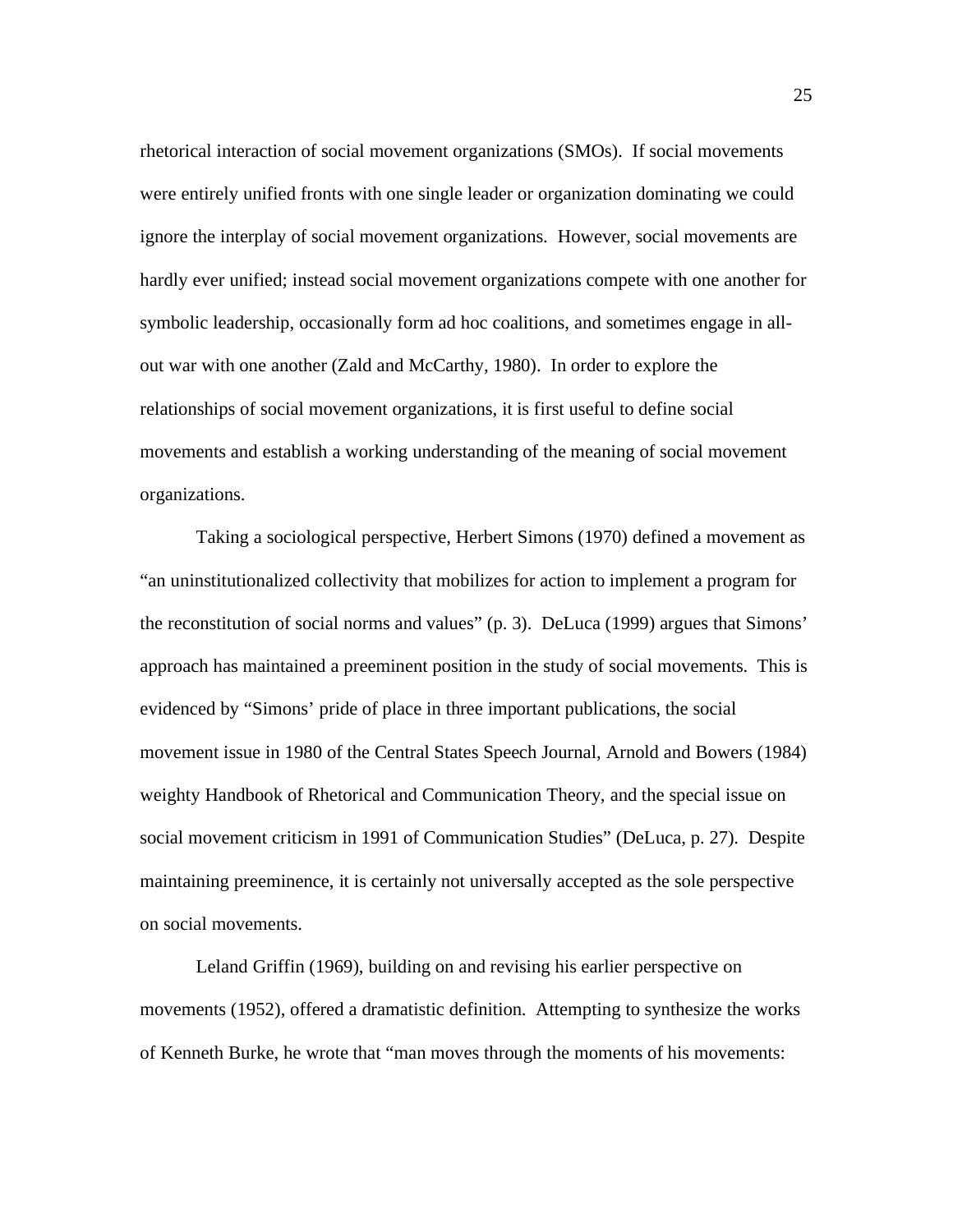moves, all told, from Order, Guilt, and the Negative, through Victimage and Mortification, to Catharsis and Redemption. He moves, and is moved, through speech through the rhetorical power of the word, the persuasive power of language (for rhetoric is the essentially human mode of surviving)" (Griffin, 1969, p. 457-458). Movements thus function rhetorically to achieve transformation through language. Further, movements, according to Griffin, are always met with counter-movements, "a reactive corps of defendant rhetors that give salience to the errant symbols of the existing order" (p. 463-464). Thus, movements are inherently dialectical, forcing competition between those attempt to push for change and those hoping to maintain the status quo.

Building on Griffin, Cathcart (1972) argued that the central attribute of a movement is the existence of a "dialectical tension growing out of moral conflict" (p. 87). It is this "dialectical enjoinment in the moral arena" that sets social movements apart from other dramatistic acts (p. 87). Cathcart (1978) further clarified that movements can be identified by their confrontational form. Specifically, "movements are a kind of ritual conflict whose most distinguishing form is confrontation" (p. 224). Wilkinson offered a complementary perspective, arguing that movements are "Languaging strategies by which a significantly vocal part of an established society, experiencing together a dialectical tension growing out of moral (ethical) conflict, agitate to induce cooperation in others, either directly or indirectly, thereby affecting the status quo" (p. 91). At the heart of social movements is the confrontational use of symbols to encourage some sort of societal transformation through dialectical enjoinment.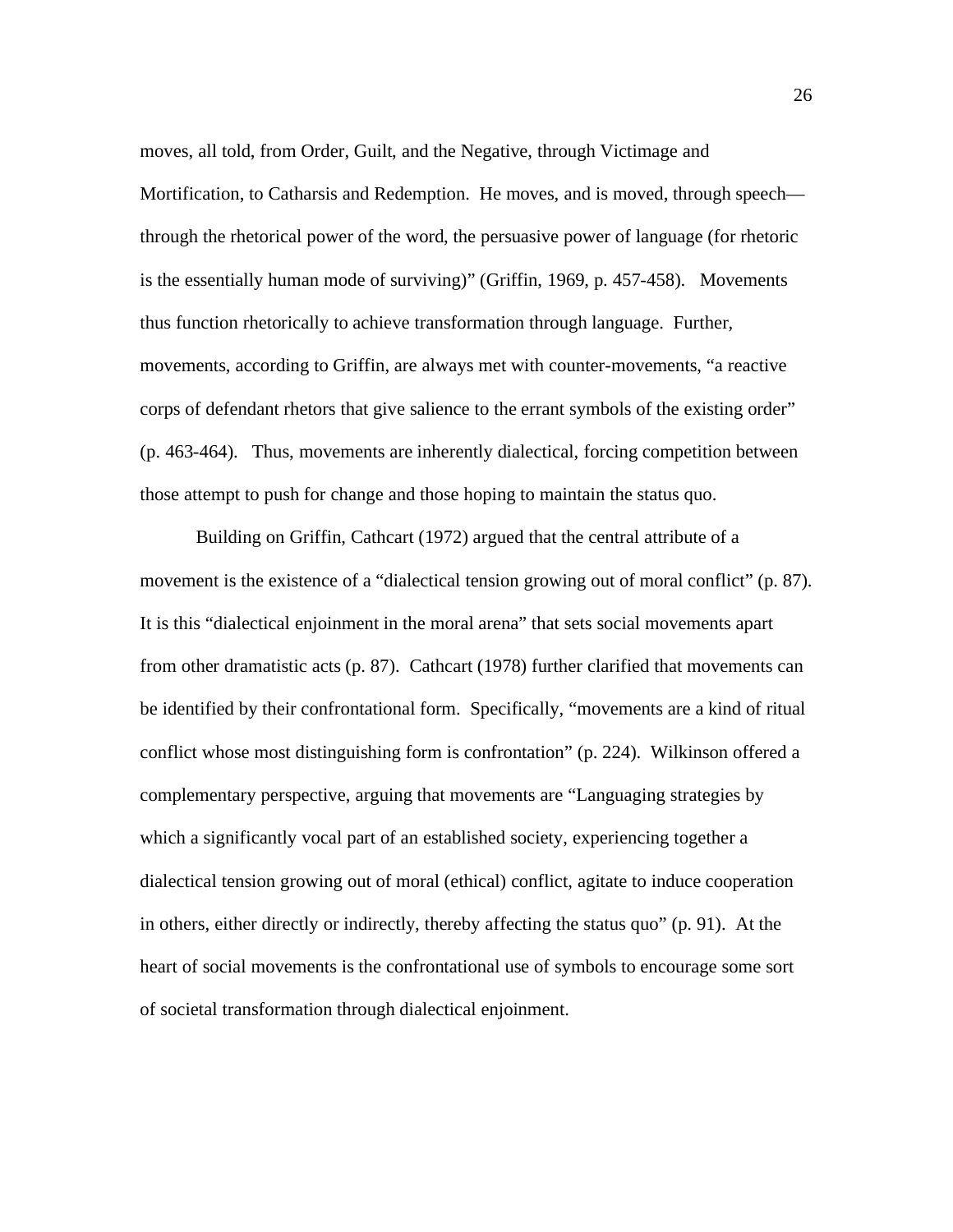Such definitions offer important insight into how movements as a whole use rhetoric to challenge existing social institutions. However, social movement theory, as currently conceptualized may be too limited in several ways. First, definitions of social movements and existing social movement criticism seem to assume that social movements are monolithic entities, but they are not; they consist of shifting constituencies from varying backgrounds that push for a wide variety of ideological positions (Gamson, 1975; McCarthy and Zald, 1977; Staggenborg, 1986; and Tilly, 1978). The definitions fail to adequately account for the competing forces at work within an individual social movement. In other words, existing definitions provide us with the ability to analyze the ways in which suffragettes fought against existing social norms and legal structures to gain voting rights. They even allow us to analyze the rise of countermovements attempting to quash the suffrage movement. The definitions are too limited, however, to allow for an evaluation of the ways in which the multiple and varied groups within the suffrage movement formed coalitions, competed for resources, fought over symbol use, and argued over strategies and tactics.

Overall, social movement criticism operates on a macro level. It focuses on the meta-dialectic between those who challenge the existing social order and those who defend it. I believe this perspective can be supplemented by a more micro-level analysis. Because a social movement is a collective of people and groups pushing for change, it should be assumed that the rhetoric exchanged among those individuals and organizations is an important factor in overall movement success or failure. An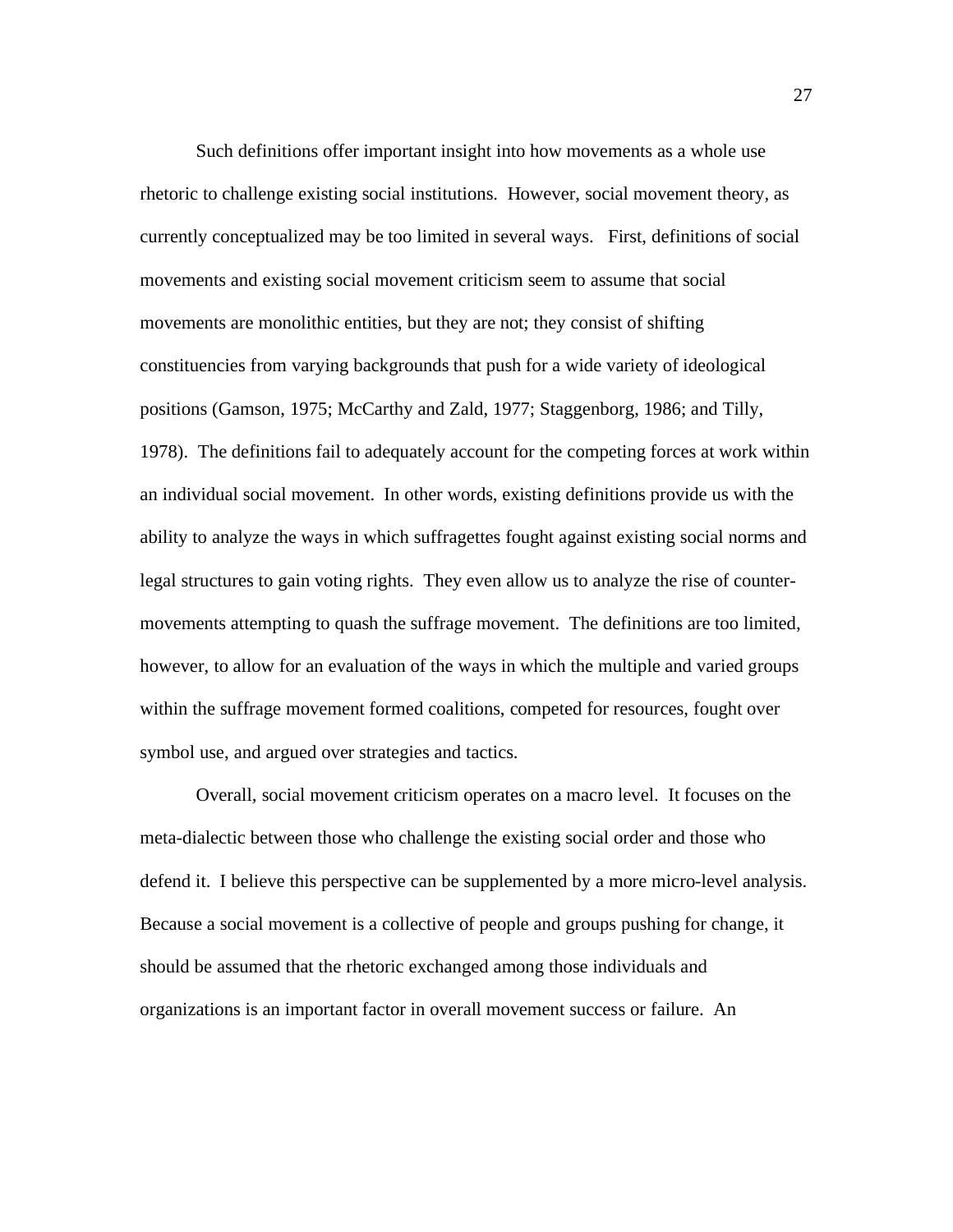exploration of the relationships between the groups provides important insight into how a larger movement works.

Second, a majority of movement criticism has focused on historical methods or, at least, on movements that can be understood in a historical context. In other words, the movements that are typically studied are complete and can be analyzed as self-contained units with discreet stages of pre-inception, inception, rhetorical crisis and consummation. Such historical distance gives the researcher the perspective necessary to be able to identify distinct parts of a movement and to isolate from afar the different strategies used by key players. However, when a movement is still evolving it is much more difficult to succinctly label stages and to understand precisely where a movement is going. Because there is tremendous value to studying on-going movements, it is important to find a method that allows for contemporary study of on-going phenomena.

Social movement organization (SMOs) theory can help overcome the shortcomings of social movement criticism by encouraging scholars to evaluate the micro-level rhetoric of competing organizations within a social movement and by allowing researchers to engage in the study of contemporaneous movement. In the end, I believe that a more fully developed understanding of SMOs enriches social movement criticism overall by offering a more complete analysis of what is occurring within the movement.

Zald and McCarthy (1970) defined a social movement organization (SMOs) as "a complex, or formal, organization which identifies its goals with the preference of a social movement or countermovement and attempts to implement these goals" (p. 2).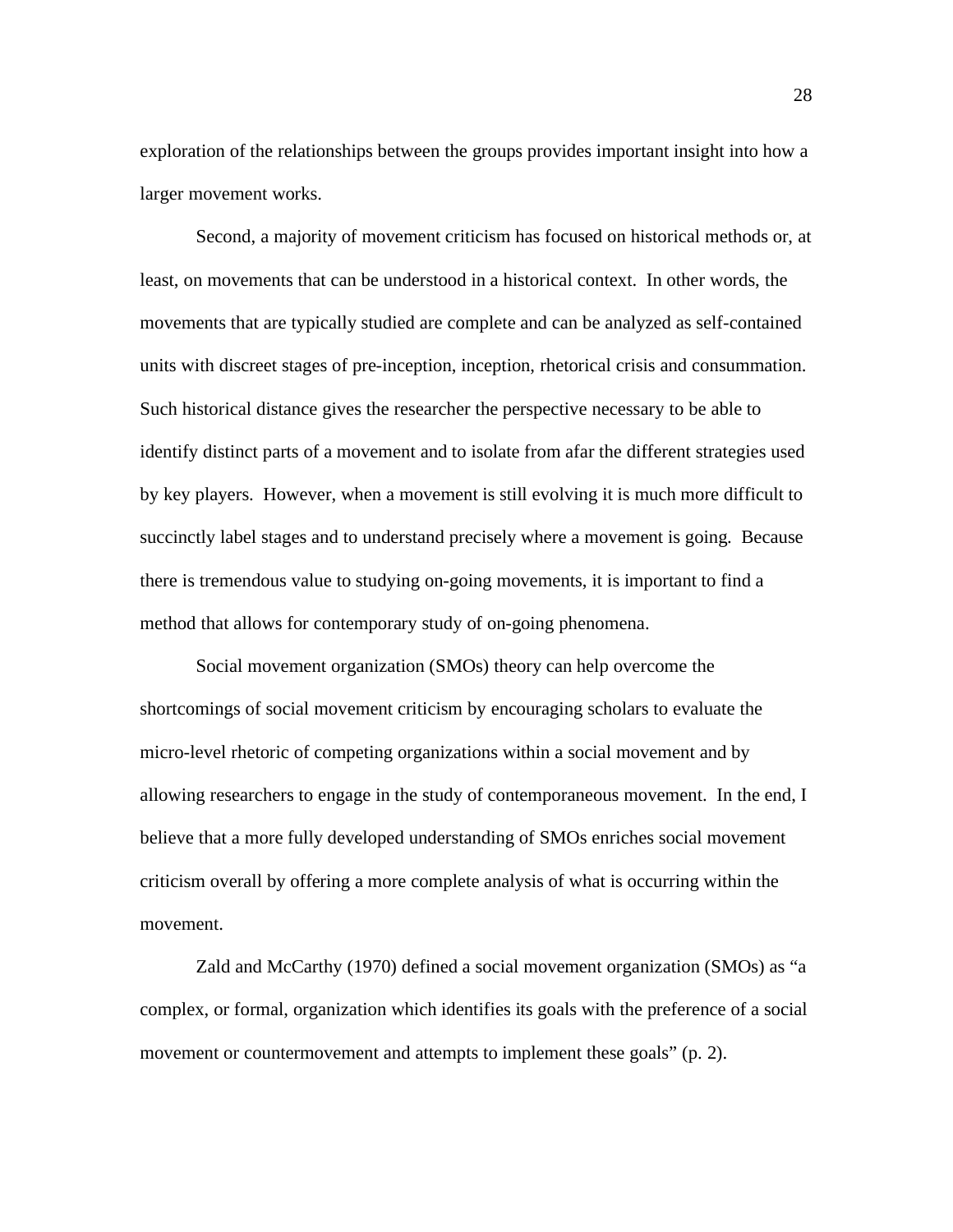Staggenborg (1986) simplified this, asserting that SMOs are "the key actors in modern social movements" (p. 375). Stewart et al. (2001) offer a complementary perspective asserting that they are simply elements of a broader social movement. They are the more or less formalized groups that engage in actions to advance a movement's goal.

The existing studies of social movement organizations arose out of the resource mobilization theory. Developed by sociologists, resource mobilization theory asks the question, "How can . . . people organize, pool resources, and organize them effectively?" (Fireman and Gamson, 1979, p. 9). Assuming organizations will act rationally, it focuses on the ability of members of a social movement to acquire resources and mobilize people towards certain ends (Kendall, 2006). In its original iteration, "resources" meant money, time, media access, and material goods such as equipment and property (e.g., McCarthy and Zald, 1977). In contrast to this economic-material focus, later versions of the theory suggested that resources also include political-ideological aspects, such as motivation, ideology, legitimacy and political environment (e.g., McAdam, 1982; McAdam, McCarthy and Zald, 1988). Studies of resource mobilization theory suggest that movements require economic and political resources to be successful. Thus, coalition building among SMOs and securing resources from external parties will help movements achieve their goals.

Despite such findings many SMOs are unwilling or unable to assemble workable coalitions (Staggenborg, 1986). This seems counter-intuitive: why would groups choose not to pool their resources and work together if it increases their chances of success? I argue that resource mobilization theory cannot answer this question because it assumes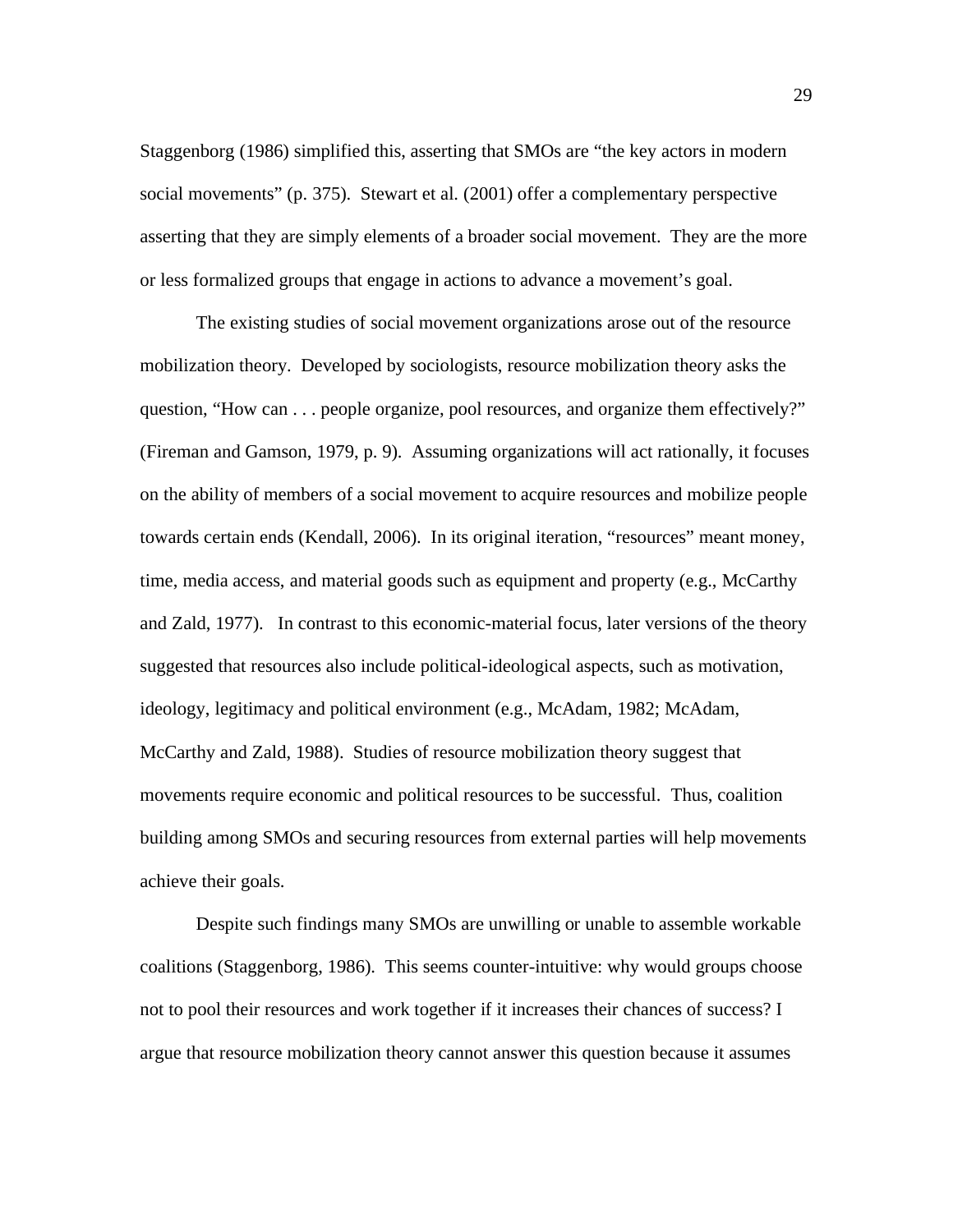that SMOs tend to prefer short-term, tangible gains. Such a view, however, ignores the interrelated factors of rhetoric and ideology. Although resources are relevant to movement success, it is important to recognize the key areas of activities for SMOs include framing movement agendas, cultivating collective identities, and mobilizing collective actions (Gamson and Wolfsfeld, 1993; Smith, 2001; Watkins, 2001). Thus, it is necessary to adopt a rhetorical lens and analyze the way public discourse functions to do such things. Further, whereas resource mobilization theory offers an *external* proscription of the key factors for movement success, focusing on the rhetorical choices made by the groups themselves provides more complete insight for what the SMOs themselves value and how they define their success. Focus on the groups' own rhetoric offers a more contextually specific analysis and recognizes that all movements are rooted in particular socio-historical contexts that dictate the terms of their struggle and success.

In assessing SMOs there are several key concerns. First, what are the goals of an organization? The specific goals of an organization can vary dramatically from another organization within the same overall social movement (Packwood Freeman, 2009). From cooperative to confrontational and reformist to revolutionary, there exist several spectra along which a group can identify itself and its goals (Jasper, 1997; McAdam, et al., 1996). Second, how does a group understand and construct the nature of the problem they are trying to solve? SMOs exist to transform some element of society. The way they construct the thing they are trying to change is extremely important. They face pressure to use socially acceptable language to appear credible and reasonable (Cox, 2006); if they are too moderate they risk being assimilated, yet if they are too extreme, they risk being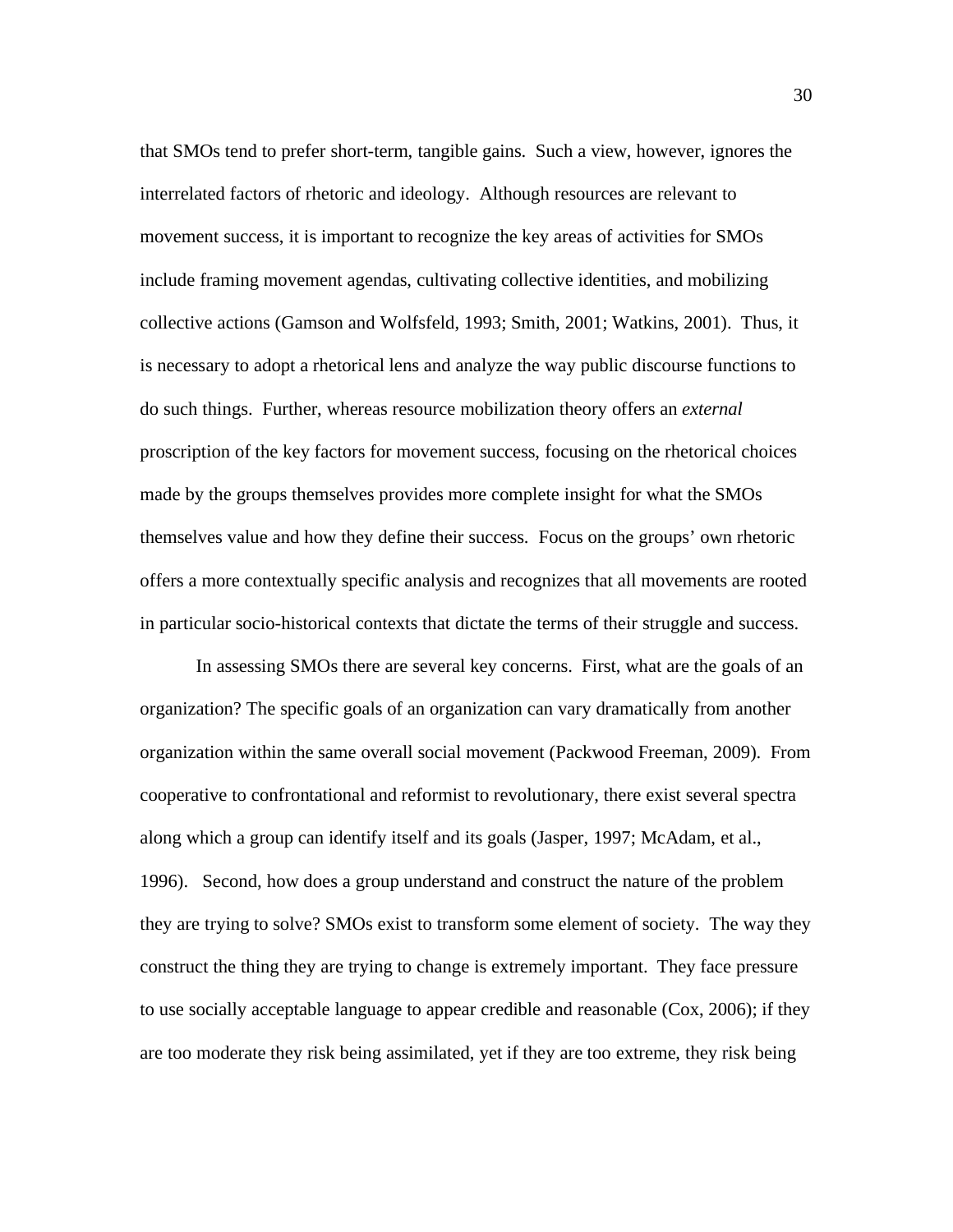trivialized (Gitlin, 2003). Third, how do they define success? This question results in several corresponding queries: Whom do they intend to reach, or who is in their target audience? What structures or ideologies need to change before they have fulfilled their organizational mission? And what actions need to be undertaken to achieve those changes? Asking such questions helps, first, to figure out what organizations believe to be important, and, second, to understand and compare the different visions SMOs have for societal change.

An analysis of the SMOs associated with intersex advocacy can provide insight into the specific case of the intersex movement. The groups engaged in intersex rights advocacy provide an excellent site for exploring the public rhetoric of several social movement organizations operating under the auspices of a single social movement. A review of their public discourses, including websites, publications and press releases, finds several recurring topics.

First, each of the groups seeks to develop its own unique organizational identity. The groups identify distinct organizational missions and strategic objectives. Chapter two attempts to answer the questions, how do the organizations define themselves and what are the goals implications of these self-definitions on the overall movement? This is done by looking at the rhetorical framing of organizational mission and strategic purpose as discussed on each of the group's websites. The Intersex Society of North America sought an end to shame and stigma by raising awareness among parents, doctors, and the general public and hoped to prevent unnecessary surgeries by calling for medical reforms. The Accord Alliance is almost exclusively focused on the medical field, hoping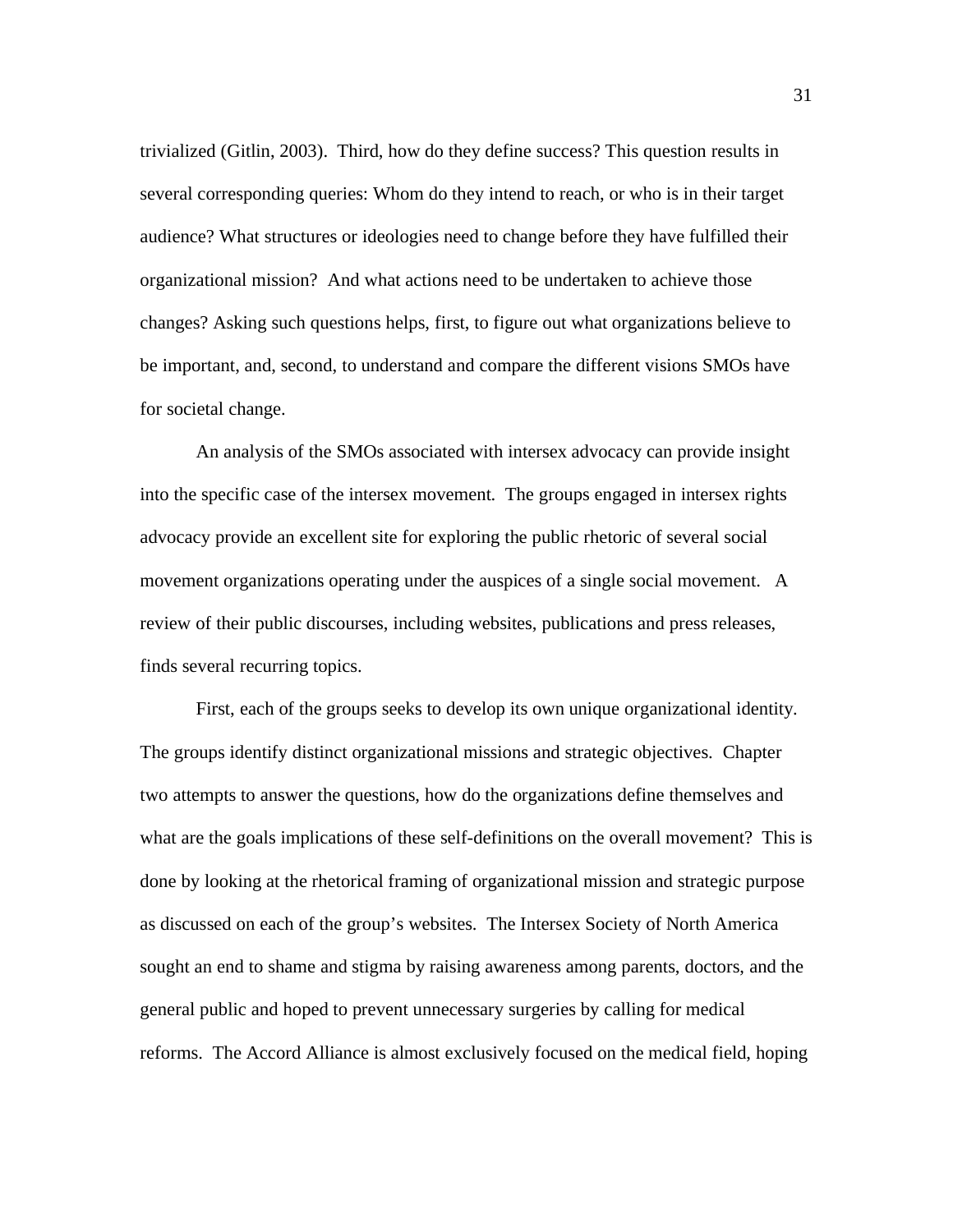to help implement comprehensive and integrated health care reforms. The Advocates for Informed Choice is pushing for legal reform in the long term and offering legal services in the short term and Organisation Intersex International has a much broader agenda of campaigning for human rights and exchanging ideas across various groups and geographical regions. This has important implications for how and to what extent that organization will compete or cooperate with other organizations in the movement.

Second, each of the groups defines the nature of intersexuality very differently. They have different answers to the questions: What is intersexuality? What does it mean to be intersexual? How should we label, define, and identify this phenomenon? The third chapter of this study therefore answers the question, how do the different groups understand and construct the nature of the problem they are trying to solve? The power to name and define intersexuality is a primary concern; all four groups devote a significant portion of their websites to the issue of naming. While the Intersex Society of North America and the Organisation Intersex International strongly defend the nomenclature of *intersex*, Accord Alliance regards *Disorders of Sex Development* to be preferable, while still Advocates for Informed Choice opts for *Differences of Sex Development* and selfselection of terms. Importantly, these are not just minor semantic differences; there are important implications for how the groups interact with one another. The third chapter of this study assesses the rhetorical implications of each name and identifies what is at stake for the intersex rights movement in the organizational battle over naming.

Third, the role of parental decision-making on behalf of intersex youth is taken on by all four leading intersex advocacy groups. Positioned both as an agent of needed

32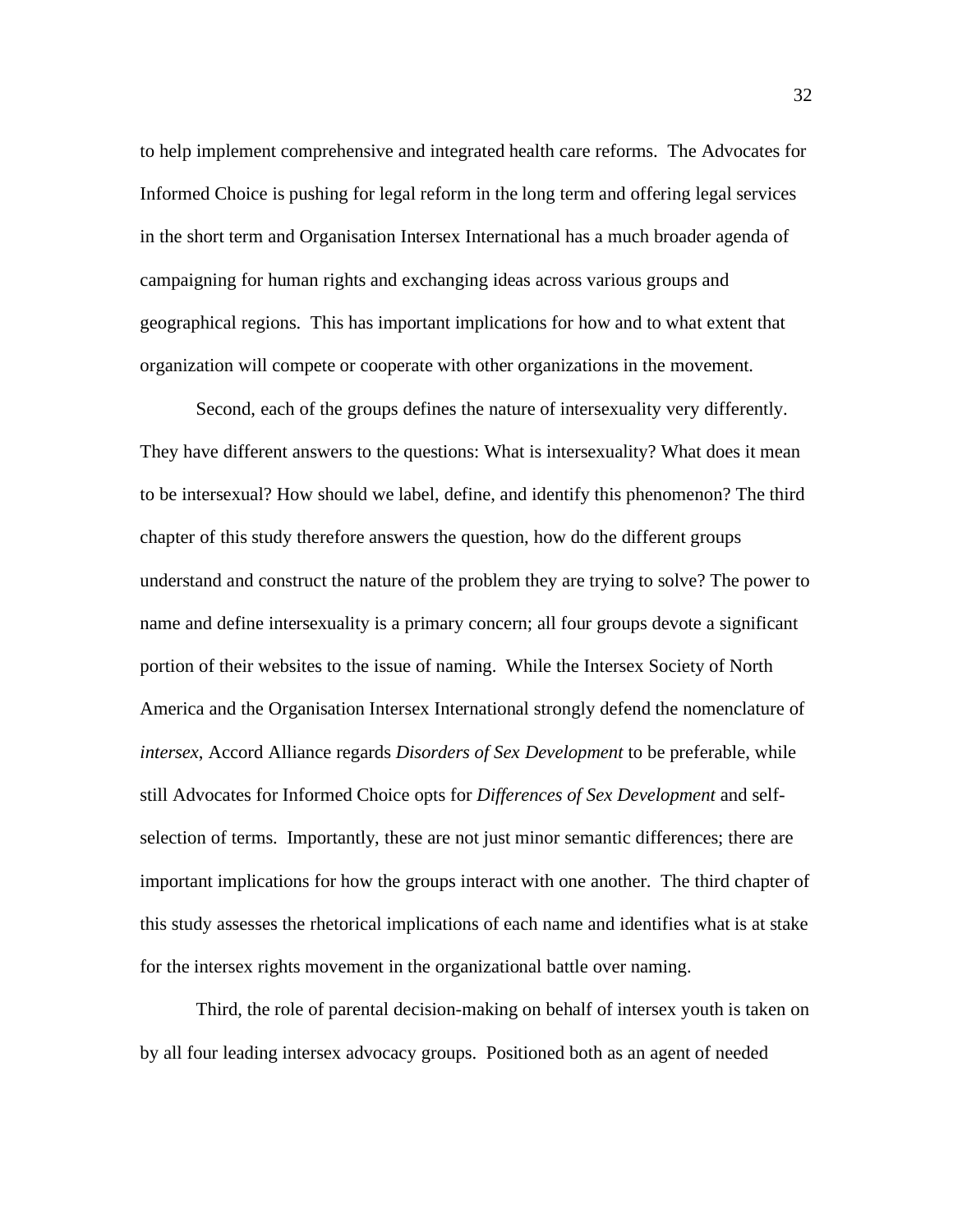reform and an impediment to important change, parents factor into whether each of the groups can successfully meet their objectives. As a result, chapter four addresses the question, how does each of the groups define its success, in relation to the role of parental decision-making? Unified in their belief that parents are currently uninformed about intersex variations and thus make bad decisions on their child's behalf, each of the groups suggests a change in the way parents make decisions. However, the changes they suggest differ greatly from one another. Chapter four assesses how the groups understand the role of parents in relationship to their organizational mission.

Fourth, the relationship of gender to intersexuality is also discussed by all four groups. Each group offers its own interpretation for how doctors, parents, and society at large should conceptualize gender in relationship to intersex infants. While some of the groups focus on short-term pragmatic reforms, others focus on large ideological transformations. Chapter five continues to address the question, how does each group define its success? However, in this case, the question is in relation to gender identity. Because intersexuality plays with our social constructions of what it means to be a man or a woman, it has interesting implications for how we understand, theorize, and live a gendered existence. While the Intersex Society of North America and Accord Alliance normatively support the two-sex binary system, Advocates for Informed Choice argues that we ought to abide by it because no alternative exists. Conversely, Organisation Intersex International offers a strong critique of the binary gender system and is pushing for the development of a more expansive understanding of gender.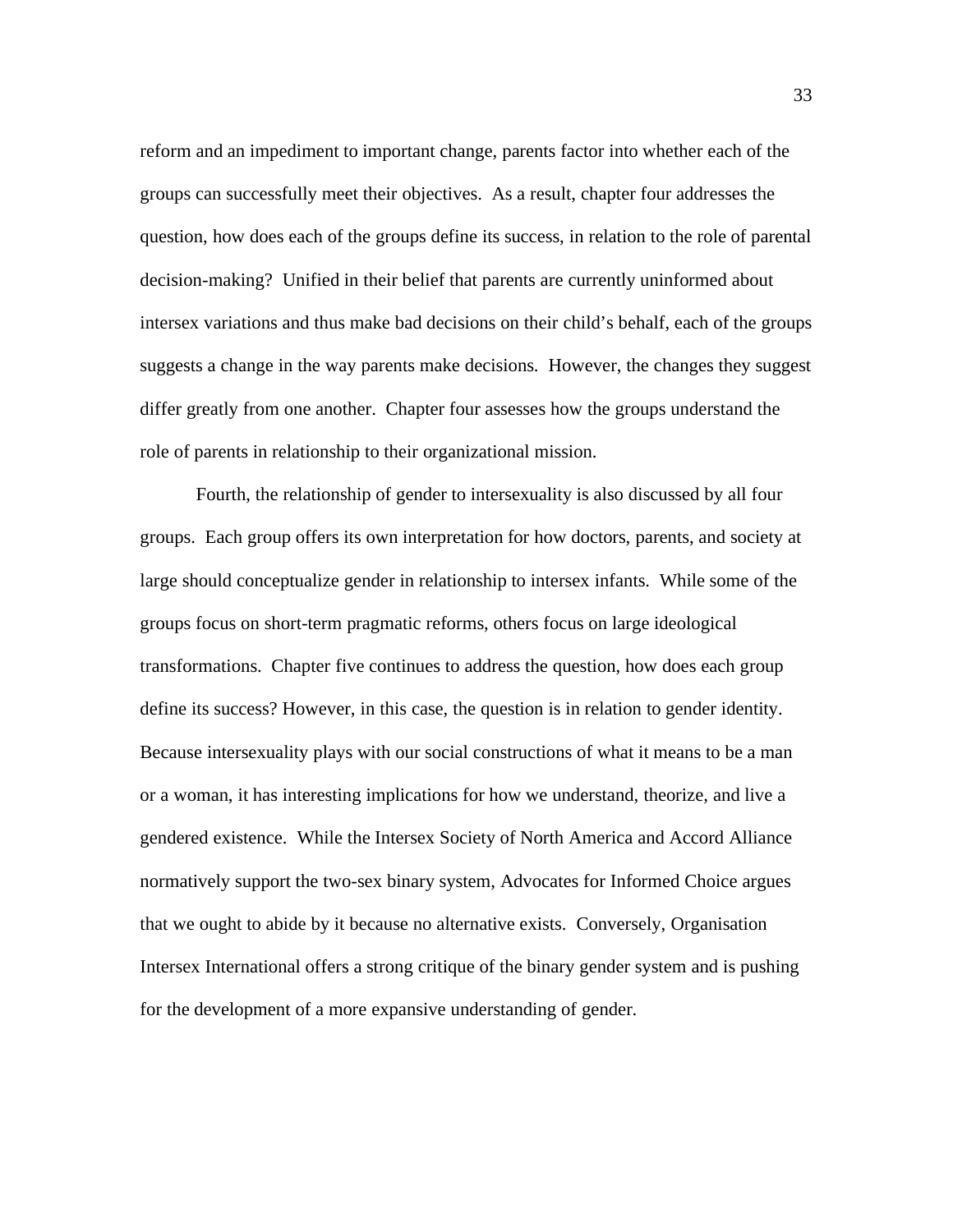The final chapter connects the findings of the previous chapters to a larger theory of social movement organizations. It attempts to build upon existing theories of social movements by building a case for how our understandings of social movements as a whole can be enhanced by a more micro-level view of the organizations comprising movements. It suggests that an individual analysis of social movement organizations can help answer questions about the reasons for why some groups meet their objectives, while others fall short. It finally suggests directions for future research and offers ideas for what can still be learned from future study.

### **Conclusion**

Each chapter addresses a key issue related to social movement organizations, evaluating the merits of each position and arguing for what is at stake in each of the issues. I draw from the four groups' websites, secondary sources that explain the groups' positions, the testimony of intersex individuals, views of medical personnel, and academic theorists to accomplish my ultimate goal of assessing the current state of intersex advocacy and offering ideas about how SMOs function in the context of a larger social movement. As such, this study contributes to the future of intersex advocacy in hopes of ensuring a life free of shame and stigma for those currently suffering.

 There is unfortunately a dearth of rhetorical scholarship on intersexuality and even fewer number of studies regarding intersex advocacy groups. Although medical protocols have changed, it is clear that many believe some sort of reform is necessary, whether those reforms happen in the medical field, among parents, or in society at large. This study attempts to clarify the positions taken by the leading intersex advocacy groups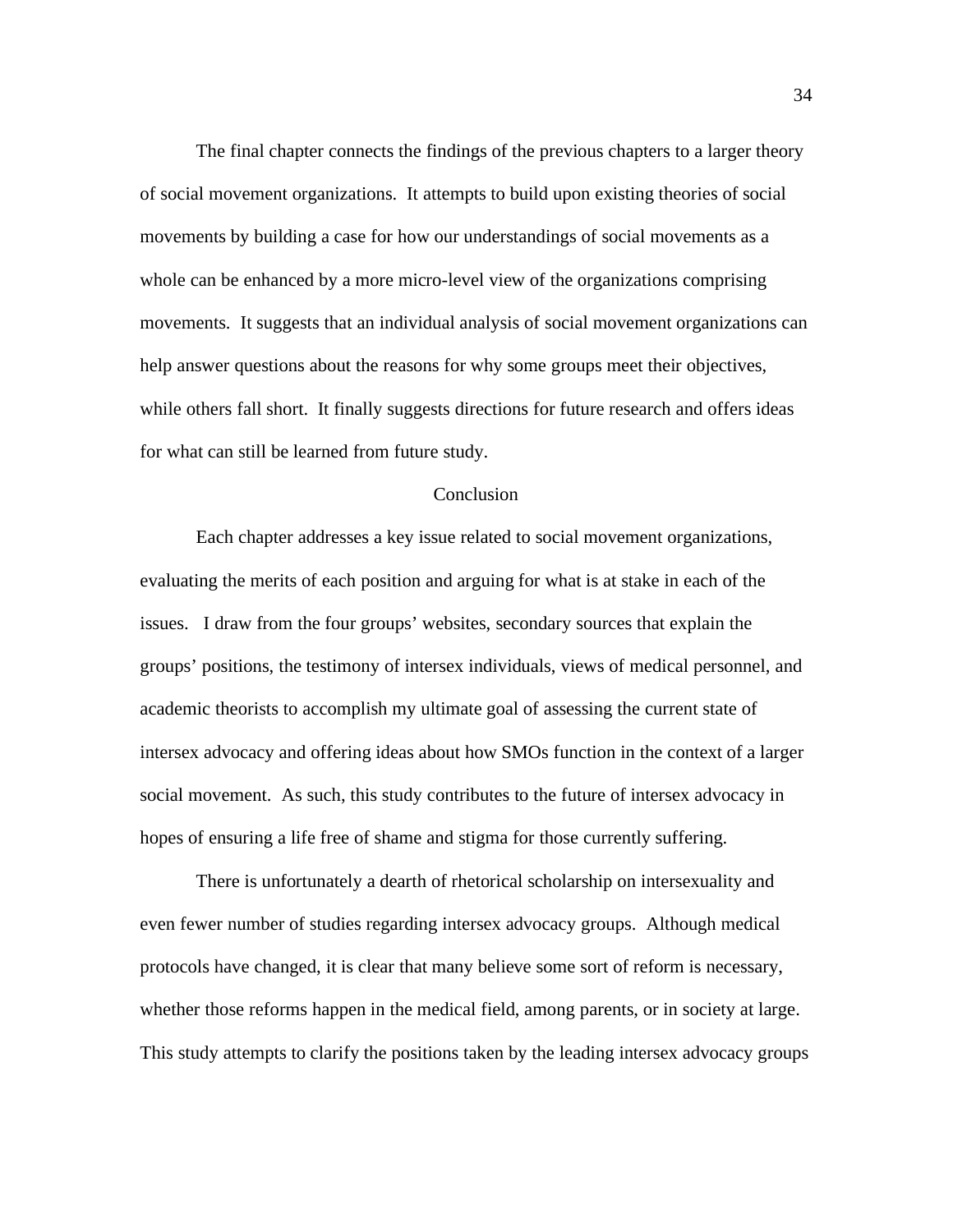in hopes of uncovering how they understand their role in the overall movement. In doing so it helps generate an understanding of the ways social movement organizations operate to shape a larger social movement.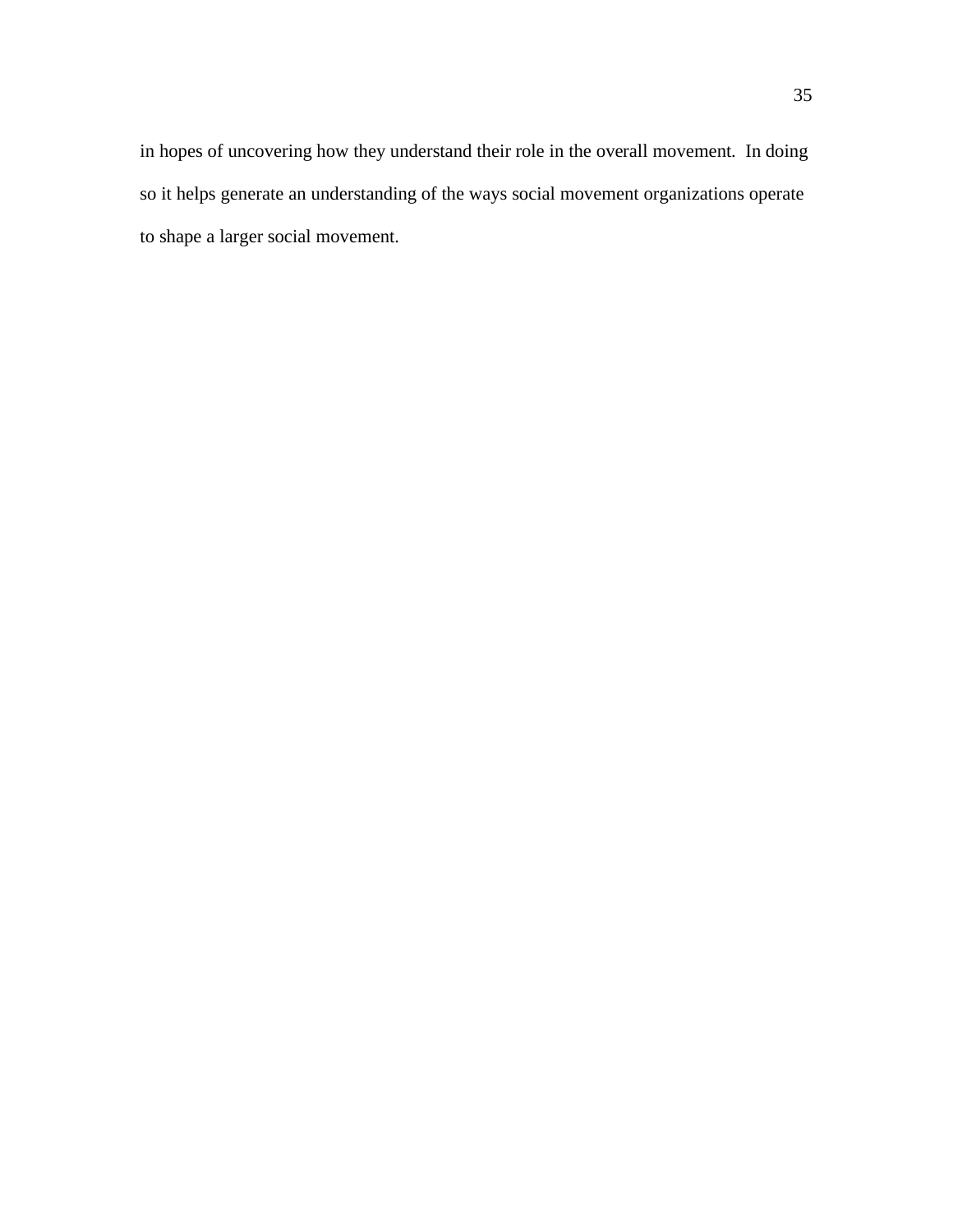#### CHAPTER 2:

The Importance of Organizational Identity for SMOs

Social movements arise out a perceived need to push for social or institutional change. To form a social movement, individuals must share a common sense of what ought to be changed, how best to create that change and what the ideal outcome will be. These common visions emerge in the form of ideological discourses, which "are interestand experience-based idealizations offering alternative courses of action; they provide solutions to circumstances that are perceived as having created . . . moral, cognitive, and emotional troubling experiences" (Platt and Williams, 2002, p.334). Using ideological discourses, participants in a movement create a collective identity. However, it is often the case in a social movement that there are differences among members about which ideologies and discourses should be shared and valued. Such dissent is certainly present in the intersex rights movement. The organizations fighting to reform treatment of intersex individuals are ideologically distinct. Their ideological perspectives provide the foundation from which they rhetorically develop their organizational identity. Each of the organizations establishes a clear organizational identity through their mission statements and public documents. In doing so, they codify a public organizational identity that constrains their actions in meaningful ways, putting limits on types of activism allowed, shaping the type of individuals likely to join their fight, and influencing with which groups they can ally. After examining the mission statements and purposes of the four leading intersex organizations it is possible to understand why the construction of organizational identity is so important for a movement.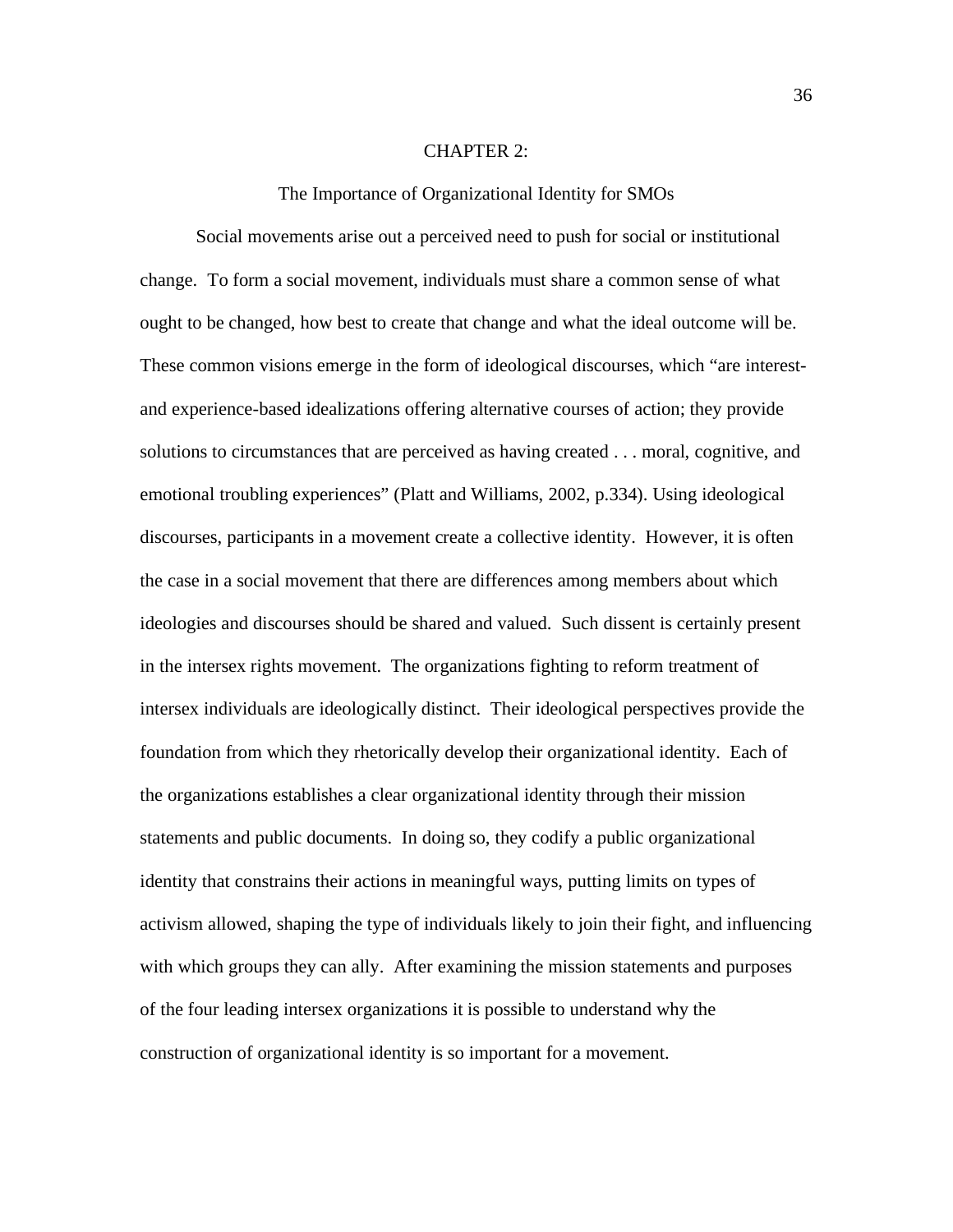The Intersex Society of North America

Aiming to "make the world a safer place for families dealing with intersex

conditions," (ISNA, 2005a, para. 3), the Intersex Society of North America (ISNA) was devoted to systemic change to end shame, secrecy, and unwanted genital surgeries for people born with an anatomy that someone decided is not standard for male or female. We have learned from listening to individuals and families dealing with intersex that:

•Intersexuality is primarily a problem of stigma and trauma, not gender.

•Parents' distress must not be treated by surgery on the child.

•Professional mental health care is essential.

•Honest, complete disclosure is good medicine.

•All children should be assigned as boy or girl, without early surgery. (ISNA, 2005a, para. 1-2)

A link on their homepage for "Our Agenda" brings readers to a page asking, "What does ISNA recommend for children with intersex?" The page outlines the characteristics of a patient-centered model of treatment, which includes a call for open and truthful communication, access to psychologists and counselors rather than surgeons and endocrinologists, development of peer support networks between individuals with similar intersex variations, resorting to medical interventions only if medically necessary, and cosmetic surgeries to be postponed until an individual is old enough to decide for him or herself. On "What does ISNA do?" they write (2005h), "Because our resources are limited, we prioritize organizing efforts that would achieve systemic changes rather than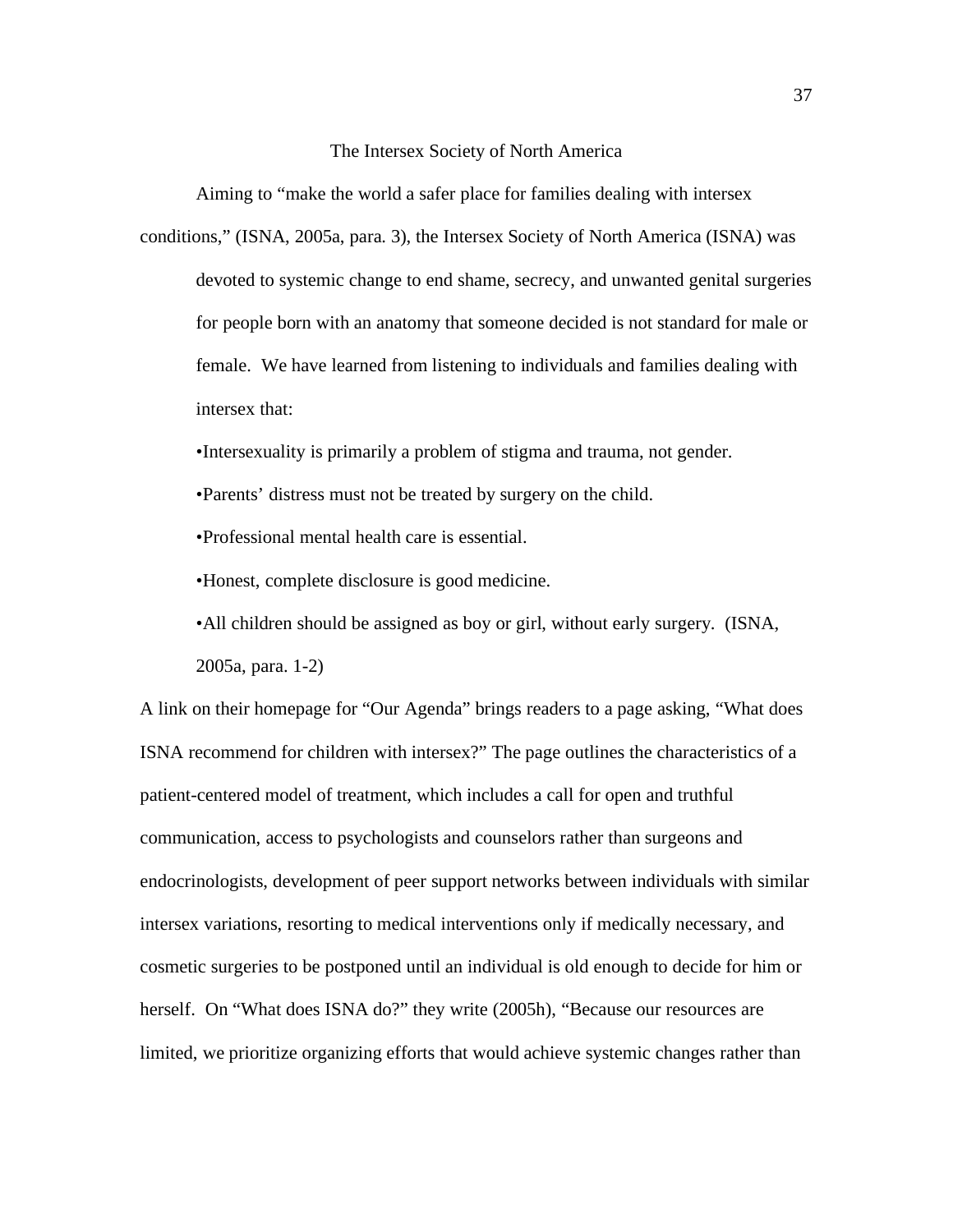simply providing service directly to intersex people and their family members. To that end, we focus our resources strategically on educating medical professionals as well as general society about issues faced by people with intersex conditions" (para. 1).

 Largely as a result of their targeted efforts, there was acknowledgement from doctors that change in treatment was necessary. However, there is still little evidence that this acknowledgement has produced change in practice. The ISNA Homepage (2008) states,

In the current environment, there is a strong need for an organization to assume the role of a convenor of stakeholders across the health care system and DSD communities. . . . Unfortunately, ISNA is considerably hamstrung in being able to fulfill this role. . . . there is concern among many healthcare professionals, parents, and mainstream healthcare system funders that ISNA's views are biased. . . . We believe the most fruitful way to move beyond the current dynamic is to support a new organization with a mission to promote integrated, comprehensive approaches to care that enhance the overall health and well-being of persons with DSDs and their families. (para. 7-10)

Believing they had completed what their organizational mission set out to accomplish, the ISNA felt constrained and unable to proceed. As such they closed their doors in March of 2008.

# Accord Alliance

The Accord Alliance's mission is narrowly focused on medical reform. They state (2008a), "Accord Alliance's mission is to promote comprehensive and integrated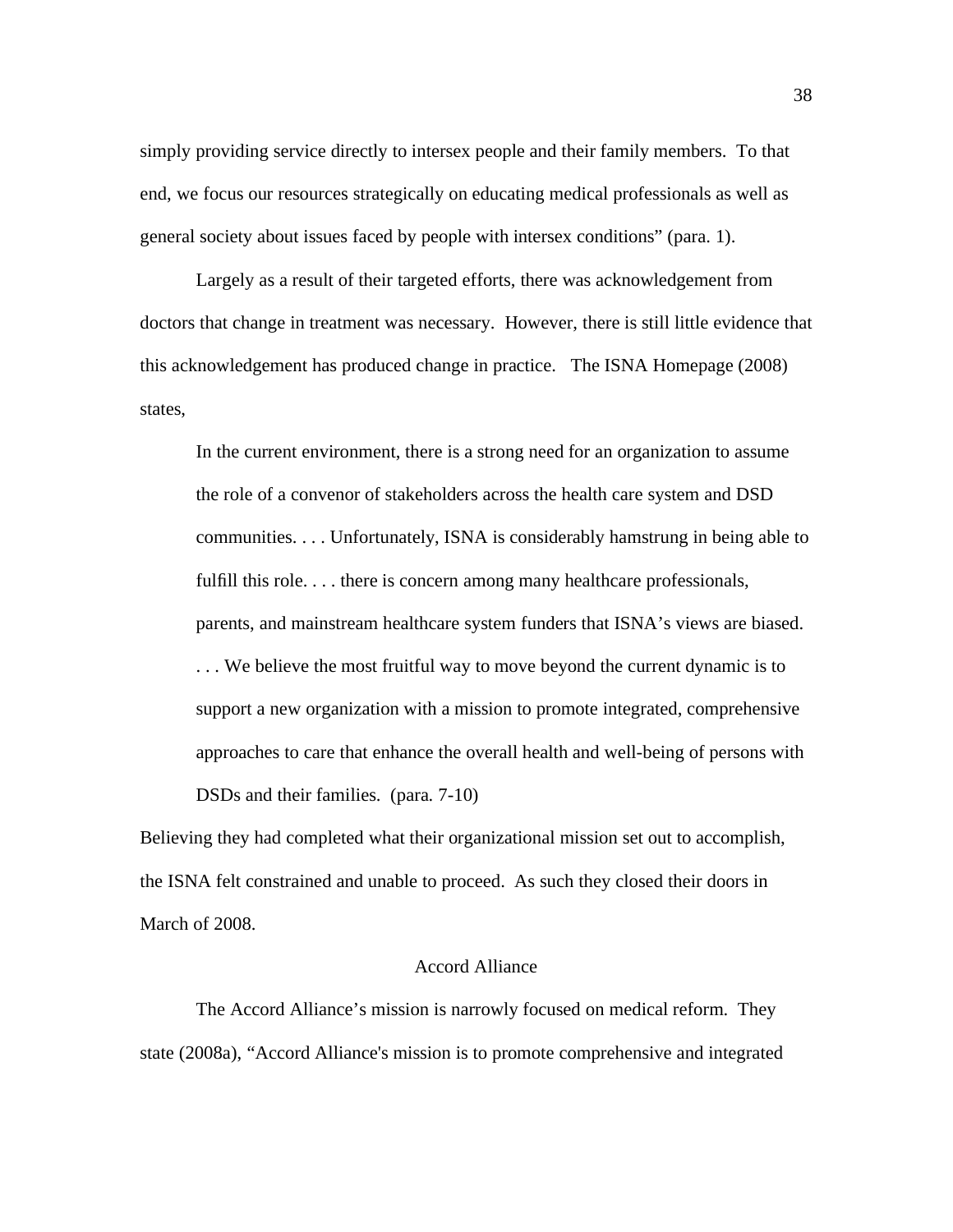approaches to care that enhance the health and well-being of people and families affected by DSD by fostering collaboration among all stakeholders (para. 1). Disappointed that the 2006 consensus on medical care has yet to be fully implemented, Accord seeks to ensure that "stakeholders across the health care system and DSD communities" are aware of and implementing the new protocol. They argue there is "a strong need" to promote this new standard of care and see themselves as the right group to do so (Accord Alliance, 2008a, para. 3). They are "filling this role by becoming the 'go-to' organization for resources and information for health care professionals and the community. At the local level, we are fostering this approach by providing consultation and support to interdisciplinary teams striving to deliver the new standard of care to persons with DSD" (Accord Alliance, 2008a, para. 3). In order to fulfill their mission, the Accord Alliance crafted and has begun implementing a two-year strategic plan.

The plan contains two foci. First, it seeks to develop a comprehensive online library of resources "to support the understanding and improvements in care and wellbeing of persons with DSD and their families" (Accord Alliance, 2008a, para. 4). Second, it calls for Accord to partner with multidisciplinary health care teams in an effort to ensure full implementation of the new standard of care. The board and members of the Accord Alliance (2008a) will consider themselves successful if, at the end of two years:

•People and families affected by DSD will consider themselves well informed about DSD; they will have the skills and support they require to promote a positive health-related quality of life and overall well-being; and they will express

39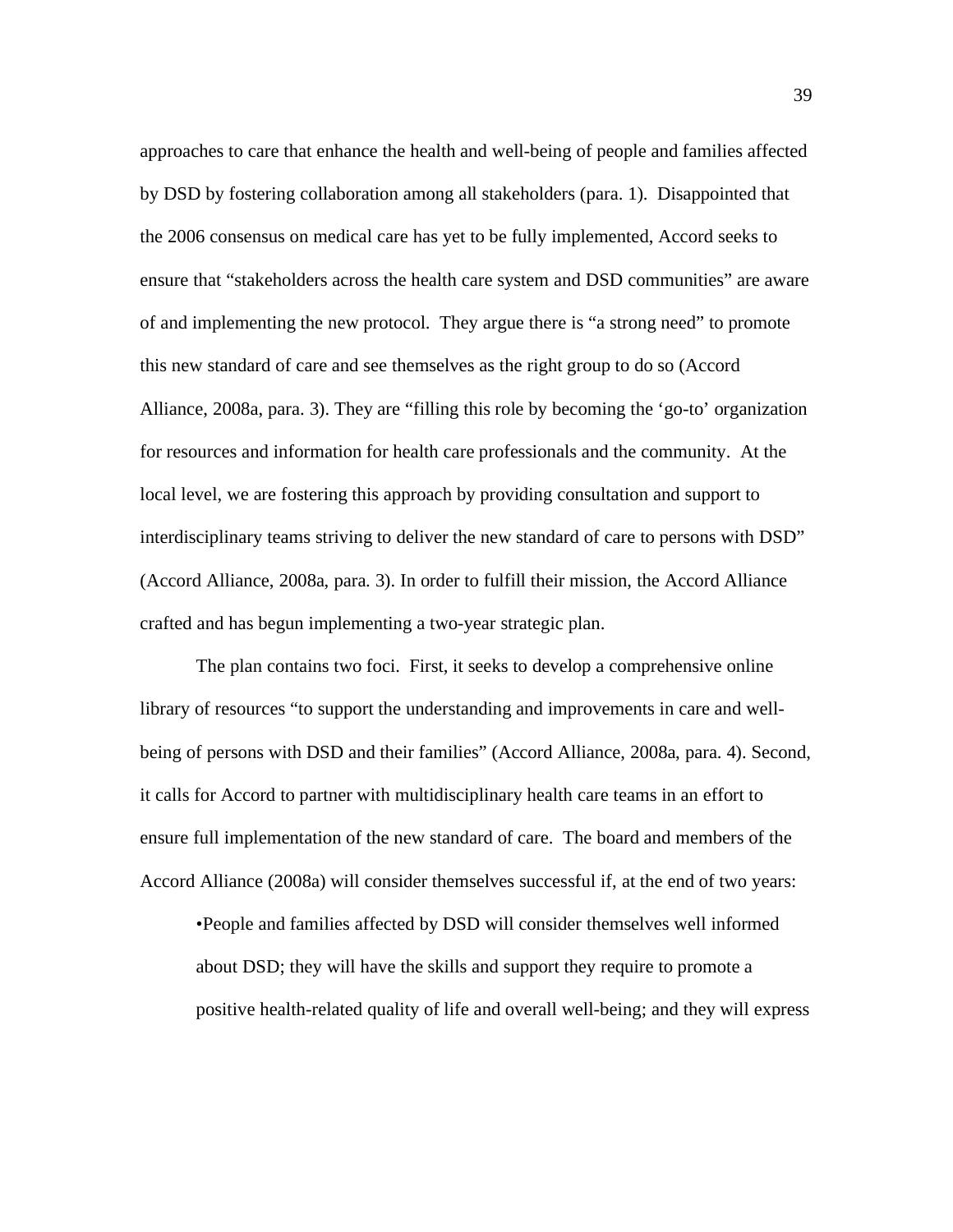satisfaction with their participation in treatment decisions and their overall healthcare experience.

•Accord Alliance will have forged solid partnerships with medical and allied healthcare professional institutions and with community-based (consumer) organizations that share our objectives.

•A model of care to guide the interdisciplinary team approach and family-centered decision making will be developed by working collaboratively with stakeholders and will be widley [sic] shared in the form of a "manual" or "tool-kit." •Best practices and solutions for barriers to the successful implementation of the model of care will be identified, evaluated, and broadly disseminated.

•Over time, interdisciplinary teams will be in place across the country, and

recognized as fully operational, effecitive [sic], and successful. (para. 5) The Accord Alliance has undertaken several programs to help them meet these goals. These programs include piloting a training program for health care workers, co-hosting a symposium on DSD research in 2009, expanding information on their website, creating an instructional video for the general public and developing curriculum for teaching about DSDs in the classroom (Accord Alliance, 2008b).

# Organisation Intersex International

With chapters in fourteen different countries, Organisation Intersex International (OII) is the largest intersex advocacy organization in the world. It is "devoted to systemic change to end the fear, shame, secrecy and stigma by children and adults through the practice of non-consensual normalisation treatments for people born with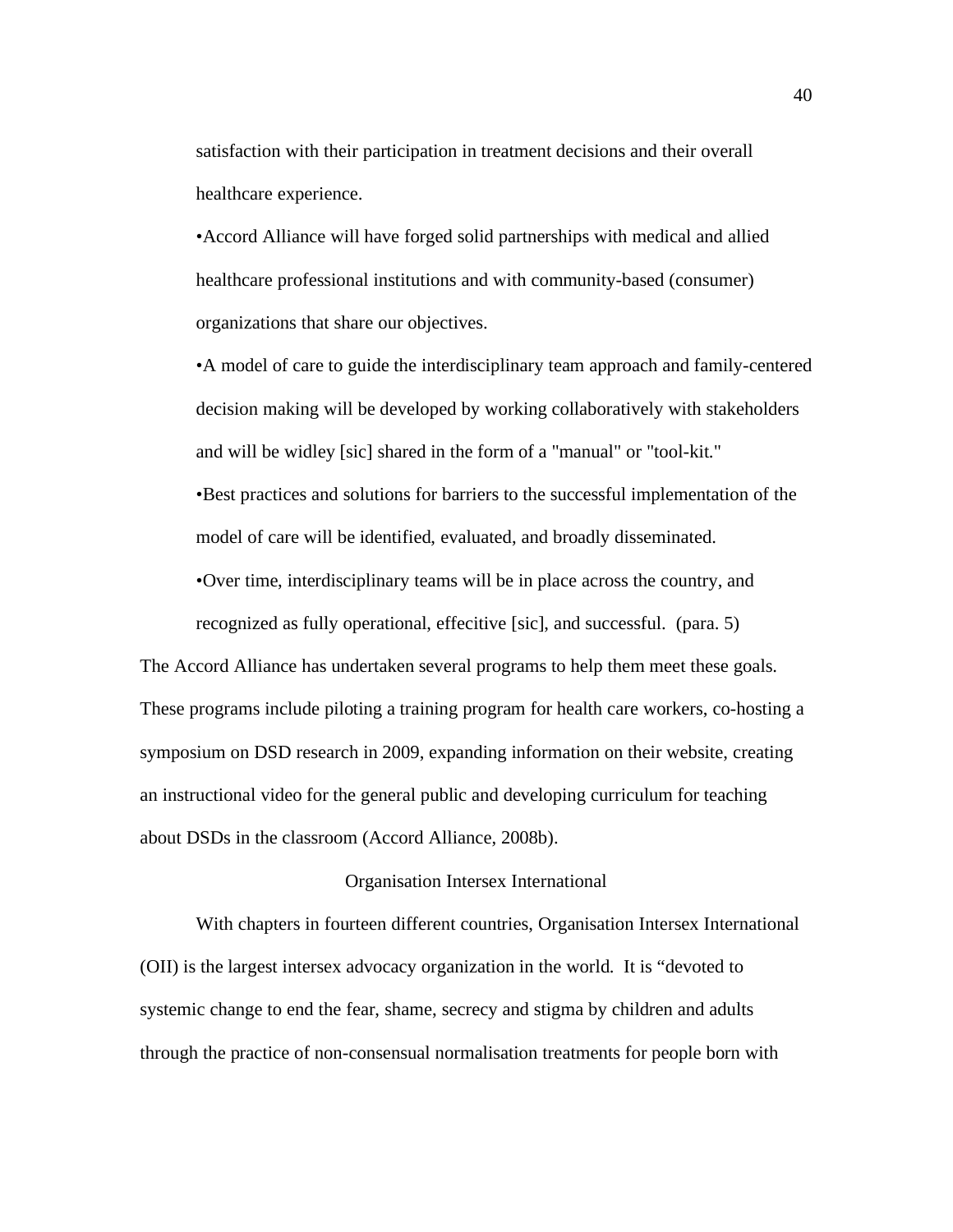atypical anatomy, and the arbitrary assignment of a particular gender without an informed consultation with the individual concerned" (OII, n.d.-a). OII "resists all efforts to make intersex invisible, including genital mutilation, medicalisation and normalisation without consent and offers another face to intersex lives and experience by highlighting the richness and diversity of intersex identities and cultures" (OII, n.d.-a, Q1). Its mission includes campaigning in favor of human rights for intersex individuals, encouraging exchange of ideas about intersex across diverse geographical regions, providing information about the actual life experiences of people with intersex variations to medical personnel, psychologists, sociologists and feminists, and assisting families and friends of intersexed individuals to better understand intersex and how to offer support.

Started in Quebec, OII was originally a French-speaking organization. The founders, Curtis Hinkle and Andre Fiset, found that there was "absolutely nothing in French on the internet about intersexuality" (OII, n.d.-c). As such they started compiling information in French and posting it online. Many others from other French speaking areas joined in. Not wishing to dictate what information needed to be shared and unwilling to speak for all intersex individuals, Hinkle and Fiset decided each section of OII "would be independent and work within their own countries on a grassroots level" (OII n.d.-c, para. 3). As a result, OII is a decentralized organization with no rigid hierarchical structure. Hinkle touts that "Each member is the face of OII. OII wants no personality cult to develop with a 'leader'" (OII, n.d.-c, para. 8). Because of this, they fight for an individual's right to "define oneself" (OII, n.d.-a, Q1).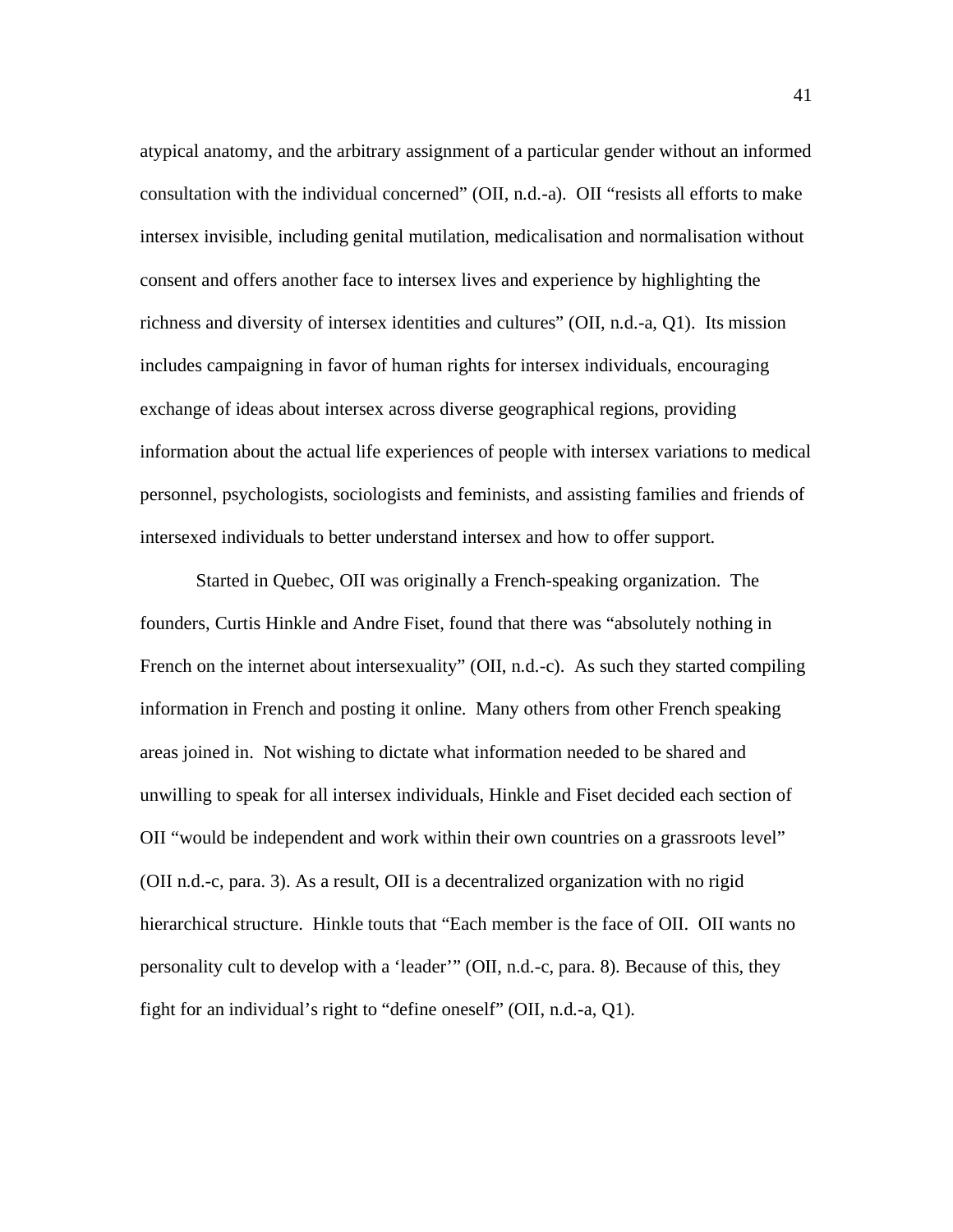To fulfill its mission and meet its objectives, OII focuses primarily on consciousness-raising and educational efforts. They write, "The raising of consciousness of society, the medical profession, and intersex people themselves to the full range of intersex issues is paramount for all intersex people to achieve equality, dignity, respect, the most appropriate health-care, and acceptance within society. Human rights organisations and intersex human rights advocates offer the best prospect of informing and influencing people in society, politicians and the medical community" (OII FAQ, Q7). Their events include commemorating November 8 as Intersex Solidarity Day, encouraging readers and members to sign petitions to change the treatment of intersex, updating their webpage with information relevant to contemporary intersex issues, and offering online support groups in English, French and Spanish and supplies information about intersex in seven languages.

# Advocates for Informed Choice

 Aimed at "promoting the civil rights of children born with variations of sex anatomy," (AIC, 2010, p. 1), Advocates for Informed Choice (AIC) is:

the first organization in the country using innovative legal strategies to advocate for the civil rights of children born with variations of reproductive or sexual anatomy. Our mission is to engage parents, doctors, attorneys and intersex activists in strategy discussions; stimulate legal dialogue about the fundamental rights of children born with intersex conditions or DSDs; and employ traditional and non-traditional legal tools to ensure justice for children born with intersex conditions or DSDs. These activities are grounded in a sense of respect and

42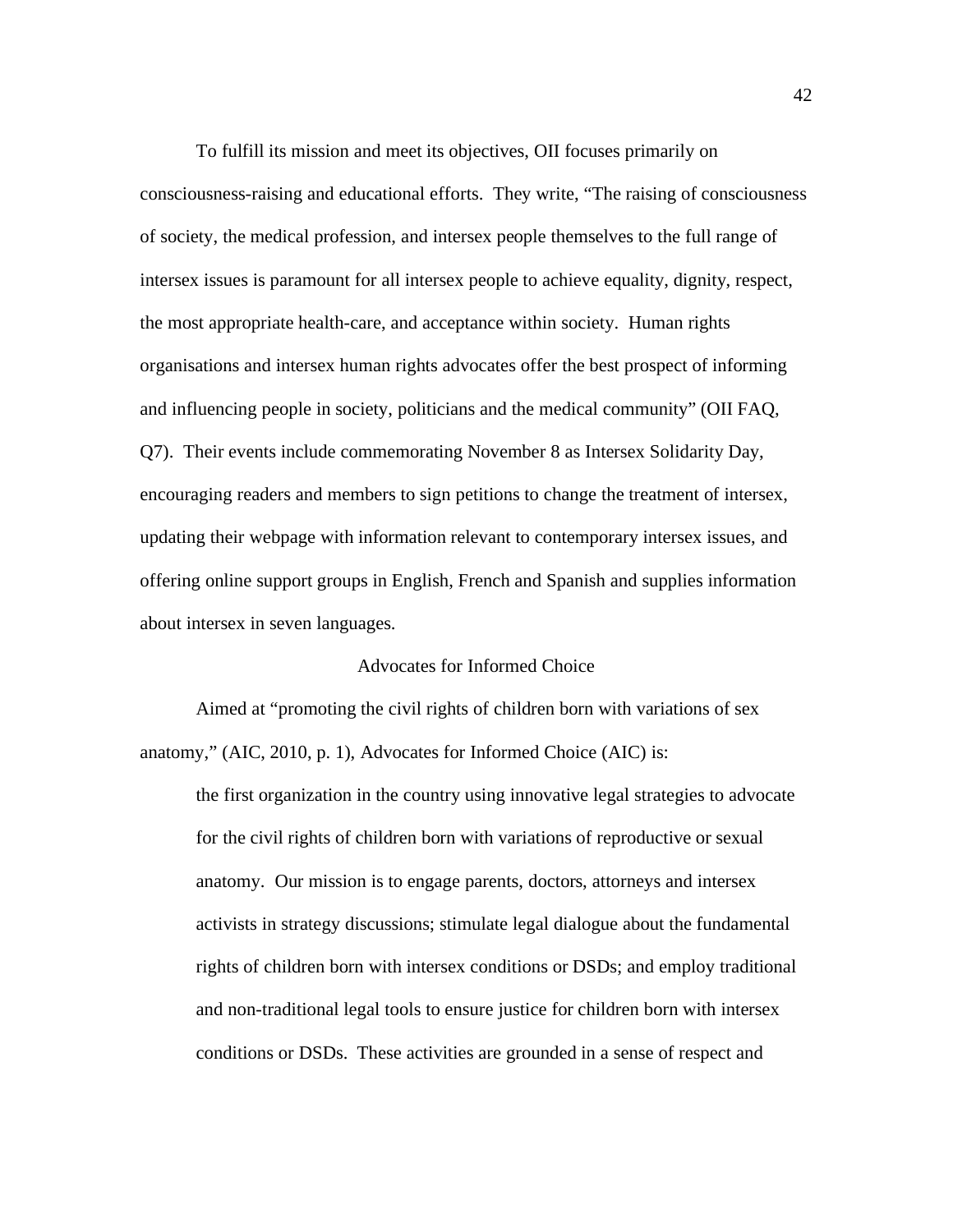compassion for the children, parents, doctors and intersex adults involved. (AIC, n.d.-b)

To fulfill this mission, the AIC works with doctors to provide training on "the difficult legal and ethical questions" surrounding intersex treatment, focusing on giving parents answers to questions about their children's rights to health care, privacy and school accommodations, among others, and with "affected teens" to helps teens advocate on their own behalf (AIC, 2010, p. 2). Specifically, members of the AIC and its director, Anne Tamar Mattis, have spoken at medical forums, consulted legislators on state policies, advocated on behalf of numerous individuals with intersex variations in legal disputes and published many articles and pamphlets attempting to increase awareness and education about the legal rights of individuals with intersexuality.

The Founding of Social Movement Organizations

Using ideological discourses, participants in a movement create a collective identity through a process called identicization. Eder, et al., (2002) argue that identicization "is the chain of events through which *objective* conditions of economic or political grievances become the basis of political claims justified by reference to a collective identity" (emphasis mine, p. 17). Identicization, thus, offers an explanation for why and under what circumstances social movements might form. However, although their theorizing offers a useful starting point, I wish to expand the concept of identicization beyond an evaluation of *objective conditions* to *symbolic constructions* of social conditions or the ways in which groups perceive the conditions of their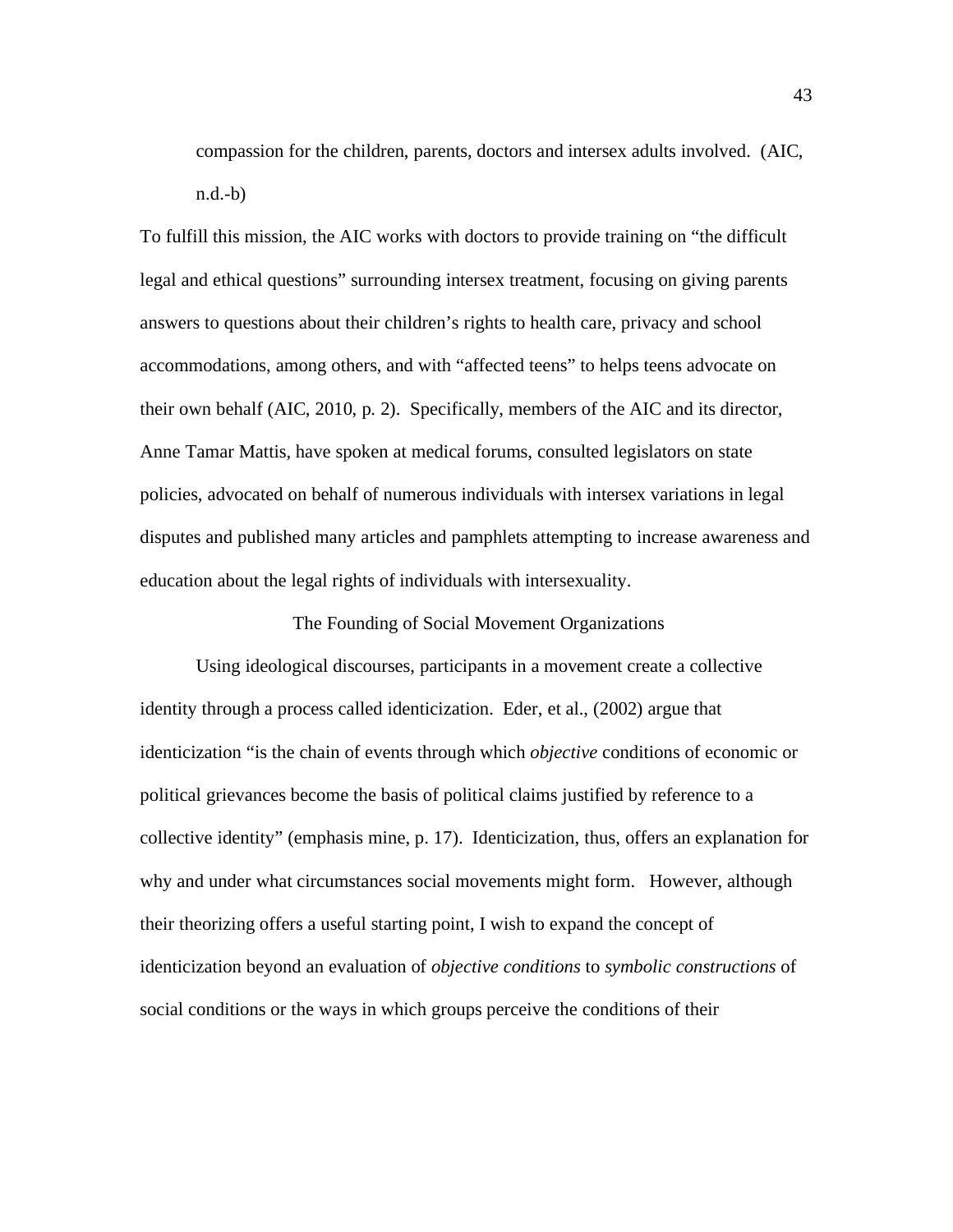surroundings. For the intersex rights movement changes in material and symbolic circumstances are essential for their objectives to be met.

Citing problems that require change, individuals will begin to form loosely joined collectives. The collectives are based around shared understandings of the problem and similar ideas on how to overcome the problem. Importantly, there are always competing discourses about the nature of the problem and the appropriate solution. Such disagreements occur not only between the dominant institutions and those pushing for change, but also between different sects of people pushing for change. Platt and Williams (2002) and Schegloff (1991) argue that because all ideologies are local, arising out of the different ways in which circumstances are interpreted and communicated, not all groups or people will share an exact image of what constitutes and improved society. Interpretations vary because of the differences in conceptions of the circumstances that must be confronted and the calculus of obstacles to overcome and opportunities possible (McAdam, McCarthy and Zald, 1996). Differences in interpretation tend to mean that many collectives will form as a part of a larger social movement.

Over time these collectives can become more rigid as the groups' identities become more salient. When this happens, it is not uncommon for groups to formalize into organizations pushing for change. How one understands the problem, however, will determines how the organization defines itself and later dictate who joins the organization. At its inception then, it is important for an organization to clearly define who it is and why it exists. It needs a statement of organization identity.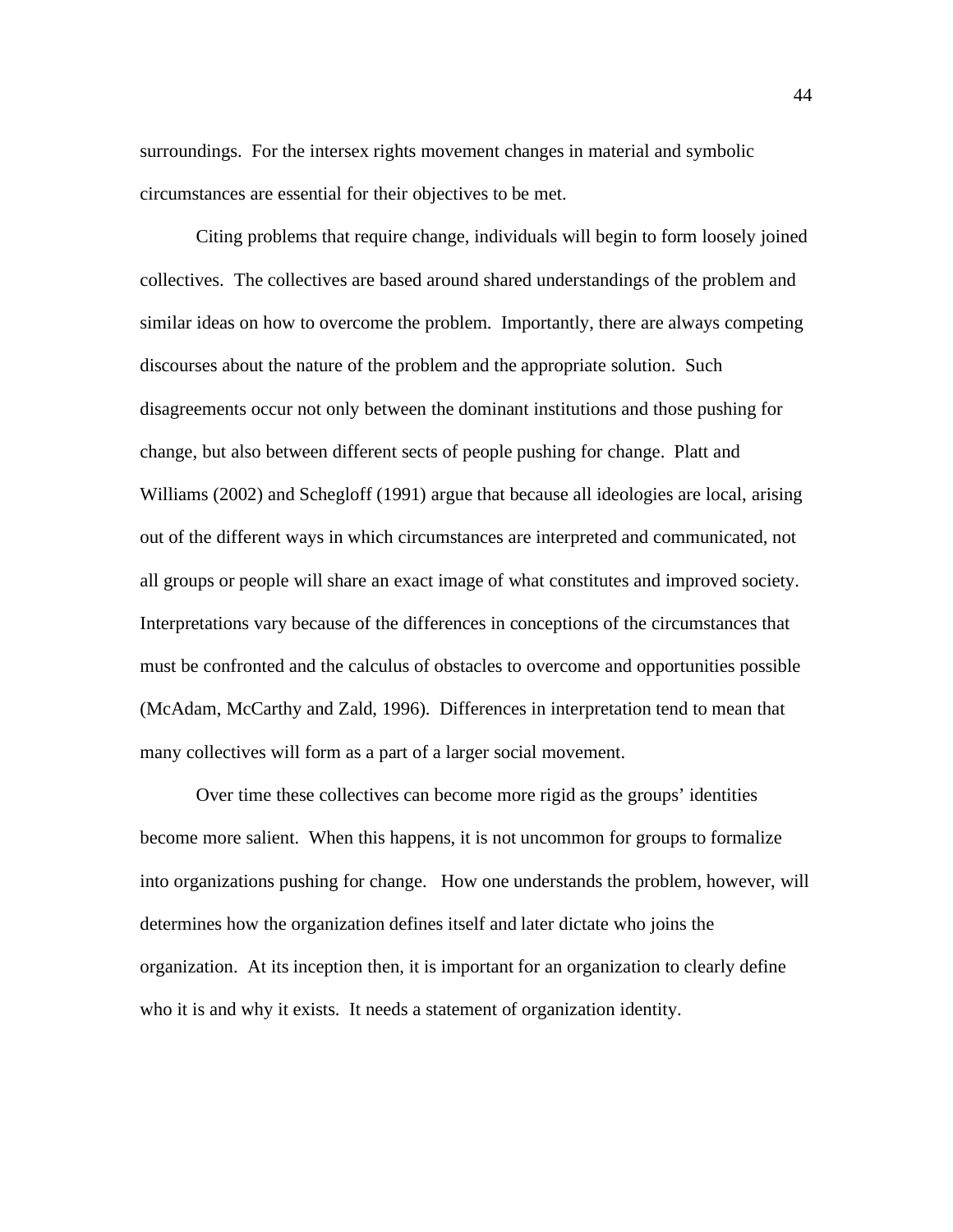#### Theory of Organizational Identity

Since its development by Albert and Whetten (1985), there have been a myriad of conceptual and empirical works attempting to better understand the concept of organizational identity (Cornelissen et al., 2007). Whetten (2006) defines organizational identity as the central and enduring attributes of an organization that distinguish it from other organizations. Known as the CED perspective, the theory of organizational identity forwarded by Whetten and developed by many others investigates the central, enduring, and distinctive characteristics of an organization. Organizational identities are thus "engaging and influential conceptualizations of the organization, which are shared by members and/or upheld by its leaders, and often emphasized in formal corporate statements (mission, vision, etc.) and expressions (logos, buildings, symbols, etc.)" (Lerpold et al., 2007, p. 2).

Legitimate identity claims satisfy three criteria (Albert and Whetten, 1985; Whetten, 2006). First, they must be central to the organization's success and survival; members and leaders must believe the identity feature captures the essence of their organization. In so doing, it gives raison d'etre to the organization. Second, identity claims must prove the distinctiveness of the organization. In so doing the identity claim distinguishes the organization from others with which it might be compared and satisfies the members' needs for self-distinction and self-esteem. Finally, identity claims must display continuity. Identity features should be enduring; they must prove that they can withstand the test of time. In so doing they offer stability to members and prove the organization has a strong commitment to fulfilling its central purpose.

45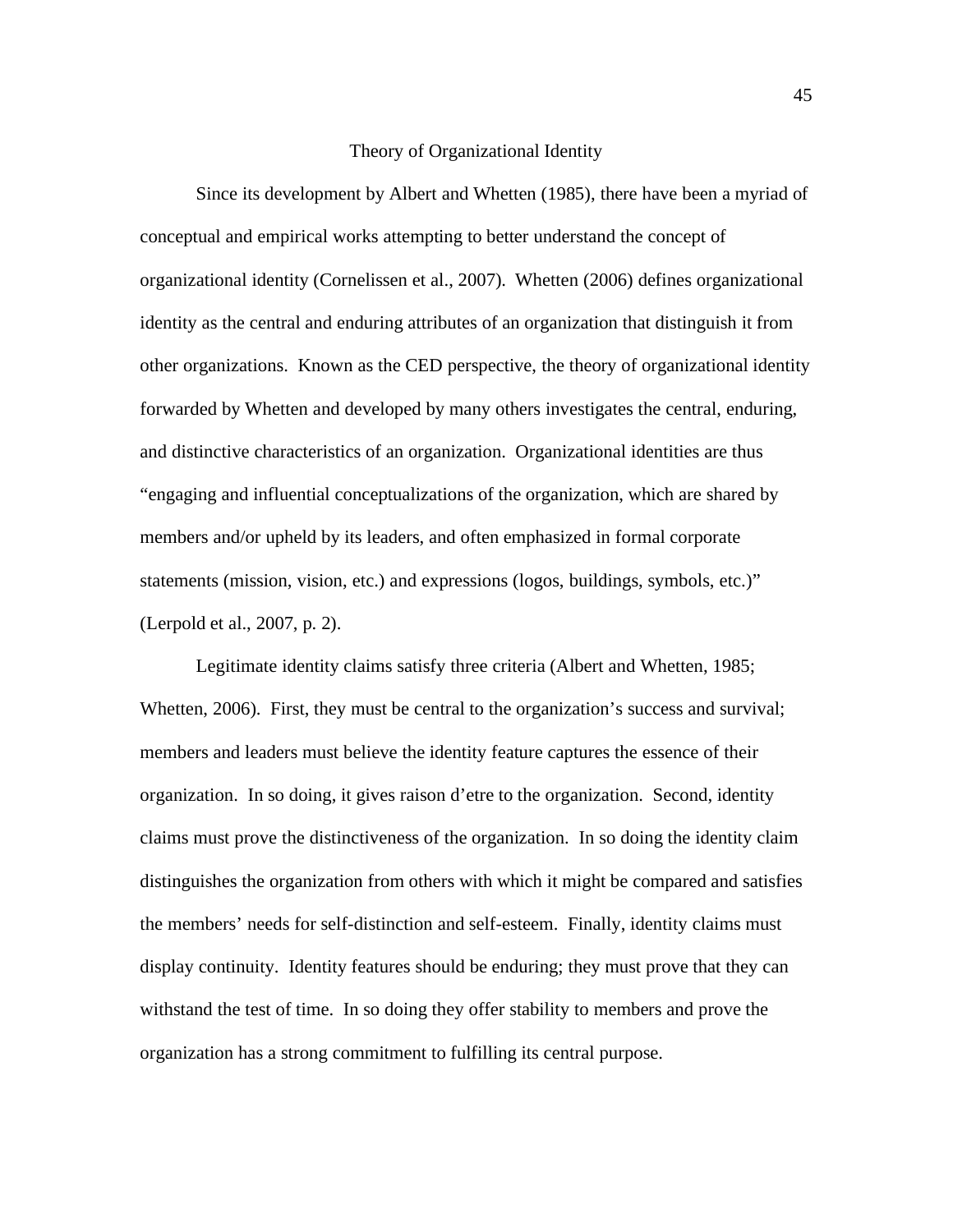Although organizational identities can also be constructed and perpetuated through members' collective beliefs about the organization and managers' aspirations for what the organization could become (van Riel, 1995), the most public and tangible way an organizational creates and disseminates its identity is through the use of identity claims (Lerpold et al., 2007). Identity claims can be found in formal statements about what the organization is, such as mission statements or claims of values and purpose. Through such formal claims, leaders and spokespersons attempt to influence how audiences interpret their organization (Whetten and Mackey, 2002) and hope to provide members with a consistent narrative about the organization (Czarniawksa, 1997).

For new organizations, clear organization identity statements are necessary to answer questions regarding who or what the organization is and why people should prefer a given organization to others (Lounsbury and Glynn, 2001). In other words, early statements of organizational identity set the boundaries for the organization, creating markers that set it in relation to some and in competition with others.

 For older, more developed organizations, organizational identity is important because identity is likely to influence strategic decisions. Shared identity creates the basis for action (Smircich, 1983). Decision-makers' perception of the identity of their organization tends to affect the way corporate issues are interpreted, attended to, and addressed (Dutton and Dukerich, 1991). Because organizational identity is rooted in core values, acting in line with identity expectations is crucial for the maintenance of the organization. In other words, organizations are built on core values about which the organization's leaders feel passionate. The core values lay the foundation for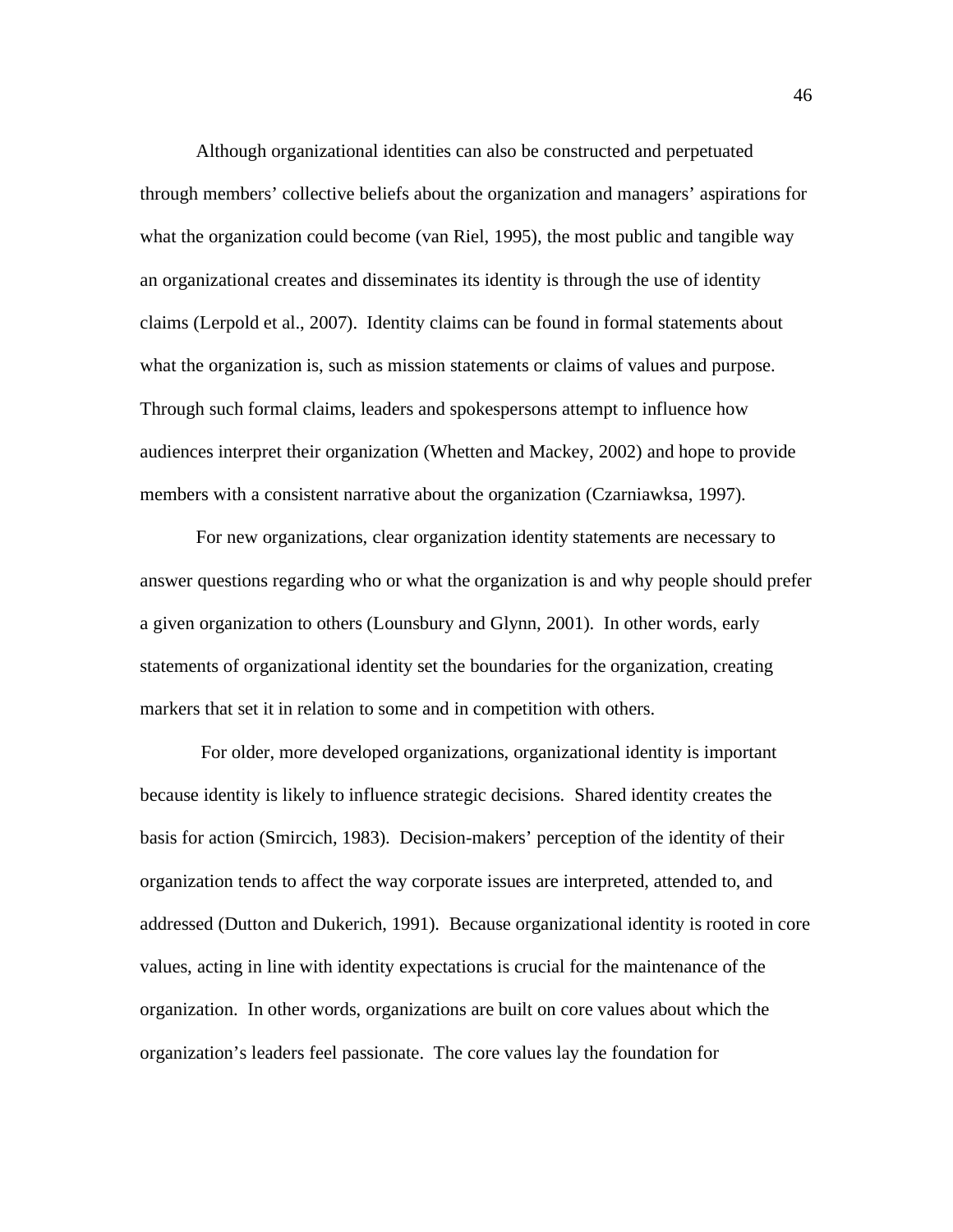organizational identity and thus guide the leaders to make certain choices and follow certain paths (Childre and Cryer, 1999).

Identity related issues also affect every day behavior, with their influence reaching far beyond the boundaries of strategic decisions (Lerpold et al., 2007). Organizational identity provides justification for organizational practices, routines, and policies, and provides the context within which members assign meaning to behavior. Organizational identity thus helps members make sense of their everyday behavior (Fiol, 1991). It is common for organizational members to define themselves in line with the core values of their organization (Ashforth and Mael, 1989). Appealing organizational identity traits positively influence the way members feel about their organization and may stimulate identification and cooperative behavior (Dutton, Dukerich, and Harquail, 1994).

 Because organizational identity is so central to individuals' understandings of themselves and their organization, it can be a powerful force preventing change. When changes are suggested that challenge beliefs about an organization's identity, they are likely to be met with strong resistance from members (Reger et al., 1994). This is especially true if the suggested changes violate core values because they negatively influence the psychological wellbeing and commitment people feel to the organization. Whetten (2006) argues that, when challenged, "identity claims are likely to be represented as categorical imperatives—what the organization must do to avoid acting out of character" (p. 221). Of course, challenges to identity can come from a multitude of sources, including from those within the organization who are unhappy with the direction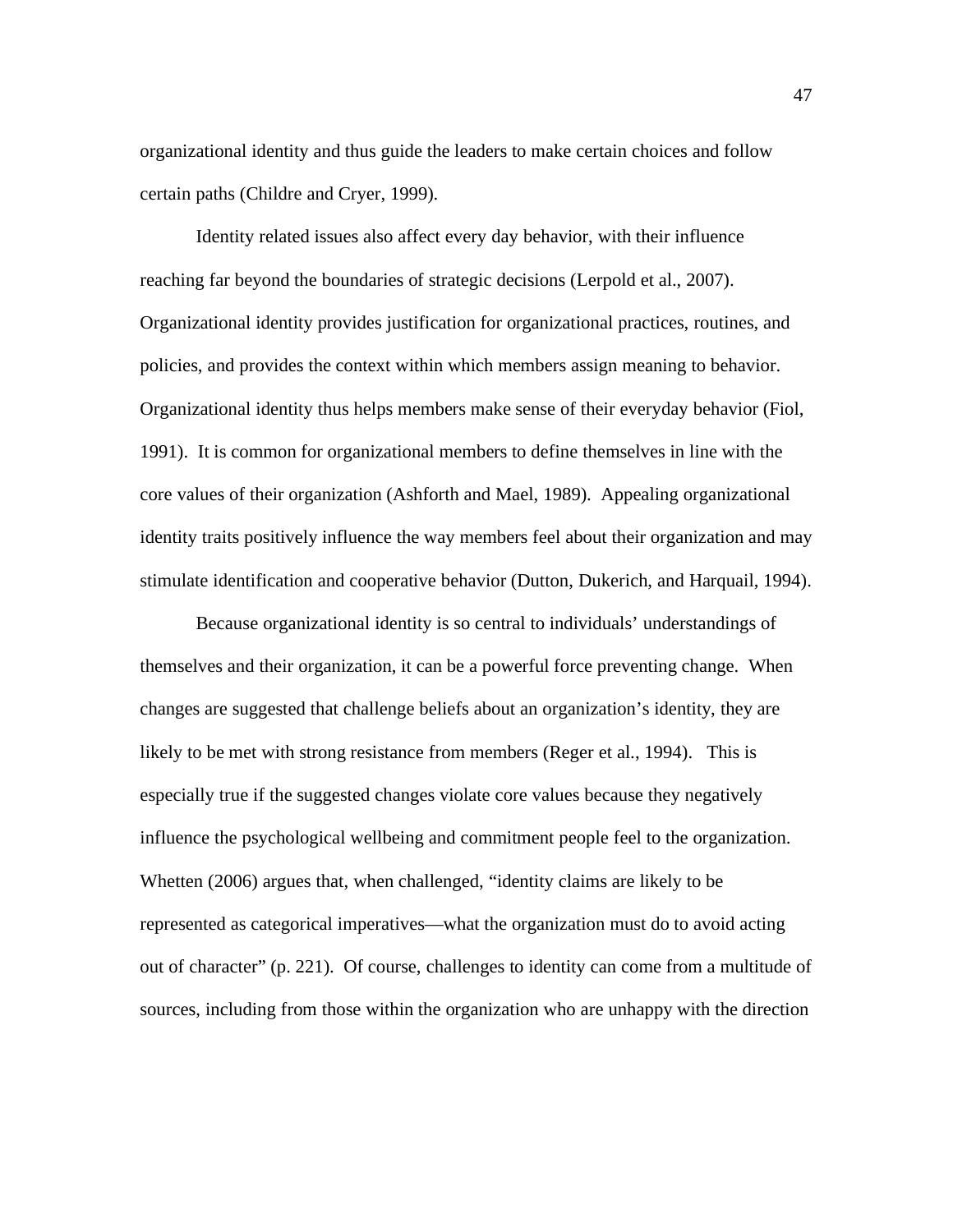the organization has taken and from those outside of the organization who disagree with the organization's purpose.

### Social Movement Organization Identity

 When applied to social movement organizations (SMOs) the salience of organizational identity increases. The role of organizational identity creation in SMOs cannot be understated. The public identity statements made by SMOs are crucially important for several reasons. Organizational identity determines what types of strategies are appropriate for an organization to take, who is likely to join an organization, which organizations are possible allies, which are likely enemies, and also under what conditions the organization will no longer cease to function. Each of these can be seen in the case of the four leading intersex advocacy groups.

Those founding and leading social movement organizations are responding to a perceived societal exigency. In the case of intersex advocacy, the four leading intersex groups are broadly responding to societal and medical mistreatment of persons with intersex variations. Interestingly, however, each of the organizations has a very distinct mission statement and purpose. This is because social movement organizations will craft their mission statements and purposes to match their perception of the nature of the problem. Whereas the Accord Alliance understands the problem as inadequate implementation of new standards of care, the Organisation Intersex International sees the problem as being the result of binary gender conceptions and the forced, non-consensual normalization treatments people are forced to endure to conform. Further, the Advocates for Informed Choice (AIC) interpret the biggest shortcoming of the current system to be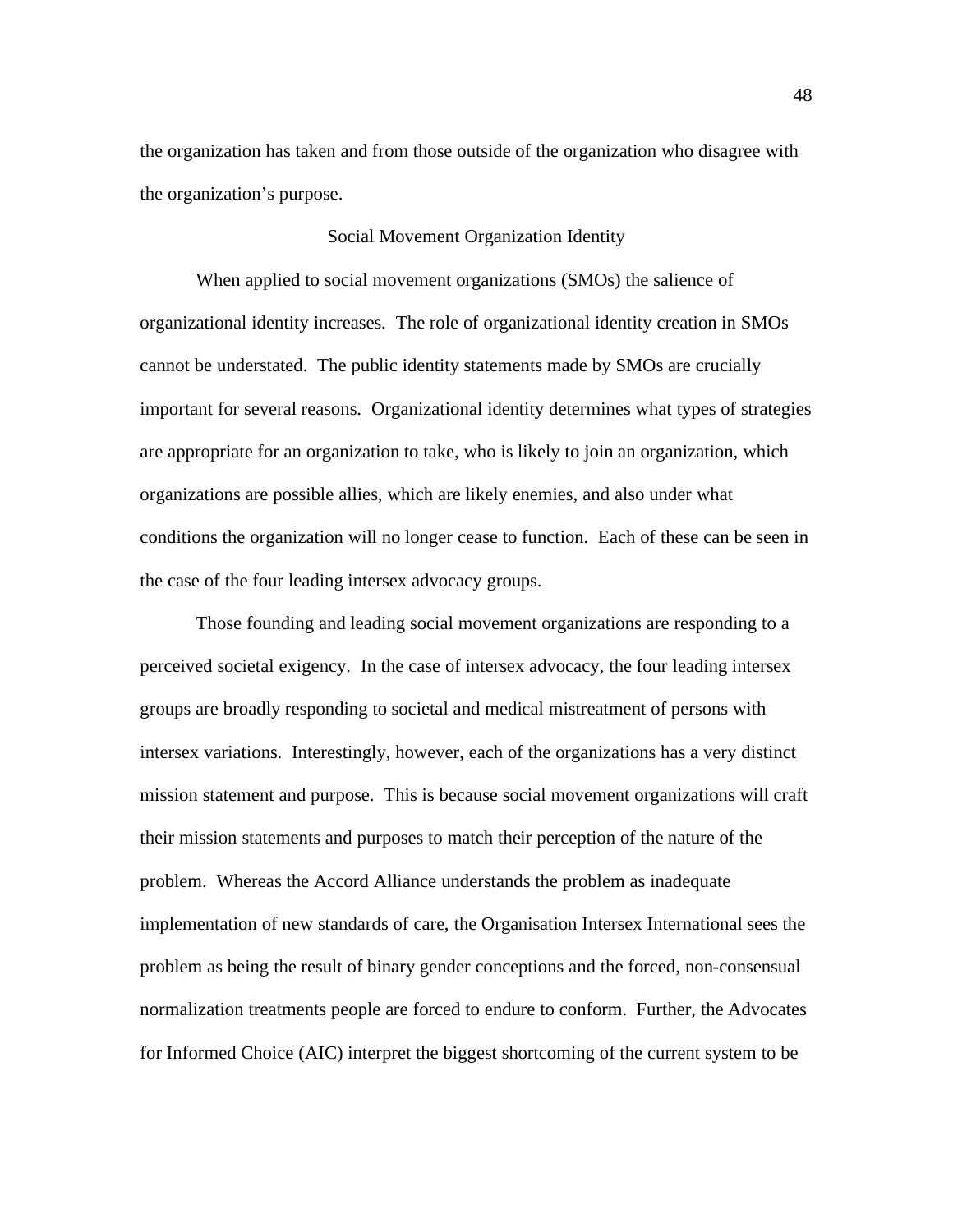the lack of legal protections for individuals with intersex variations. Because of their unique understandings of the nature of the problem, each organization chooses to adopt a different mission statement.

 Correspondingly, each of the organizations chooses a different strategy for overcoming the problem. This occurs because certain symbolic responses set the limits within which certain strategies can be formulated. This is clearly reflected in their organizational purpose statements. Central to AIC's identity is its use of legal strategies. Because the problem is one of legal inadequacy, only legal solutions will suffice. Thus, they are a legal organization. Similarly, the Accord Alliance's (2008a) mission is "to promote comprehensive and integrated approaches to care that enhance the health and well-being of people and families affected by DSD by fostering collaboration among all stakeholders" (para. 1). Their plan for action is thus targeted at creating alliances with different health care providers and implementing a successful model of care across the United States. Because OII views the problem as a larger societal problem and not a medical one, their main initiatives focus on educational efforts and raising awareness. The specific steps taken by each of the organizations are clearly shaped by their organizational mission.

There is much more at stake, however, than just which strategies are adopted by an organization. Although this is critically important for giving an organization a guide or direction by which to proceed, the organizational identity crafted by an organization is also important because it determines who will join or support the organization. The specific language of the mission statement "may mobilize different segments of activists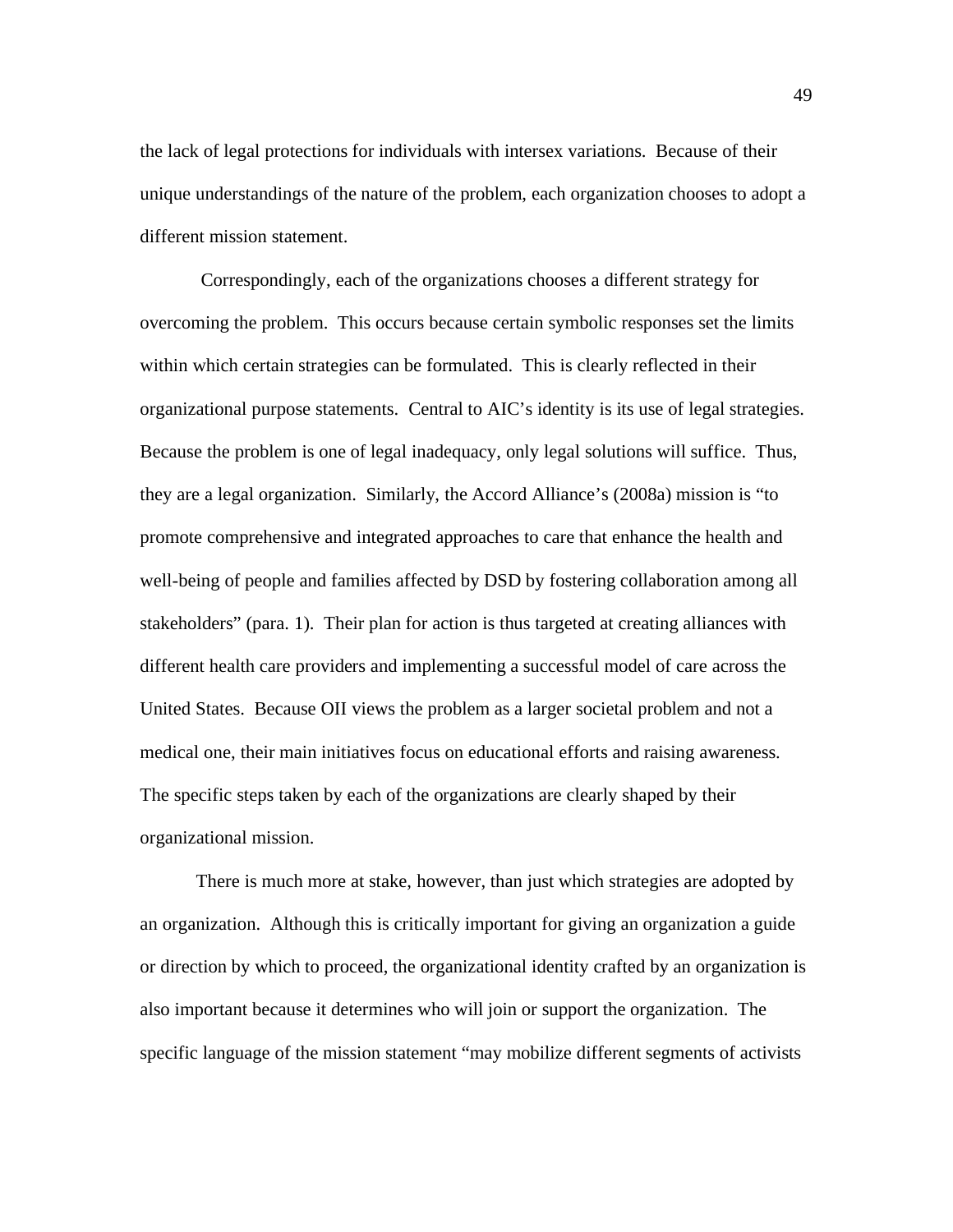to participate in different organizations . . ." (Platt and Williams, 2002, p. 338). As a consequence, organizations prominently feature their mission statement on public documents and on their webpages. It is often one of the first things that interested readers will see when first encountering an organization. This is certainly true for the different intersex advocacy organizations. All four of the groups display either their entire mission statement or the key phrases of their mission statement in the center of the group's homepage. All of them also prominently feature a link or tab that leads readers to a page that more comprehensively develops their organizational mission. This seems to indicate that the groups are aware of the importance of mission statements and core organizational identity when it comes to attracting new members.

Once new members have decided to join the organization, a clear mission statement is important for the long-term endurance of the organization. Kebede, Shriver, and Knotterus (2000) argue, "A movement's endurance depends on its ability to develop and sustain a strong sense of collective identity" (p. 313). However, once collective identity begins to weaken either due to organizational change or because the organization met its purpose, the organization may cease to exist. The Intersex Society of North America illustrates this idea. From its founding in 1993, the ISNA was dedicated to making "the world a safer place for families of dealing with intersex conditions" (ISNA, 2005a). In particular, this meant ensuring complete disclosure of medical information to parents and individuals with intersex variations, decreased reliance on surgery, and the encouragement of more well rounded treatment for intersexed individuals. After many hard fought battles, Cheryl Chase, the founder of the ISNA, was invited to take part in the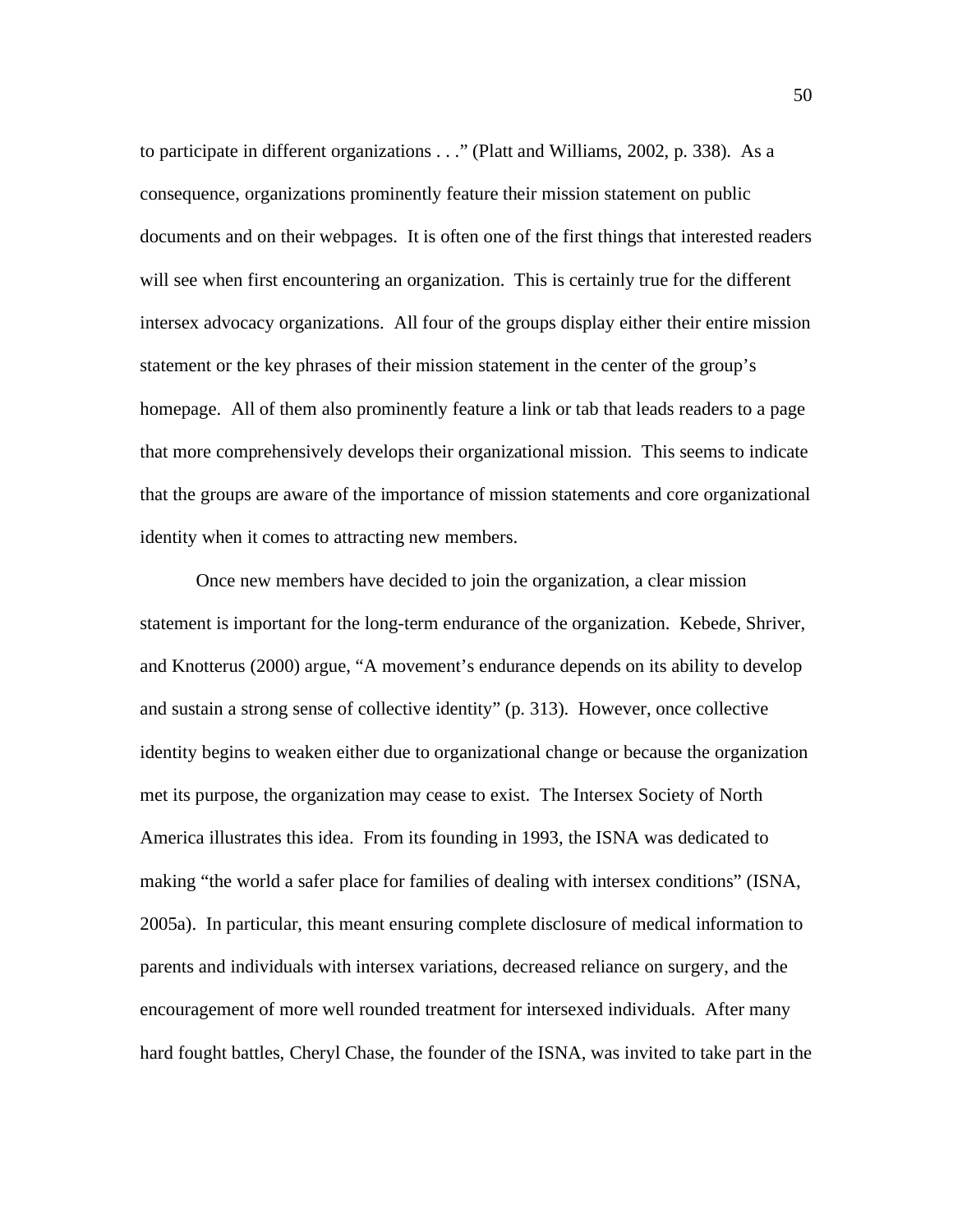2005 consortium of intersex management. The meeting resulted in codification of many of the ISNA's beliefs. It encouraged open communication between parents, doctors, and patients; it urged delaying surgery until the best gender assignment could be determined; and it pushed for more inclusion of intersexed voices in improving treatment (Lee et al., 2005). Although this change was exciting for members of the ISNA, it hailed an organizational identity crisis. They were left wondering what their organization ought to do now that its mission had been fulfilled. In the end, they decided to close. Their final letter to members and researchers states,

Largely as a result of ISNA's efforts, there is now widespread acknowledgment among health professionals that the time has come to change how we think about and care for persons with DSDs. . . . This is ISNA's dilemma: we finally have consensus on improvements to care for which we have advocated for so long, but we lack a consistent way to implement, monitor, and evaluate them. . . . there is a strong need for an organization to assume the role of a convenor of stakeholders across the health care system and DSD communities. It's the primary gap between today's status quo and the wide-spread implementation of the new standard of care we envision. Unfortunately, ISNA is considerably hamstrung in being able to fulfill this role. (ISNA, 2008)

This clearly was not an easy decision. It took nearly two years from the announcement of the new consensus for the ISNA to publicly announce its closing. One could likely safely guess that the decision to close was so difficult because organizational identity was tied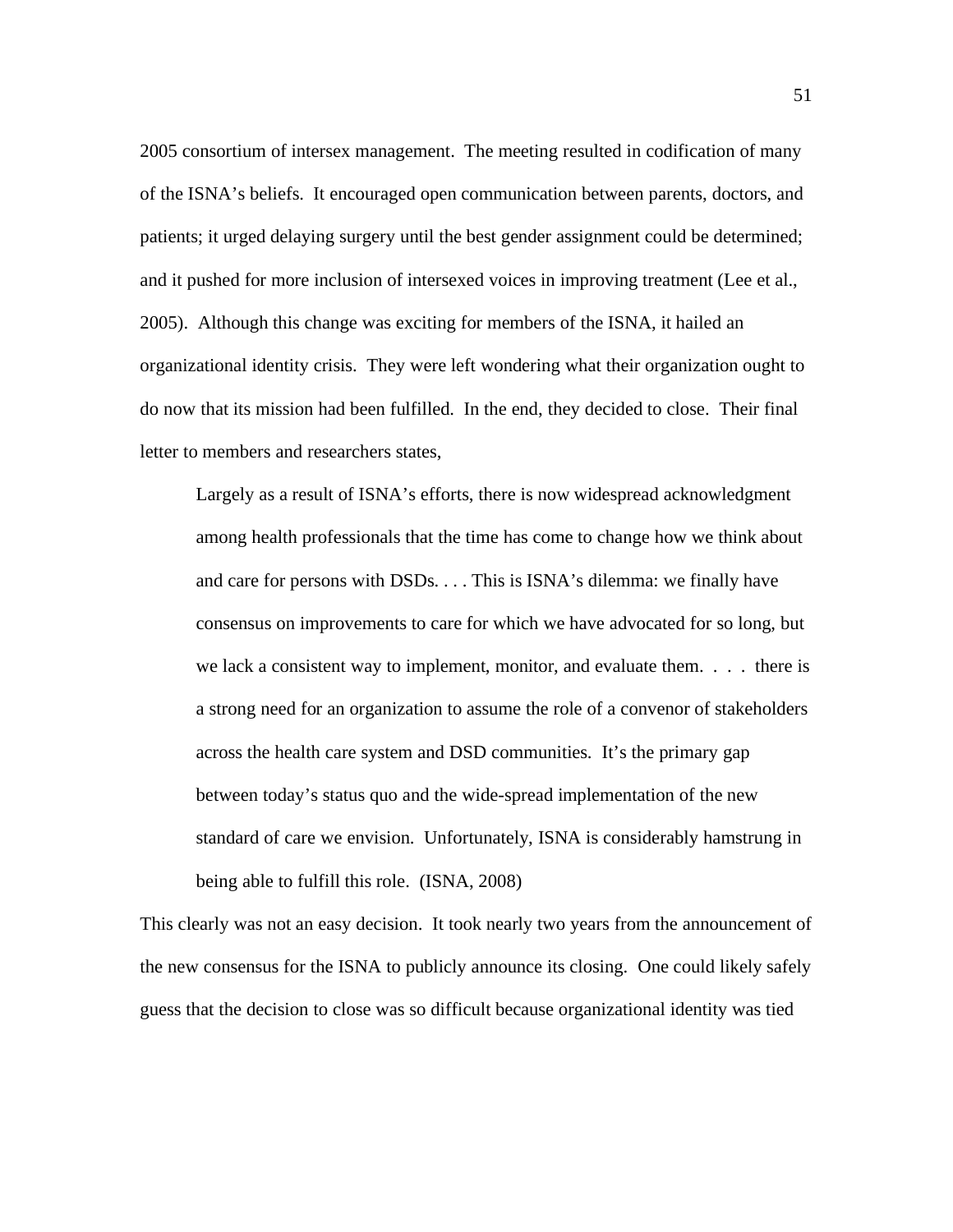to individual members' sense of identity. They fought under the title of ISNA for so long; it would be very difficult to make the decision to leave.

 Organizational identity is also important because it may explain why one social movement organization may choose to cooperate with some organizations while alienating or vilifying others. The construction of identity is about establishing sameness and difference, or finding "what you have in common with some people and what differentiates you from others" (Weeks, 1990, p. 89). It is about creating an *us* and separating *us* from *them*. The rhetoric of organizational identity, thus, has severe implications for whether the SMOs will build coalitions with or vilify one another. For example, the Organisation Intersex International would have allied with the ISNA if it had stuck to its initial mission statement, but is horrified by the medical focus of the Accord Alliance. Angela Erde (2010) of OII-Australia writes,

Now, Accord Alliance is everything it set out to be – an organization of doctors wielding the needle and the knife against the bodies of intersex children, in collaboration with their academic apologists cum cheerleaders. This trojan horse against intersex people was set in motion when Bo Laurent, Alice Domurat Dreger and their medical allies began throwing actual intersex people out of ISNA – a society of intersex people seeking radical reforms in medical practices against intersex people – and then transformed it into the Accord Alliance – a privatelyfunded private medical organization pursuing its own right-wing agenda. Two extreme opposites, in fact. (para. 4-5)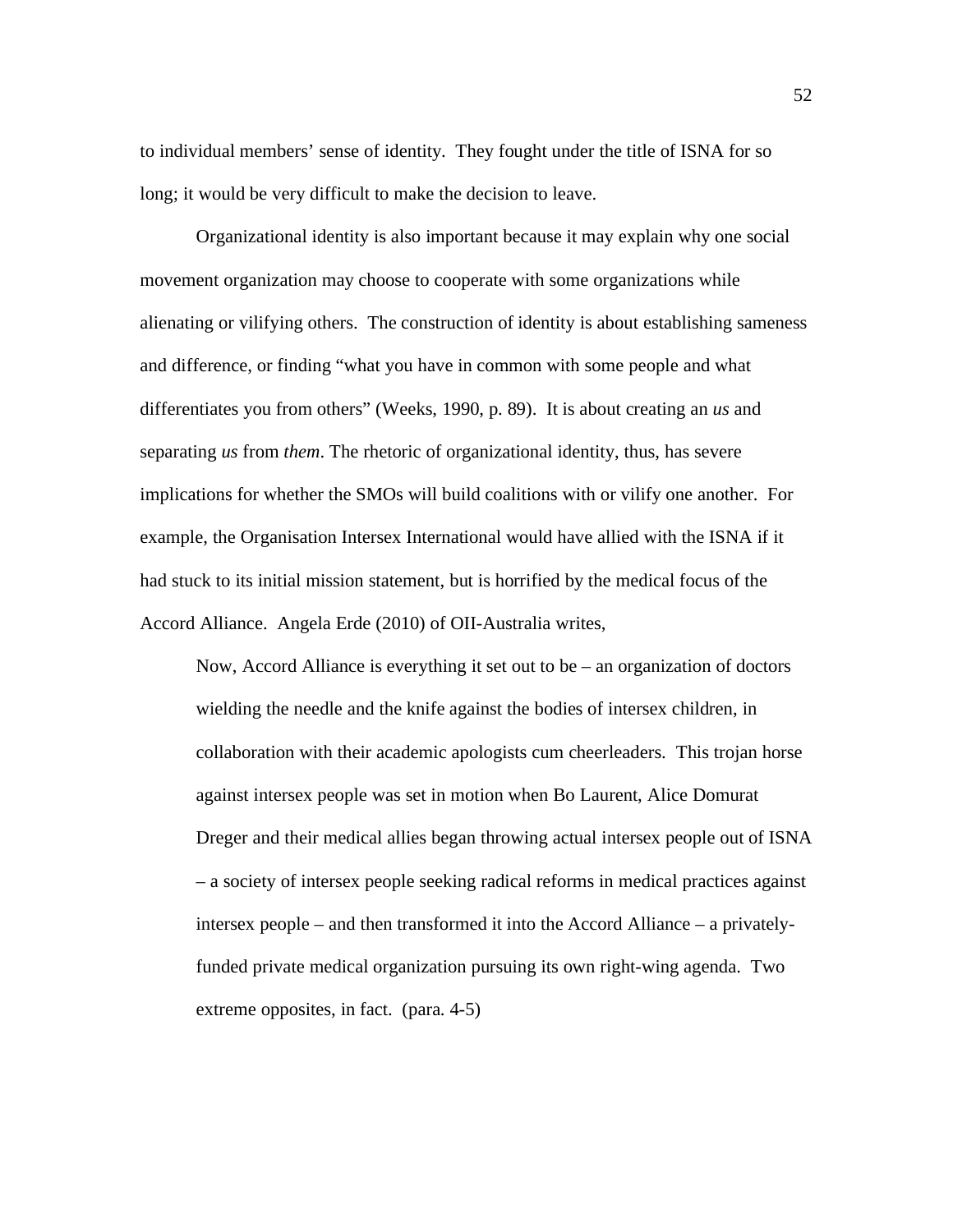It is clear that the way an organization frames its purpose and identity has real implications for the ability of groups to form coalitions and work together. The language an organization uses to identify itself is simultaneously creating the opportunity to work with some while limiting or even totally precluding the possibility of working with others.

### **Conclusions**

 Although all four of the organizations are fighting for intersex rights, the leading intersex advocacy groups have constructed very different organizational identities. Through their use of carefully crafted mission statements and public documents on their websites, each of them clearly outlines the core values and frames their existential purposes. The Intersex Society of North America sought to improve the lives of intersex individuals by pushing for systemic change through education of doctors, parents and society at large. The Accord Alliance seeks a narrower goal of implementing better health care protocol through work with interdisciplinary medical teams. The Advocates for Informed Choice intends to offer legal services to intersex parents and children who currently are unprotected by the law and the Organisation Intersex International seeks large scale societal reform in hopes of achieving human rights and better conceptions of gender.

The mission statements developed by each of the four leading intersex advocacy groups have important implications. They illustrate the organization's understanding of the nature of intersexuality. They offer insight into the means that the organization will take to remedy the problems it sees surrounding intersex. They contribute to recruiting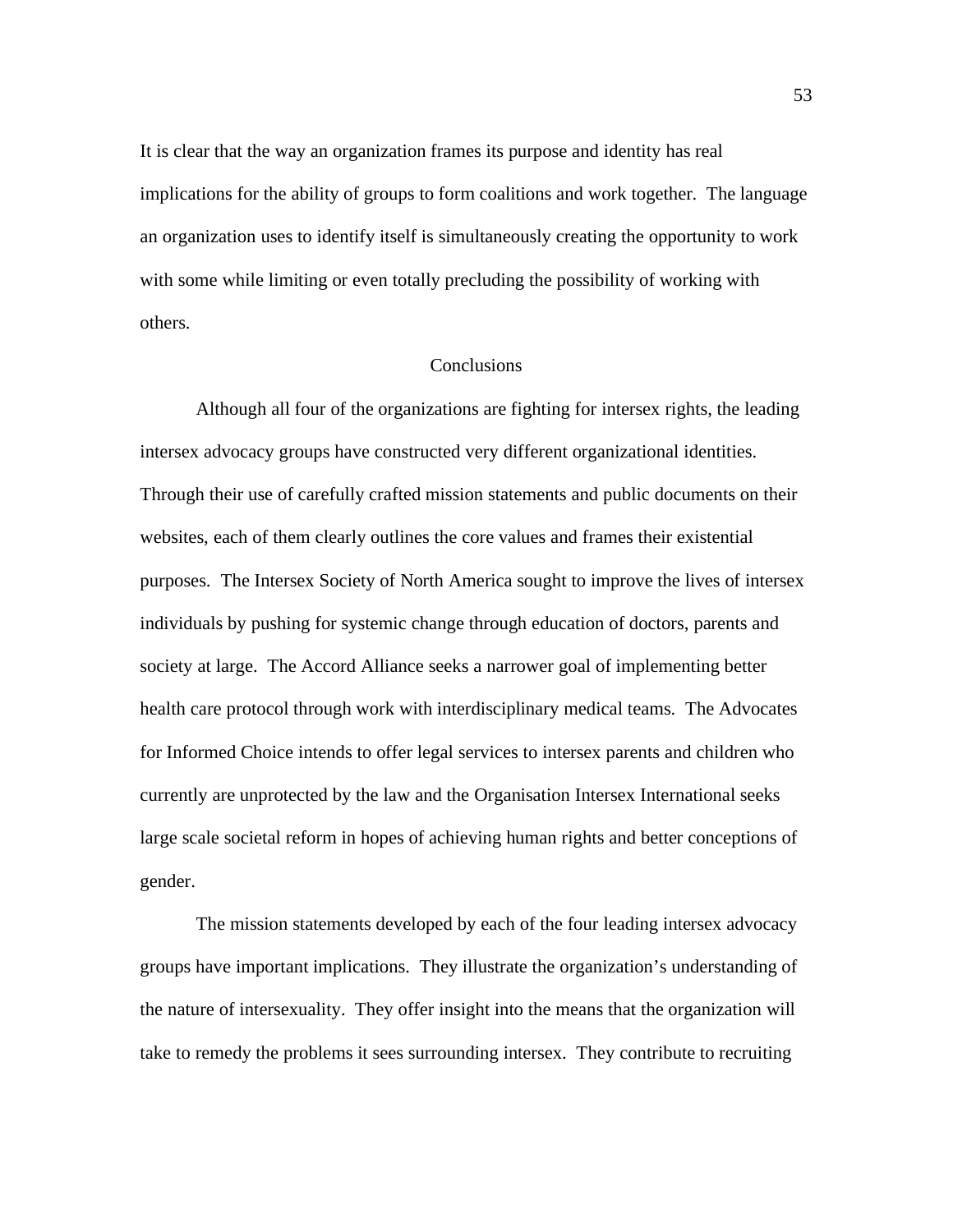and maintaining members, set the limits on the life of the organization, and even influence the ability of groups to work with one another. Of course, organizational identity is not the only factor that contributes to organizational longevity or success. There are clearly other issues that matter as well. However, the framing of organizational identity through a mission statement plays a crucial role in setting the trajectory an organization will follow and guide that organization through its lifespan.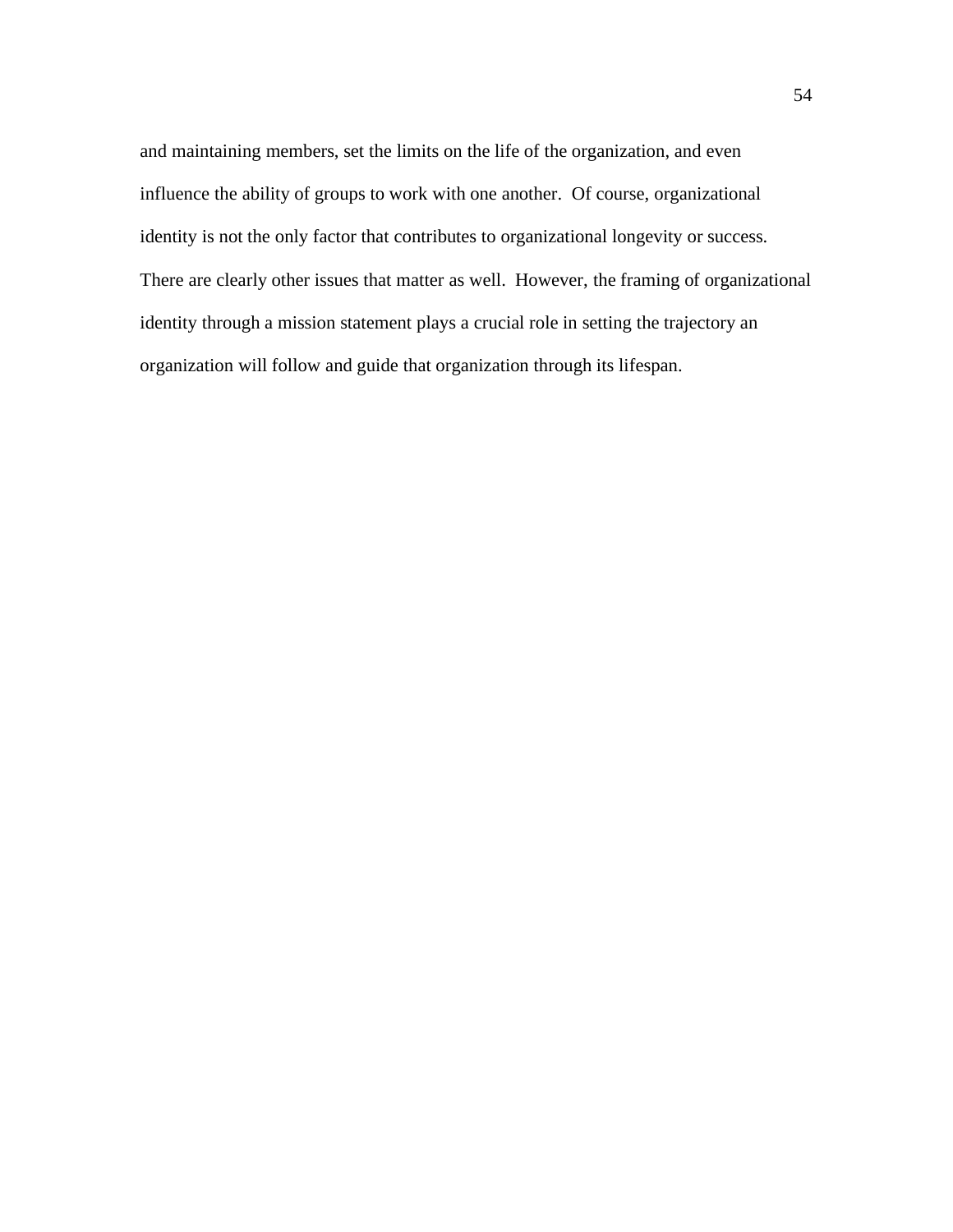CHAPTER 3: Intersex, Disorder, or Difference:

The Debate over Naming in Intersex Advocacy

In October 2005 a groundbreaking conference on intersex issues took place in Chicago, Illinois. The participants—50 international intersex experts from various medical fields including endocrinology, urology, gynecology, psychiatry, and psychology, and two intersex adults—came to agreement over significant and revolutionary changes in treatment, including limiting surgery and increasing honest communication between patients and doctors. The resulting consensus statement also admitted that past treatment of intersex infants had been dangerous and counterproductive and acknowledged that genital surgery does not do what it is intended to do (Hughes et al., 2006); it did not "improve attachment between child and parents, ease parental distress about atypical genitals, ensure gender identity development in accordance with the assigned gender, or eliminate the intersex condition" (Reis, 2007, p. 538).

In addition to changes in treatment protocol, the participants also agreed that a new nomenclature was essential. Instead of using the language of *intersex* people were to begin using *Disorders of Sex Development*. Although the changes in medical procedures have been highly praised as an important first step, the suggested change in nomenclature has received mixed reactions from those outside of the conference. While the decision produced rancor in some, it drew praise from others. Each of the four leading advocacy groups represents a different view on proper nomenclature. Because of their divergent positions, each deserves attention. Before evaluating the relative merits and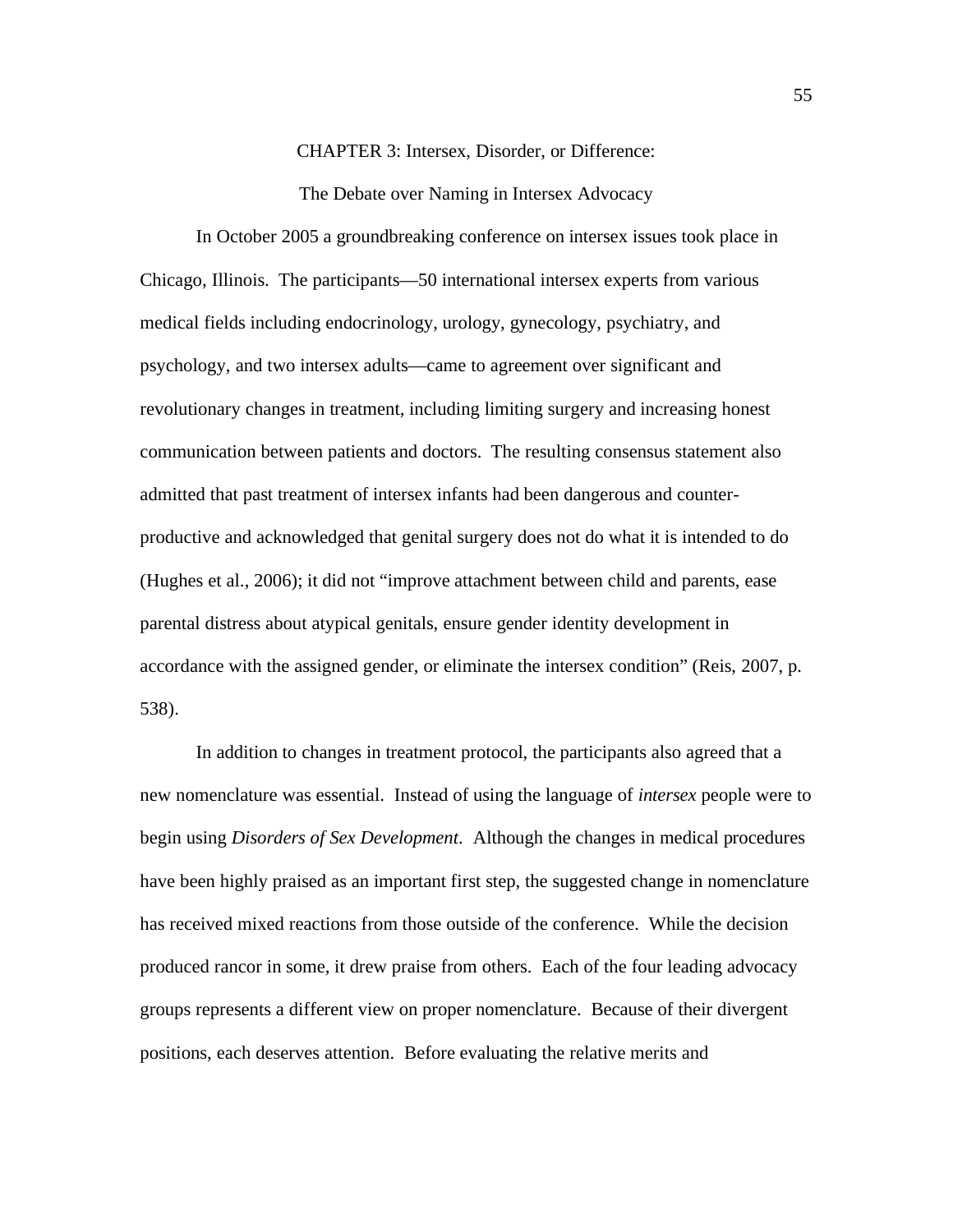disadvantages of their respective positions, it is first important to lay out what is at stake in this particular debate over the power to name.

# What's at Stake?

The power of language has long been studied and discussed. Its ability to modify, create, and disrupt has been recounted countless times. It is no mystery that the names we give to people have tremendous creative power. This formative potential is inherent in language. Burke (1974) argues, "The magical decree is implicit in all language; for the mere act of naming a specific object . . . decrees that it is not to be singled out as such and such rather than as something other. . . . What we need is *correct* magic . . . whose decrees about the naming of real situations is the closest possible approximation to the situation named" (p. 3-4). Cameron (1999) adds, "Names are a culture's way of fixing what will actually count as reality in a universe of overwhelming, chaotic sensations, all pregnant with a multitude of possible meanings" (p. 10). Thus, once a name has been chosen it brings into being a particular, singular subject. This is the ontological quality of language.

Language also plays an important epistemological function in society. In a general sense, "Language mediates reality to the individual. It makes it possible for one to find one's bearings in the world as a person" (Luckmann, 1975, p. 50-51). In particular, names shape one's orientation toward the world. A name is an "identifying tag that follows its referent wherever she goes" (Margolin, 2002, para.3). It is not something easily changed or reformed. Instead, once a name is selected the individual receiving the name will find it difficult to detach herself from the implications of that

56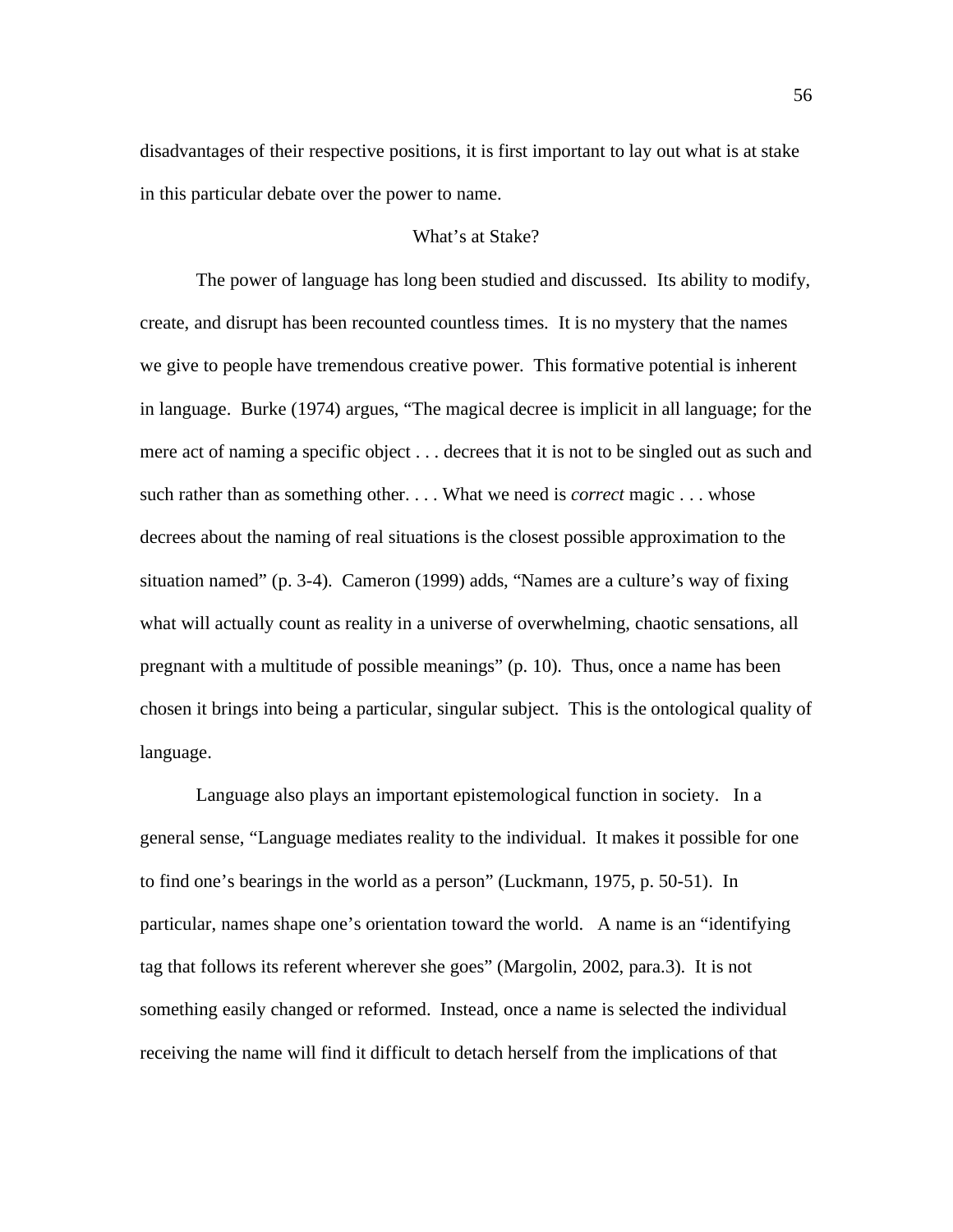label. This is because, as Vacarescu (2004) argues, "There is an intimate relationship between language and knowledge, between the act of naming and that of knowledge production, a relationship in which the former influences, structures and constructs the latter" (p. 3). Thus a name is not simply an empty label; rather it plays an integral part in shaping the "details of everyday life" (Vittoria, 1999, p. 370) and in constructing one's reality. This is possible because of language's ability to select certain aspects of reality while deflecting others (Burke, 1966).

The axiological implications of language cannot be divorced from a discussion of naming either. The act of naming and accepting a name conveys "powerful imagery" and "can be a political exercise" (Martin, 1991, p. 83). The ethical implications of choosing a name are an important concern and the "belief that some labels are more stigmatising than others may lead to a search for an alternative label that is regarded by the person as less stigmatizing" (Gillman et al., 2000, p. 395). The potential for some names to empower and for others to harm is especially evident when particularized in a medical setting.

 The language of illness, disease, diagnoses and medicine can be particularly powerful for individual understandings of self. Karkazis and Feder (2008) argue, "The ways we identify medical conditions—together with their permutations in labels, identities, or diagnoses attributed to (and sometimes embraced by) individuals thereafter— are freighted with meaning that is tied to a sense of self" (p. 2016). Gergen et al. (1996) add, "Diagnoses, official and unofficial, often concretise identities that limit people; they create black boxes with few, obscure exits, and they form obstacles to more

57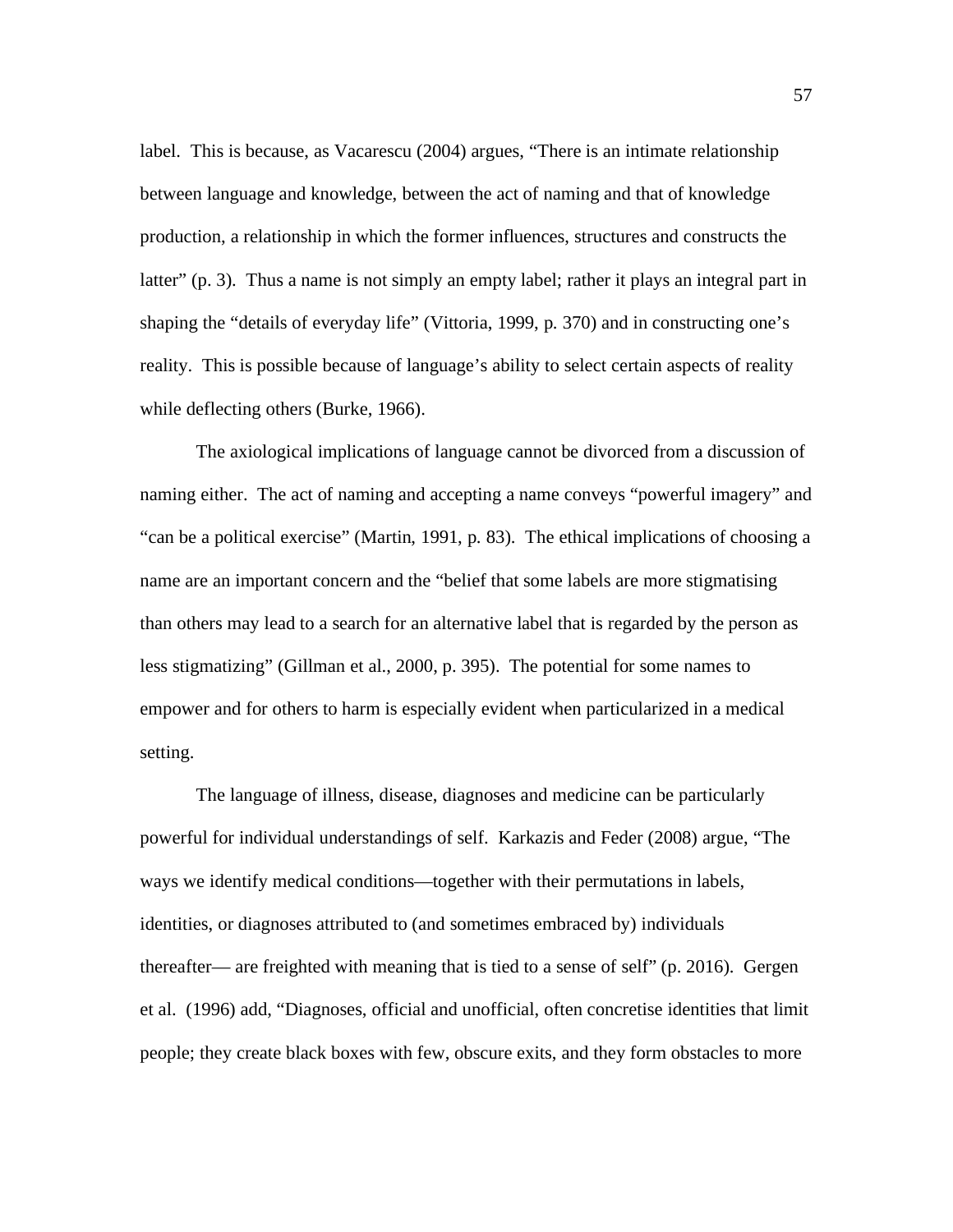viable and liberating self definitions" (p. 5). Gillman et al. (2000) take this a step further and argue that diagnoses can be a form of social control that possibly "'bring forth' pathology, create problem saturated identities, and construct careers as patients and cases" (p. 403). Of course, the individual alone does not complete the process of diagnosis; a medical expert is an integral player in this process. As such their role should be explored further.

Medicine and its attendant "discursive practices, such as diagnosis, have been central to the construction of the subjectivity and the objectification of people . . ." (Gillman et al., 2000, p. 391). This is because the choice of terminology and the way it is presented to the patient "may have a profound effect on the patient" (Wood, 1991, p. 534). Unfortunately, medical practitioners often are untrained in the use of "illness language to negotiate the relief of the sufferer" (Good, 1977, p. 27). This is especially problematic because, as Mendez et al. (1988) suggest society empowers certain groups of people to make definitions . . . of health or sickness, and 'in consequence, the right to be heard and be obeyed in those domains' (p. 145). Thus, if doctors are applying certain diagnoses to some patients they are not applying neutral labels for a condition; instead, they are "actively involved in the very production of the phenomena they represent" (Lackmund, 1998, p. 780). Further, research in medical setting suggests that social meanings attached to illness and disease have a powerful effect on standards of care and treatment options (Mishler et al., 1981; Cottrell and Schulz, 1993). The names applied by doctors themselves function to shape their understandings of their patients.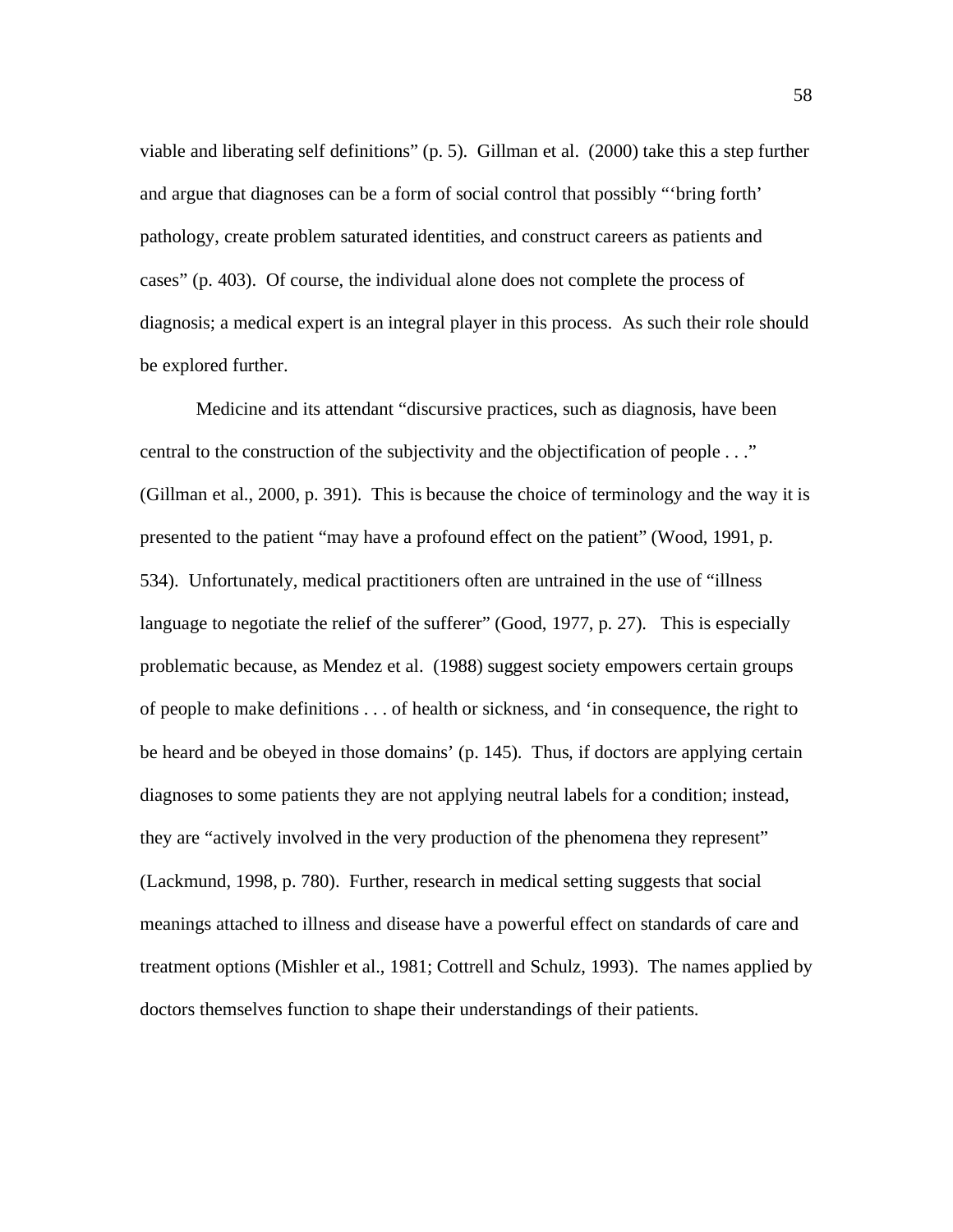The implications of naming stretch beyond the medical realm; "the voice of medicine" implicates the "voice of the life-world" (Mishler, 1984). In other words, diagnosis "is often enough the legal basis for provision of health services, welfare benefits, unemployment certification, worker's compensation claims, and legal testimony" (Brown, 1995, p. 39). Additionally, the choice of language "influences . . . how parents view their affected children, how intersex people understand themselves, and how others not directly involved in medical settings—such as gender and legal scholars, historians, and media commentators—conceive of and theorize about gender, sex, and the body" (Reis, 2007, p. 536). It should be clear that the choice of naming, especially in relationship to a medical condition, has severe implications for how people perceive themselves and are treated by others; it sets limits on the possibilities open to that individual. With this general theory in mind, it is now possible to lay out arguments for what counts as appropriate nomenclature in the debate surrounding intersex advocacy. Once complete, a more specific discussion of the chosen discourses can ensue.

### Intersex Society of North America

As should be clear from the organization's name, the Intersex Society of North America (ISNA) originally chose *intersex*, which they argue could be used as a "general term . . . for a variety of conditions in which a person is born with a reproductive or sexual anatomy that doesn't seem to fit the typical definitions of female or male" (ISNA, 2005j, para. 1). The ISNA argued that intersex simply reflects the fact that there is nearly infinite variation in human biology, even in regards to reproductive and sexual anatomy. Labeling this a *pragmatic approach*, they hesitated to set limits on who counts as intersex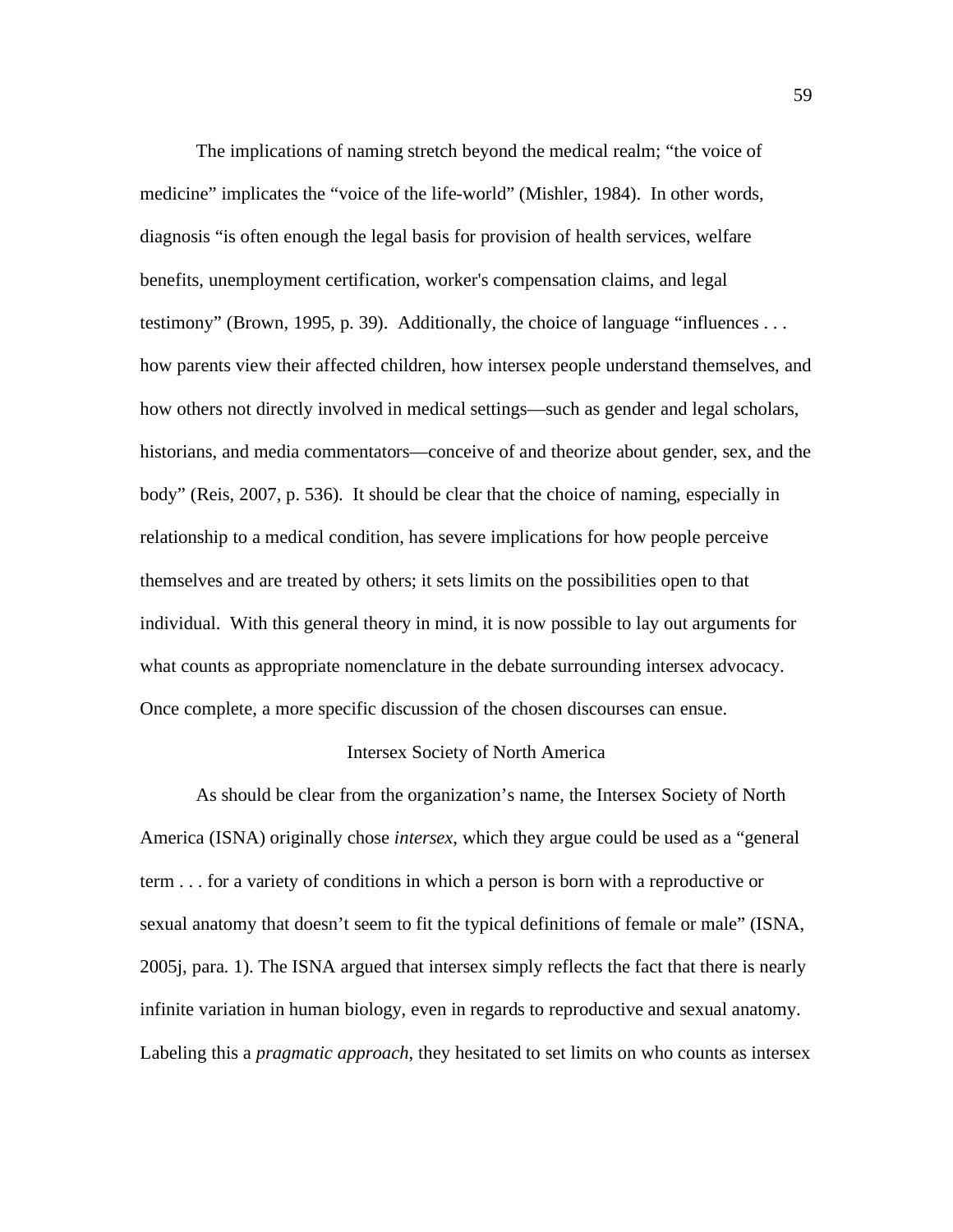and instead worked on behalf of "anyone born with what someone believes to be nonstandard sexual anatomy" (ISNA, 2005j, para. 8). The fact that they saw value in such an all-encompassing term can further be seen when they questioned, "Which variations of sexual anatomy count as intersex? In practice, different people have different answers to that question. That's not surprising, because intersex isn't a discreet or natural category" (ISNA, para. 3). It is clear that their initial intent was to be extremely inclusive.

Of course, this is not to imply that members of the Intersex Society totally delimited their understanding of what it means to be intersex*.* Instead, they contrasted intersex with *hermaphrodite*, *ambiguous genitalia,* and being transgender and transsexual. For them, the latter terms had several problems. First, they argued that hermaphrodite was inappropriate because it is a "mythological term . . . that implies a person who is both fully male and fully female. This is a physiologic impossibility" (ISNA, 2006b, para. 1). They also claimed that the term may be stigmatizing and fails "to reflect modern scientific understandings of intersex conditions, confuse clinicians, harm patients, and panic parents" (ISNA, 2006b, para. 2). The phrase ambiguous genitalia was similarly problematic because not all intersex individuals have ambiguous genitals and would thus be excluded and because the phrase was stigmatizing and may cause shame since "no one thinks his or her own genitals are 'ambiguous.' They're just their genitals" (ISNA, 2005d, para. 2). Finally, they differentiated intersexuality from transexuality and transgenderism because they viewed intersexuality as a physical anomaly, whereas, according to ISNA, being trans- is a psychological condition in which one feels that their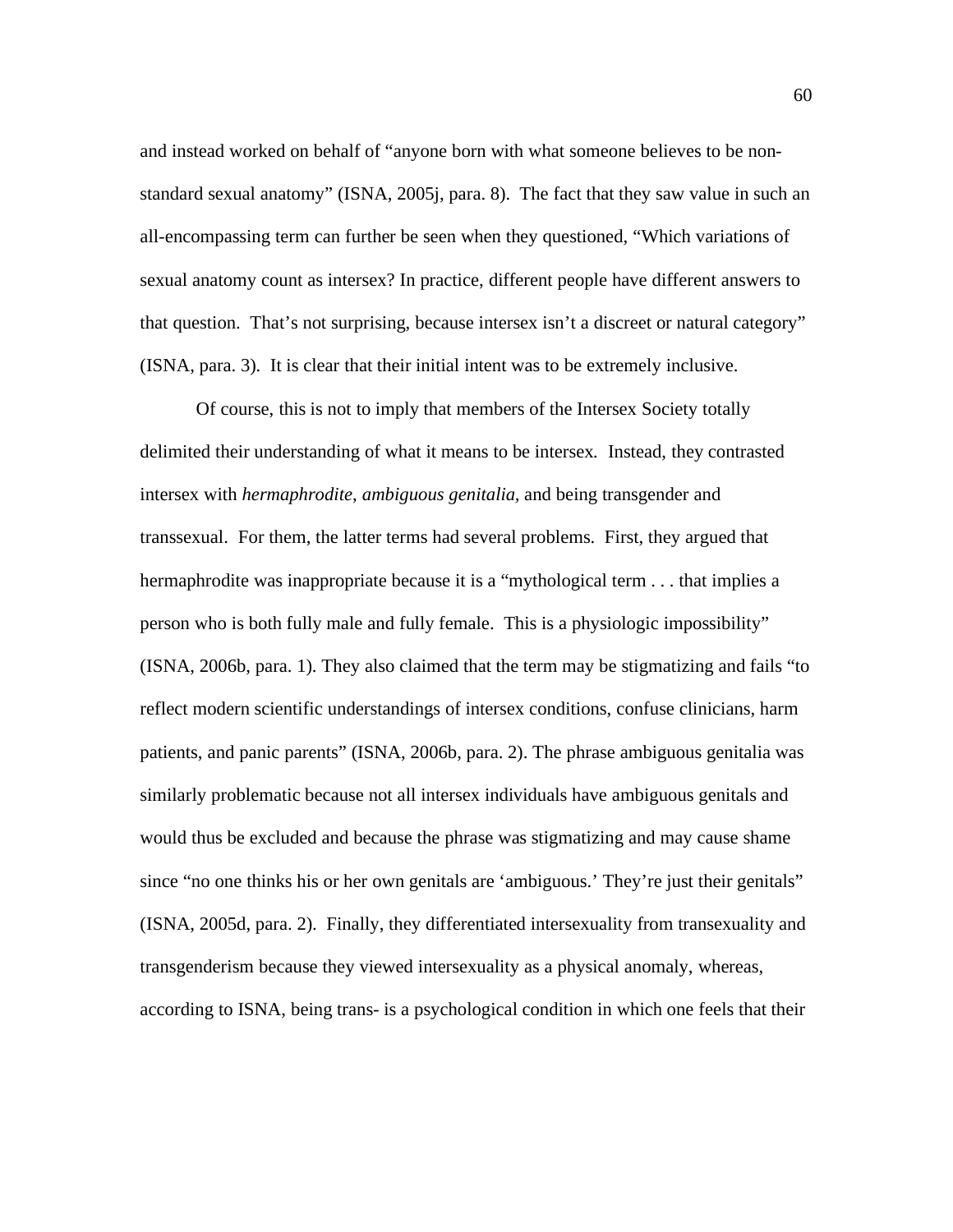physical anatomy does not match their "internal experience of gender identity" (Herndon, 2006a, para. 2).

Interestingly, their support for the public invocation of intersex changed in 2006 after the Chicago Conference and the publication of the Consensus Statement. As such, they ISNA began to publicly support the language of *disorders of sex development*  (DSD). Of course, their justification for this language switch is in line with the Accord Alliance's as it was members of the ISNA that founded the Accord Alliance after the closing of the ISNA in the spring of 2008.

### Accord Alliance

Opting for the label *disorders of sex development* (DSD), the Accord Alliance chooses to define the issue as a medical one. Basing their definition on the 2006 Consensus Statement on Intersex Disorders that resulted from the 2005 conference in Chicago, the Accord Alliance writes, Disorders of Sex Development (DSD) "is defined by the 2006 'Consensus Statement on Intersex Disorders' as 'congenital conditions in which development of chromosomal, gonadal, or anatomic sex is atypical'" (Accord, 2008c). The Consensus Statement (2006) offers its criteria for determining what terminology should be selected:

A modern lexicon is needed to integrate progress in molecular genetic aspects of sex development. Because outcome data in individuals with DSD are limited, it is essential to use precision when applying definitions and diagnostic labels.3, 4 It is also appropriate to use terminology that is sensitive to the concerns of patients. The ideal nomenclature should be sufficiently flexible to incorporate new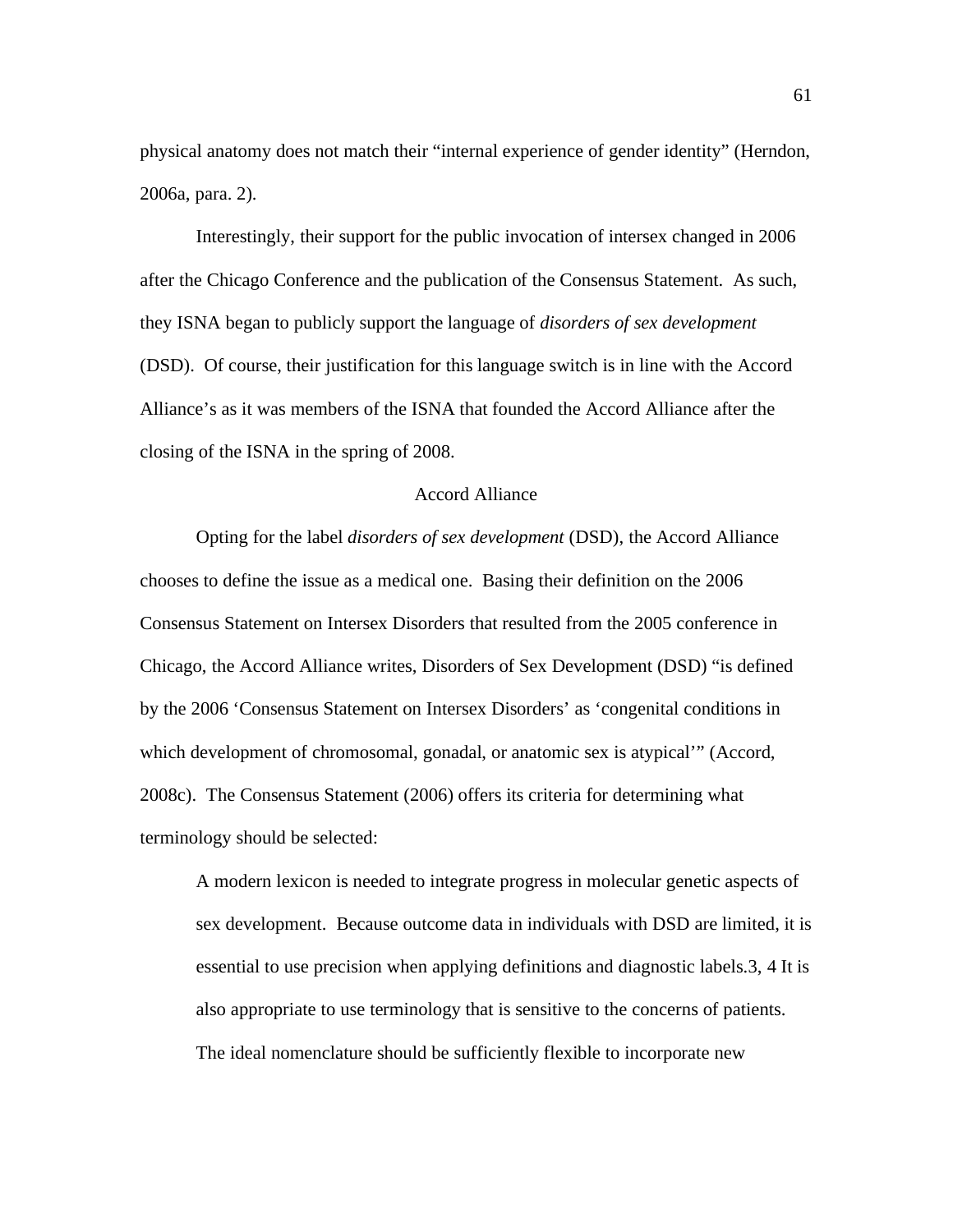information yet robust enough to maintain a consistent framework. Terms should be descriptive and reflect genetic etiology when available and accommodate the spectrum of phenotypic variation. Clinicians and scientists must value the nomenclature's use, and it must be understandable to patients and their families. (Lee et al., pp. e488-e489)

The Consensus goes on to argue that Disorders of Sex Development meets these criteria. In essence, the label Disorders of Sex Development is best because it is precise, limiting and, most importantly, supported by a group of well-respected medical doctors.

 Interestingly, the Alliance goes a step further and argues against intersex as a public label. In their "Glossary of Terms," they write,

The definitions of such older terms such as "hermaphrodite" and "intersex" were considered problematic because of a lack of consensus on definitions and because they labeled persons (rather than conditions). Further, they implicitly labeled patients with a gender, and one that was frequently inappropriate because incongruent with the patient's assigned or experienced gender. (Accord Alliance, 2008c)

In their opinion, people should use caution with the label intersex because it has a tendency to construct an identity rather than label a disorder a person has or an issue with which they must deal. Importantly, they do not eschew the term entirely. Indeed, they recognize that intersex may be a useful strategic label. In their definition of intersex, they write, "The term is often used by adults with DSD to talk about their bodies and their experiences. Using the general term 'intersex' has allowed many adults with different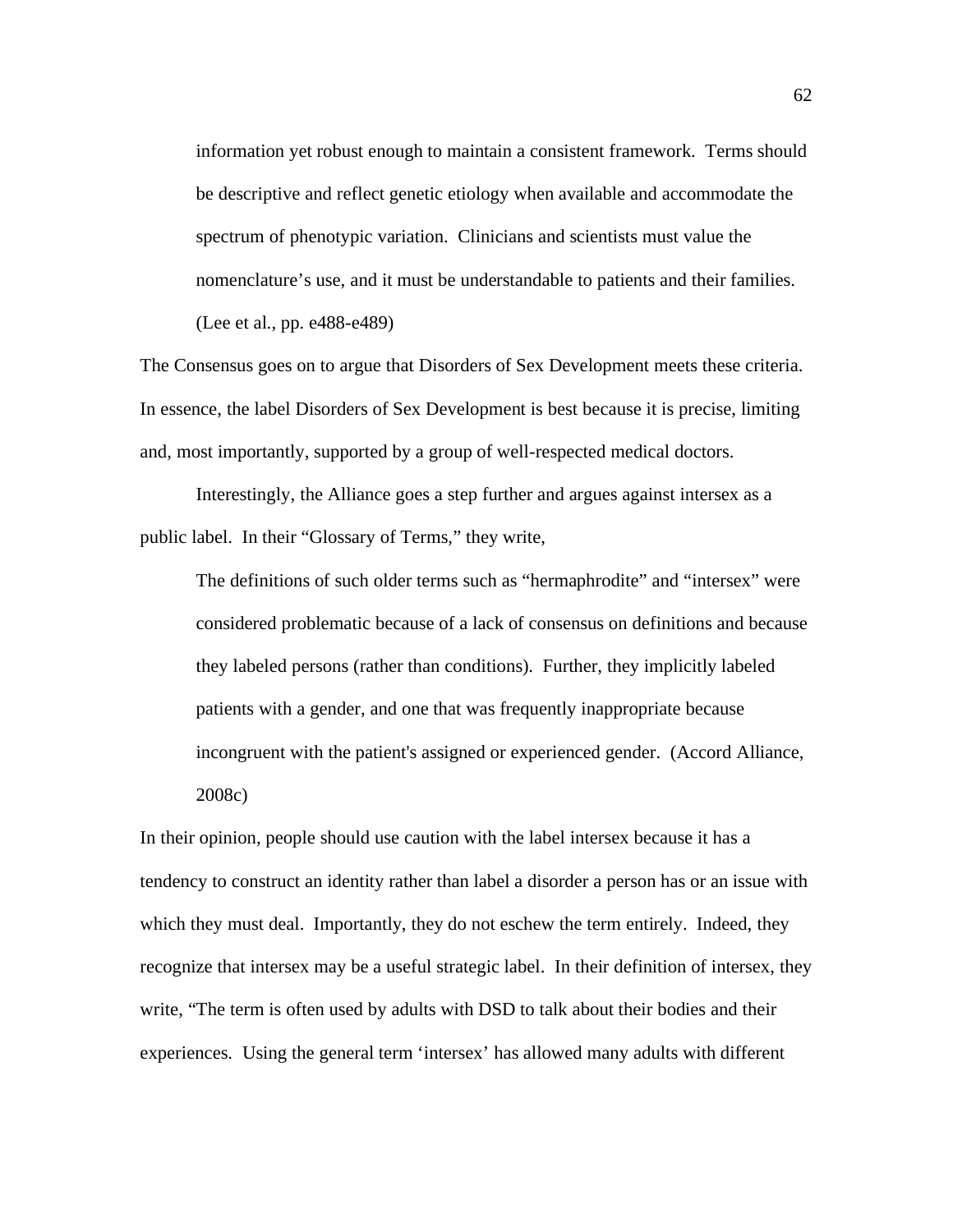kinds of DSD to come together and work for progress in the way families with DSD are treated" (Accord Alliance, 2008d). It seems then they recognize that some people will continue to use the term, but noticeably those people are not intersex individuals, rather they are people with DSD.

#### Organisation Intersex International

As was the case with the Intersex Society of North America (ISNA), the Organisation Intersex International (OII) supports *intersex.* Their initial definition sounds very similar to that of the ISNA. They state, "An intersexed person is an individual whose internal and/or external sexual morphology has characteristics not specific to just one of the official sexes, but rather a combination of what is considered 'normal' for 'female' or 'male' (OII, n.d.-b, Q1). After this beginning definition, however, OII takes a more radical position than the one taken by the ISNA. They do not seek a precise definition and argue that intersex is preferable both because it accurately captures the idea that intersex is an identity and not a condition (Hinkle, 2006) and because "it includes all the different variations . . ." (OII, n.d.-b, Q1) that are inherent in human biology. Thus, while the ISNA subscribed to the two-sex system, arguing that those called intersex do not fit into one of the two, OII argues that there are more than two sexes. "There is a third, a fourth, even a fifth sex, etc. within a continuum from very female to very male" (OII, n.d.-b, Q3). As such, they seek an end not only to the two-sex system but also a moratorium on those with different intersex conditions being forced into one of the two.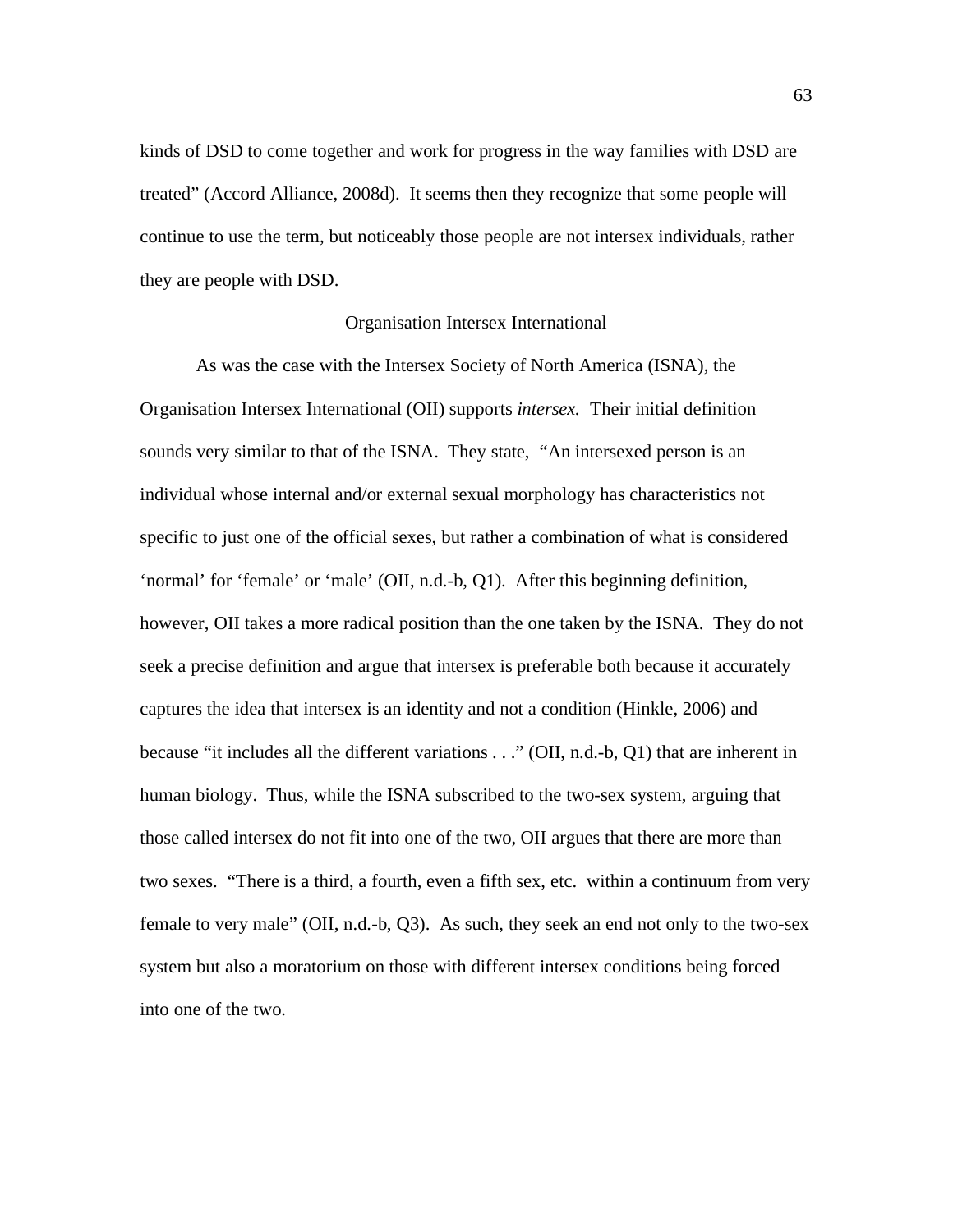In addition to being clear about what intersex is, OII is also clear about what intersex is not. The organization's fundamental principles lay out what is excluded when they invoke intersex:

• Intersex is not a medical condition: intersex refers to those individuals born of intermediate sex between what is considered standard for male or female in our societies.

• Contrary to what is often asserted, the various degrees of intersex are not innately an illness or deformity. They are simply variations of the human body similar to the length of the nose, the colour of eyes, etc. . . .

• We stress the whole person from infancy through adulthood and choose not to focus on an individual's genitalia. We are people, not genitals. . .

• The basic problems faced by the intersexed are socio-cultural in nature and not medical and are a result of the dogmatic fundamentalism inherent in the current binary construct of sex and gender. Some intersexed individuals are subjected to genital mutilation in childhood as a result of this totalitarian, sexist oppression. For this reason, we denounce all forms of sexism prevalent in our societies, which is principally directed against women, the intersexed, and other communities which challenge sex and gender norms. (OII, n.d.-b, para. 2)

In essence, they define intersex as being an issue of biological variation that can only by solved by social revision of conceptions of identity, specifically through deconstruction of the gender binary and through alliances with other communities fighting sexism; it cannot be solved by medical intervention.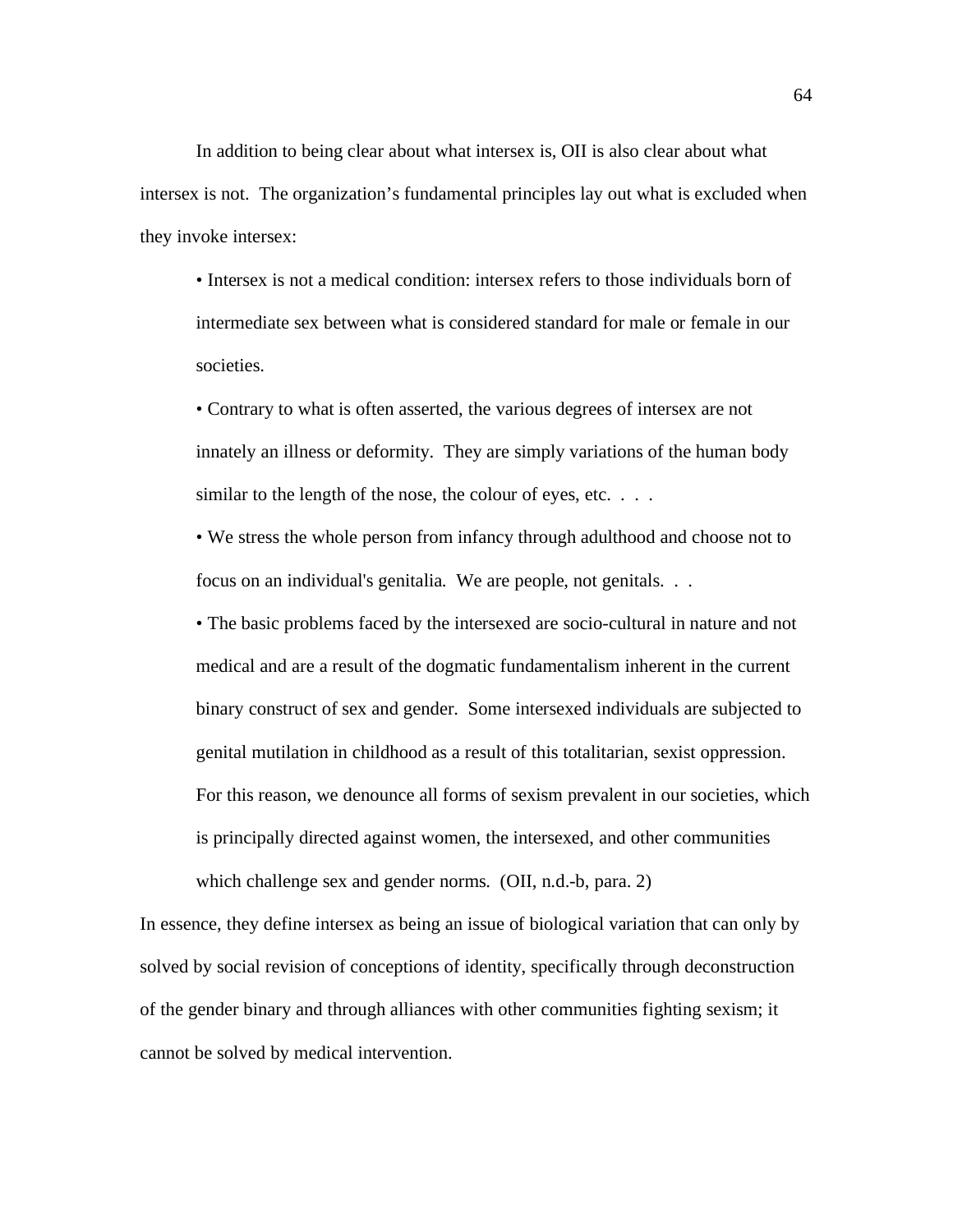#### Advocates for Informed Choice

Unlike the Organisation Intersex International's directly confrontational style, the Advocates for Informed Choice (AIC) opt for a middle ground approach. Dedicated to "promoting the civil rights of children born with variations of sex anatomy" (AIC, n.d.-b, para. 1), the AIC uses both DSD and intersex to "reflect our commitment to listening with compassion and respect to all of these different groups as we work to promote the rights of affected children" (AIC, n.d.-a). AIC seems so concerned about inclusion that they use the phrase *DSDs or intersex*, rather than one or the other, throughout their webpage. It is interesting to note, however, that for the AIC the acronym DSD is said to mean *differences of sex development*, rather than disorders of sex development as suggested by Accord. Citing the fact that there is no real consensus on terms, they argue their decision to use both stems out of the following values and beliefs of board members:

- The language we use is important, and has consequences.
- Identity is a very personal matter; no one can tell another how to identify himor herself.

• We are advocates for children, many of whom are not able to voice an opinion about how they identify or what terminology is most respectful.

• There is a wide diversity of opinion about what is best for children born with DSDs or intersex conditions, and these differences extend even to such basic matters as what language is best to describe affected children.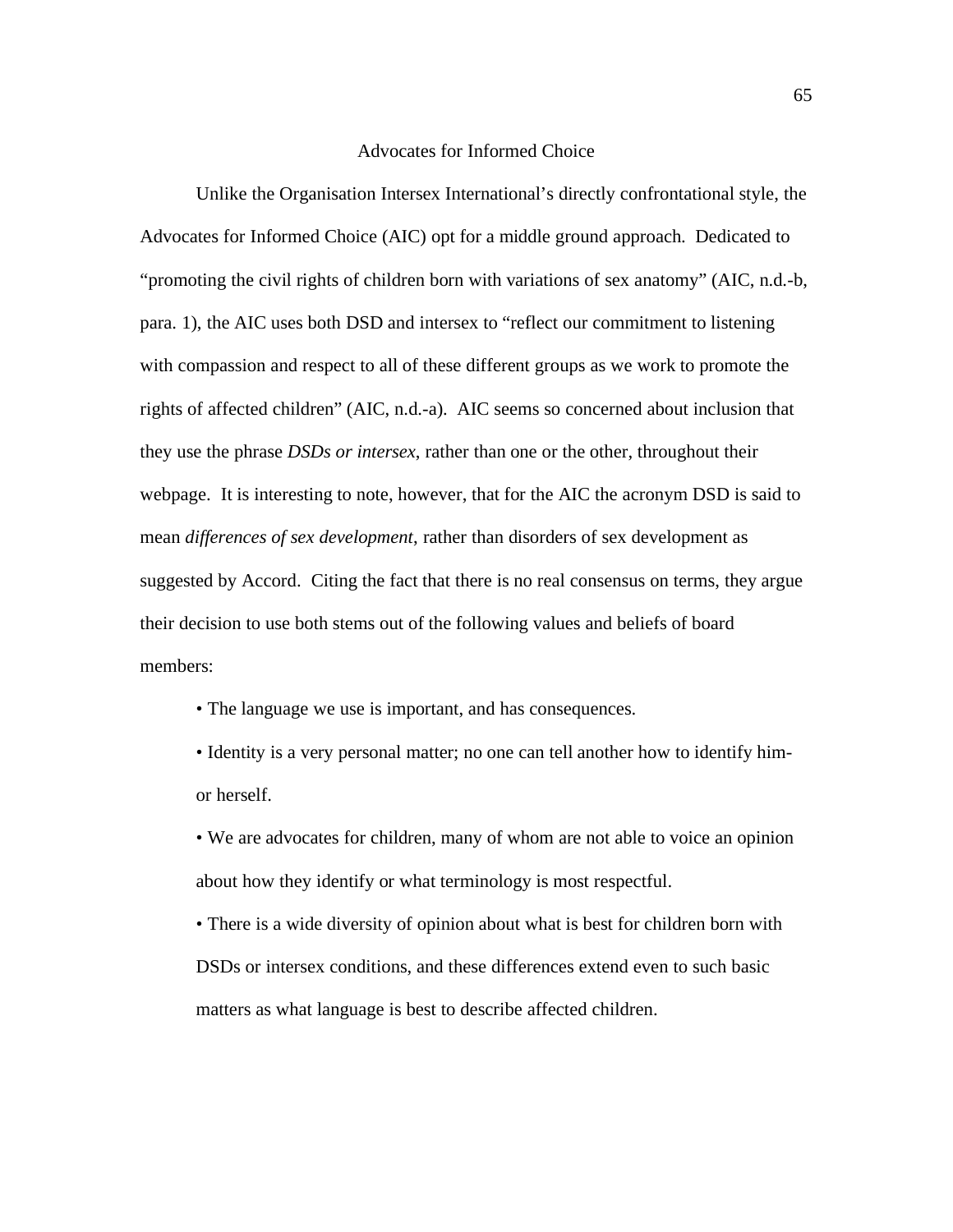• In order to have a complete picture, we need to listen to all the many stakeholders with unique perspectives on what life is like for these special children: their families, adults with similar conditions, medical caregivers, mental health specialists, and the children themselves.

• We will be most effective as advocates for children if we are able to bridge the gaps that currently exist between and among the various groups who care about their futures. (Advocates for Informed Choice, n.d.-a, Q6)

It is interesting to note that the AIC was originally called the Institute for Intersex Children and the Law when it opened in 2006. However, after observing the controversy surrounding the release of the Consensus Statement, AIC board members worried that their original name would exclude children and families who needed legal help in fighting for the rights of patients. They changed their name in 2008.

# Assessing the Debate

The fact that the advocacy groups offer a robust defense of their nomenclature lends credit to the idea that winning the battle over language is a primary concern for contemporary advocates. While their justifications offer part of the story, a deeper analysis of each of the possible terms is essential to resolving the debate over language and naming.

Considering the historical context in which the Intersex Society of North America (ISNA) was created, their use of intersex makes sense. As one of the, if not the, original advocacy group fighting for patient rights, an expansive definition was necessary. Indeed, attempts to limit by particular variation or by physical manifestation may have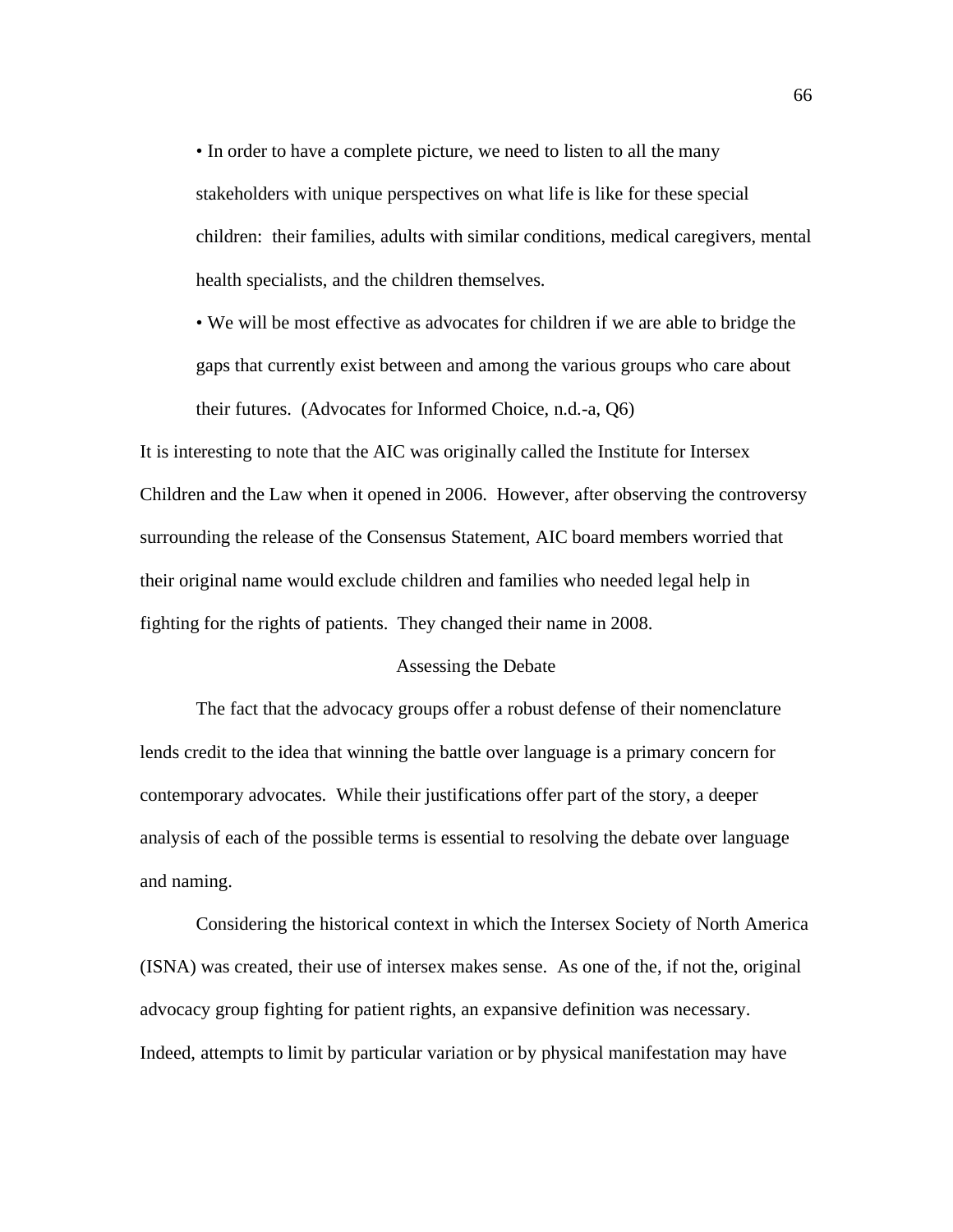been overly fragmentary and unlikely to gain broad support, especially considering how secretive most individuals and families were and, in many instances, still are in regards to their positions. History seems to bear out its effectiveness, as Reis (2007) argues that, for many, intersex took on a "political valence" (p. 537). It was a rallying point for many individuals who previously lacked a public voice. Before closing its doors in 2008, however, the ISNA argued that intersex had lost its efficacy and become a term with more complications and drawbacks than benefits. Were they right?

In some sense, perhaps. First, the term intersex seems to lack a precise interpretation and holds very different, and often negative, meanings for different groups. Empirical evidence suggests the term is applied by clinicians to mean only ambiguous genitalia and thus is too narrowly applied to service all interested parties (Simmonds, 2007). Additionally, the media and general public have historically conflated intersex with problems with sexual identity, demonstrating further lack of precision and misunderstanding of the language. Parents also worry that having a child labeled as intersexed is "frightening, off-putting, and freakish" (Reis, 2007, p. 537) because it implies that their child is neither boy nor girl, but rather something else entirely.

Second, there are fears that intersex, even when precise understanding exists, may not be in the best interest of those individuals it is trying to help. The term intersex worries some advocates because it functions as an all-encompassing identity label. Karkazis and Feder (2008) found that some individuals frown upon the term because they *are not* intersexed; rather they are someone *with* an intersex condition. In other words, they see intersex as referring to something "one essentially was" (Karkazis and Feder, p.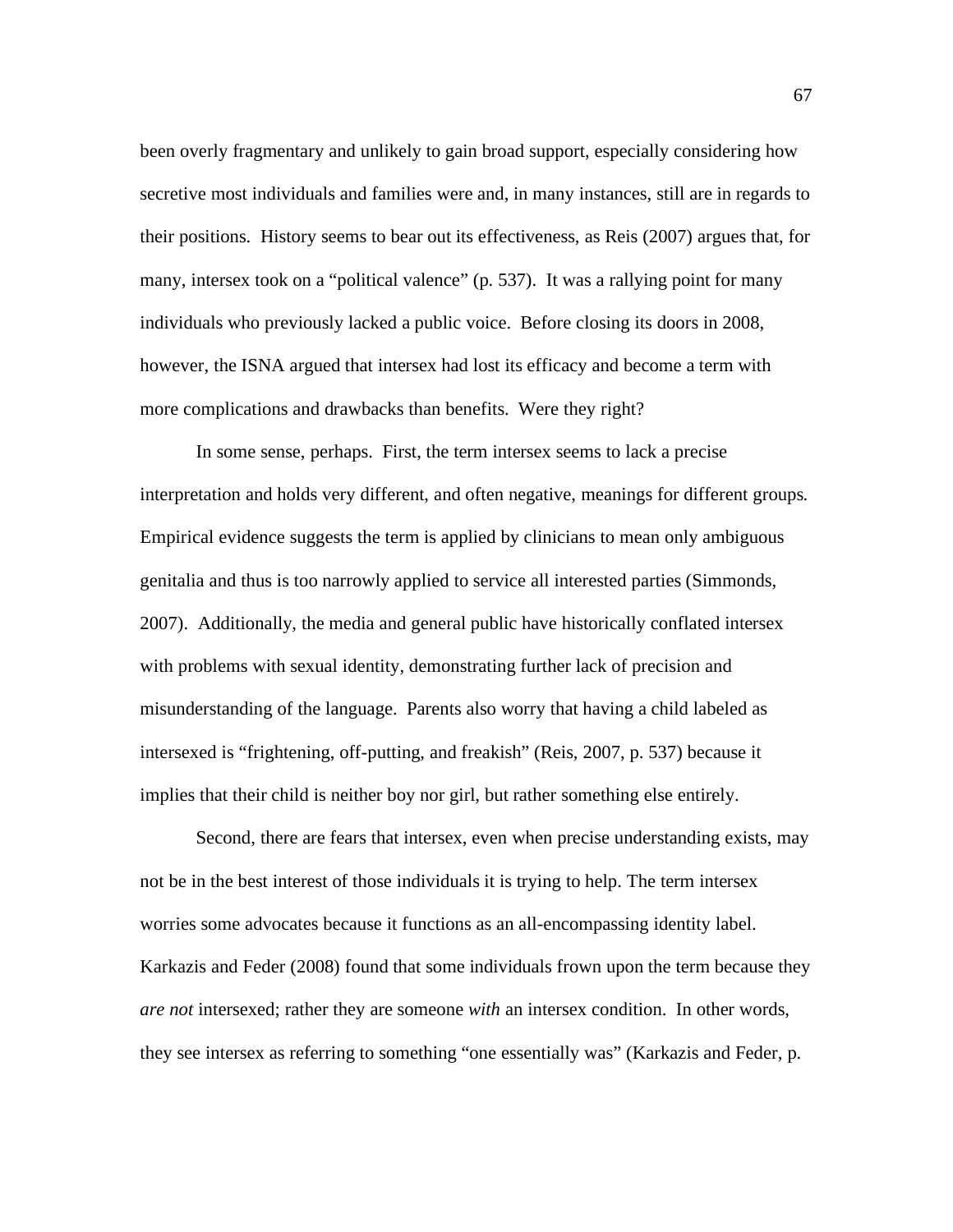2016) and find this to be a limiting and dangerous simplification of their life. An unintended consequence of this is that the medical needs of those with intersex conditions can be obscured (Feder, 2009). The reasoning is that if intersex is an identity then the role of medicine is minimized and this may be a problem for those who need or desire medical intervention.

It appears to be the case that the nomenclature of Disorders of Sex Development (DSD) can remedy some of the shortcomings of intersex. It removes any connotation of constructing an all-encompassing identity. It is clear that DSD is a condition with which one must deal rather than a truth about one's whole existence (Reis, 2007). DSD also has the potential to appease parents because the ambiguity surrounding their child's existence can be remedied through medical intervention. Further, it may even help to remedy some of the public's misconceptions because people are less likely to sensationalize health conditions than they are issues of sexual identity (Vilain et al., 2007).

Disorders of Sex Development (DSD) has other important advantages as well. First, clinicians and medical practitioners use it and understand it (Simmonds, 2007). If one accepts that intersex is primarily a medical condition this advantage becomes more important. Second, conceding the normalizing potential inherent in the label DSD, Feder (2009) argues that this is not necessarily dangerous: DSD can normalize in a positive sense by directing attention to appropriate and ethical treatment of various conditions. Considering the long history of medical mismanagement of intersex conditions the importance of ethical treatment should not be downplayed.

68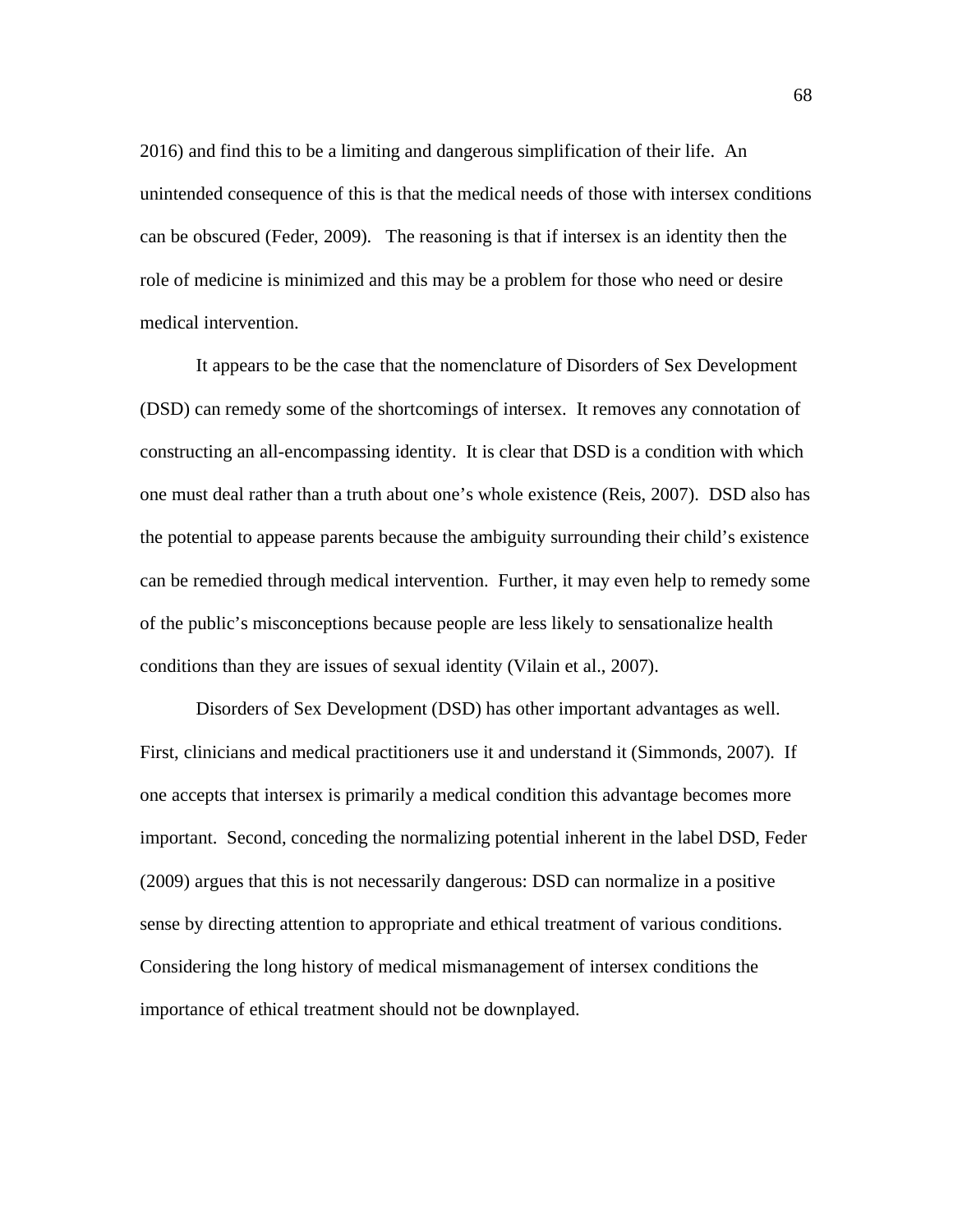It seems at first glance then that the Intersex Society and later the Accord Alliance are correct; the era of intersex is, or at least should be, over. However, if one were to eschew the language of intersex one would be ignoring that many intersex people have benefited from its use. Reis (2007) argues that because intersex complicates understandings of natural sex categories and the relationship between sex and gender it has helped many whose anatomies do not fit easily into these socially constructed categories. Cameron (2006) adds that some have felt more comfortable identifying as intersexed because they are not solely female or male. For them, intersex is an accurate and accommodating concept. Further, while there may be confusion about the term in society at large it is clear that for many the term intersex has been usefully appropriated for political purposes. It is difficult to argue that intersex cannot be successfully deployed publicly, as all successes to this point have been achieved while using the language of intersex*.* Additionally, it is unclear that public dissensus about the meaning of intersex is a reason to stop using it. Instead better education efforts and public awareness campaigns may be helpful, especially since it is likely that misinformation and lack of understanding will be a preeminent concern regardless of which label is selected. If, for example, Disorder of Sex Development were to become to dominant nomenclature, it is unlikely that the public would suddenly understand the condition and its related issues.

Disorder of Sex Development (DSD) has other drawbacks as well. The primary concern is that the language of disorder is pathologizing; it marks the body as impaired and in need of fixing (Holmes, 2002). This "contradicts one of intersex activism's central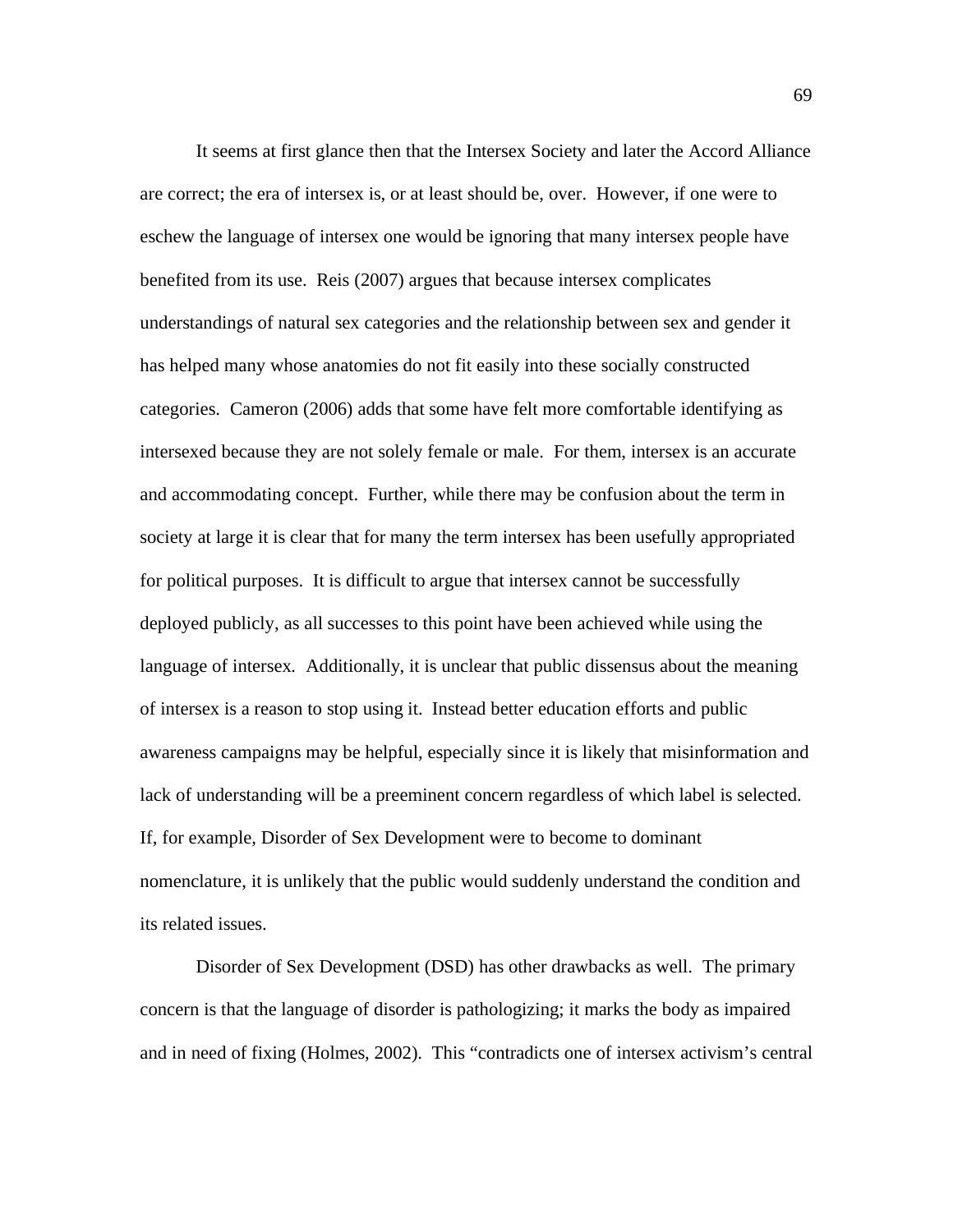tenets: that unusual sex anatomy does not inevitably require surgical or hormonal correction" (Reis, 2007, p. 538) and is dangerous because it functions to legitimate invasive medical interventions. Second, some worry DSD is not recognized internationally or even by several domestic advocacy groups, which limits the potential to build coalitions and alliances (Simmonds, 2007). Further, some argue it is essentialist at its core because it perpetuates reliance on the binary two-sex system by assuming that there are naturally only two groups—men and women—and those outside of this are disordered. Unfortunately, reliance on gender essentialism necessarily erases the experiences and even bodies of those who do not easily fit into either category. Moving toward a nomenclature of Disorder results in a definitional foreclosure that precludes viewing gender as varied.

Further, although speaking the language of doctors might mean more recognition of different conditions by the medical establishment and even some changes in care standards, there are latent consequences to this move. Ceding control of the issue doctors grants them a level of authority to decide the fate of a large population of people. This seems counterproductive when one thinks about the manipulation and deceit inherent in the traditional concealment model of treatment. Habermas (1984) affirms this concern by arguing, "Instrumental categories of professional ideology come to dominate all forms of human experience" (p. 19). Further, Reis (2007) queries, "By adopting the term disorders of sex development, and granting doctors the power to do the naming, do we, in fact, give disproportionate control to the medical establishment? I think we do" (p. 541). As the move to Disorders is relatively recent, it is yet to be seen whether she is correct.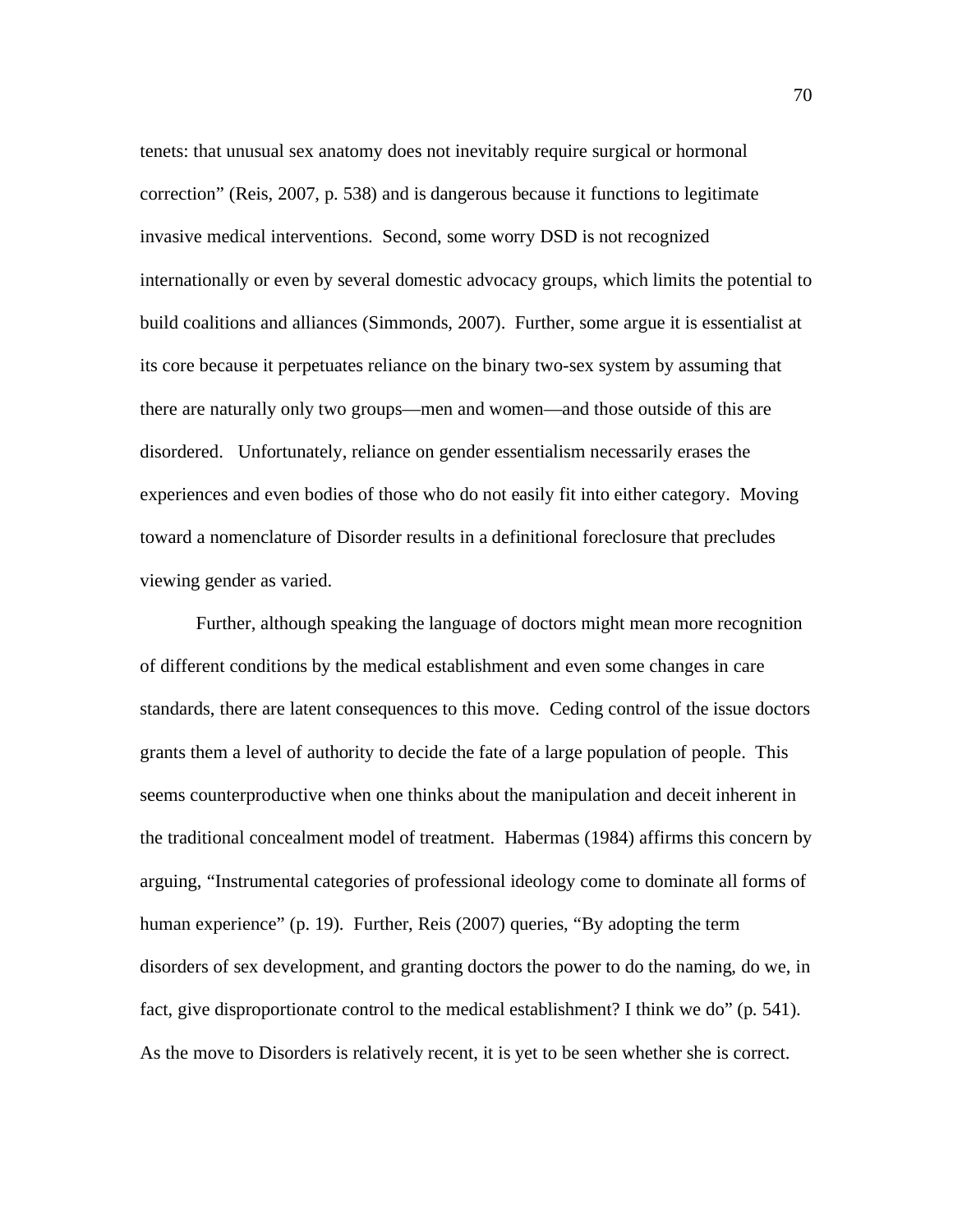With the history of medical mismanagement and manipulation in mind, it is wise to keep these concerns in mind.

Overall, it seems that the later edicts of the Intersex Society and the Accord Alliance are accurate in pointing out that intersex has its limits. Sloppy application of the language as well as fears that it might be an ill fit for those who do not identify as intersex are well-founded and supported in history. However, history also supports the original position of the ISNA and the continuing position of the Organisation Intersex International. There has been empirical success from using the language of intersex both in terms of changing public consciousness and in terms of accurately describing some people's existence. Further, intersex helps avoid the dangerous essentialism and pathologization implicit in the move to the language of disorders*.* The question that remains now is, does *Differences of Sex Development* as used by the Advocates for Informed Choice avoid the types of problems seen with the other discourses?

The moderate approach selected by the Advocates for Informed Choice (AIC) seems apt in theory. Encouraging individuals to select and apply the vernacular appropriate to their situation and circumstances does overcome the problem of individuals feeling that one of the other terms do not fit for them. It also seems to remedy public clarity issues because the terms serve to mutually reinforce one another to create clearer meanings. Further, AIC's refusal to use the language of disorder clearly avoids the problems of pathology associated with disorder. Unfortunately, their choice to use of the language of difference is not devoid of negative connotation. Lunsford (2005) argues that difference is simply a euphemism for disabled*.* Similarly, different still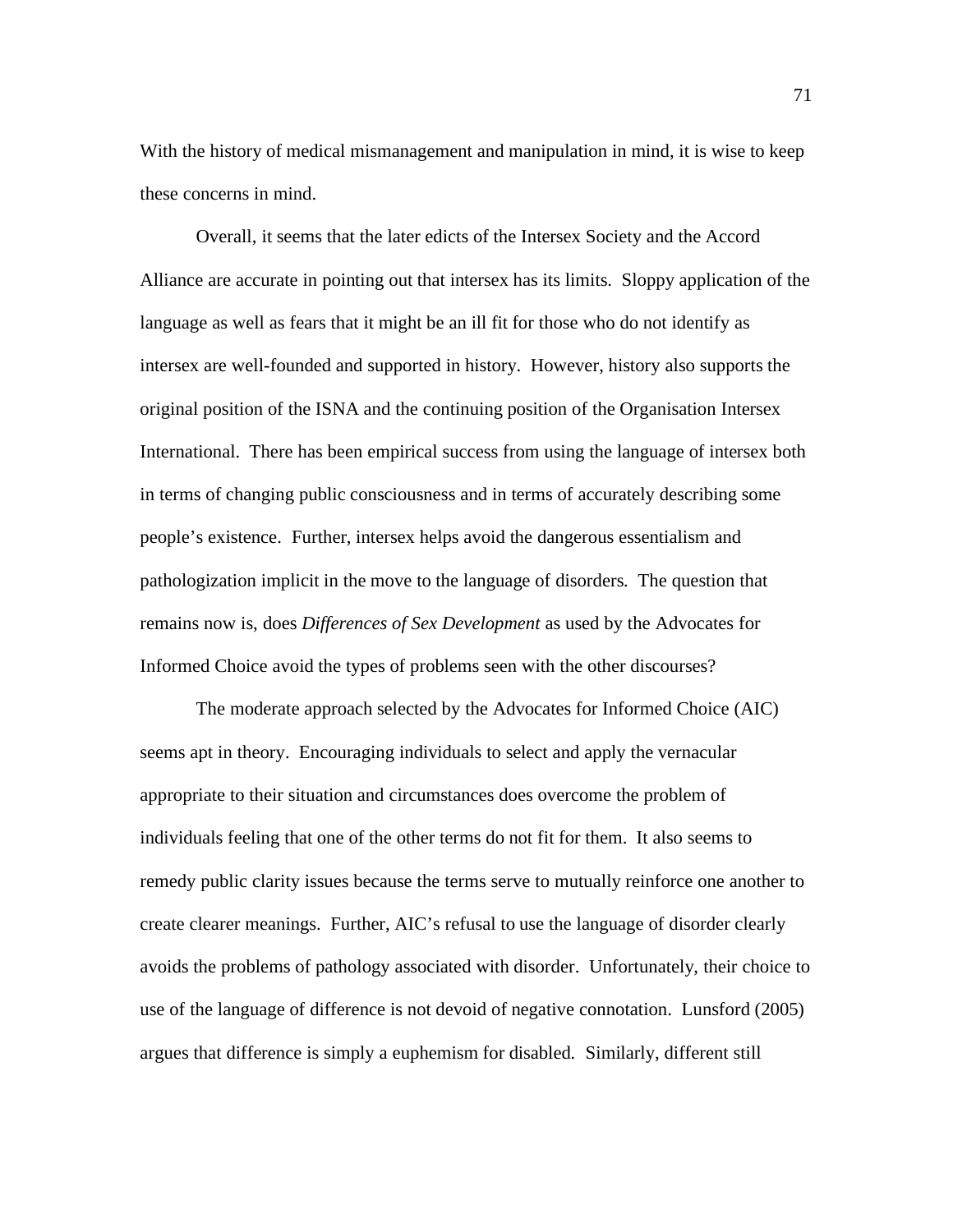implies a standard of normal from which one varies or deviates; one is man or a woman or different and that difference is still based on anatomical build. In other words, it still has some essentialist undertones. Thus, while the move toward inclusivity by the AIC's adoption of dual-terminology is to be applauded, their choice of *difference* should be regarded with a critical eye.

### Conclusion

Naming matters immensely. All of the advocacy groups argue explicitly that the selected rhetoric matters to them and their cause. Similarly, evidence suggests that the language of the debate shapes how the individuals being talked about think of themselves and how other people interact with them whether in a health setting or in larger society. Resolution of the debate is not easy. There is no one winner and one loser. Instead, their utility is almost entirely dependent on context and objective. There is a strong argument to be made for the potentially debilitating effect of viewing physiological variations as disorders. There is a similarly strong case to be made that speaking the language of the experts may mean they are more likely to respond to demands and suggestions for changes in treatment. As such, strategic use of the medicalized language of disorder should be encouraged in health settings. It appears, however, that applied more broadly, the language of disorder may produce disastrous results, including increased reliance on medical solutions, internalization of shame, and the reentrenchment of the two-sex binary system. The adoption of a multi-word model may remedy many of the problems associated with each of the discourses.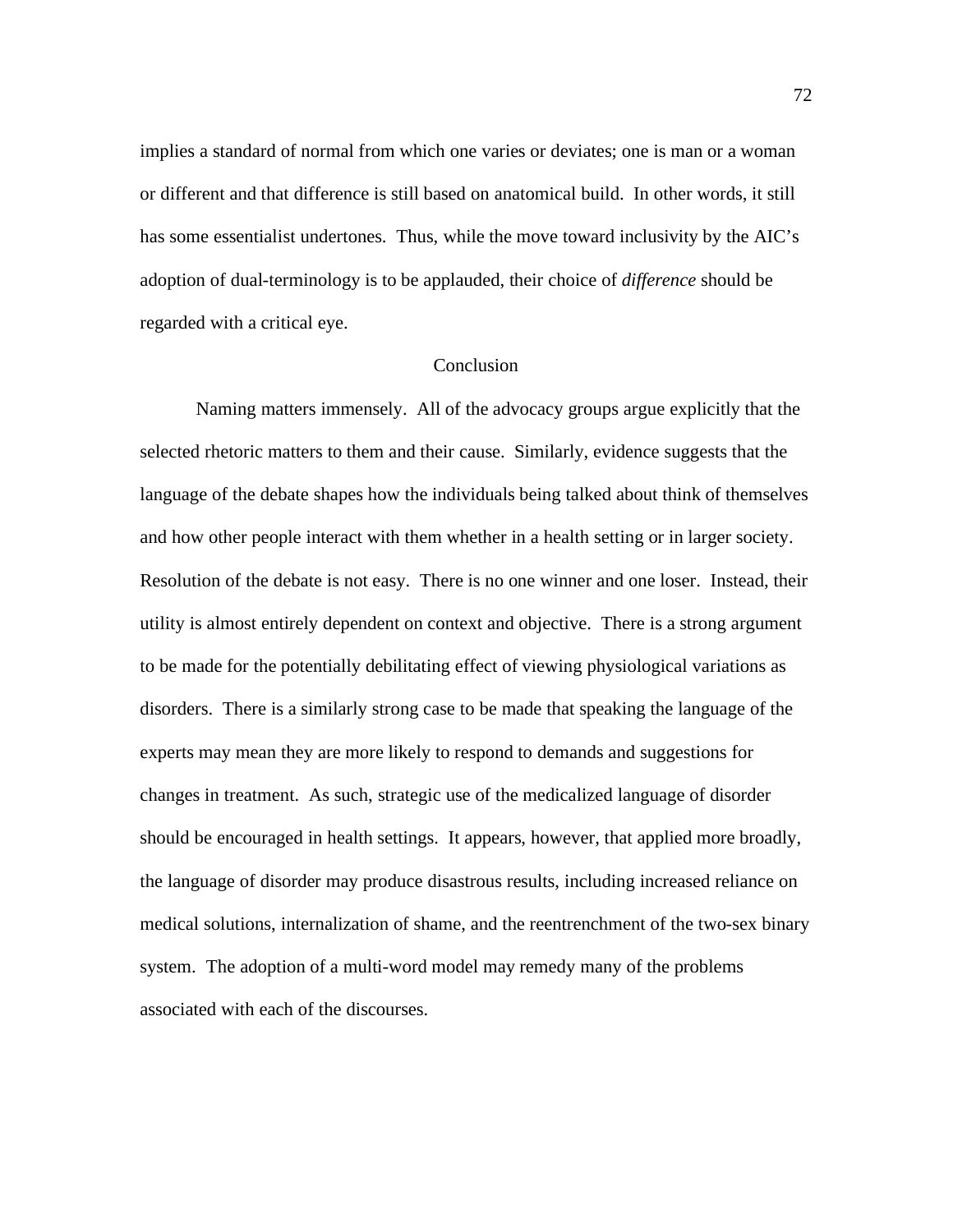Although the debate over which term should reign preeminent will likely remain unsettled, it is clear that each organization's choice of terminology has several important consequences. First, selection of a term reflects an organizations choice to cater to a certain, target audience. As the first organization of its kind, ISNA chose an expansive umbrella term in hopes of garnering a large audience. Further, because the Accord Alliance is interested in conversing with doctors and thus chose a limited, medical term. OII is primarily concerned with speaking to an international audience concerned about constraints of the two-gender system and thus chose the term most line with those followers. Finally, the Advocates for Informed choice selected a term that could easily include any clientele.

Second, selection of terminology reflects the actions taken and outcomes desired by each of the organizations. Each of their interpretations of the situation directs what they perceive to be the best form of advocacy. For example, whereas Accord Alliance uses the medical frame to pursue medical reform, OII uses the gender frame to push for societal reconceptualizations of what it means to be a man or a woman.

Third, selection of a term reflects shapes the ontology of the individuals at the heart of the debate. It is evident that choice of terminology will either represent an individual as being intersexed or as having an intersexed condition. This has important repercussions for self-understanding, interpersonal relations, and treatment.

Finally, selection of terminology greatly limits the ability for these organizations to coalesce into a single movement. They define the essential characteristics of the situation in fundamentally different ways. Reading their vociferous defenses, one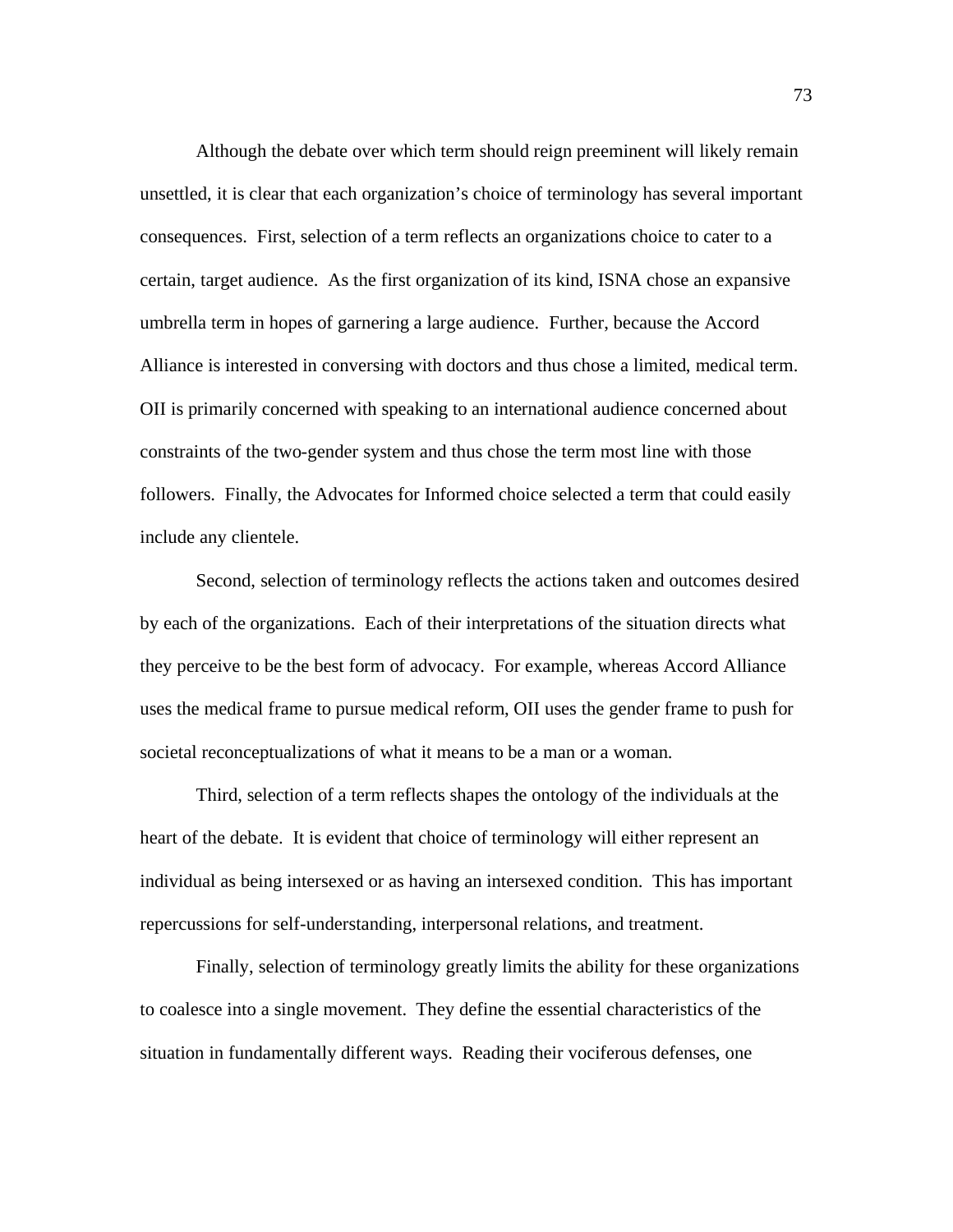wonders if they are even a part of a single movement. Interestingly, however, this may not ultimately be too much of a setback for intersex advocacy. Just as the Advocates for Informed Choice prove that flexibility in naming and use of dual-terminology may broaden one's appeal, a larger social movement that rests on multi-faceted and diverse understandings of the nature of the problem contains enormous potential for change. Simply because the intersex advocacy movement conceptualizes intersex in a variety of ways it can appeal to a diverse audience, push for a myriad of varied reforms and hopefully increase the chances of end the shame and stigma surrounding intersex conditions.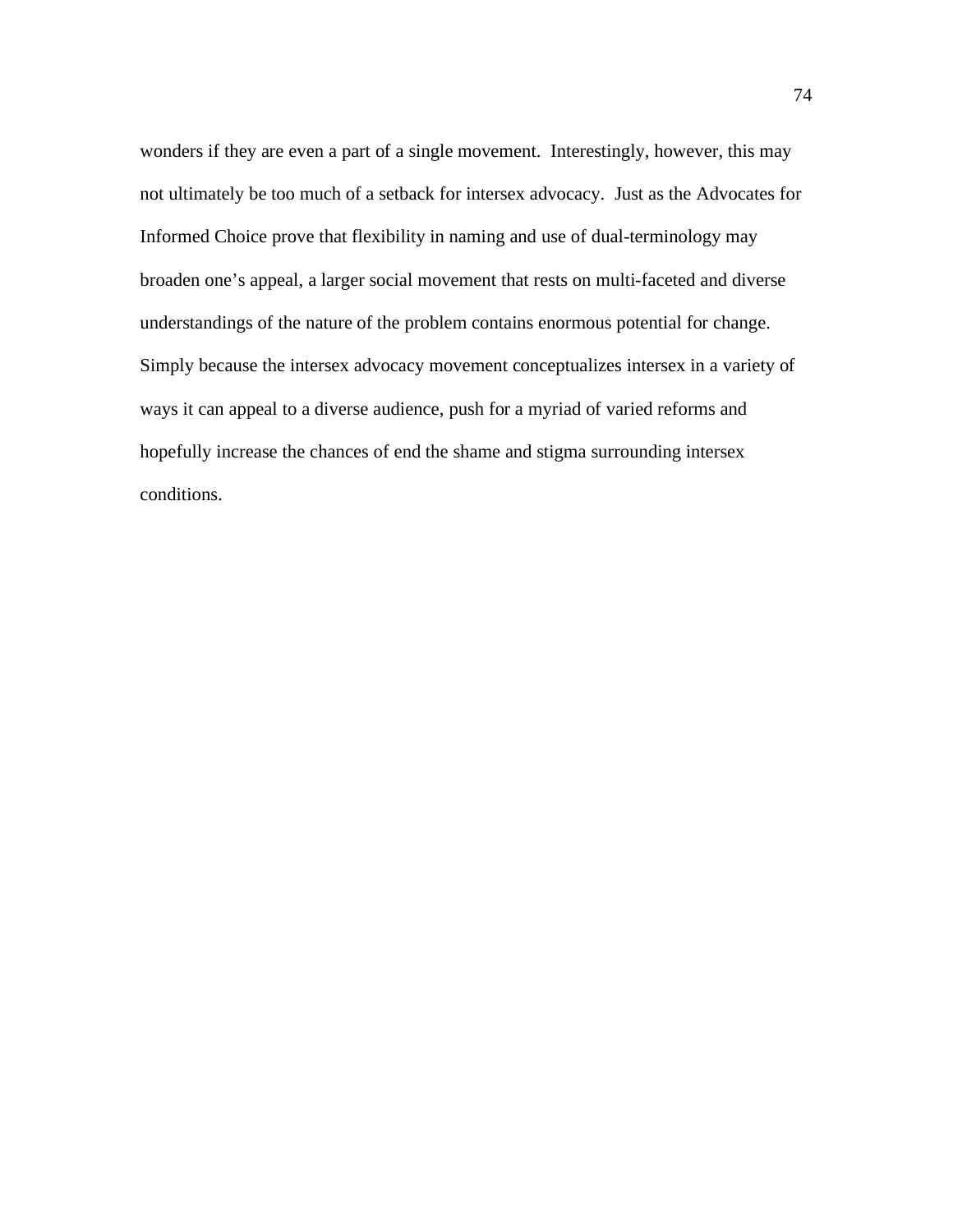#### CHAPTER 4:

The Battle over Parental Decision-Making Paradigm

Paul, the father of a child with an intersex variation, stated in an interview with Gough, et al. (2008), "We were just . . . confused obviously, what don't, why don't they know what he is?"(p. 499). Another parent, Naomi, recalled, "I just felt numb you know and, I didn't, I couldn't register with, with her anyway, 'cos I didn't even know what she was!" (p. 499). Such feelings are not uncommon. A study completed by Slijper et al. (2000) finds that the majority of the parents surveyed expressed shock, grief, anger and shame upon hearing their child's intersex diagnosis. Another study by Le Marechal (2001), summarized by Carmichael and Alderson (2004), finds parents typically report devastation and confusion when they learn their child is intersexed. Gough, et al. conclude that intersex children can engender tremendous shock, uncertainty, and discomfort in parents. Karkazis (2008) adds that for the parents of children with intersex diagnoses, all of the usual anxieties of childcare are compounded by the intersex variation.

Although there is currently a limited amount of research detailing parental reactions to having children with differing intersex variations (Gough, et al., 2008), the research that does exist seems to indicate that the reactions and feelings of the parents very likely contribute to the outcome of the child. Howe (1998) finds that parents tend to communicate a sense of shame to their children as their child ages. Carmichael and Alderson (2004) report that how parents adapt to their child's variation strongly influences how the child understands and adapts to his or her own body and variation.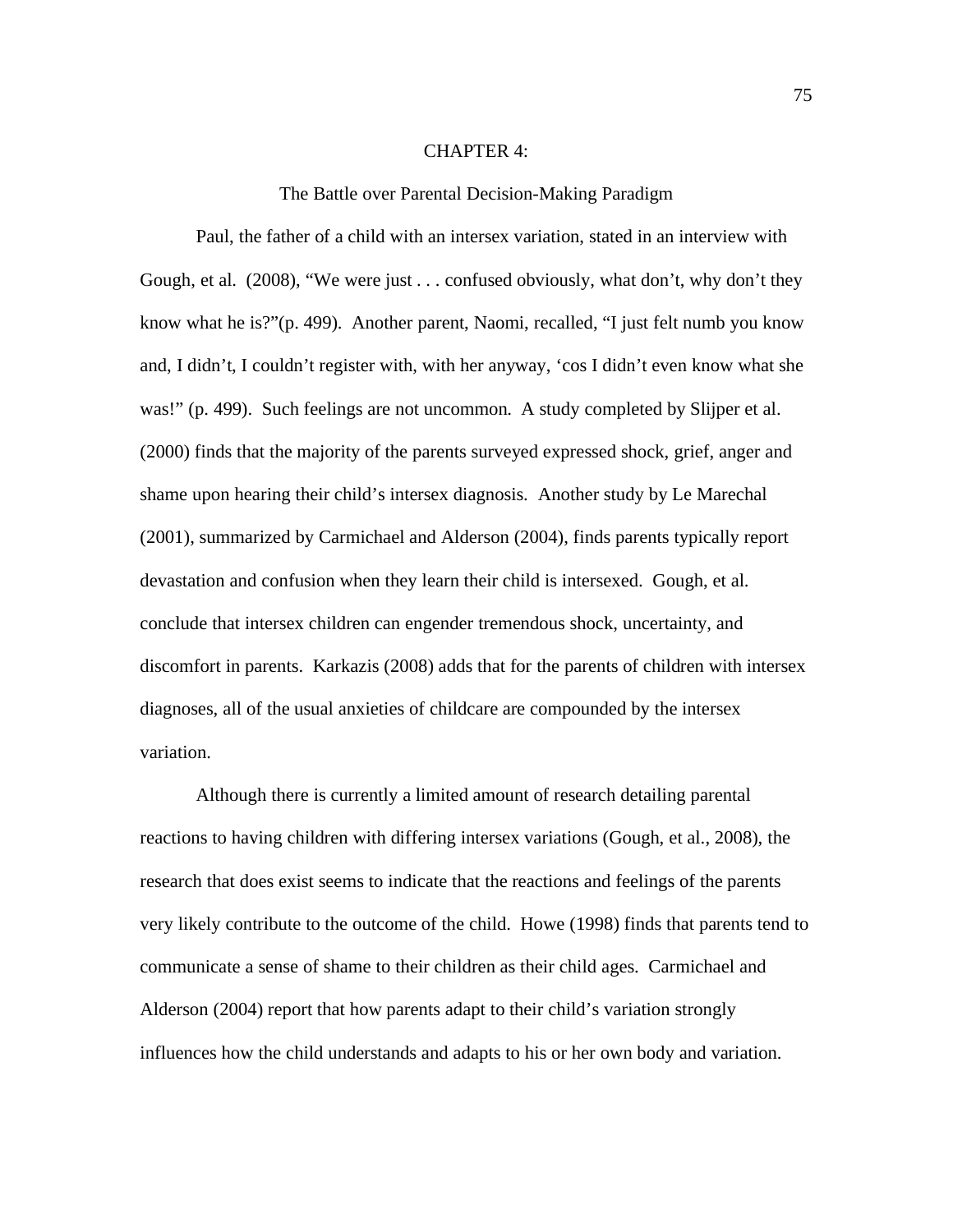Liao and Boyle (2004) find similarly that parents first need to come to terms with and accept their child as intersexed in order to help their child accept their condition. It is clear that whether a parent opts for surgery or not, acceptance of their child and his or her specific circumstances is important for the child's long-term health.

Parents' fears are often magnified by medical professionals, who characterize the birth of a child with atypical genitalia as "a true medical and social emergency," (i.e., al Jurayyan, et al., 1995; Coran and Polley, 1991; Hutcheson and Snyder, 2009). This emergency is used as justification for early genital surgeries that seek to normalize the genitalia through reconstructive procedures (Beh and Diamond, 2005). Doctors argue that early surgeries spare the child the pain and embarrassment of discovering that his or her genitals are atypical and that surgery can seal the child's gender identity (Karkazis, 2008). Dr. A. Barry Belman reasons that postponing surgery will have an adverse effect on a child's emotional wellbeing because the child will feel different from his or her peers (qtd. in Aliabadi, 2005). It is also argued that surgery can encourage parental acceptance of their child because the surgery normalizes the external appearance of the infant, making it easier for the parents to bond with their child (Hermer, 2007). This is because, as Wilson and Reiner (1998) note, parents will likely grieve the loss of their "expected 'perfect' child" and it is therefore better to push surgery early to help the parents.

Many intersex individuals and intersex advocacy organizations have dedicated themselves to disproving such claims and arguments made in favor of surgery. The four leading intersex advocacy groups in the United States are united in their belief that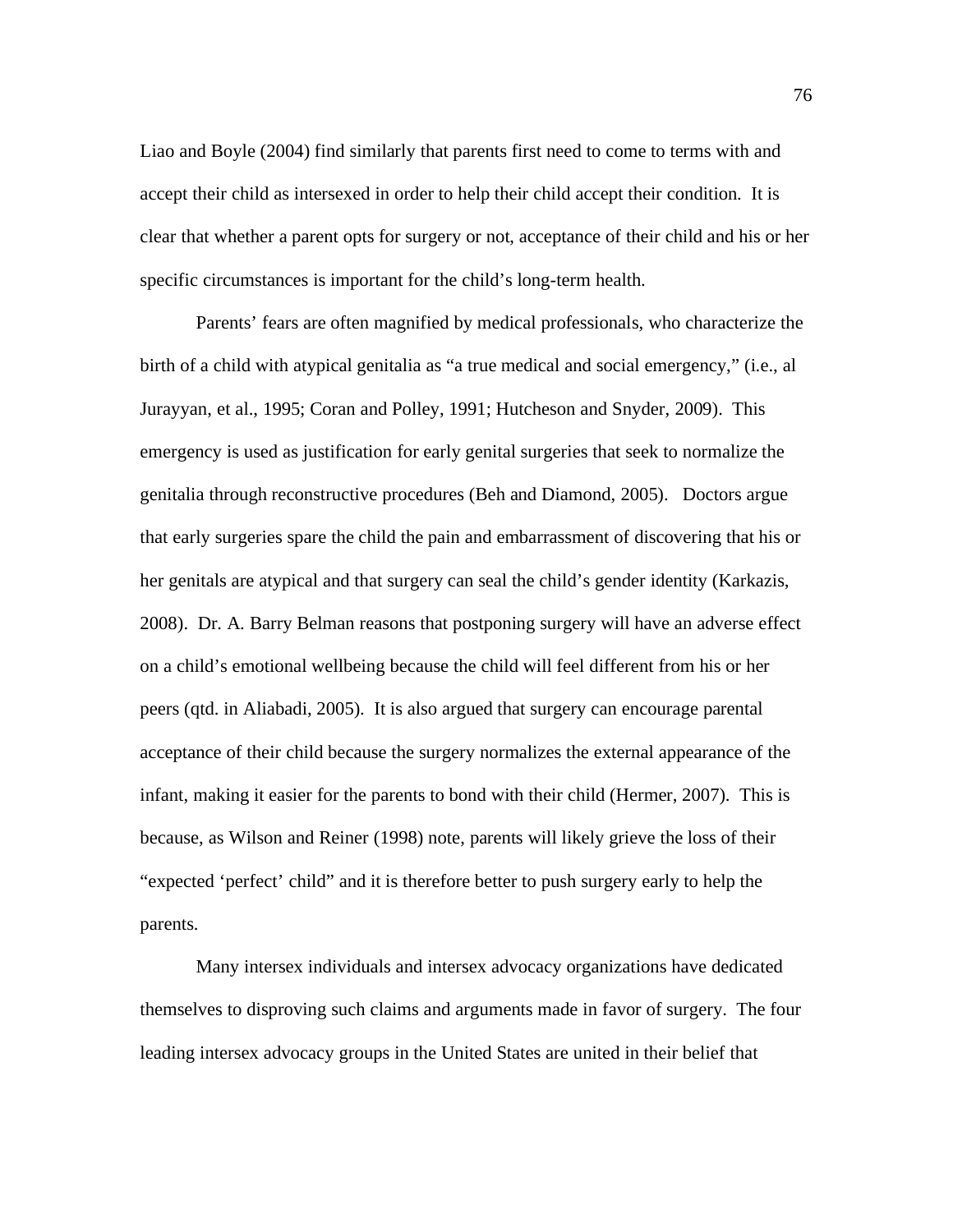surgery must end. Taken together, their positions develop a multilayered case against early, non-essential surgery. However, they strongly disagree over the best way to lead to a ban on surgeries. More specifically, the four groups disagree on the role parents should play in bringing an end to surgery. Whereas the Intersex Society of North America, the Accord Alliance, and Organisation Intersex International push for increasing information to parents to better ensure informed consent and decrease the chances that parents will approve surgery for their children, the Advocates for Informed Choice worries that, even with more information, parents will approve surgery for their children. They thus support a court-imposed moratorium on early, non-essential surgeries. To better investigate this issue, I, first, develop their arguments against early surgical intervention; second, I discuss in more detail the positions taken by each organization about parental consent; and, third, I discuss the implications of the different positions.

## No Surgery without Sufficient Informed Consent

 The case against early surgery is strongly developed by all four intersex advocacy groups and is supported by a host of intersex allies. The websites of all four groups contain information detailing the problems and risks associated with early surgery. Specifically, the ISNA believes that "competent patients" should be able to choose the surgeries they want after they have been fully informed of the risks and benefits; however, they are against "elective surgeries done on people (usually children) without their informed consent. Such surgeries subject patients to unnecessary harm and risk" (Dreger, 2005c, para. 3-4). The Accord Alliance espouses a similar position. Their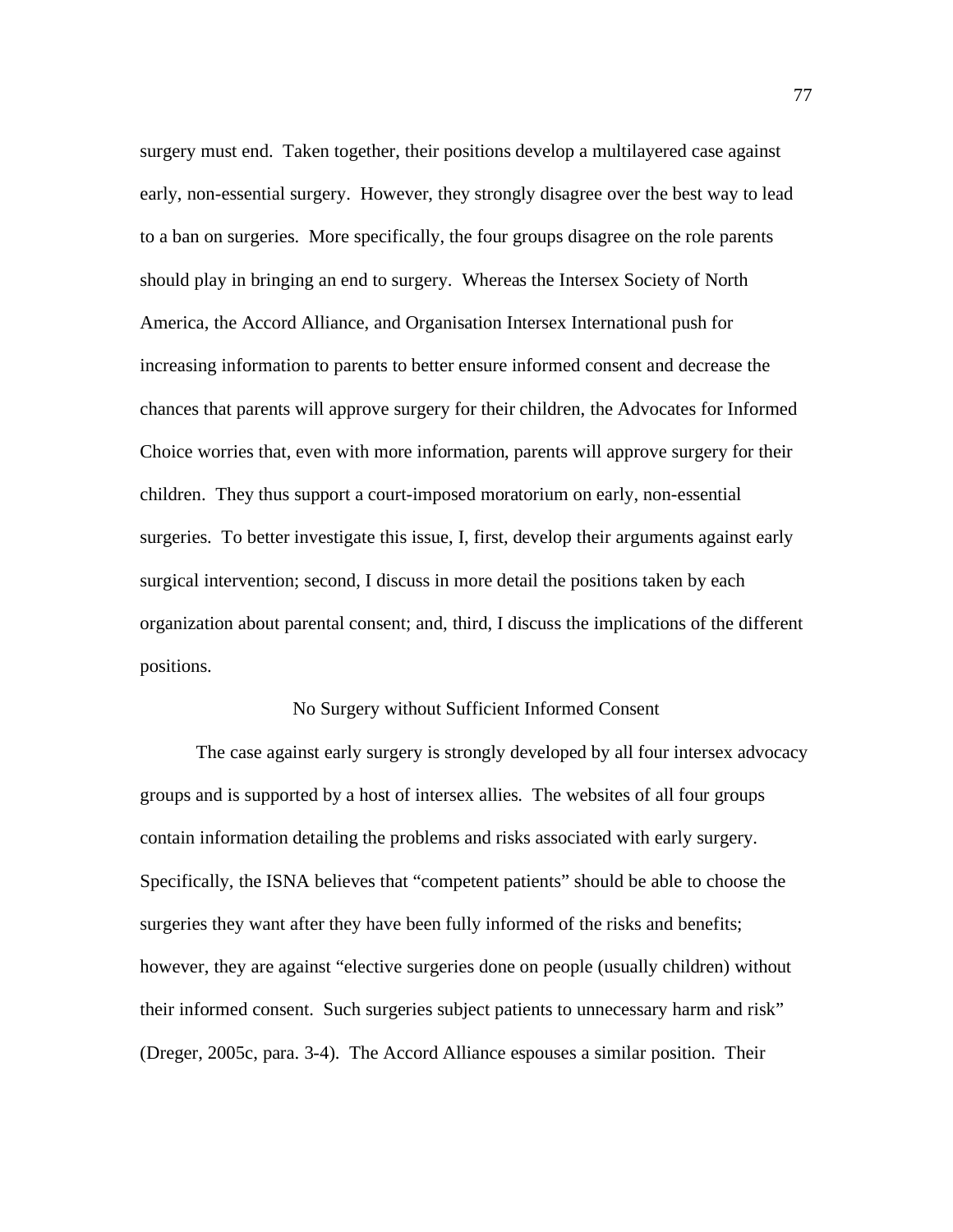position is stated in the *Clinical Guidelines for the Management of Disorders of Sex Development in Childhood* (Consortium on the Management of Intersex Disorders, 2006) featured prominently on their webpage. It states that doctors should "Delay elective surgical and hormonal treatments until the patient can actively participate in decisionmaking about how his or her own body will look, feel, and function" (p. 3). The Organisation Intersex International also prioritizes the choice of the child. In their Official Positions, they write, "We campaign against all non-consensual normalisation treatments of infants that are not medically necessary and favour the right of all intersexed children to determine their own sex identity once they are capable of communicating it to us" (n.d., para. 2). The Advocates for Informed Choice, led by Anne Tamar-Mattis, also push for the right of the child to make a decision on his or her own behalf once she has reached a sufficient level of maturity.

The child's rights are not the only reason that AIC urges delayed surgery. The AIC, along with the three other organizations, fears that parents often are not given enough information to make an informed decision on their child's behalf. They write, "There are important questions about whether current medical practices meet legal standards for informed consent. Some parents of children born with DSDs or intersex conditions have reported feeling pressured to make quick decisions, often without complete information about the risks of surgery and the uncertainty of outcomes" (AIC, n.d.-a, para. 7).

 Many scholars and intersex allies bolster the case made by all four of the organizations. They argue that early, non-essential surgeries pose many risks to the child.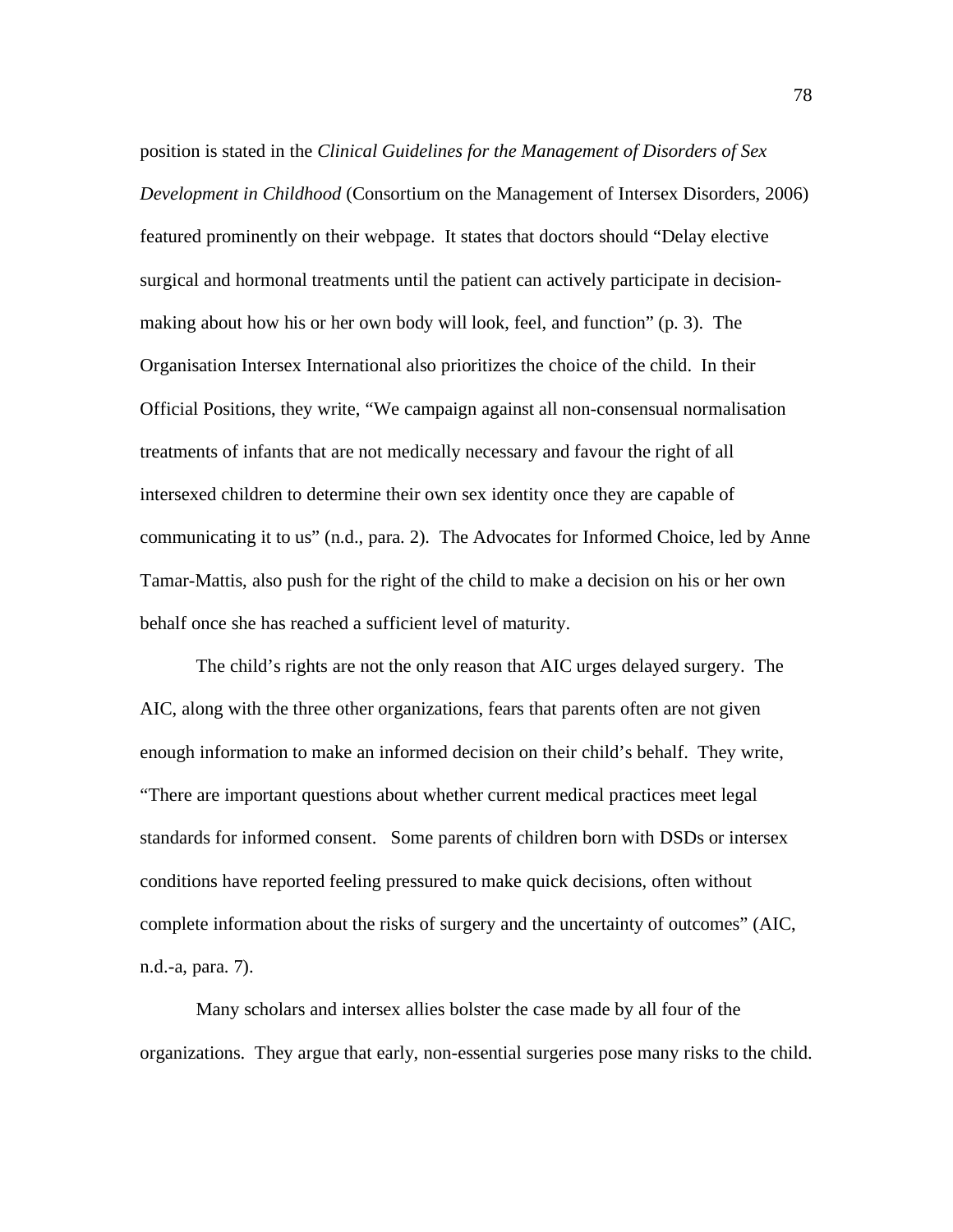First, surgery can have dangerous physical results, including extreme physical pain (Benson, 2005). Commonly, individuals require repeat surgical procedures (Ehrenreich and Barr, 2005; Fausto-Sterling, 2000). Beginning before the sixth month of life and repeating through puberty and beyond, the surgeries can result in infection, genital pain, scarring, urinary problems, and infertility (Ehrenreich and Barr; Fausto-Sterling). They can "create long-term health problems, inhibit sexual response and sexual functioning" (Lloyd, 2005, p. 161). Some procedures, like vaginoplasty, can cause physical and psychological distress because they require parents to dilate their daughter's vagina several times daily (Kessler, 1998).

 They also argue that, in addition to physical pain, surgeries can result in psychological trauma. Lloyd (2005) finds that many adult individuals with intersex variations express anger and shame from being denied a choice about their body. Ehrenreich and Barr (2005) point to a host of testimonials by intersex individuals that show they feel shame and humiliation from repeated surgeries and follow-up medical observations. Further, many mourn their loss of sexual capacity and fertility (Minto, 2003).

 Allies also suggest that the initial justification for surgery is based on a misinterpretation of studies. Surgery was viewed as the preeminent method of treatment because of the acceptance of John Money's reports about the success of David Reimer's surgery. Money reported that David Reimer, born as a typical boy, was successfully raised as a girl after a botched circumcision forced the surgical construction of female genitals. Reimer's parents were instructed to dress him as a girl, give him toys

79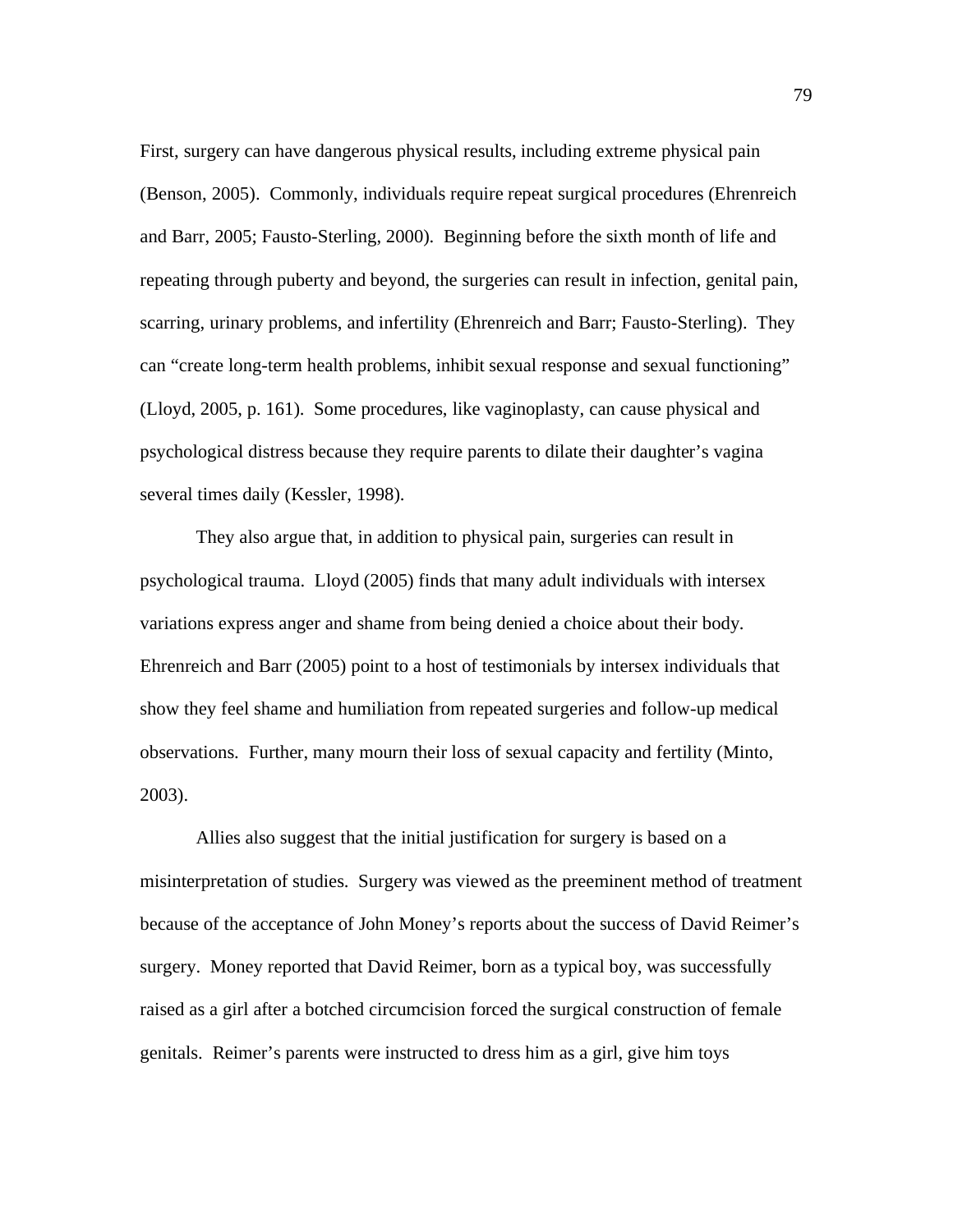appropriate for girls, and treat him as if he were a girl. Money reported that Reimer accepted this new gender assignment and thus surgeries could ensure proper psychosexual development. It was later found that Reimer had never accepted his new gender assignment and lived his adult life as a male. Before this was discovered, however, Money's theory of successful gender development through surgical intervention was nearly universally adopted (Benson, 2005; Diamond and Sigmundson, 1997; Reiner, 1997).

 The discrediting of Money's theory helps support the idea that surgery is not necessary for healthy gender identity development. In fact, there is growing evidence that one's genitalia are of little consequence to gender identity (Beh and Diamond, 2005; Karkazis, 2008). Further, although some fear that surgery is essential to help the child avoid bullying or stigma from others, "the reality is that genitalia are generally covered in modern society and studies of intersexuals throughout the ages demonstrate that they are not at all psychologically damaged by the experience" (Benson, 2005, p. 64; see also Fausto-Sterling, 2000). Moreover, "surgery to assign or solidify a particular sex denies the intersex individual the opportunity to develop his or her own sense of who they are and the gender with which they most closely identify" (Lloyd, 2005, p. 180).

 Delaying surgery until a child is ready to choose for him or herself naturally leads to the question of at what age one is capable of understanding with relative certainty what her or his gender identity is. The Advocates for Informed Choice argue that this question is only important once it is firmly established that children should be given the right to decide in the first place. In other words, it is a question of sequencing priorities. They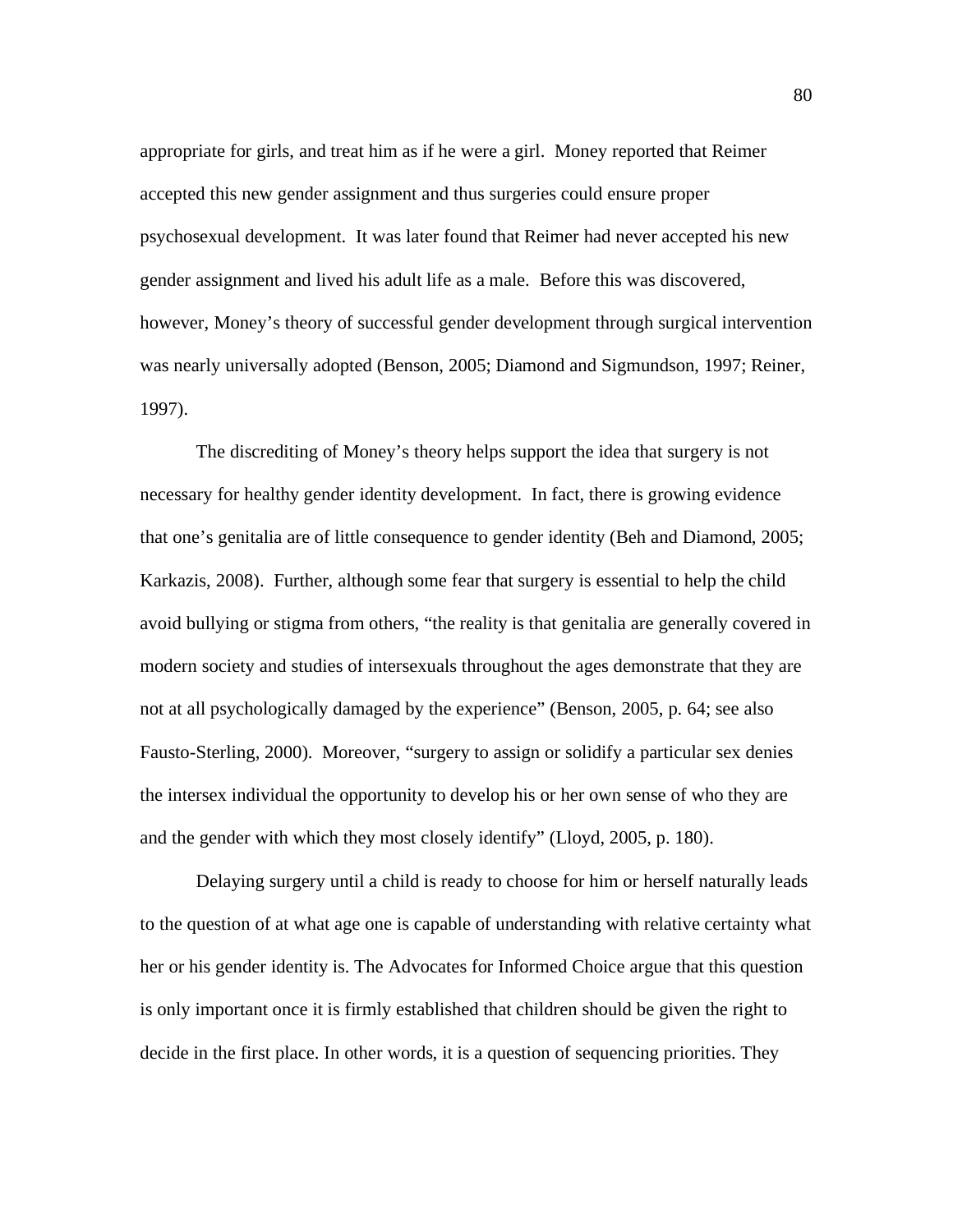must first establish the position that children should decide for themselves before hashing out the specifics of at what age a child is ready to decide. Tamar-Mattis (2006) writes, "This is an important question to answer once it is established that the child's participation is necessary" (p. 74, fn. 109). The Accord Alliance tries to answer the question more directly, but argue that the decision is difficult and specific to each case. They write, "There is a lack of agreement on the recommended age for various treatments and this inevitably influences the ability of affected children to participate in decisionmaking. A formal assessment of the child's cognitive status by a child psychologist or psychiatrist can assist in determining the extent to which the child is capable of participating in the decision-making process" (Consortium on the Management of Disorders of Sex Development, 2006a, p. 29). Accord and the Intersex Society of North America also implicitly begin to answer this question in their *Handbook for Parents* (2006b), when they suggest that, in her toddler years, a child "may start to understand that she is considered a girl, like her sister, and not like her brother" and that "children have a sense of being boys or girls by about two years of age" (p. 17). It will not be until the latter part of middle childhood years, ages nine to eleven, according to Accord and the ISNA, that a child may begin to ask about surgery.

Regardless of their positions on the age of consent for surgical intervention and gender assignment, all four organizations agree that there ought to be a moratorium on early, non-essential surgeries. Together they make a strong case for banning surgery. However, despite their agreement about the problems inherent in early surgery, the four organizations reach different conclusions about what ought to be done. Three of the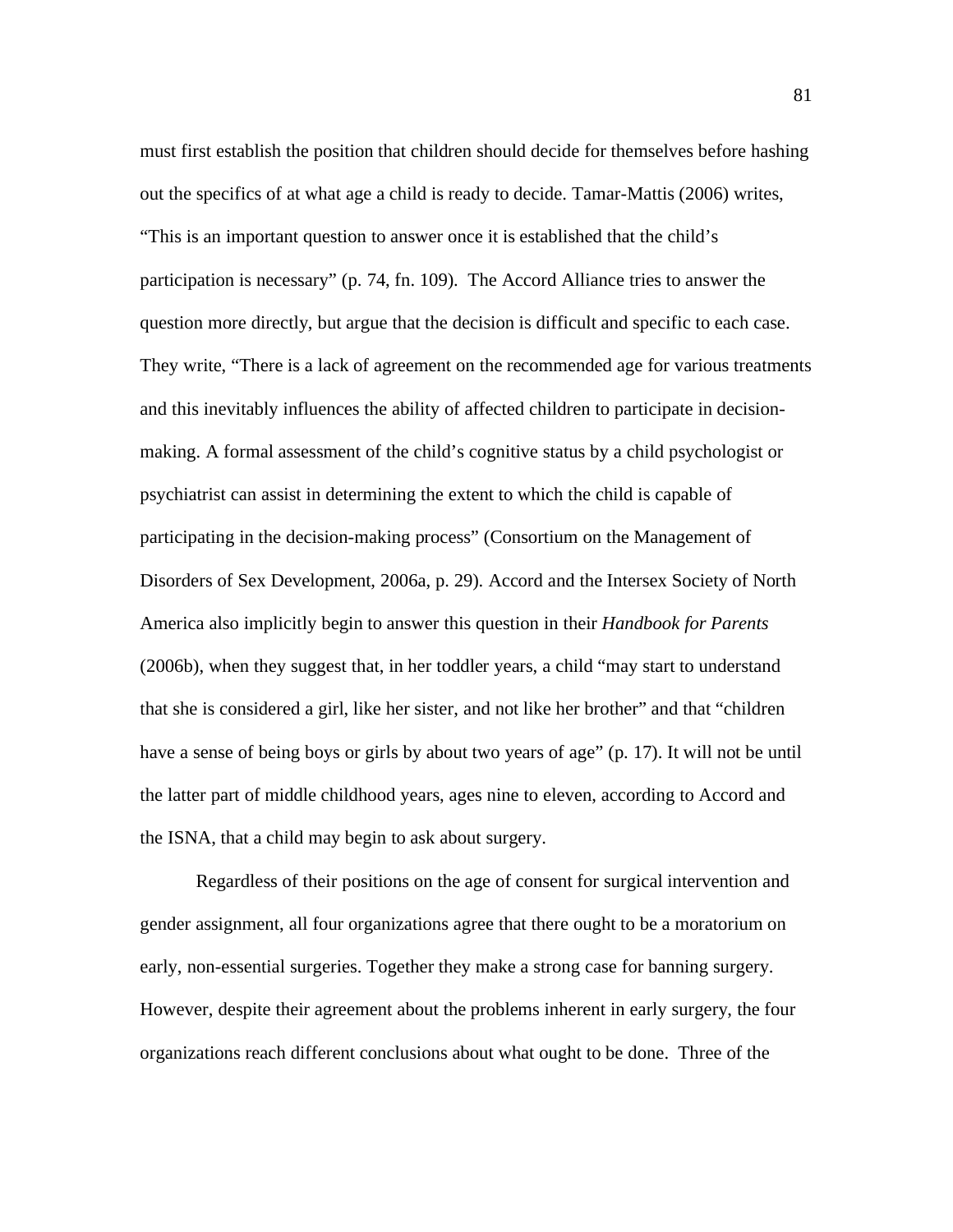organizations, ISNA, Accord, and OII, argue that parents should be given more information and time to decide, thus decreasing the likelihood that parents opt for surgery. The AIC agrees that parents should learn more about the surgery and other treatments, but still worry that parents may make rash decisions that are not in the best long-term interests of their child. It is helpful to lay out each of their positions on the role of parental decision-making before discussing the merits of each of the positions.

## Organizational Positions

Intersex Society of North America and the Accord Alliance

The Intersex Society of North America touts itself as "the premiere resource" (ISNA, 2004, para. 1) for people seeking information about different intersex conditions. As such, they focus extensively on helping parents navigate through the medical establishment by offering a handbook helping parents understand and adjust to their children's needs (Consortium on the Management of Intersex Disorders, 2006). Written by a group of medical doctors, psychiatrists, psychologists, bioethics specialists, individuals with DSDs, and parents of individuals with DSDs, the *Handbook for Parents* (Consortium on the Management of Intersex Disorders, 2006) is intended to be a very practical guide for parents who very recently were told their child has an intersex condition. The books consists of seven chapters, written in plain language, that cover topics such as defining disorders of sex development (DSD), offering key questions to ask doctors, and suggesting how best to talk to friends, family and one's child about DSDs. The handbook also seeks to assure parents that they are not alone by offering a series of narratives and personal anecdotes from parents of children with DSDs and from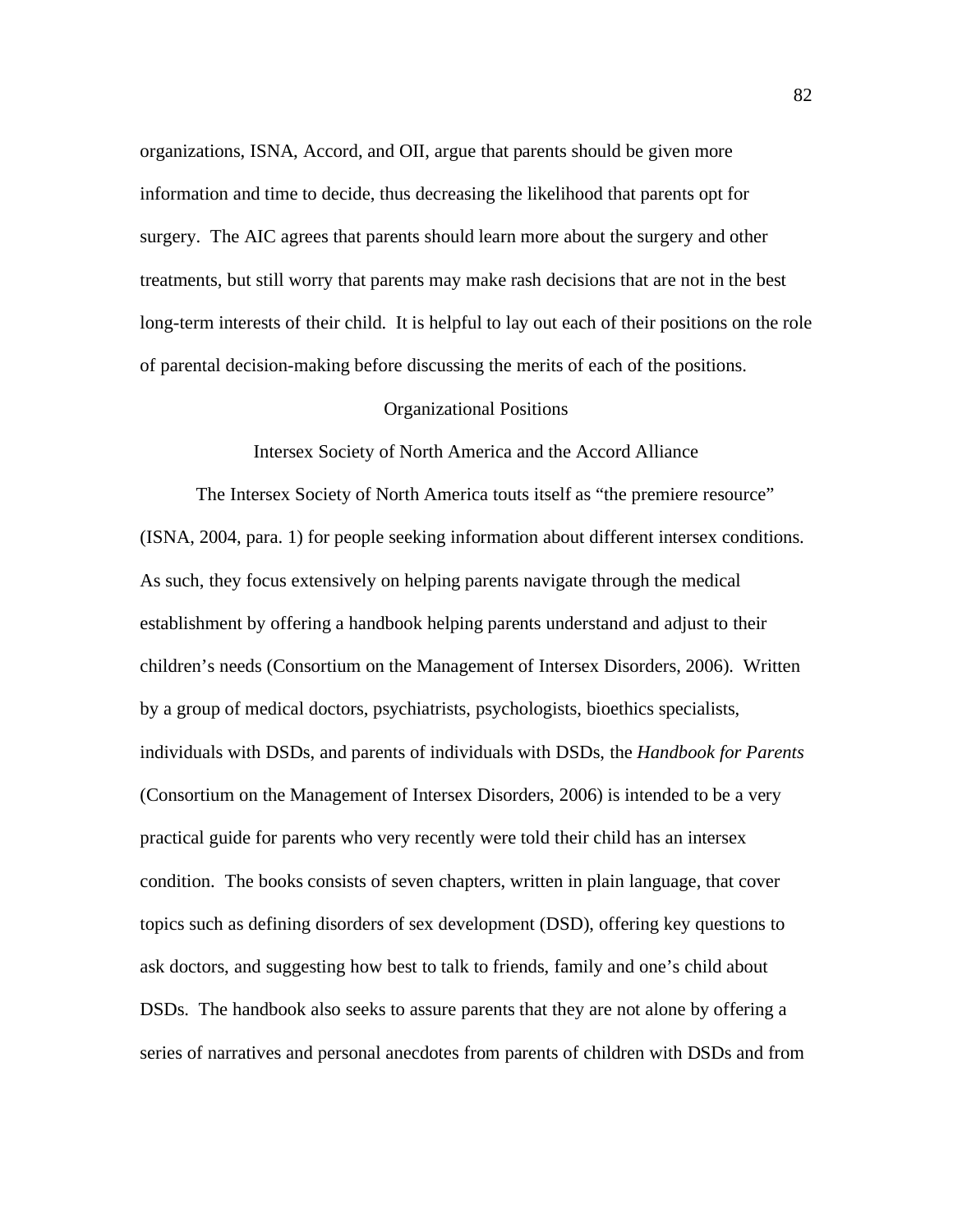adults who themselves were born with DSDs. The book does not include a large amount of medical information or terminology; instead it attempts to offer parents "emotional support and ideas about how to cope with your feelings and your day-to-day life;" it is intended to allow parents to "travel on the journey of life" with their child (Consortium on the Management of Intersex Disorders, p. 2). It attempts to comfort through introductory material and may serve as a jumping off point for parents with little or no prior knowledge about intersexuality.

The *Handbook for Parents* is relatively quiet on the role of surgery in intersex treatment. In Chapter 3, while giving advice to parents on what to ask their child's doctor, the handbook states,

If the doctors are offering genital surgeries designed to change the way your child's genitals look, ask: Why do you think my child may need to have his or her genitals changed? What evidence do you have this will help my child in the long run? Sometimes surgeons will suggest surgeries not because it will make your child physically healthy, but because they're worried about the way your child looks to others. (p. 49)

The book also encourages parents to ask for evidence that surgeries have been empirically successful and indicates that gathering more information is in the parents' best interest. It stops well short of calling for an all out ban of surgery. Instead, it encourages parents to be informed and make the best decision possible.

 To stay informed, parents are urged to read the *Clinical Guidelines for the Management of Disorders of Sex Development in Childhood* in addition to the *Handbook*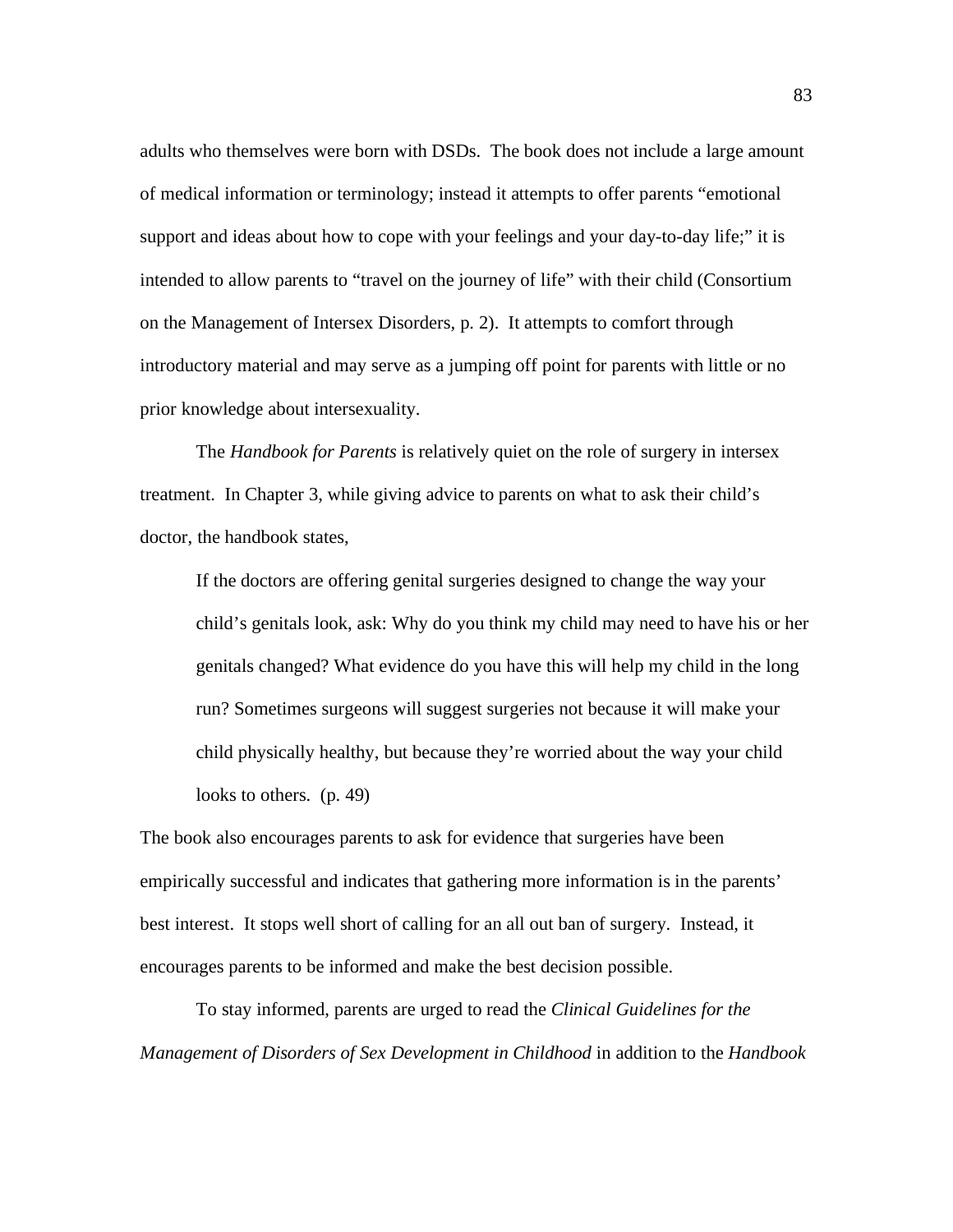*for Parents*. The Clinical Guidelines were published by the Consortium on the Management of Disorders of Sex Development, which is accessible through several links adjacent to the original handbook link, as well as on several pages throughout the handbook. The Clinical Guidelines, which are the result of the 2005 Chicago meeting of a host of doctors and intersex specialists, seek to implement new, treatment guidelines for doctors to follow.

Because the Intersex Society of North America is the antecedent to the Accord Alliance it is not surprising that the Accord Alliance opted to adopt the ISNA's *Handbook for Parents*. Featured prominently on Accord's homepage the Handbook for Parents is highly praised by Accord. The ISNA and Accord are thus unified in their vision on how best to talk with parents about DSDs. They use rudimentary language to help calm parents, explain the background of DSDs, offer helpful hints on how to talk to doctors and friends, and implicitly encourage parents to avoid non-essential surgery.

## Organisation Intersex International

The Organisation Intersex International also published a handbook for parents. The OII website indicates the handbook was written by parents, but does not identify the specific authors. The OII handbook (2008) is much shorter than the ISNA one. Although it also covers seven chapters, it is only ten pages. It is intended to help parents "better understand how to deal with what is most likely an unknown world for them – intersex" (p. 10). Less of a "how to" guide than the ISNA edition, the OII handbook focuses more on the emotions parents might be feeling upon hearing their child has a sex variation. The chapters walk parents through feeling of shock, acceptance, and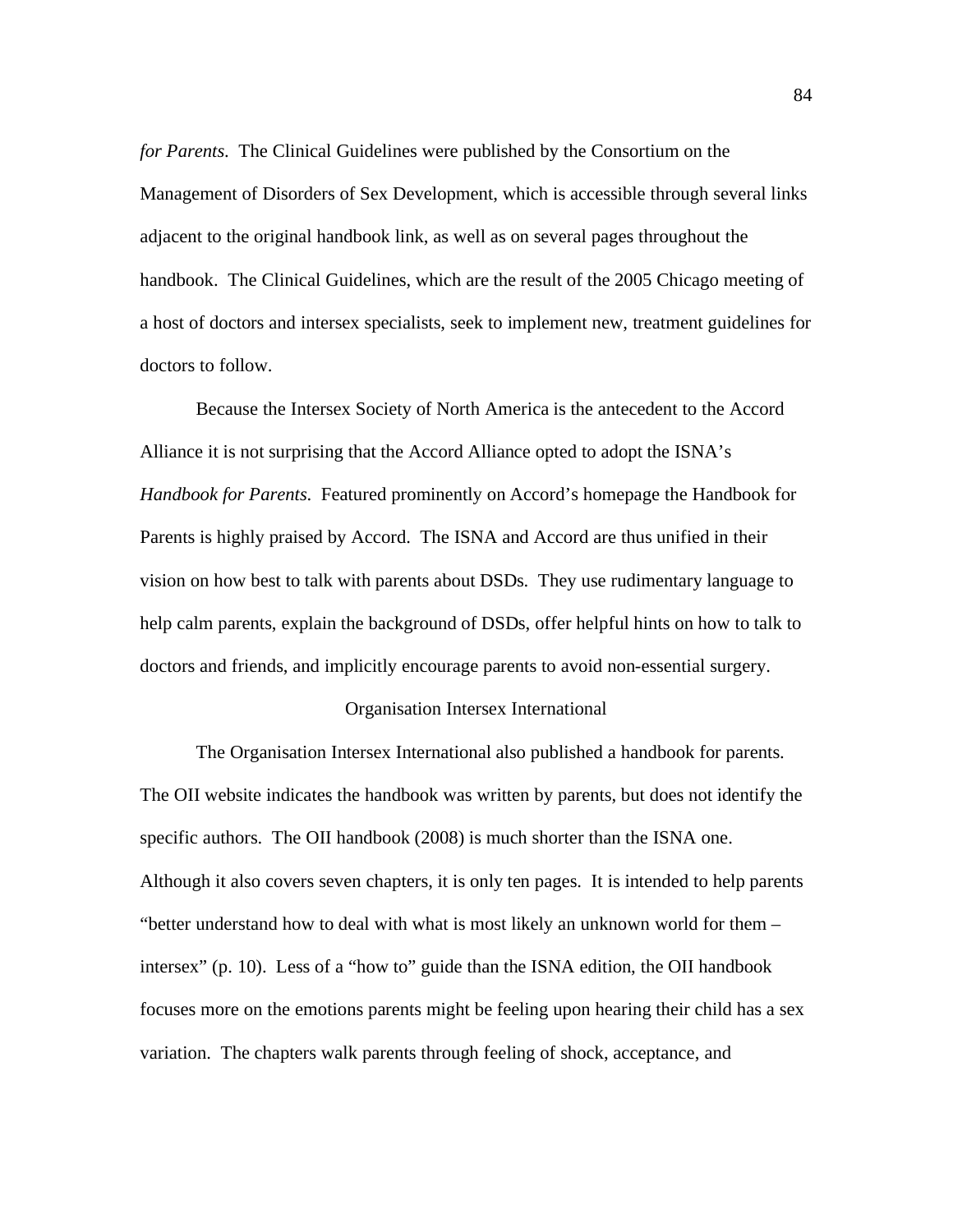unconditional love and encourage parents to be open with their children about the condition. Unlike the ISNA Handbook, which speaks to parents, using the second person pronoun "you," most of the OII handbook speaks about parents, using the third person pronoun "they."

The *Handbook for Parents* developed by OII takes a slightly stronger position than the ISNA does on surgery. It argues, "Surgery is not automatically the solution. Doctors must be honest with parents. It will be the parents who have to decide. So, first of all, it is the duty of the medical community to inform the parents of the consequences of surgery – all of them" (p. 8). The chapter goes on to say, "OII campaigns against all nonconsensual normalization treatments of infants that are not medically necessary and favours the right of all intersexed children to determine their own sex identity once they are capable of communicating it to us" (p. 8). Like the ISNA, OII emphasizes that parents should be fully informed by the medical community. OII just goes a step further by explicitly suggesting that it may be wise for parents to avoid surgery or other permanent means for sex assignment until children are prepared to make the decision on their own. $2$ 

# Advocates for Informed Choice

 The Advocates for Informed Choice (AIC) takes a very different approach to dealing with parents than any of the other organizations. AIC agrees with the Intersex Society of North America and the Organisation Intersex International that parents tend to

<sup>&</sup>lt;sup>2</sup> The Handbook does not discuss at what age a child is ready to make his or her own determination of gender or the procedure that should be used to ensure proper assignment.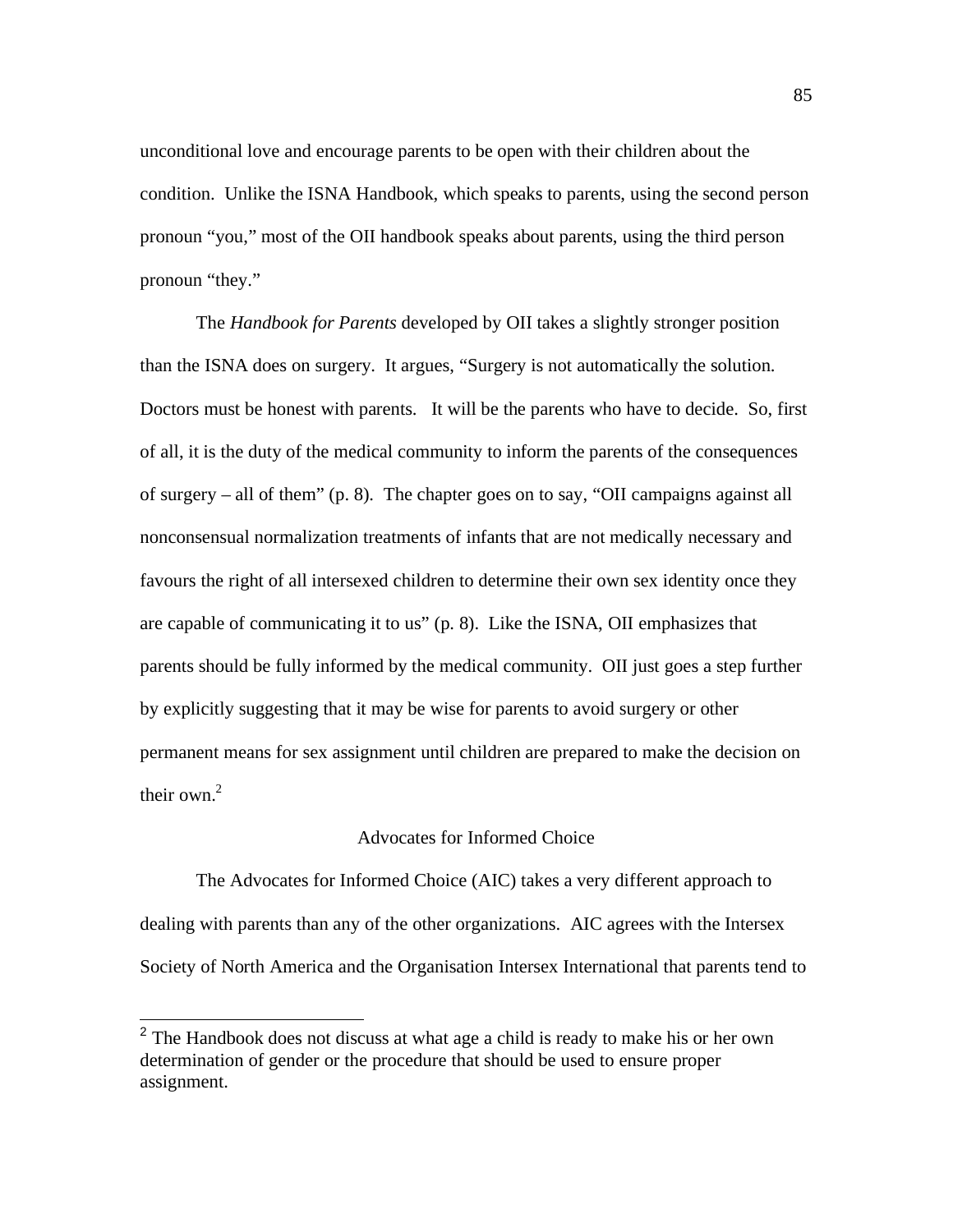be uninformed or at least under-informed about intersex issues and treatment. As a result, the AIC has begun to question the process of parents making medical decisions on behalf of their children, even in the cases in which doctors give parents sufficient information. They state, "The ethical and clinical uncertainty that exists in this area raises important questions about whether the current model of decision-making is legally valid," (AIC, n.d.-a, Q5) and they seek to help clarify such legal issues.

Advocates for Informed Choice founder, Anne Tamar-Mattis (2006) argues that in the status quo there is a dangerous presumption that parents should be the preferred decision makers. She thus proposes to solve this supposition by calling for the state courts to rule that there should be a categorical exception that bans early, non-essential surgeries on non-consenting intersex infants.

Tamar-Mattis (2006) offers a robust criticism of the current parental decisionmaking model. First, parents are given absolute legal authority because of the constitutional right to family privacy and because of the legal presumption that parents are best situated to make medical decisions for their children. However, in the case of intersex, most parents are not very informed about intersex and may not know what is best for their children. As a result, they tend to defer to the medical establishment. Specifically, doctors make recommendations for what they determine to be best care and parents make the decisions based on these recommendations. Most often doctors' suggestions "form the base for the validity of the parents' decisions" (Tamar-Mattis, p. 78). This alone may not be too troubling if the doctors always make the best decisions. However, history suggests that medical standards for care of individuals with intersex

86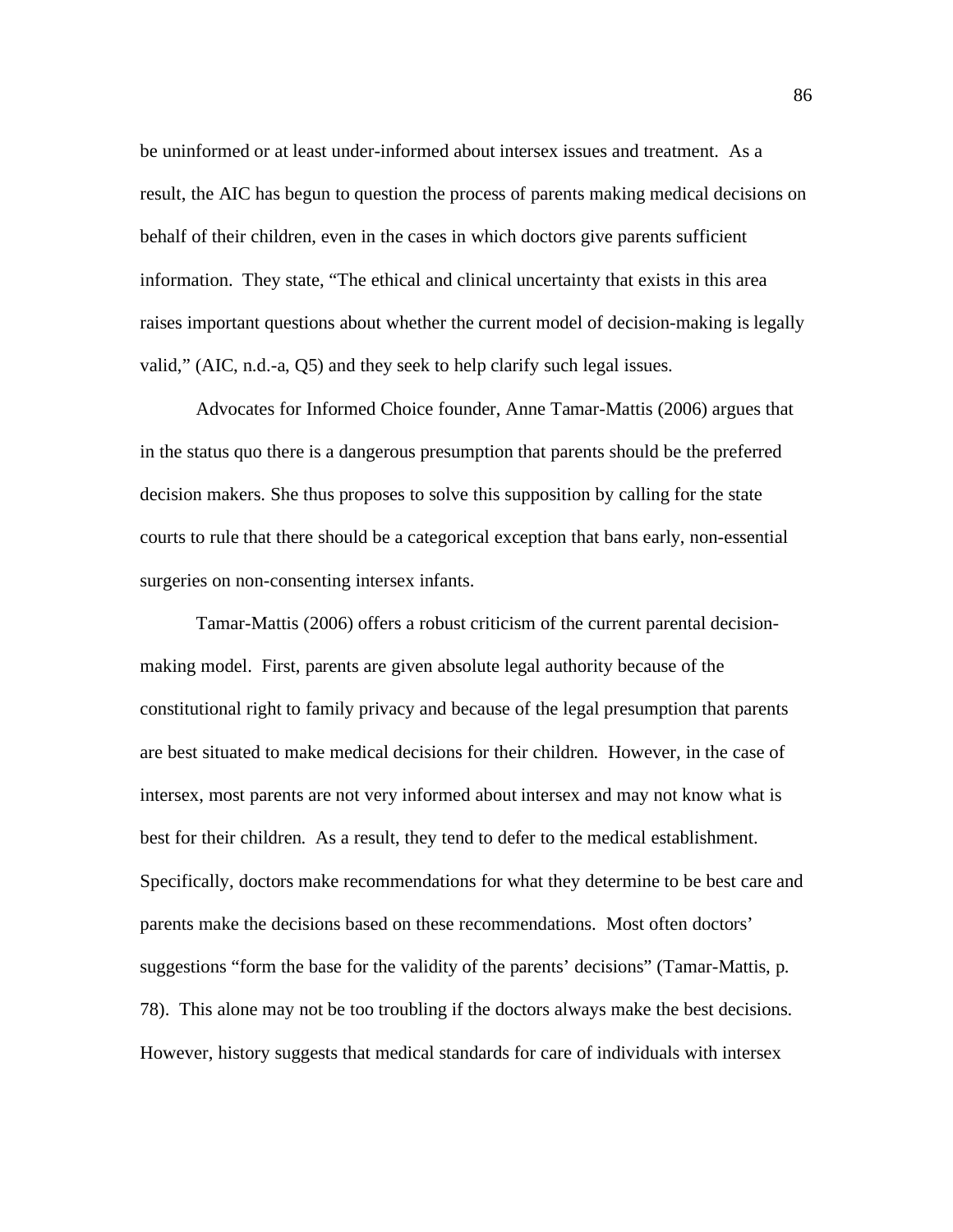conditions may be far from appropriate. For AIC this is especially problematic because doctors cannot legally be held accountable when following medical standards of care. In other words, if it is widely accepted that normalizing genital surgery is appropriate for those with atypical genitalia then the doctor legally should be encouraged to perform the surgery.

Further, Tamar-Mattis (2006) argues that the model violates the child's right to privacy and may otherwise compromise the child's fundamental rights. Because parents typically lack sufficient information to make informed decisions about their child's gender and because most decisions are heavily influenced by the incorrect assumption that external biological factors are important to the formation of one's gender identity, AIC believes parental consent should not be the preferable legal model (Tamar-Mattis). Instead, state courts should intervene and impose a categorical exception that outlaws early, non-essential surgeries for individuals with atypical genitals. The AIC believes this will overcome the problems of the parent-centered decision-making model.

Basing their legal reasoning in previous court decisions protecting vulnerable children, Tamar-Mattis (2006) argues that legal precedent regarding children who are organ donors and children whose parents want to have them sterilized can be applied to intersex cases. "Where there are strong indications that parental instincts and medical judgment are not sufficient to protect the interest of the child, we can look to the existing categorical exceptions for a model of decision-making that ensures independent consideration of the child's interest" (p. 98). According to Advocates for Informed Choice, this should be preferred because 1) there is no demonstrated medical benefit from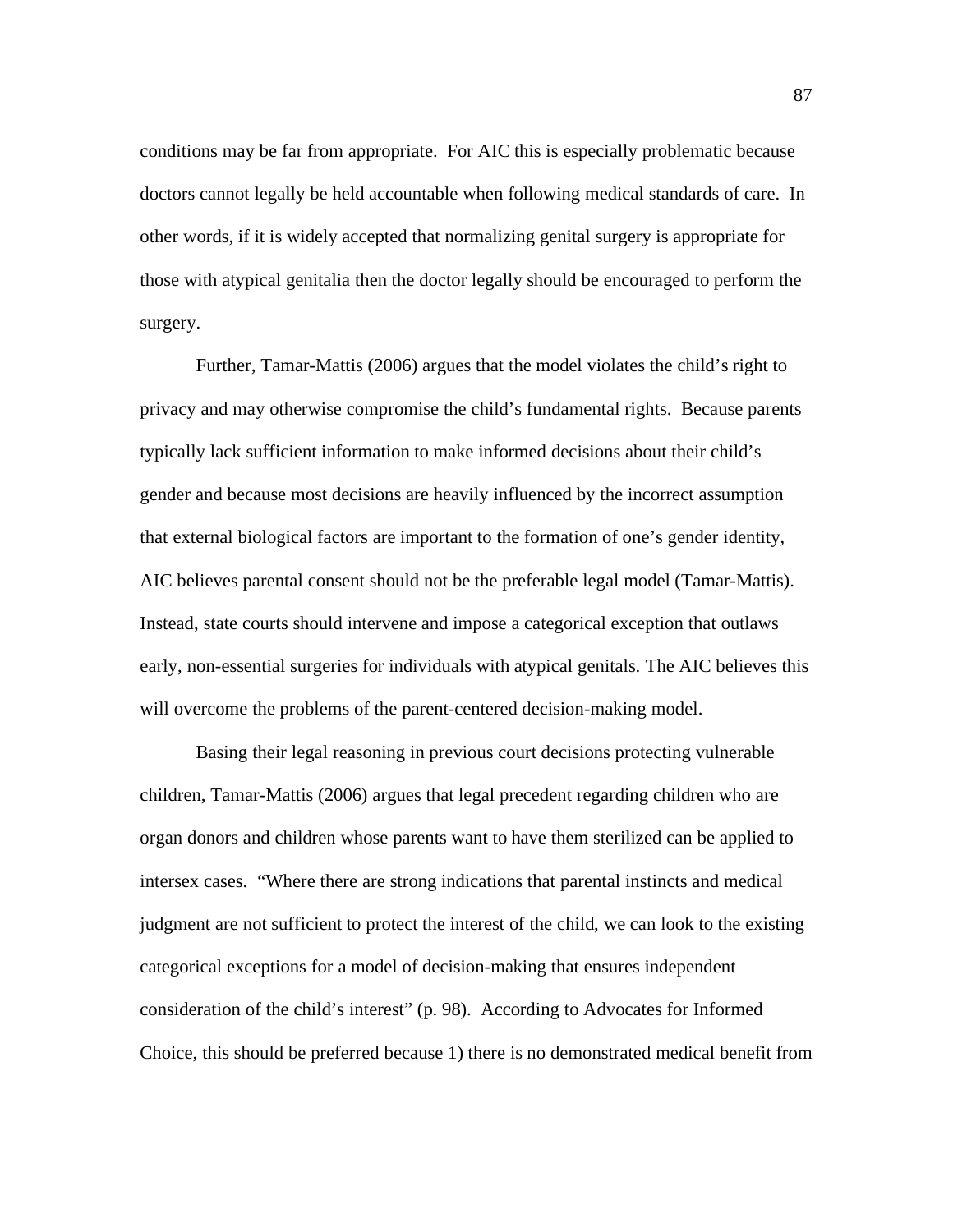genital normalization surgery, 2) there is the potential for parental conflict of interest, and 3) genital-normalizing surgery can infringe on the fundamental rights of the child. If enacted, the categorical exception model can provide "a protective and proven structure for making difficult medical decisions affecting the rights of children when their parents face a conflict of interest" (Tamar-Mattis, p. 109).

Skeptical of the possibility of mobilizing enough people to pass a legislative moratorium in the short-term, Tamar-Mattis and Advocates for Informed Choice support court intervention because it does not require large-scale organizing. Instead, it would just require one doctor who questioned the appropriateness of surgery to bring a civil case insisting on declaratory judgment by the court. Tamar-Mattis (2006) writes, "Doctors, recognizing the legal risk of performing these operations with only parental authorization and fearing later lawsuits from dissatisfied patients, insisted on declaratory judgments before operating" (p. 107-108). This was the same path that was taken for categorical exceptions for sterilization and organ donation by mentally disabled individuals. In lieu of doctors stepping forward, the court could also be encouraged to enact a statewide categorical exception by a state agency fighting on behalf of an abandoned intersex child. AIC argues that just one case could set a precedent for universal categorical exception, preventing parents from approving non-essential genital surgery.

In the instance that a case was brought before a court, an attorney would be appointed as guardian ad litem to represent the child's interests and fight against surgery. He or she would be responsible for "arguing vigorously against the proposed surgery in order to assure a meaningful adversarial process" (Tamar-Mattis, 2006, p. 104). The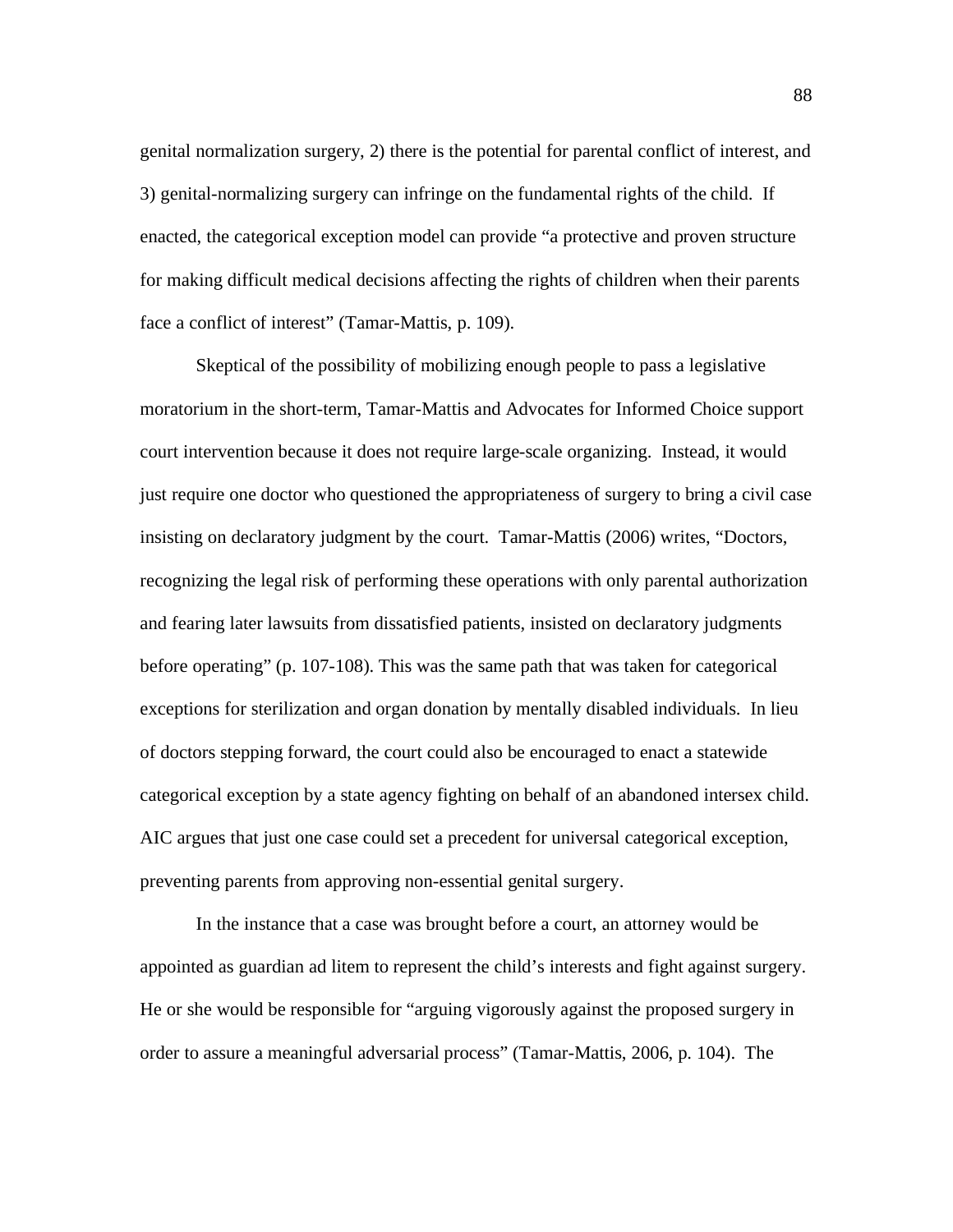court would then be charged with deciding the best interest of the child by weighing the short- and long-term physical risks and benefits, the short- and long-term psychological risks and benefits, the maximization of the child's future options, the quality of evidence offered, and the child's input. Tamar-Mattis and the AIC are confident that the categorical exception model "offers the best chance to make good decisions for them in the absence of either proof that genital-normalizing surgery is beneficial or the political will to ban it outright" (p. 104).

#### Assessing the Debate

The position taken by the Advocates for Informed Choice (AIC) is developed by many legal scholars who draw the same analogies between parental decision-making for children with mental disabilities and for children with intersex variations. Their position against parental consent can be easily laid out using a problem-solution format. The problem, in general, is that more information given to parents does not guarantee an end to, or even a decrease in the number of, non-consensual surgeries. They argue that this is true for four reasons. First, as mentioned by the Advocates for Informed Choice, there does not exist sufficient information to fulfill the standard of informed consent for parents. Beh and Diamond (2005) argue that there is still a lack of adequate long-term follow-up studies as well as clinical experience both about those who had early surgery and those who did not. The AIC argues that even when there is full transparency between doctors and parents and even when parents read the handbooks developed by the other intersex advocacy organizations, parents will still be forced to make decisions based on incomplete information about "surgical outcomes and the psychosocial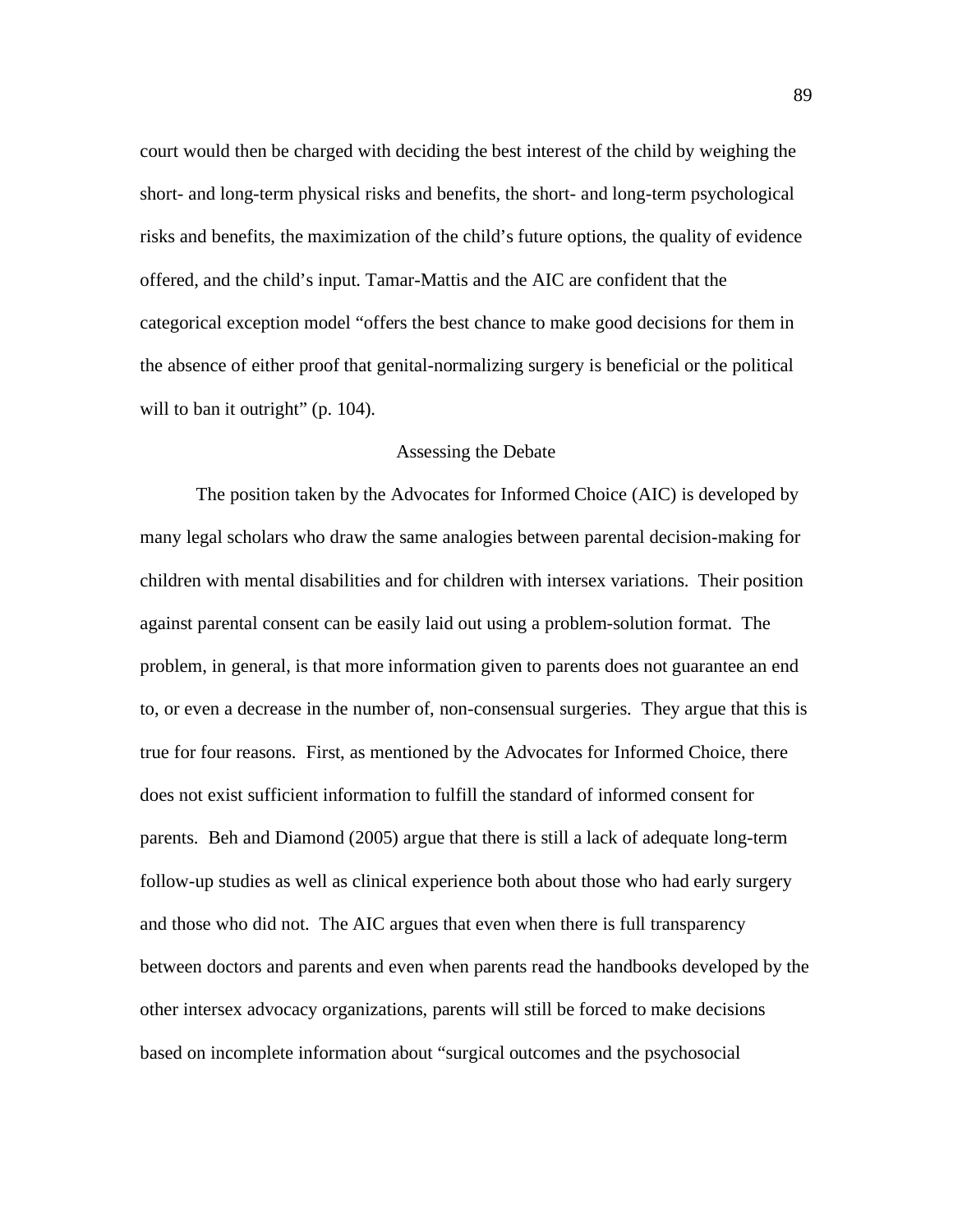adjustment of intersex individuals who have not had surgery" (Beh and Diamond, para. 1). The information offered by doctors and handbooks may make parents better informed, but does not make them sufficiently informed to justify the risks of surgery because the information necessary to justify surgery does not yet exist.

 Second, the Advocates for Informed Choice and their supporters argue that more information is inadequate to help parents decide because that information may come from physicians, who may inadvertently frame discussions with parents in a manner that encourages surgery. The information doctors provide is not neutral. Instead, "a physician's own biases regarding the proper treatment may inform the way she discusses options with the parents of intersex children. For example, a doctor might tell parents that they may decide to postpone genital surgery until post-puberty or until the patient can make the decision him/herself, but that "in the doctor's professional opinion, there is a high risk of psychological problems relating to gender identity or homosexuality" (Lloyd, 2005, p. 171). Further, parents tend to trust doctors (Aliabadi, 2005) and doctors have thus far proven unlikely to discontinue early use of surgery. Lloyd argues that although "the education efforts of adult intersex activists have not gone entirely unheeded by the medical community," the efforts have "not spurred an end to the performance of surgeries on intersex infants" (p. 195).

 The Advocates for Informed Choice also worry that even if parents looked beyond doctors' information to the other organizations' handbooks when making decisions about surgery, parents may still not be persuaded to choose to delay surgery. This is because none of the handbooks actually demand any end to surgery. They not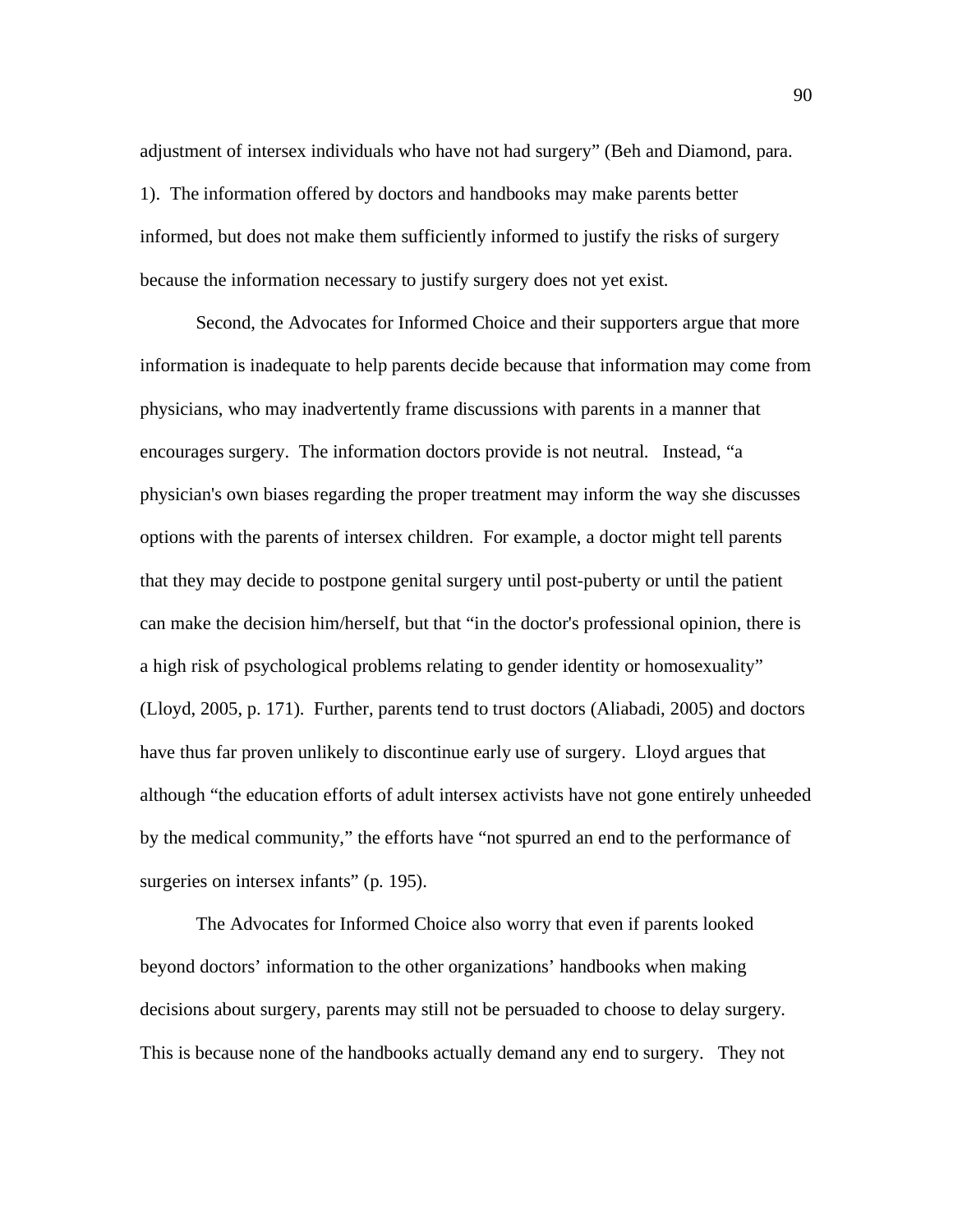only fail to place a moratorium on surgery, but also, and more troubling to AIC, the Handbook of the ISNA and Accord actually encourages parents to read the DSD Guidelines for treatment that is established for physicians. For AIC this is a problem because the DSD Clinical Guidelines frames intersex as a medical disorder that is "treated by a mixture of surgical techniques" (Zeiler and Wickstrom, 2009, p. 367). Parents are thus indirectly encouraged to consider surgical fixes for their child.

 Finally, the Advocates for Informed Choice are concerned about the parental decision-making paradigm because they believe information is unlikely to help parents overcome their anxiety about violating social gender norms. Ford (2001) argues that there is strong evidence that parents are not competent to give consent to surgery because stress about their child's difference may cause parents to make impulsive decisions. Even with information it is difficult to imagine parents overcoming their fear that their child is neither a boy nor a girl. For many parents, the fear that their child is not "normal" will result in a decision in favor of surgery in an "effort to help the child be accepted in society" (Zeiler and Wickstrom, p. 367).

 Because they believe many parents are likely to opt for surgery for their children even with more information provided, the Advocates for Informed Choice support a state-court mandated categorical exception that outlaws early genital surgeries. Their position is supported by several legal scholars who argue, first, that categorical exceptions have empirically been effective for analogous cases (e.g. Beh and Diamond, 2005; Dufault, 1991; Rosato, 2000) and, second, that a court appointed guardian ad litem is in the best interest of the intersex infant (e.g. Benson, 2005; Ford, 2001; Haas, 2004;

91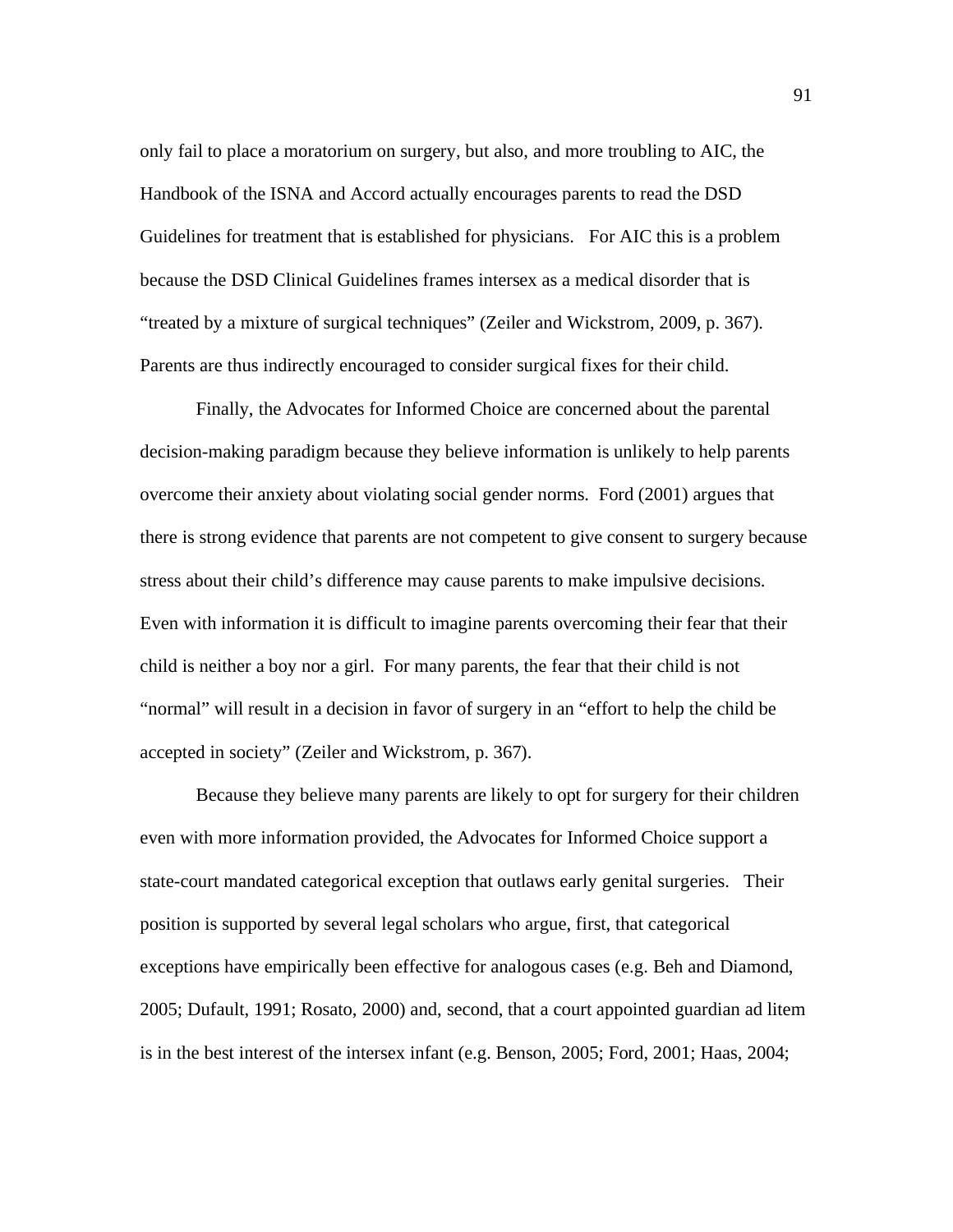and Muckle, 2006). According to the AIC, a civil suit ruling that a categorical exception exists is the fastest way to abolition of genital surgeries.

 A move toward a court-imposed moratorium is not without its problems, according to the Intersex Society of North America, the Accord Alliance, the Organisation Intersex International and their supporters. They present a myriad of arguments against rescission of the parental decision-making paradigm. First, a court moratorium, even at the state level would be too broad (Aliabadi, 2005; Hermer, 2007). The moratorium would not account for individual circumstances and could not be applied to particular situations. Such a blanket policy would not meet the needs of all families or individuals with intersex variations.

 They further argue that a moratorium should be discouraged because it takes too long to help the child. Blizzard (2002) contends that a moratorium "ignores the potential for psychosocial harm to intersex children when years pass before decision-making is finalized" (p. 619). If the court forced families to wait until the child is old enough to decide for him or herself, there are potentially traumatic side effects for the child who is forced to live without a permanent gender assignment. Hermer (2007) worries that the forcing a family to delay surgery may result in stigma for the child and Aliabadi (2005) fears that child will be psychologically damaged.

 Supporters of the Accord Alliance and the Organisation Intersex International also argue that a court ruling that bans surgery on intersex infants may have far-reaching and damaging legal implications. Hermer (2007) queries, "If cosmetic intersex surgeries ... should be banned, what happens to parental ability to consent to other 'extraordinary'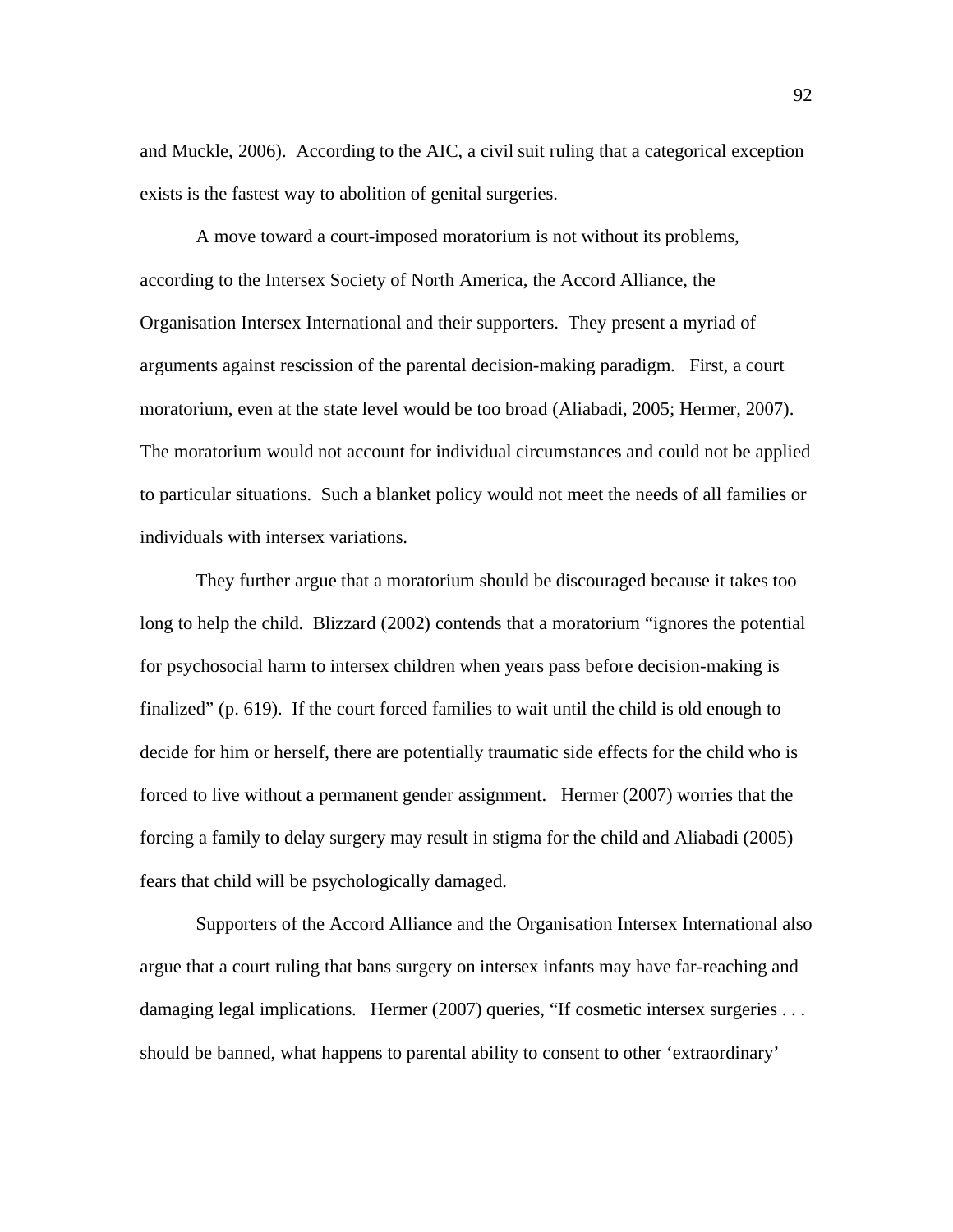cosmetic surgeries, such as those on . . . cleft lips" (p. 269). They note that, although it is hard to determine whether a ruling on intersex surgeries would set such precedent, it may be important to consider the ramifications if it did.

 Another concern forwarded by those supporting parental discretion is that a moratorium on surgeries could also diminish, if not eliminate, "the burgeoning scientific investigation of the best treatment practices for different intersex conditions" (Hermer, 2007, p. 255). Martin (2002) suggests that important improvements are already being implemented in treatment protocols and advances are being made in the empirical study of the effectiveness of intersex treatment. Moreover, she argues that most problems that are identified about surgery have already been rectified. Specifically, "current techniques that were not possible 30-35 years ago now can maintain nerves and sensitivity of the organs, and some experimental evidence shows sensitivity may be preserved" (p. 159). The improvement in technique and advancement of medical knowledge are important for the long-term health of intersexed individuals. For them, a moratorium may not be worth the risk if it damages the overall improvement of care.

 Finally, the organizations in favor of parental choice believe that offering more information to parents is more likely to lead to an end of surgeries than trying to solve through the courts. Courts have long held that parental rights are "sacred," especially in the context of making medical decisions on their children's behalf ("See, e.g., Parham v. J.R. 442 U.S. 584 (1979). See also Bryan Shartle, Comment, Proposed Legislation for Safely Regulating the Increasing Number of Living Organ and Tissue Donations by Minors, 61 La. L. Rev. 433 (2001) (stating the need for legislation in organ donations by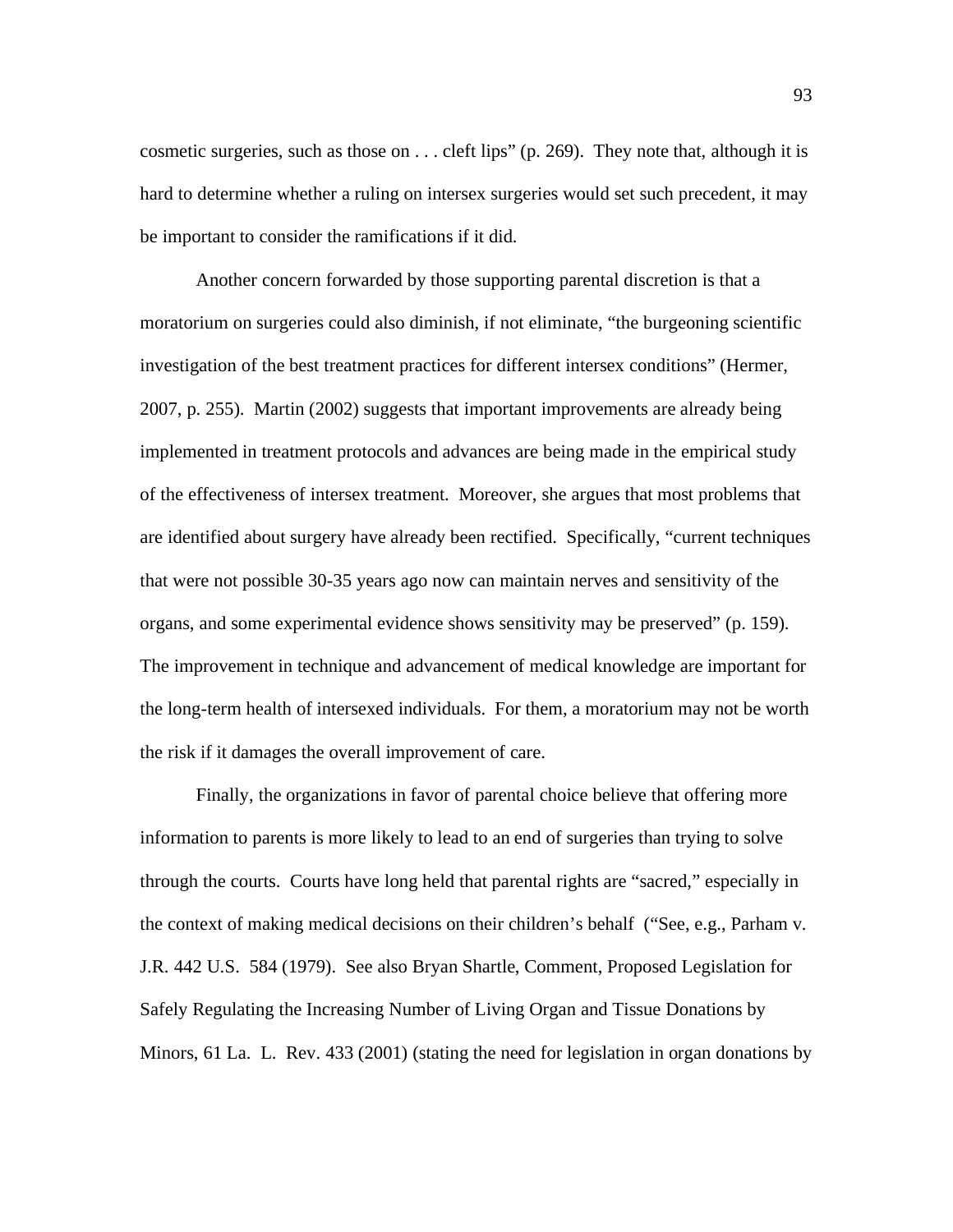minors)" (Aliabadi, 2005, n106). Supporters of parental decision-making point out that the law assumes parents can and do act to protect their children's welfare and it broadly allows parental discretion in treatment decisions. Thus, those opposed to the court based solutions believe judges are likely to find in favor of parents opting for surgery.

 In lieu of court intervention, the ISNA, Accord Alliance, OII and their allies, support parental choice. They argue that with increased information parents will be able to successfully determine what is best for their child. They suggest there are three main arguments in favor of parental choice. First, they argue that because parents love their children, they will make the decision that is best for the child and their family (Aliabadi, 2005). Second, they point out that parents have the greatest knowledge of their child, of the cultural and religious environment in which the child will be raised, and of the nature of the specific intersex variation their child has. Their particular and situated knowledge makes them better suited than a universal, blanket moratorium to decide what is best for the child (Aliabadi). Finally, they contend that parents have to live with their decisions. Unlike the court, which will make a detached decision and not have to deal with the consequences, parents will have to weigh all options and will choose what is best for their child. ISNA, Accord, and OII hope that parents ultimately decide that the best option is to delay surgery.

## Implications/Conclusions

 For all parents the birth of a new child brings a certain level of anxiety. For parents of intersexed infants that anxiety may be heightened by the need to make some very difficult decisions. Most importantly, they must decide whether or not to approve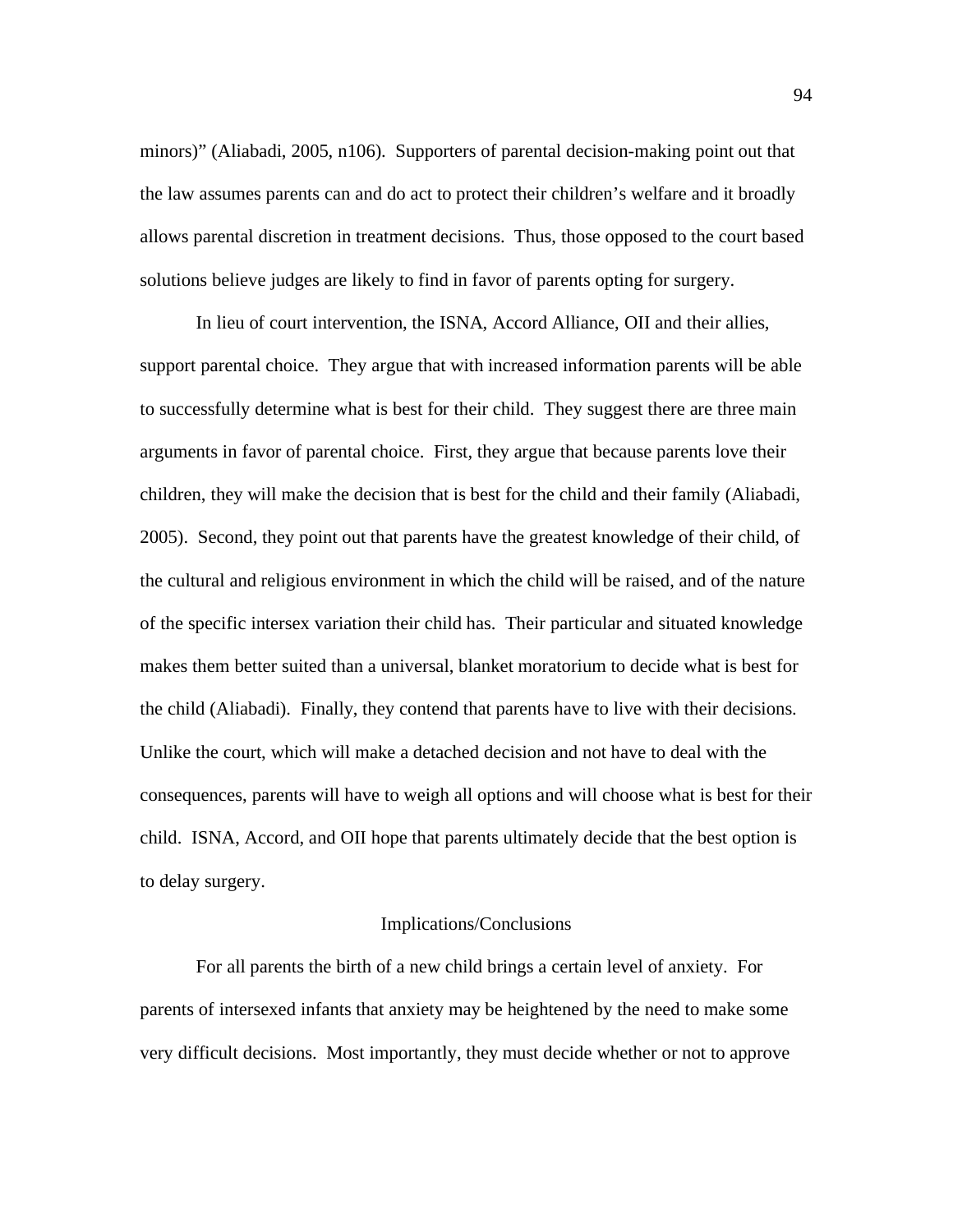genital surgery on their child. The leading intersex advocacy groups agree with each other that surgery can have dangerous effects on a child's psychological and physical wellbeing. They also agree that parents are often given insufficient information from doctors and, as a result, are typically unprepared to make an informed decision about whether or not surgery is the best option. This is where their agreement ends, however. Worried about legally protecting the rights of intersexed youths, the Advocates for Informed Choice push for a court imposed categorical exception that would result in a statewide ban of non-essential genital surgery on intersex infants. This approach, they argue, is the only certain way to ensure the end of surgeries. However, the other organizations fear that there are limitations to selecting this strategy. The Organisation Intersex International, the Accord Alliance and Intersex Society of North America hope educational efforts will suffice in encouraging parents to elect alternatives to surgery. These efforts have currently been unsuccessful, as parents are still regularly opting for surgeries.

 Unlike many of the other disputes that are occurring between the advocacy organizations, the battle over whether or not to accept the parental decision-making paradigm is most difficult to imagine easy resolution. The strategies proposed to bring an end to surgery are antithetical to one another. Whereas three of the organizations support parental choice, one is opposed to it. Importantly, however, the debate that is occurring is really at the strategic level. It is not about core value or ideal end point.

 If there is opportunity for convergence on this issue, it seems that it would occur around the fact that they all are working diligently to end non-essential surgery. Laureau

95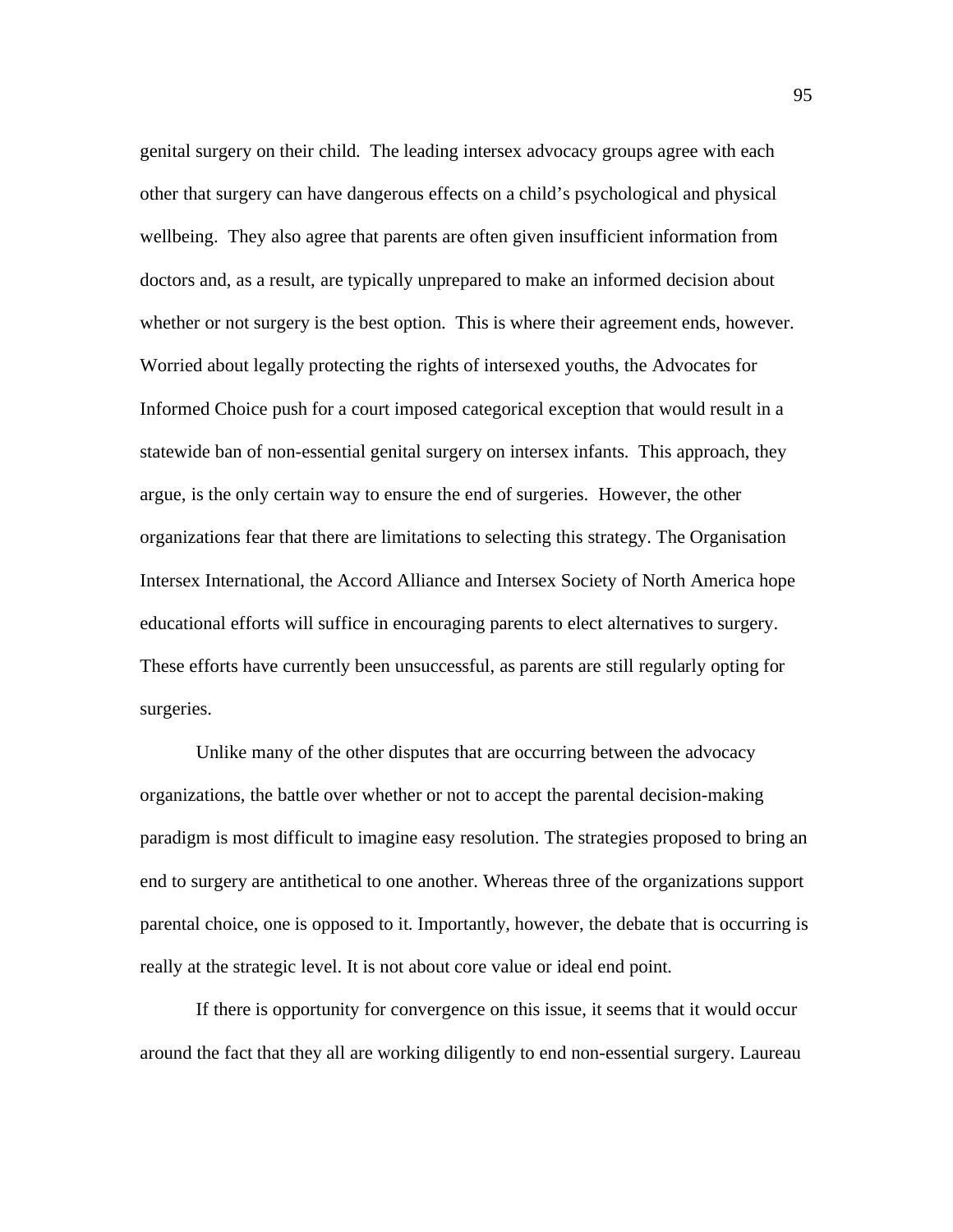(2003) offers a possible synthesis: "Ideally, the legal community should support heightened informed consent standards while explicitly noting that the ultimate goal is a moratorium" (p. 150). In other words, all organizations could redouble educational efforts for parents, while working toward a larger goal of a moratorium. Even if a moratorium fails to come to fruition all groups may reach their goals of minimizing surgeries.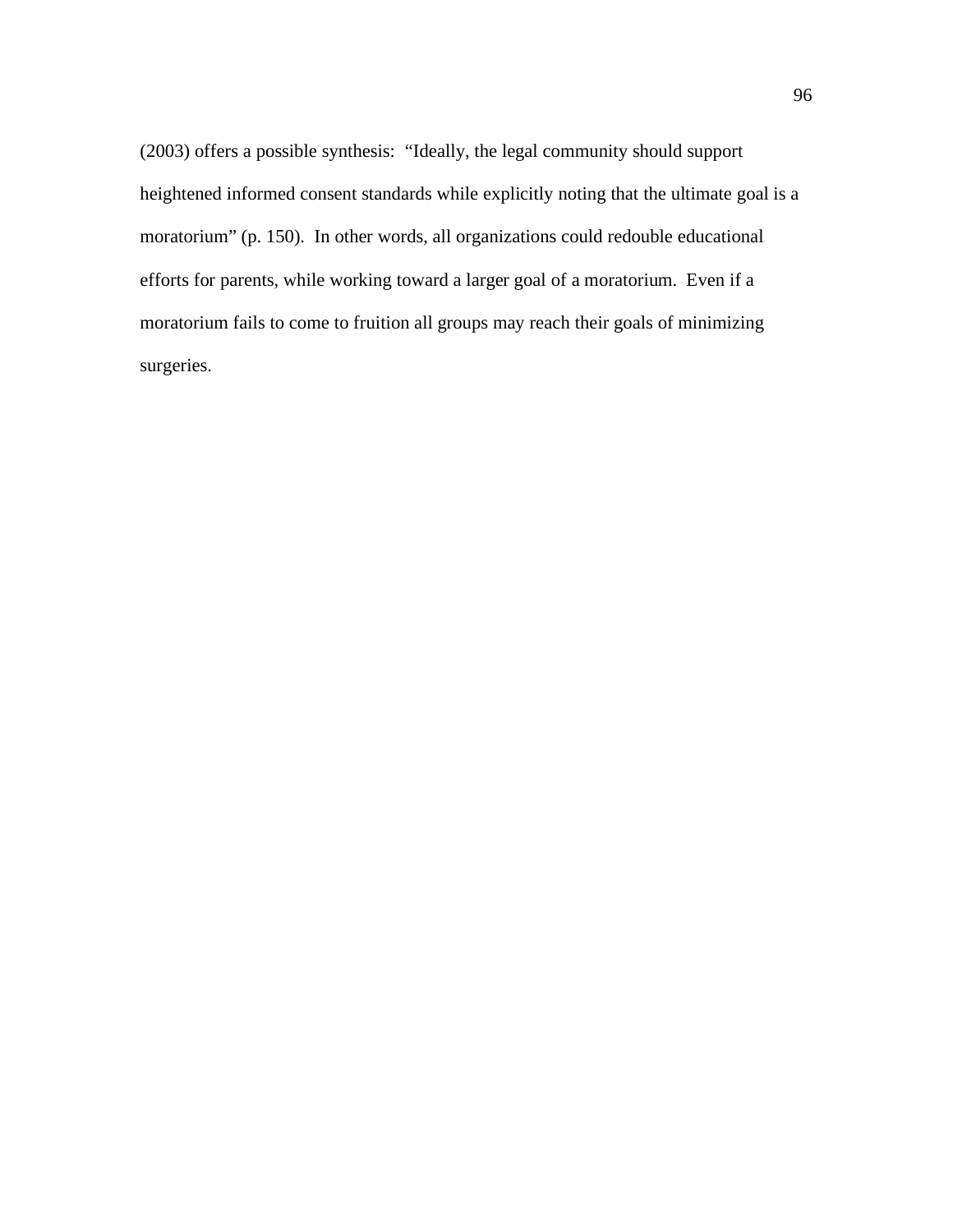## CHAPTER 5: Sex and Gender Dimorphism:

## Pragmatism versus Idealism

With the advancement of new technology, such as ultrasound and amniocentesis, parents are given information on the sex of their child while the fetus is still in utero. That information, whether given pre- or post-natally, generates a variety of feelings and triggers a series of actions taken on behalf of the child. The child is given a name, clothes of appropriate style and color are picked out, and the family is primed to expect certain behaviors as a result of the announcement (Thorne, 1993). It is through gender socialization that children learn how to exist in gendered power structures (Lorber, 1994), that children learn ritualized, stylized gender performances (Butler, 1990), and that children learn to do gender in a way to avoid sanctions for incorrect performances (West and Zimmerman, 1987). Sex and gender assignment is typically the first of a large series of developments that fall under the rubric of gender socialization (Zucker, 2002).

The declaration of "It's a boy!" or "It's a girl!" has long-term implications as well. The announcement of one's sex will have monumental effects on one's entire life because gender is "omnirelevant" in contemporary Western culture (Garfinkle, 1967). Although feminists have raised substantial challenges to and questions about gender relations, the importance of clear gender roles remains evident (Martin, 2005). They "enter into and are constituent of elements in every aspect of human experience" (Flax, 1987, p. 624). As such, individuals that challenge our understandings of gender are often stigmatized and pushed to conform. We can see this in the case of intersexual individuals.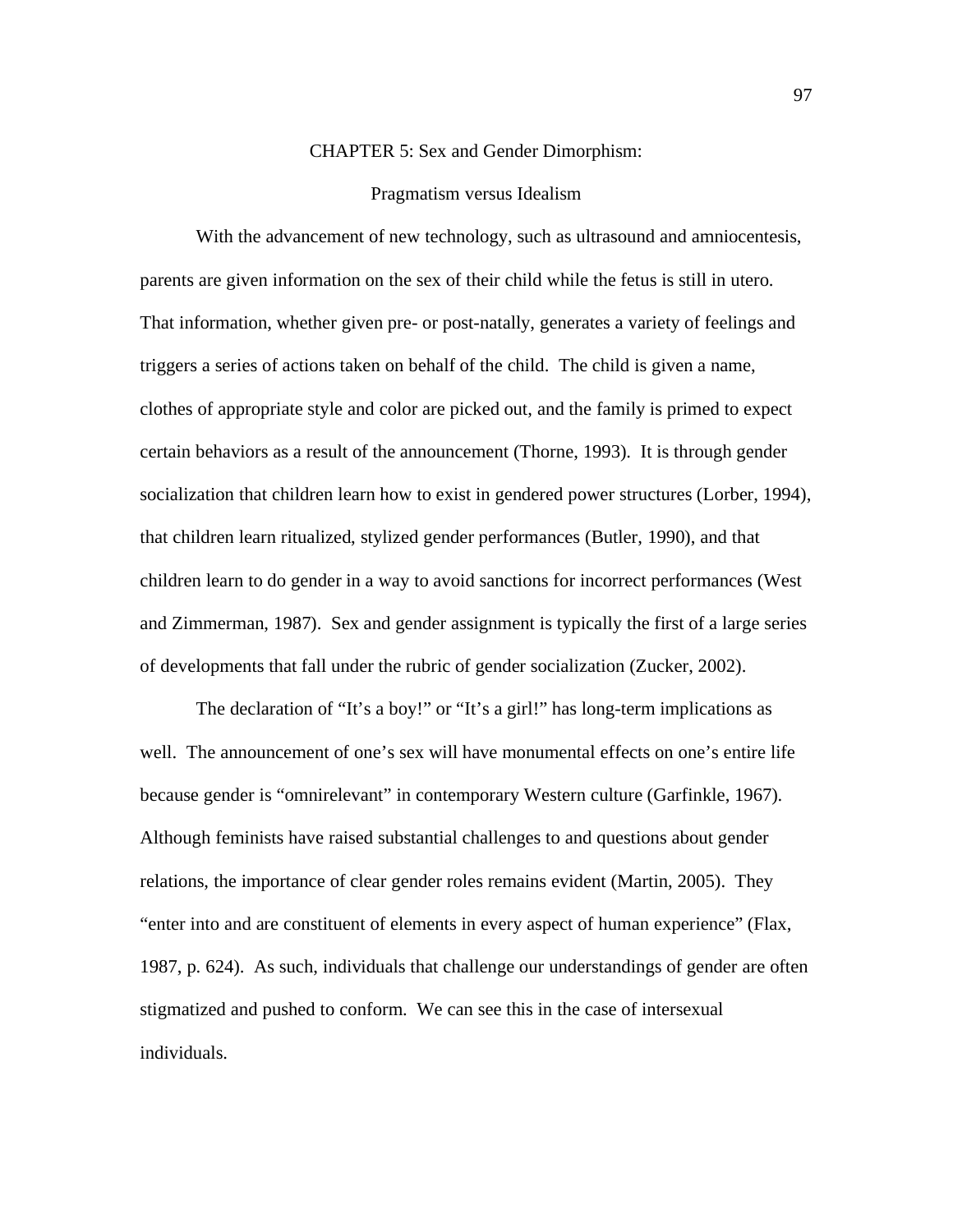The birth of an intersex newborn is treated as a "medical emergency" (i.e. al Jurayyan, et al., 1995; Coran and Polley, 1991; Hutcheson and Snyder, 2009, Pagon, 1987) because his or her body fails to easily conform to dimorphic cultural notions of male or female (Hird, 2000). Chase (1998) estimates that one in every100 births shows some morphological anomaly, which is observable enough in one in every 1000 births to initiate questions about a child's sex. Thus, although not every intersex newborn will have observable atypical features, there are many that will. Those that do not have observable differences at birth still challenge the notion that there are two and only two naturally occurring sexes.

Advocates fighting on behalf of intersex individuals unanimously recognize that intersex bodies complicate the notion of the dual-sex system. However, they vociferously disagree over what to do about this complication. Whereas the Intersex Society of North America and the Accord Alliance recognize some limitations of the dimorphic sex system, but encourage intersex individuals to conform to one of the two, the Organisation Intersex International hopes to broaden concepts of gender beyond the existing binary to a larger spectrum, with all individuals, whether intersexual or not, falling in different places along the spectrum. The Advocates for Informed Choice (AIC) criticizes continued reliance on binary understandings of sex because it increases the likelihood of non-essential surgeries to force bodies to fit into one of the two sexes, but they do not explicitly state whether they support the deconstruction of the dimorphic model. The AIC is thus troubled by the implications of gender dualisms, but discusses issues related to the effects of gender dimorphism, like surgery, rather than the dualism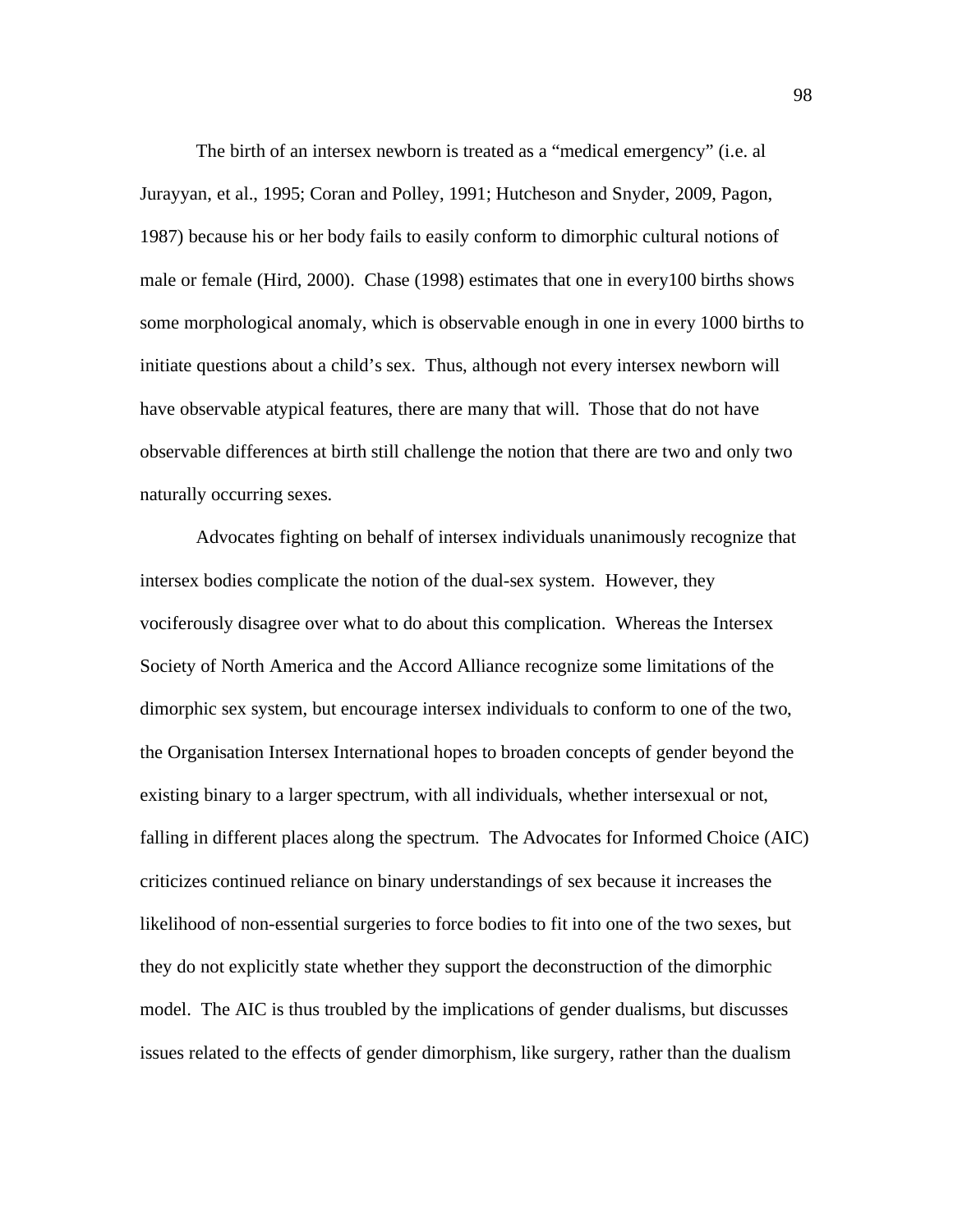itself. The positions taken by the organizations set up an interesting debate that can be characterized as pragmatism versus idealism. $3$  In order to explore the ramifications of their positions on gender theory and on the organizations' ability to coordinate with one another, I first explain the contemporary relationship between gender theory and intersexuality. Second, I lay out the positions on gender taken by each of the groups. Third, I discuss the implications of the positions for the larger intersex social movement.

# Gender and Intersexuality

On August 22, 1965, Janet and Ron Reimer welcomed into the world identical twin boys, who they named Bruce and Brian. At six months of age, the boys were diagnosed with phimosis after their parents witnessed the boys experiencing problems with urination. At eight months of age, the boys underwent circumcision to correct the problem. However, during the procedure, which included electronic cauterization of the foreskin, the equipment malfunctioned. Bruce's penis was burned beyond surgical repair. The Reimers brought Bruce to the office of Dr. John Money of Johns Hopkins University in Baltimore, Maryland. Money, a psychologist, had a growing reputation for his new gender identity theory based on his work with intersex patients. After several interviews and examinations, Money concluded that a functional vagina could be surgically created and that a successful surgery would help Bruce achieve functional sexual maturation as a

<sup>&</sup>lt;sup>3</sup> I recognize the large philosophical debate regarding these terms. Although they can be understood as large, all-encompassing epistemological paradigms, I use them here as heuristics meant to offer insight into the two positions taken by the intersex advocacy organizations. Specifically, pragmatism is deployed to mirror Rorty's (1993) use of it in relations to the contemporary feminist movement, which he described as "reformist," which goals that are "fairly concrete and not difficult to envisage being achieved" (p. 97). This sort of "piecemeal reform" (p. 97) is the opposite of idealism which involves envisioning a "revolutionary political scenario or a post revolutionary utopia" (p. 97).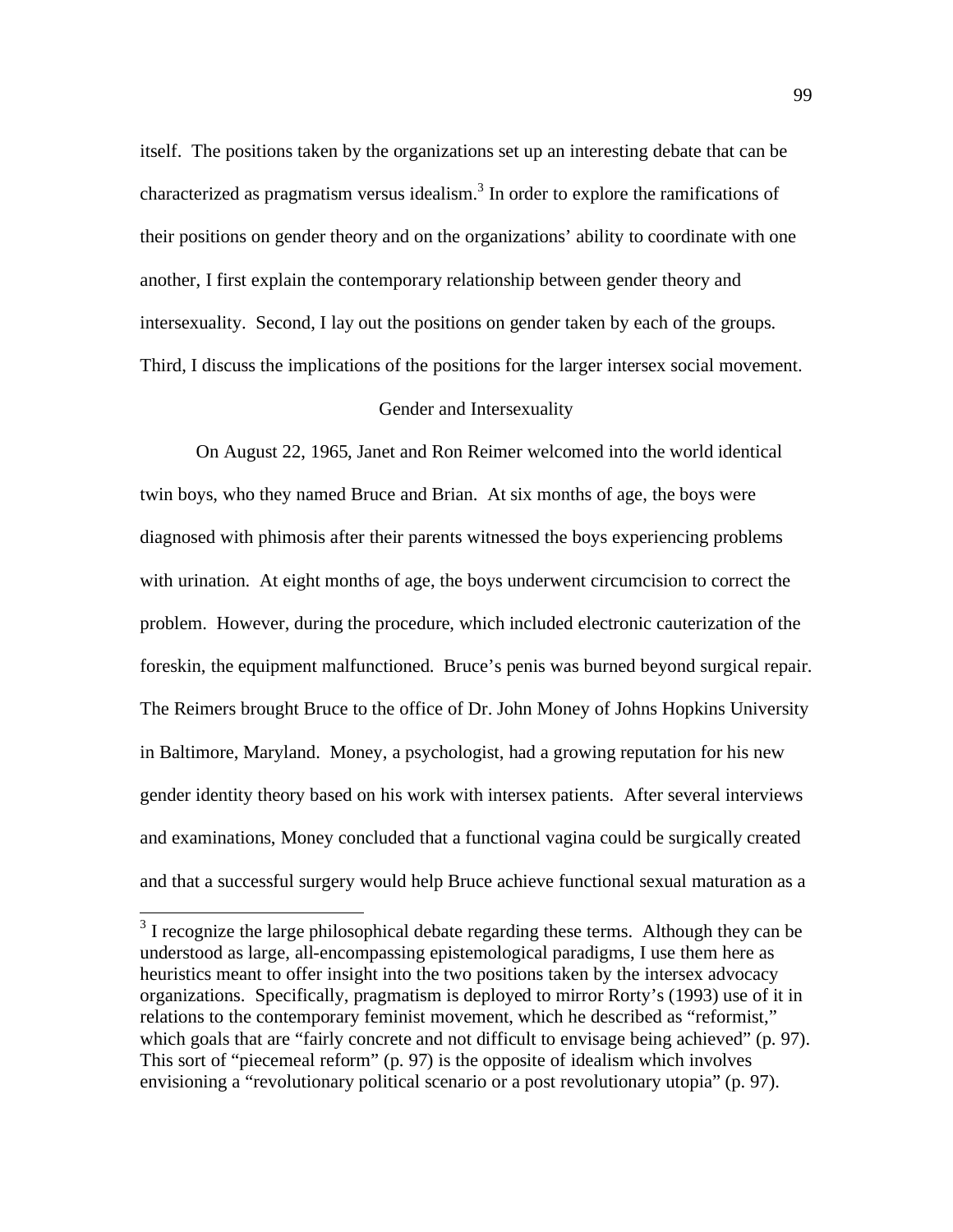girl, rather than a boy. At age 22 months, Bruce underwent surgery to remove his testes and to begin the process of constructing a vagina. He was reassigned and raised to be a girl and renamed Brenda. Money and his team offered psychological support, counseling, and treatment for the entire Reimer family. For years, Money published reports about the successful gender reassignment of one half of a set of identical twins, which he called the John/Joan case to protect the family's privacy (Colapinto, 2001).

The Reimer case was touted by Money and supported by many as an ideal case to test Money's theory of gender identity development because the Reimer boys were identical twins which meant they not only shared identical genetic make-up, but also the same family and environmental surroundings. It was also ideal because Bruce was the first known case of a reassignment that happened on a child born as a male who had no atypical postnatal sex characteristics. As such, when Money reported that Bruce, now Brenda, was acting like a typical girl who loved dresses, hated being dirty, and eschewed the boyish ways of her twin brother (Money and Ehrhardt, 1972), it was thought that his theory of gender identity was correct. He believed that children were psycho-sexually gender neutral at birth and that one's gender identity would develop in accordance with his or her external genitalia as well as one's surrounding cultural environment (Money and Ehrhardt, 1972). The theory suggested that a child born with a vagina and raised as a girl will grow up with a female gender identity and a boy born with a penis and raised as a boy will have a male gender identity, regardless of genes. It assumed that genitals strongly correlate with gender identity, where physicians consider the success of future gender presentations based on the appearance of infants' sexual anatomy (Donohoe et al.,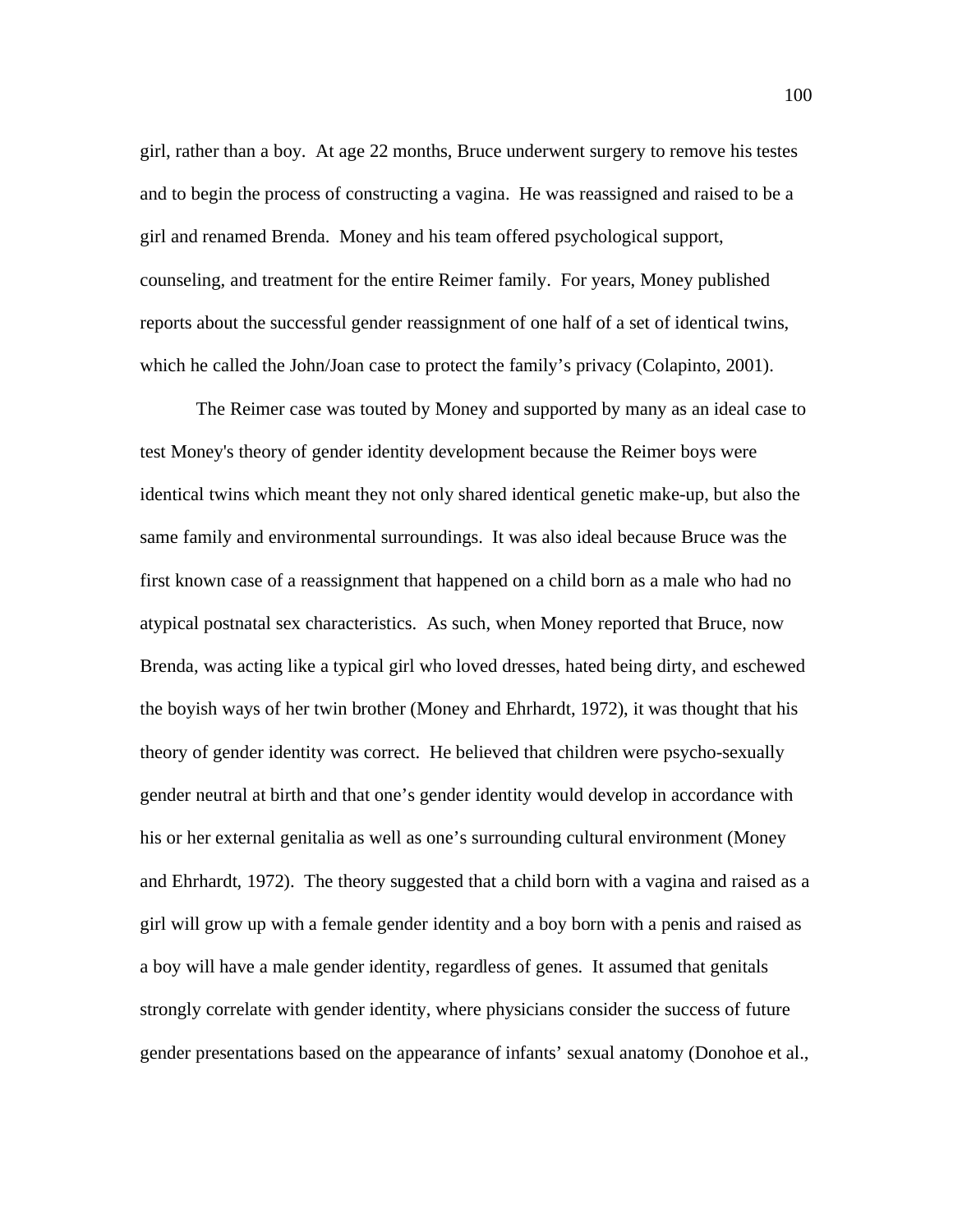1991; Horowitz and Glassberg, 1992; Kessler, 1998; Voorhess, 1982). Money (1972) concluded, "To use a Pygmalion allegory, one may begin with the same clay and fashion a god or a goddess" (p. 152). Money's theory laid the groundwork for the idea that gender identity is socially constructed.

 Money's work with the John/Joan case helped solidify his growing influence in the medical community and codified contemporary medical treatment of intersexual individuals. Because one's understanding of his or her own gender corresponds to the visual appearance of his or her genitals and socialization, Money argued for surgical intervention as soon after birth as possible for the child's psycho-social well-being (Hird and Germon, 2001). Genitals considered to be atypical thus need to be made to be more typical in appearance for the child's healthy gender development and surgery merely provides the "right genitals to go along with socialisation" (Kessler, 1990, p. 17). Implicit in his theory is the idea that sex and gender are both dimorphic. In other words, one is male or female, boy or girl, and thus ought to have the genitals that symbolize typical male or female sex organs.

For Money, the John/Joan case was "the most publicly celebrated triumph of a 40 year career that . . . earned him the accolade 'one of the greatest sex researchers of the century'" (Colapinto, 1997, p. 56). However, for the actual Brenda/Bruce Reimer, the case was a failed experiment. Milton Diamond, a biologist from the University of Hawaii, and Keith Sigmundson, a psychiatrist from Victoria, British Columbia, reported in the *Archives of Adolescent and Pediatric Medicine* in 1997, that Bruce/Brenda had struggled against his reassignment as a girl from the start. They reported that at the age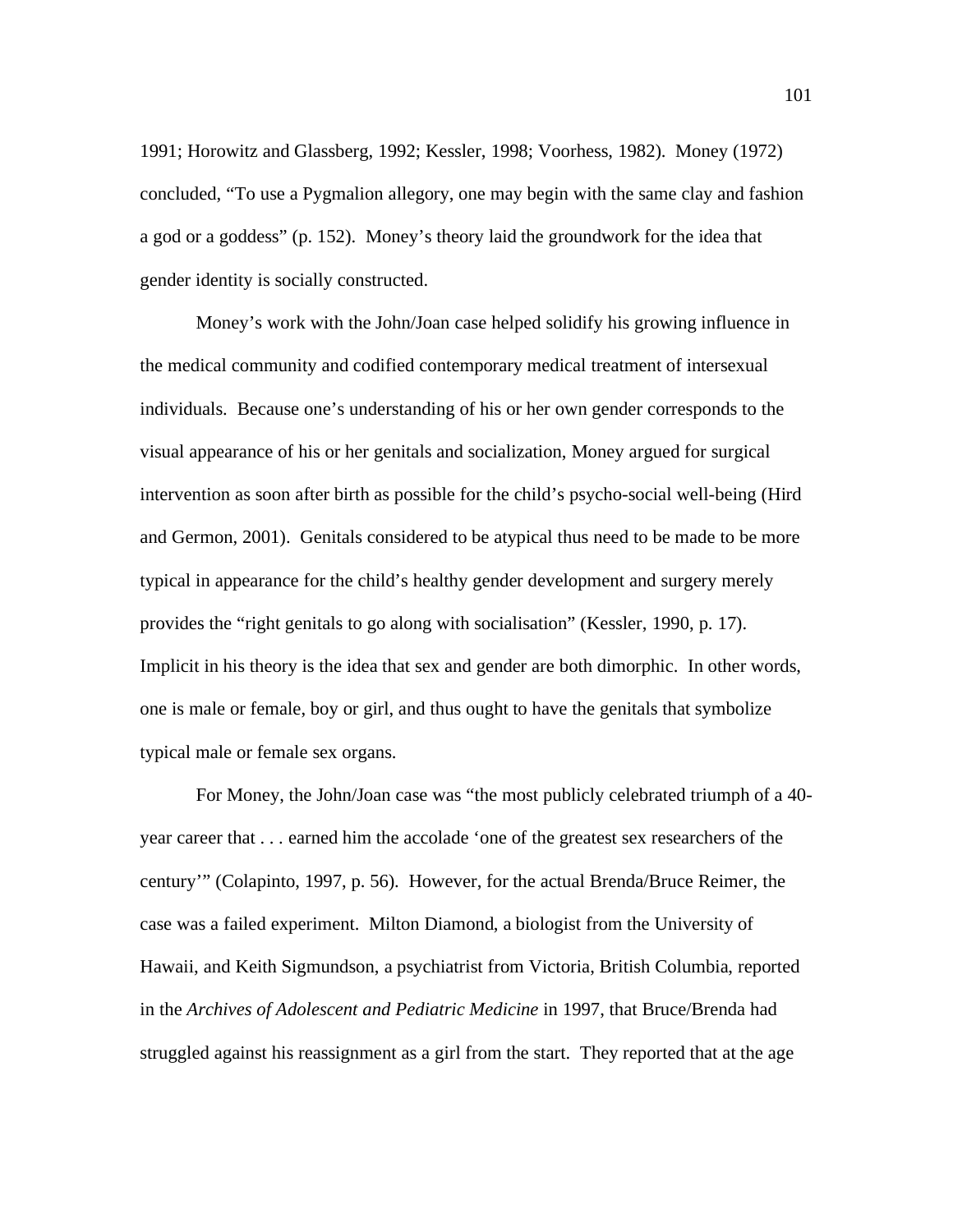of seven, Joan<sup>4</sup> began to rebel against consultations and treatments. By the age of nine, Joan knew she did not feel like a girl. At fourteen, Joan refused to live as a girl and opted, against the wishes of her parents and doctors, to begin living as a boy and administer testosterone. At fourteen, Joan/Brenda took the name David. As an adult, David married a woman, adopted her kids, and had a penis reconstructed. At age 38, feeling he had no way to cope with flashbacks to his earlier troubled life, David committed suicide (Diamond and Beh, 2006).

Diamond and Sigmundson's findings not only raised questions about why it took so long to find out the truth about David Reimer's life and why Money's reports did not expose the same observations, but also challenged the by now widely accepted idea that gender is dimorphic and socially constructed. Despite Diamond and Sigmundson's reports, Money's model is still preeminent. "Money's management philosophy is almost exclusively adopted, and the vast majority of published literature has been written or cowritten by Money. Very few physicians seem prepared to contradict Money, or provide alternative management theses" (Hird, 2000, p. 360). Even the new guidelines that resulted from the 2005 Chicago consortium that called for changes in treatment protocol are influenced by Money's theory. Lee et al. (2006), reporting the resulting guidelines, write, "Factors that influence gender assignment include diagnosis, genital appearance, surgical options, need for lifelong replacement therapy, potential for fertility, views of the family, and, sometimes, circumstances relating to cultural practices" (p. e491). The choice of gender assignment is thus dependent on factors that would have also been

<sup>&</sup>lt;sup>4</sup> Diamond and Sigmundson chose to continue to use the same pseudonym as the one chosen by Money.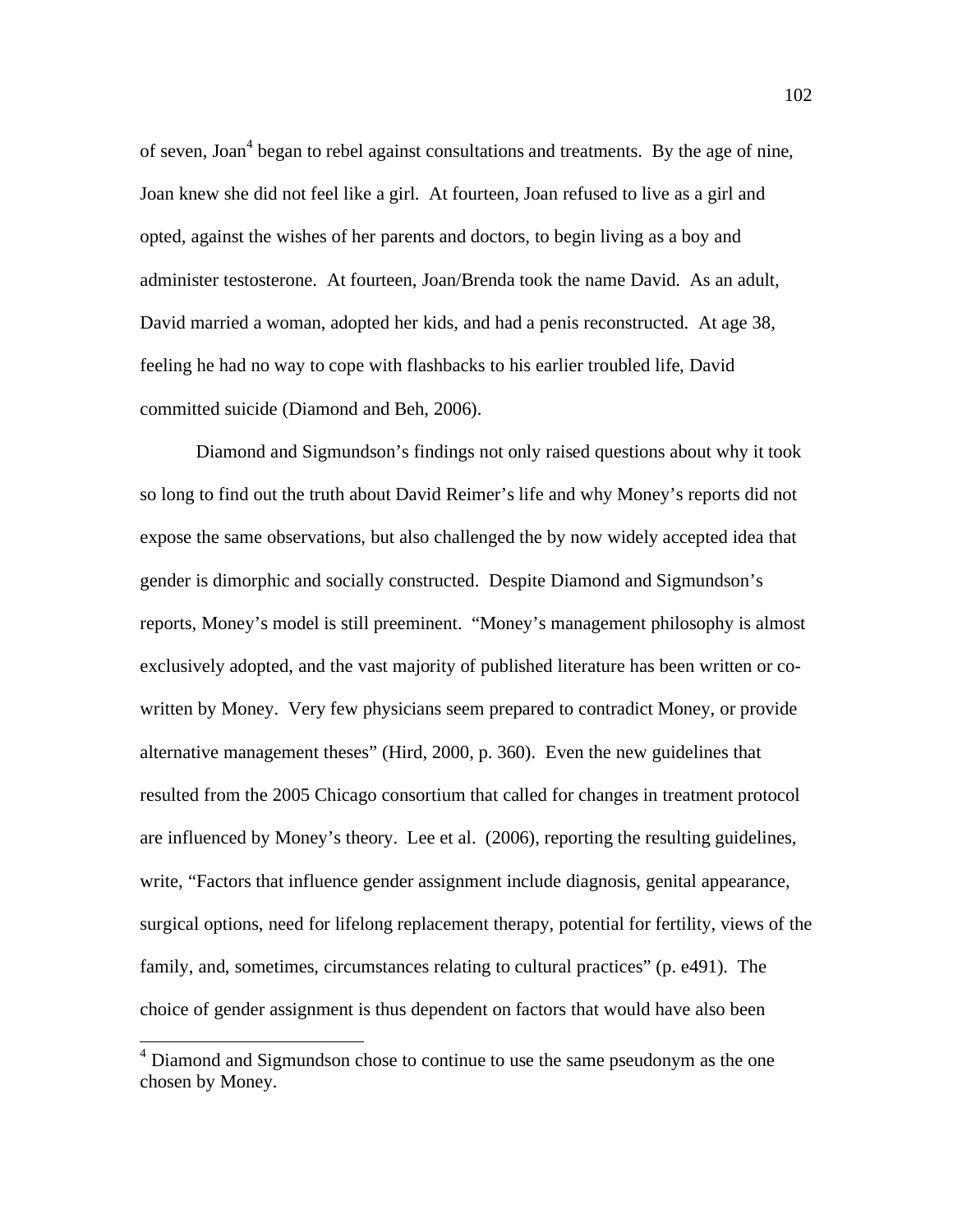recommended by Money, including how the genitals currently look, what surgical options are available to change the genitals, and how the family and cultural environment will affect gender socialization of the intersex child.

The adoption of Money's theory has thus had important and far-reaching effects on how doctors and parents interpret the gender of the bodies of intersex newborns. Each of the organizations takes a position on the relationship between current conceptions of gender and intersexuality. Their positions have significant consequences for the larger intersex rights movement.

### Intersex Society of North America

 Criticizing the work of Dr. Money, the Intersex Society of North America (ISNA) (2005e) argued that gender identity is much more complicated than what was suggested by Money and "unfortunately legions of doctors thought Money was right and did 'normalizing' surgeries in an attempt to make intersex go away" (para. 1). The surgeries resulting from acceptance of Money's theories tend to be performed due to the belief that surgery will help a child better conform in a gendered world that assumes one must be either male or female. The ISNA wanted to be clear, however, that their criticism of surgeries was not a criticism of the dimorphic gender system. The ISNA webpage stated, "Intersex people don't tell us that the very concept of gender is oppressive to them. Instead, it's the childhood surgeries performed on them and the accompanying lies and shame that are problematic" (Herndon, 2006b para. 4).

 Troubled by the use of early surgeries as the means by which gender is assigned, the Intersex Society of North America offered a new set of procedures that ought to be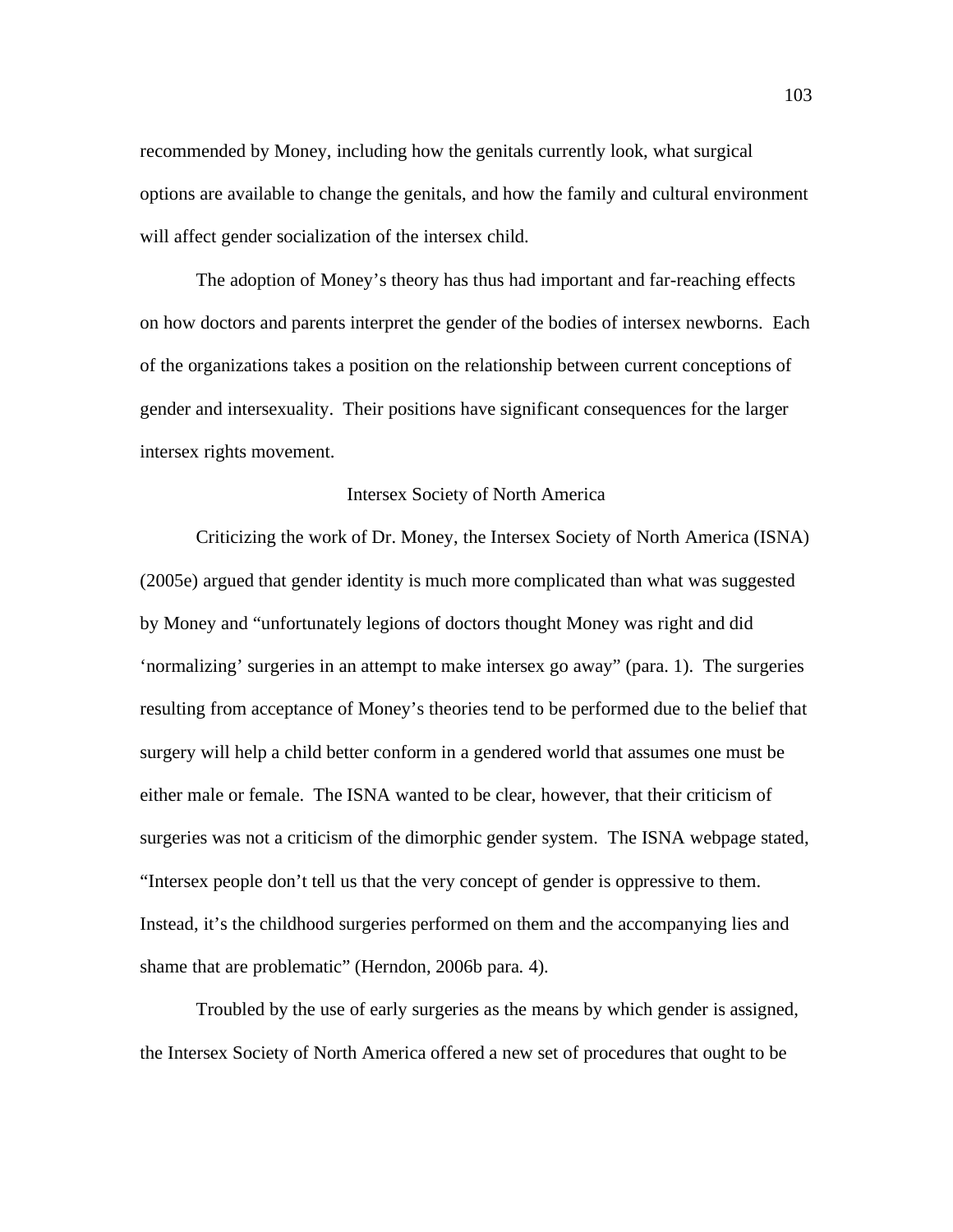followed. Specifically, they endorsed what they labeled as a patient-centered model, in which, "Following diagnostic work-up, newborns with intersex should be given a gender assignment as boy or girl, depending on which of those genders the child is more likely to feel as she or he grows up" (ISNA, 2005i, para. 5). They acknowledge that figuring out what gender someone will feel they are can be difficult but that certain diagnoses tend to produce specific gender outcomes. For example, most newborns with complete androgen insensitivity syndrome grow up to feel female, and many children with cloacal exstrophy and 46,XY will grow up to feel male (ISNA, 2005b). Laying out the ethical guidelines shaping ISNA's position, Dr. William Reiner (2000), on the medical advisory board of the ISNA, in a lecture at the University of Michigan, says,

Gender will be assigned at or near birth—legally and socially. We cannot know if our assignment will be correct, at the time of the child's birth. Therefore, we must choose what appears to be the likeliest gender identity. If the children later tell us we are wrong, we shall then adjust accordingly. We must be flexible and patient, and teach the parents flexibility and patience. (para. 1)

They argue that assigning a child to be one of the two existing genders is supported empirically. Specifically, "many intersex people are perfectly comfortable adopting either a male or female gender identity and are not seeking a genderless society or to label themselves as a member of a third gender class" (Herndon, 2006b, para. 3).

 Many academic feminists and even other intersex advocacy organizations have suggested the idea of deconstructing gender or expanding gender categories. Many specifically push for the creation of a third gender to be added to the two existing genders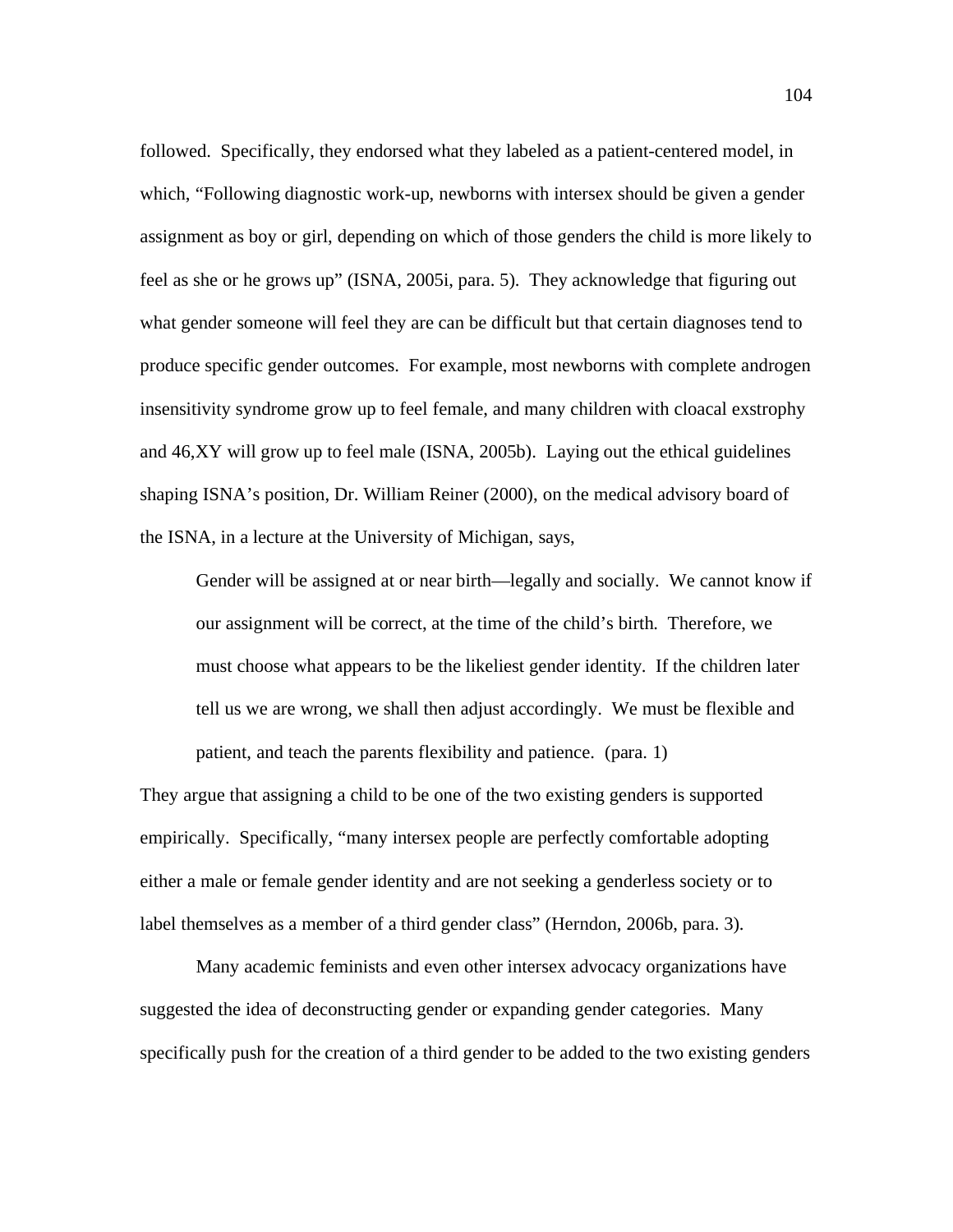(e.g., Fausto-Sterling, 1993; Garber, 1992; Gilley, 2010; Herdt, 1996; and Looy and Bouma, 2005). The Intersex Society of North America strongly opposed this proposal, however (ISNA, 2006a). They identified two problems associated with the notion of a third gender. First, it would be impossible to create a bright line for deciding who would be included. They write, "how would we decide who would count in the 'third gender'? How would we decide where to cut off the category of male and begin the category of intersex, or, on the other side of the spectrum, where to cut off the category of intersex to begin the category of female?" (ISNA, 2006a). For them, because intersexual is not a discreet category, it would be difficult, if not impossible, to decide the limits of a new gender category. More importantly, according to them, ISNA is trying to make the world safer for intersex children and "we don't think labeling them with a gender category that in essence doesn't exist would help them" (ISNA). Emphasizing how obvious this should be to readers, they flippantly add, "Duh, huh?" (para. 3).

By encouraging parents and doctors to assign one of two existing genders without surgery and by eschewing expansion of existing gender categories, the Intersex Society of North America can be characterized as adopting a pragmatic perspective. Although they "would like to see people become less freaked-out by people who don't fit sex and gender cultural norms," (ISNA, 2006a, para. 1), they do not believe it is in the best interest of intersex children to push for the deconstruction of gendered thought.

# Accord Alliance

 Continuing the work of the Intersex Society of North America, the Accord Alliance adopts a position very similar to that of the ISNA. Overseeing the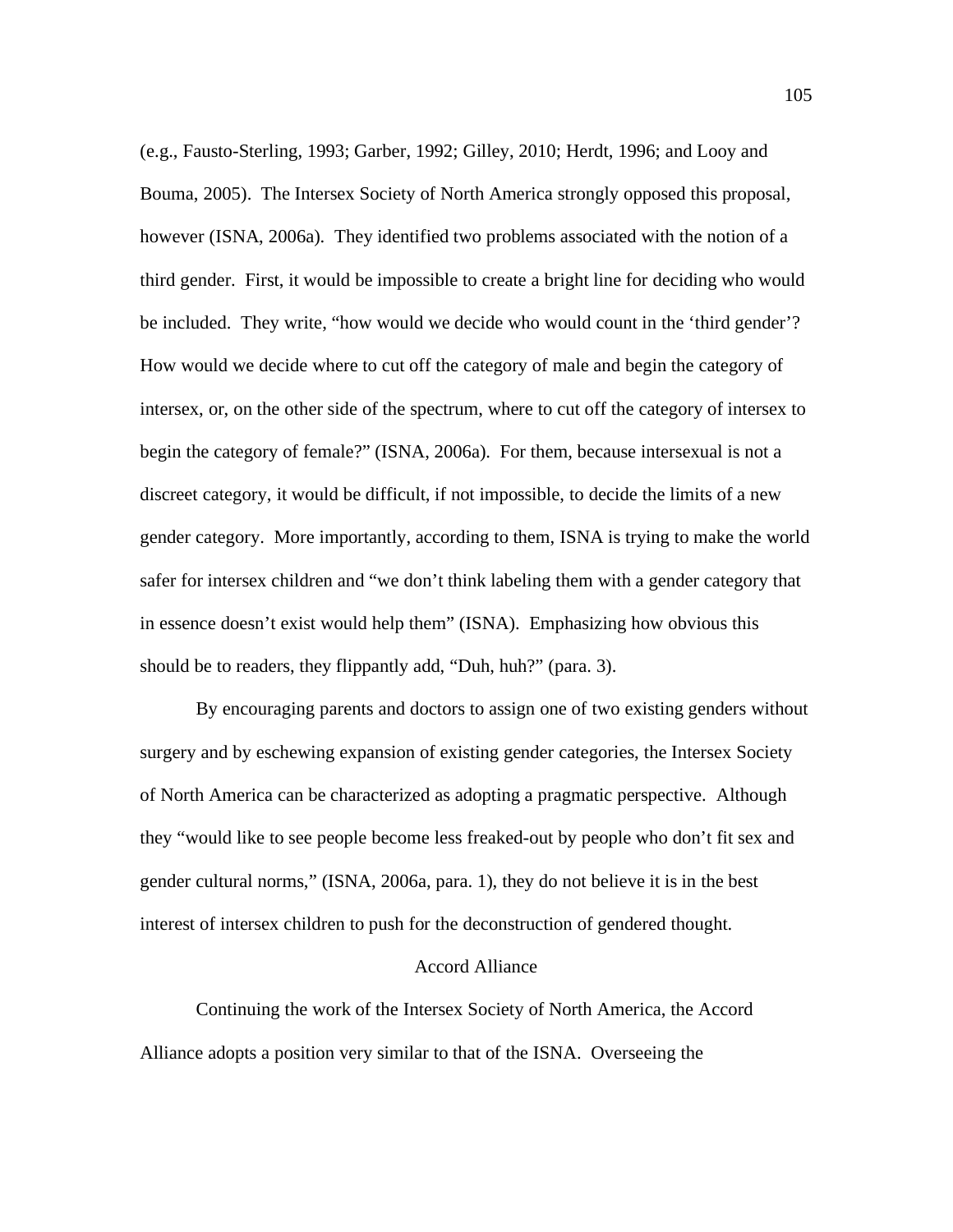implementation of the Consensus Statement on the treatment of intersex brokered between the ISNA and medical professionals, the Accord Alliance supports early assignment of either a male or female gender role without normalizing genital surgery. They encourage all parents of intersex children and clinicians who deal with intersex issues to read the *Clinical Guidelines for the Management of Disorders of Sex* 

*Development in Childhood* (Consortium on the Management of Intersex Disorders, 2006) and the Consensus Statement on Management of Intersex Disorders (2006). Both suggest maintenance of the two-gender system through the early assignment of gender and the recognition that the child may reject the initial assignment as they age. In fact, studies seem to suggest that children with intersex conditions are more likely than the general population to feel that their initial gender assignment was incorrect (Consortium on the Management of Intersex Disorders). Because gender atypical behavior or even gender identity disorder can develop as the child ages, the Accord Alliance encourages parents and doctors to be flexible in allowing the child to experiment with their identity and to seek psychosocial counseling to help develop a more cohesive and stable gender identity.

 The Accord Alliance does not deal directly with the issue of a third gender or expansion of the gender categories. Their omission of this discussion can be seen as evidence that they not only do not support it, but also that they do not consider it a viable alternative. The Consensus Statement, Clinical Guidelines, and the Programs and Missions sections on their webpage very clearly establish the policies and issues they normatively support and they choose to omit discussions of a third gender.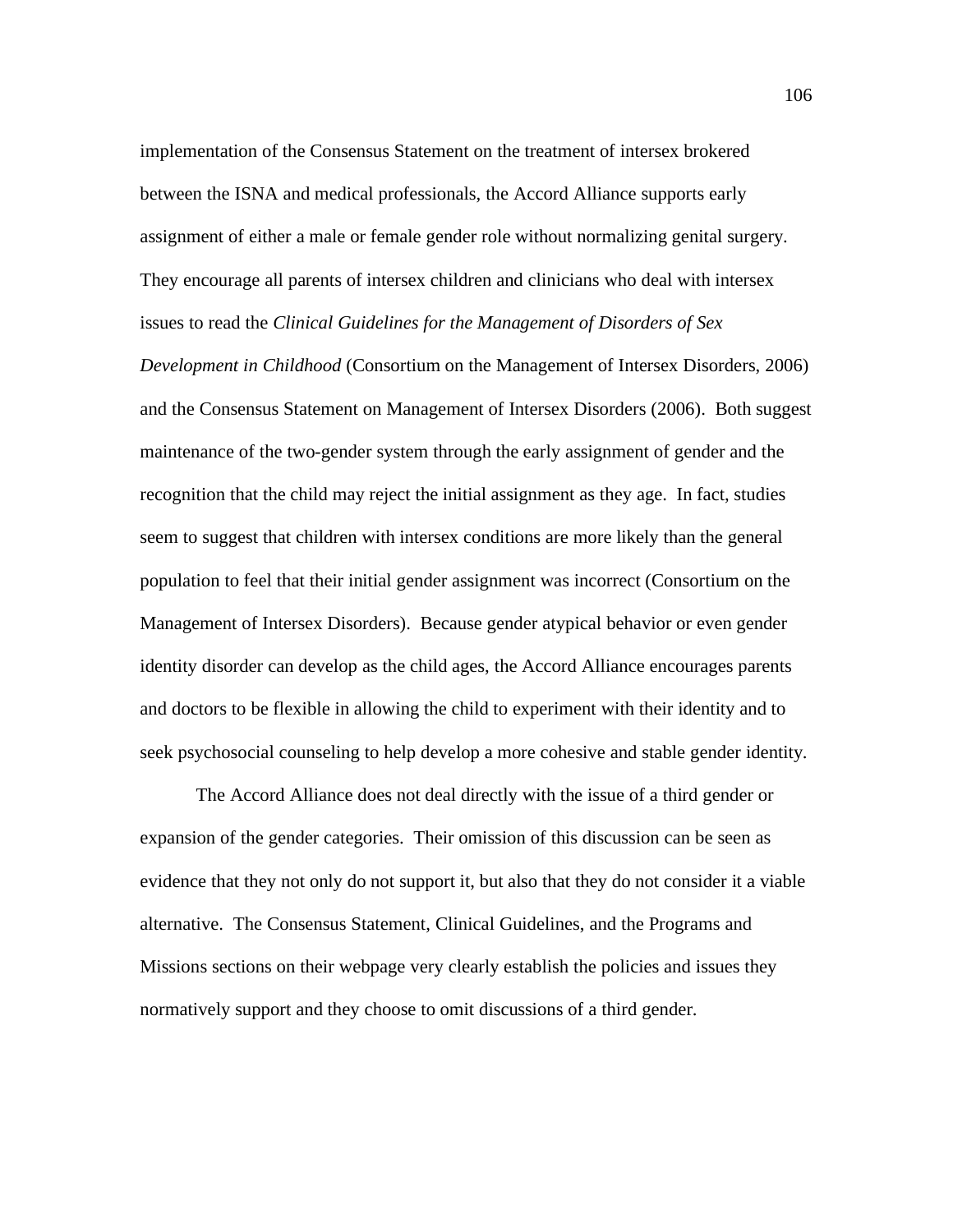Just as with the Intersex Society of North America, the Accord Alliance's position can be characterized as pragmatic. The Accord Alliance offers suggestions on how best to determine which of the two genders is optimal for the child and encourages doctors to follow those guidelines to the best of their ability, while simultaneously recognizing that the two existing gender categories may not fit the child permanently.

### Advocates for Informed Choice

 The Advocates for Informed Choice offer the least information about their position on gender out of the four leading groups. Such silence does not mean gender is an unimportant concern for them; it just indicates that they view the issue of gender slightly differently than the others. For them, gender is important to their fight for intersex rights because it is societal notions of gender that encourage the continuation of genital normalizing surgery (Tamar-Mattis, 2006).

After a lengthy exposition and then criticism of Dr. Money's position, Anne Tamar-Mattis (2006) argues that surgical interventions to create so-called normal genitalia are a "magic wand" approach that rely on "the simplified vision that surgery is a one-time, painless, cost-free event in which the child goes to sleep as intersex and awakens transformed into a 'real' boy or girl. The problem, however, is that neither surgery nor gender is quite so simple." (p. 67-68). Parents, society and even those "who are open to discussions of . . . critiques of the gender binary" (p. 84) have trouble accepting alternatives to the two-gender model when faced with an intersex child. Because the gender dualism is so entrenched, the Advocates for Informed Choice aim to attack a byproduct of the system, rather than the system itself. They choose to focus on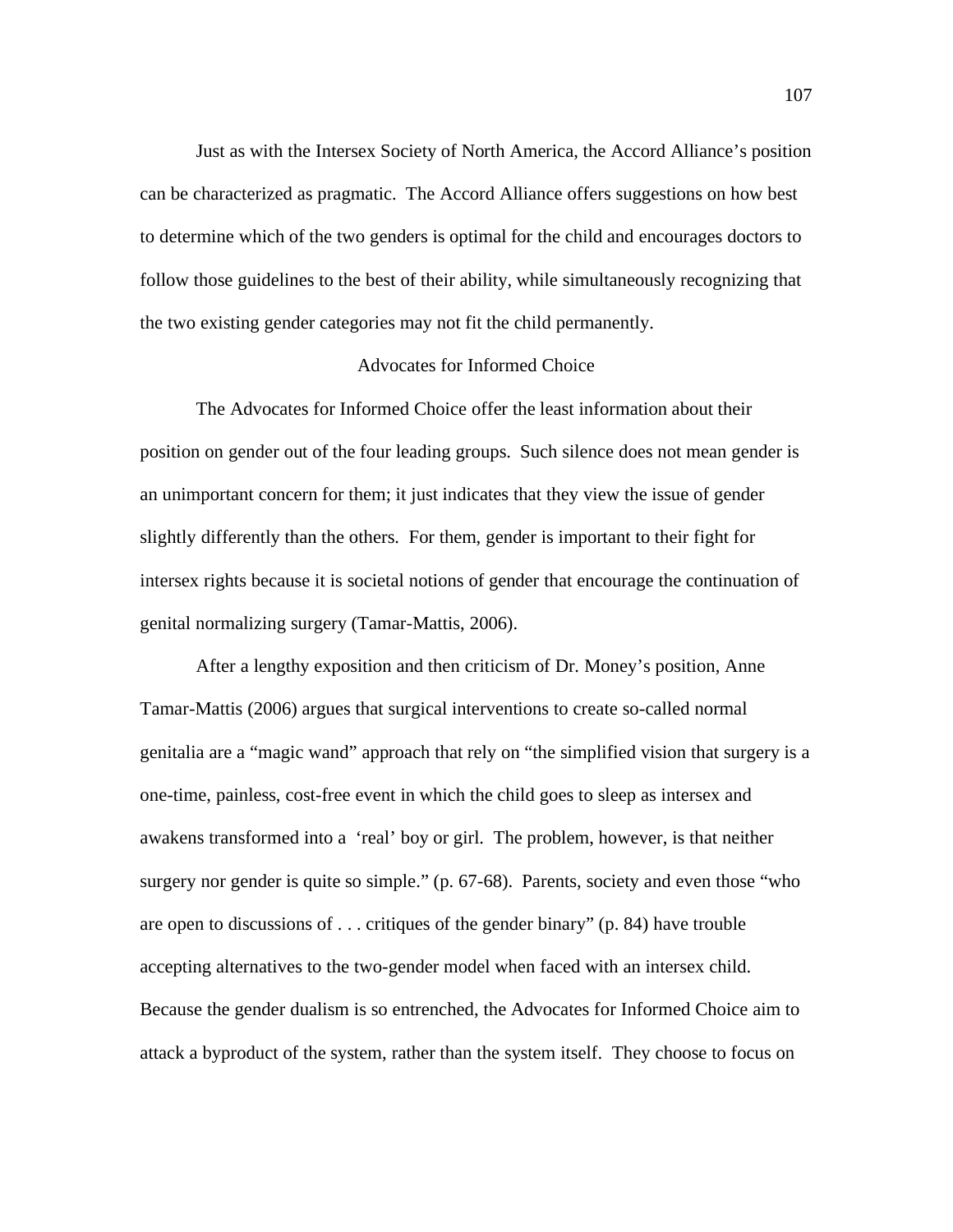the problems of gender normalizing surgery, which they argue limits the child's ability to choose for herself later in life which gender she feels she is.

## Organisation Intersex International

The Organisation Intersex International's (OII) position on the relation of gender with intersex is more idealistic than that of the previous three. They support a more flexible, subjectivist understanding of gender and the abolition of a two-gender system (OII, n.d.-d). They criticize the status quo's notion of a two-gender system because it fails to adequately include all of the diverse gendered forms inherent in humanity. "Our societies have accepted a binary construct between male and female which does not reflect Nature and the enormous variety of possible sexes which overlap one another in various gradations on a spectrum with male at one end and female at the other" (OII, n.d. b). One of their main organizational objectives is "to work in favour of human rights for the intersexed by helping people to understand that there are not just two pre-existing sexes. There is an infinite combination of possibilities on the spectrum of sex and gender" (OII, n.d.-d). Seeing gender as operating on a spectrum they propose allowing individual to choose for themselves where they fall along this spectrum; individuals should decide for themselves "which gender they wanted, if they wanted one" (OII, n.d. d). They argue that their membership reflects this ideology. They include many people with intersexed variations who have rejected their assignment as either male or female. The leadership of OII feels strongly that all intersex people, "regardless of their gender identification, should be included, not just those with firm male or female identities and who have not rejected their male or female gender assignment" (OII, n.d.-a).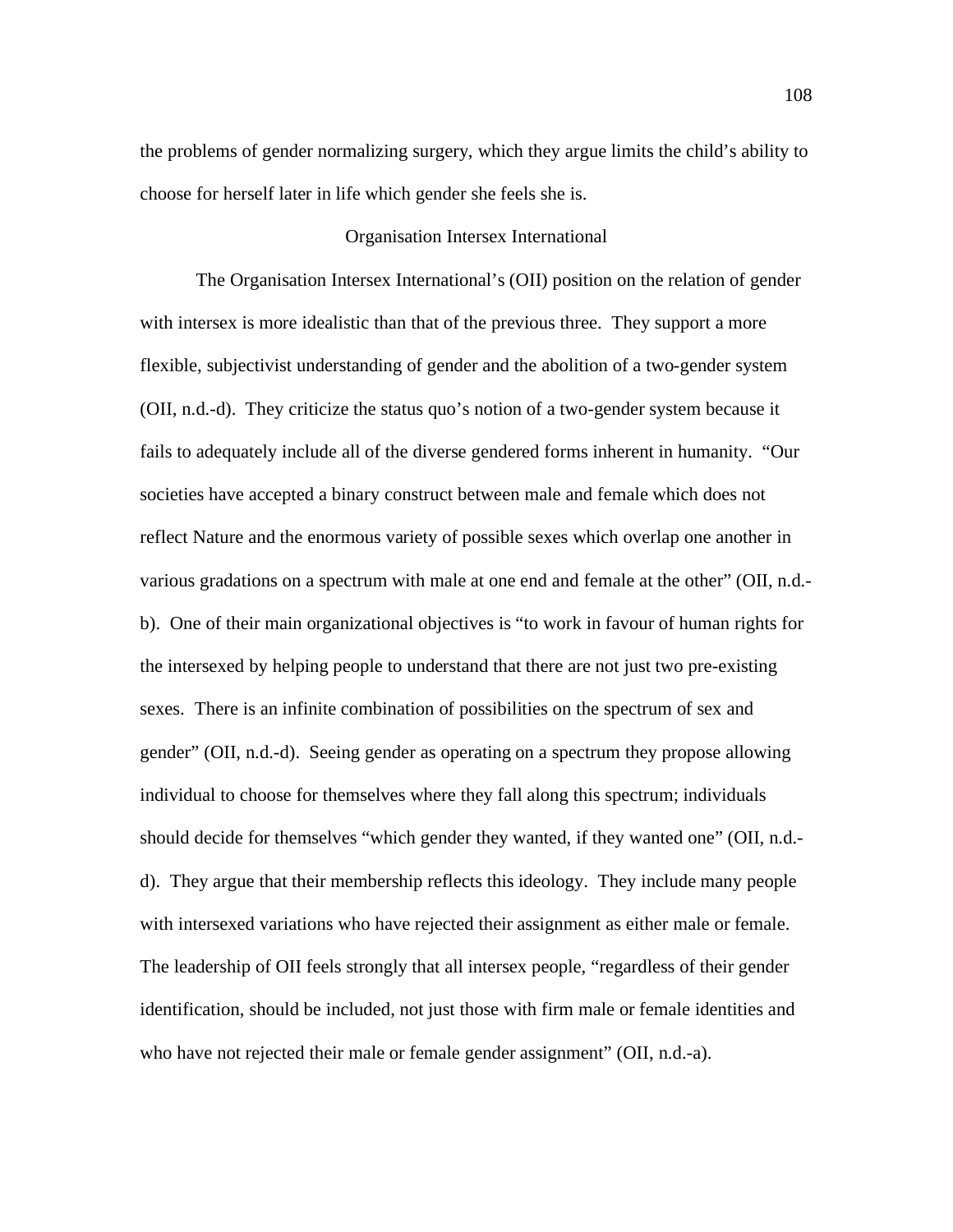Importantly, however, the Organisation Intersex International is against the creation of a third gender that only includes intersex individuals because it "only reinforces the binary structure of sex, with a 'defect' squeezed in between which would be the third sex" (OII, n.d.-a).

Because they support self-selection of gender, OII is opposed to early or immediate assignment of gender. They instead encourage informing parents of their child's physical difference in such a way "that they will be able to make informed decisions about the real health needs of their child (and not all this focus on which gender identity is best for the child which is what we are doing now)" (Hinkle, n.d., para. 2). Once parents understand the specifics of the particular intersex variation, the parents should work with doctors to assign a "TEMPORARY" gender assignment (Hinkle, para. 3, emphasis in original). The doctors should subsequently stress to parents that they are assigning a gender and not a sex and the child should be allowed to transform and adapt their gender as they see fit. Importantly, OII stresses that they only reluctantly support this provisional gender assignment and hope that eventually society will evolve to no longer be bi-gender reliant.

# Assessing the Debate

Scholarly literature discussing the relationship between intersexuality and gender has proliferated in the last decade. Because intersexuality presents a unique case from which to explore gender, feminists, gender theorists and many others have begun to explore the possibilities for moving away from reliance on sexual dimorphism and to investigate the relative merits of new theories of gender. To better understand what is

109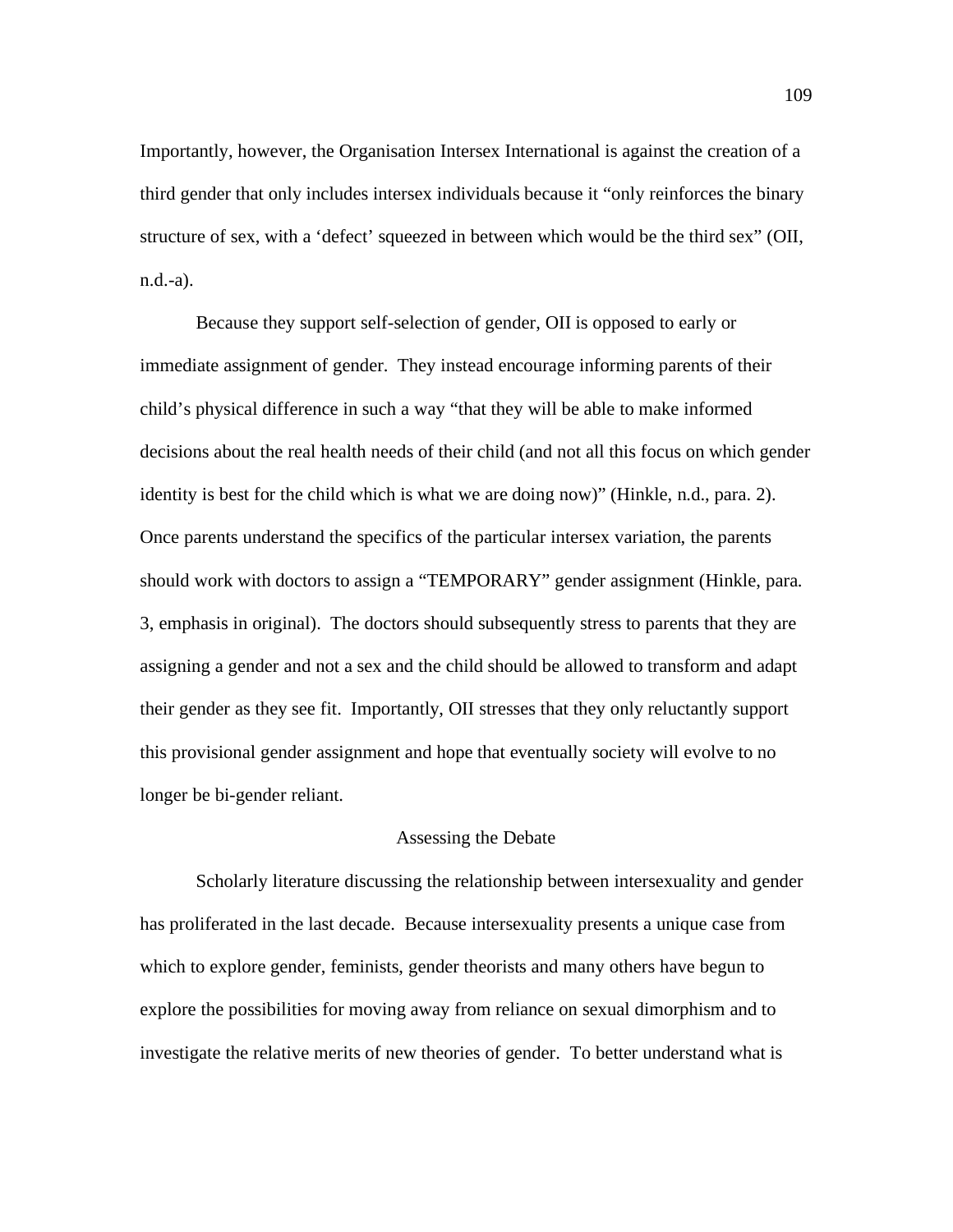happening in the contemporary intersex movement, it is useful to layout some of those key arguments and tie them back to the debate occurring among the different intersex advocacy groups.

The Organisation Intersex International is the most outspoken of the organizations in their criticism of gender dualisms. Their position mirrors closely those taken by many feminists and gender theorists, who argue that current dichotomous conceptions of male and female are problematic. They point to several shortcomings with what they refer to as an essentialized view of sex. First, they argue that binary notions of sex do not sufficiently account for the differences that occur in human morphology and psychology. The very presence of intersexuals, transgender people, transsexuals, bisexuals, and gay and lesbian men and women challenge the polarized categories of sex, gender and sexuality because they prove that "the actual combination of genes and genitalia . . . hormonal input; and procreative capacity may or may not be congruous with each other and with the components of gender and sexuality, and the components may also not line up neatly on only one side of the binary divide" (Lorber, 1996, p. 146-147). Intersex bodies, in particular, shake the foundations of the dimorphic sex schema. Acting as paradox that cannot be accounted for in the current system, they prove that not all bodies are born fitting the normative concepts of what we generally consider to be either male or female. This should lead us to question how something so 'natural' as 'sex' can be or needs to be artificially created after birth (Hird and Germon, 2001; Kessler, 1990) and lead us to the conclusion that material, corporeal accounts of what it means to be a man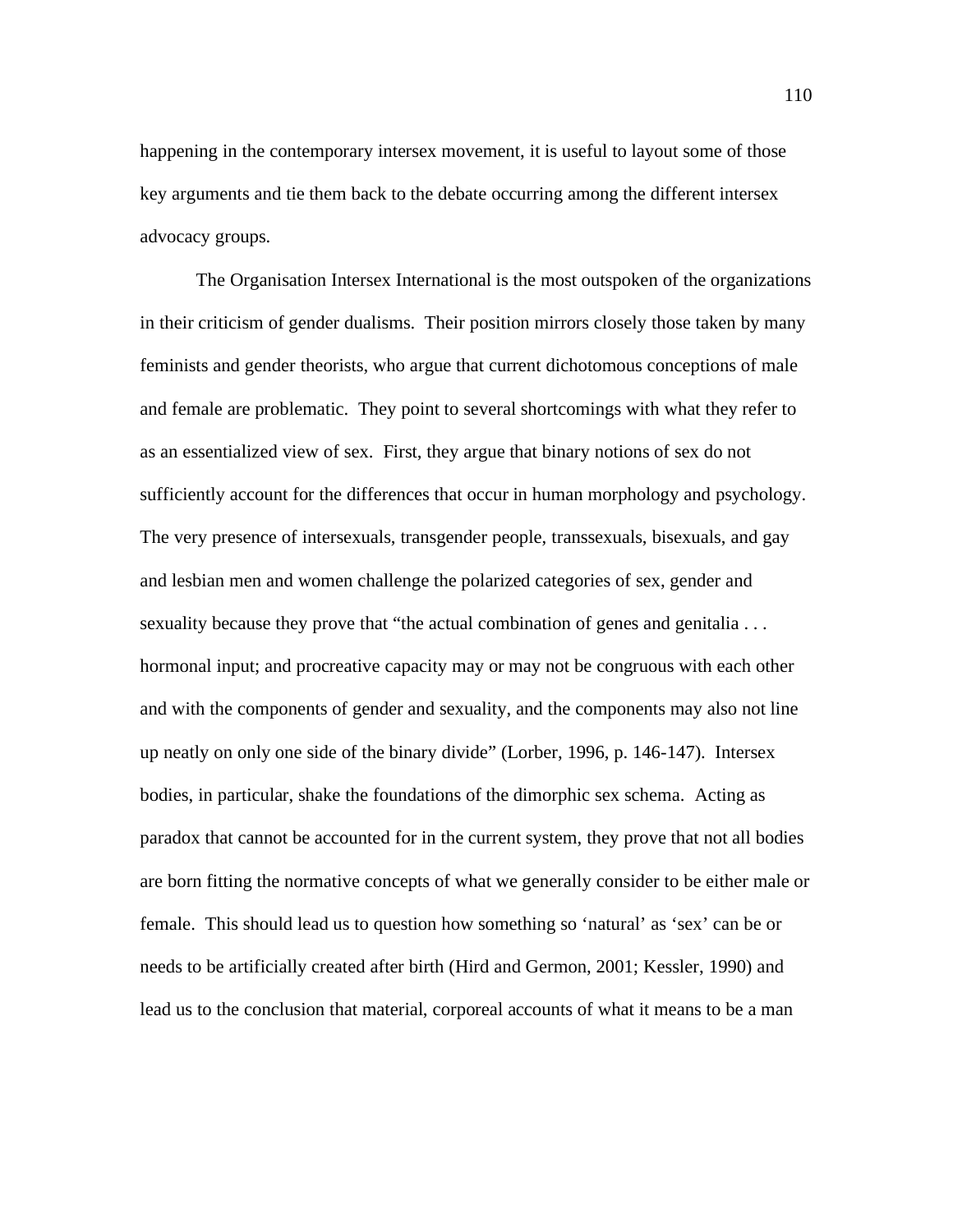or a woman are problematic and that "nature does not itself provide sufficient material from which 'sex' can be read" (Hird, 2000, p. 351).

It is also clear that nature does not provide the materials from which gender can be read. Even those bodies that may be easily categorized using traditional notions of male and female cannot be easily categorized into the two existing gender categories. Although it is widely assumed that those born with female anatomy are woman and those born with male anatomy are men, there are a myriad of groups who dispel this myth (Lorber, 1996). Binary gender accounts based on assumptions about anatomy fail to account for transsexual, transgender and queer-identifying individuals, as well as a host of others (Monro, 2002). The assumption that gender has a one-to-one correspondence with sex is troublesome in relation to the current treatment of intersex individuals because it is assumed that gender can be detected as a byproduct of sex designation and parents are encouraged to raise their child as a single gender from birth. Although the current guidelines do afford some room for possible gender reassignment later in life, continued societal insistence on unitary and corresponding genders means an intersex individual will face tremendous challenges in attempting to claim a new gender identity.

Finally, sex does not provide sufficient materials from which sexuality can be read. Organisation Intersex International and its supporters argue polarized conceptions of sex result in polarized conceptions of sexuality. Jackson (2006) points out that binary conceptions of sex and gender result in heteronormative conceptions of sexuality. In other words, heterosexuality is assumed to be the norm, whereby female born women and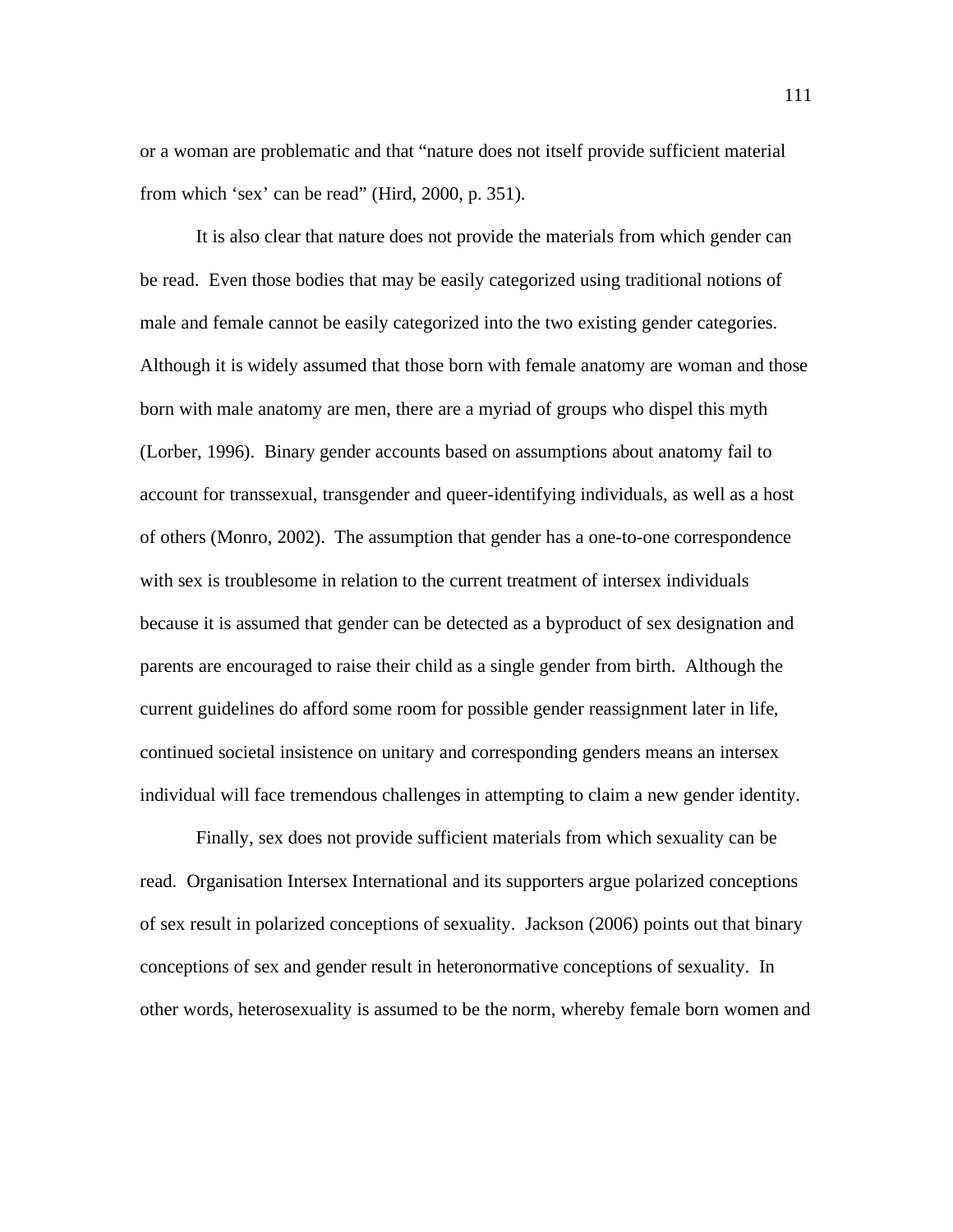male born men are heterosexual. Lesbians, gays, and bisexuals do not fit easily into this dichotomous system.

A second shortcoming of the dimorphic sex schema identified by those in agreement with Organisation Intersex International's position is that it is dangerous. Those falling outside of what is considered to be normal are met with both discursive and structural violence. Non-conforming bodies face the task of "building identities in a social environment that invalidates their reality and may even punish them for violating traditional gender roles" (Burdge, 2007, p. 246). Social stigma, harassment, societal and familial rejection, and physical and sexual assault regularly result (Brooks, 2000; Burgess, 1999; Donovan, 2001). Because the traditional gender dichotomy is so central to cultural formation those seen as existing outside of the norm are vulnerable to discrimination and oppression (Bern, 1993).

For intersex individuals there are also attendant medical dangers associated with reliance on a dimorphic sex schema. Belief that there are only two legitimate sexes results in dangerous medical treatments used to force intersex bodies to conform to one of the two sexes. Kessler (1998) suggests that genitals that vary from "a narrowly defined standard could have any number of different meanings" (p. 8), including that the "genitals signal the wrong gender category" and we "must operate to make them conform," "your genitals are inferior (less functional, ugly). We pity you and suggest you have corrective/cosmetic surgery," or "your genitals signify something about your parents. They must have misbehaved or be genitally unsuitable. They are embarrassed by you and your genitals" (p. 9). Because it is believed that "normal-looking" (read: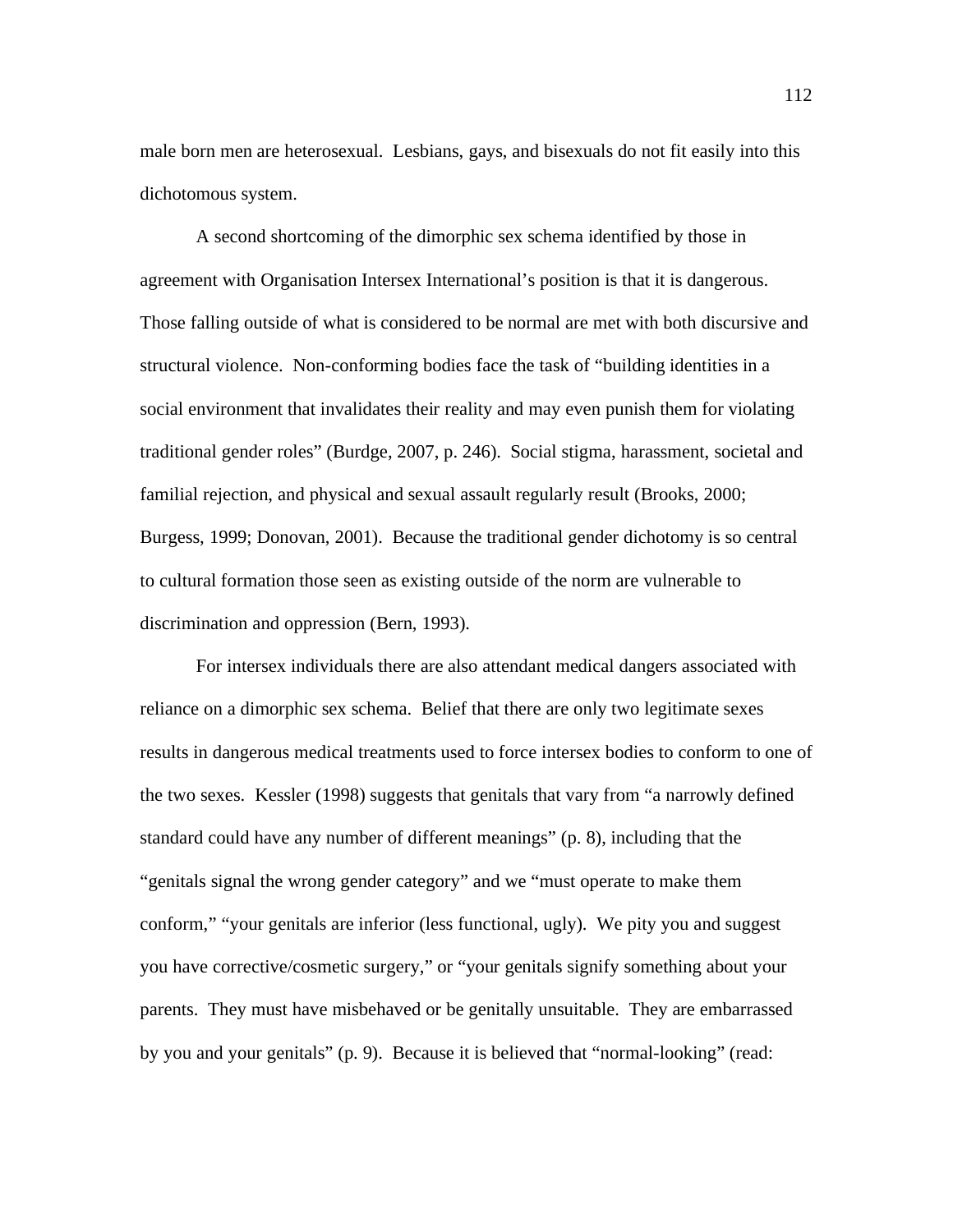those perceived to be typical of an infant boy or girl) genitals are critical for an infant's psychosocial development, doctors have empirically performed cosmetic genitalnormalizing surgery on intersexed infants (Crouch, 1998). With consequences ranging from repeated painful surgeries and loss of sexual sensation to shame regarding botched surgeries and feelings of inadequacy (Ford, 2001) it is clear that the medical treatment resulting from doctors' reliance on dimorphic ideations of sex is quite dangerous.

The arguments against the dimorphic sex schema should be clear. The position of the Organisation Intersex International is supported by feminists and gender theorists who argue that the dimorphic sex schema is insufficient because it doesn't account for the "shades of difference" (Hird, 2000, p. 248) that occur in nature and is dangerous because it exerts social and physical control over bodies. Intersexual, transgender, bisexual, gay and lesbian individuals call into question the aptness of our contemporary understandings of sex because they "challenge the ontological assumption that sex/gender fall into binary categories" (Monro, 2007, para. 1.1). Although the Organisation Intersex International is the only one of the groups that explicitly criticizes the sex dimorphism, none of the others would likely disagree with these arguments. What they take issue with, however, is whether the problems of the current situation warrant deconstruction of the current system or whether we should do work with the current system.

If the deconstruction of binary views of gender meant the creation of a new category just for intersex, all four organizations would likely unite with one another against the new system. One such system is offered by Anne Fausto-Sterling (1993), a renowned feminist author and intersex scholar. Her approach is characterized by its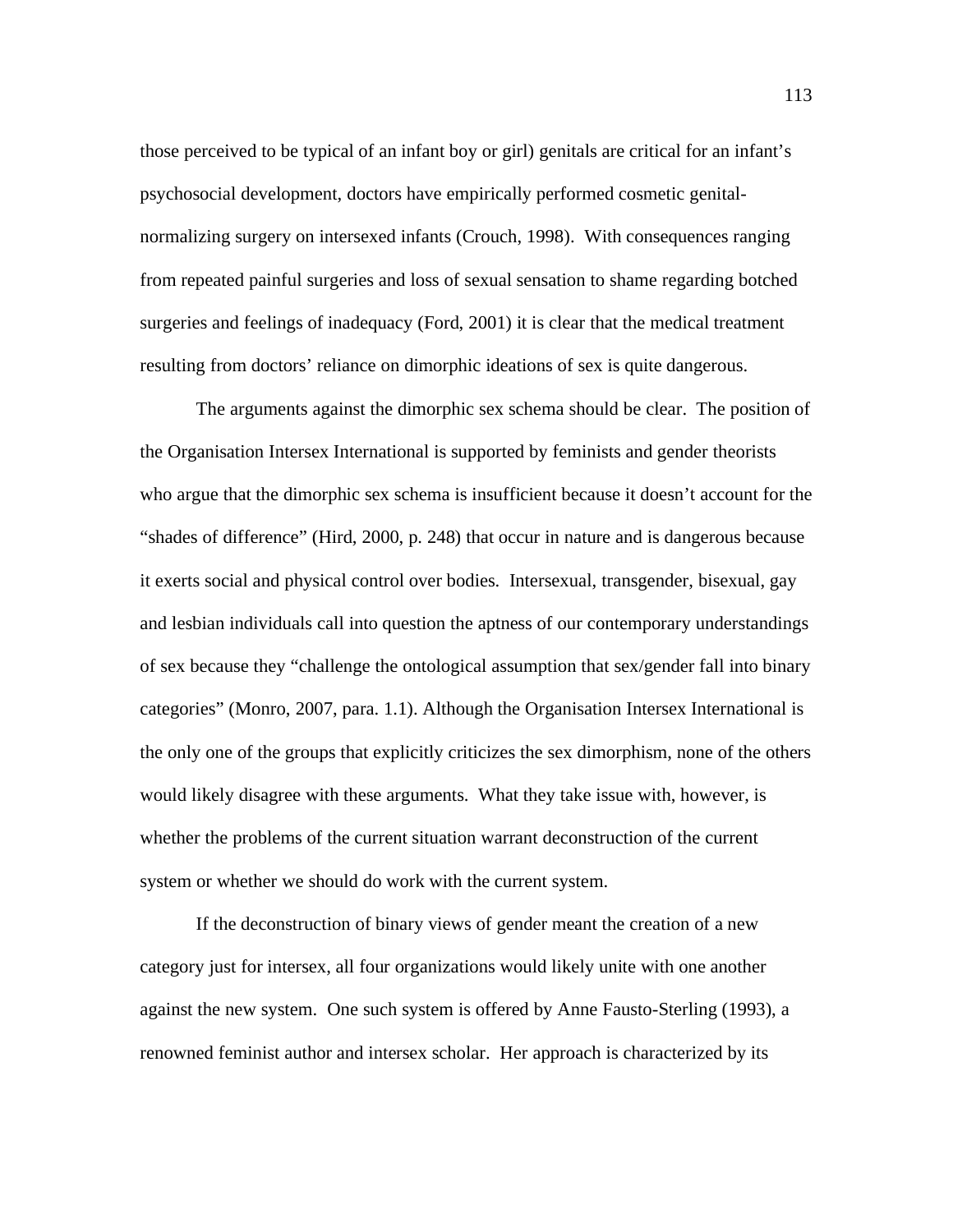additive nature. She suggests that a better gender schema would include not only males and females, but also herms (those who possess one testi and one ovary), merms (those who have testes and some aspects of female genitalia but no ovaries), and ferms (those who have ovaries and some aspect of male genitalia but no testes). Theoretically her approach creates a space for intersexuals because it recognizes men, women, and then three different categories of intersexuality. However, as the Intersex Society of North America and the Organisation Intersex International attest, this simple expansion of the binary view may not be in the best interest of intersexual individuals. Because it does not question the legitimacy of unitary conceptions of male and female, those will always be the norm, while the subsequent categories will be devalued. Further, expanding genders may still exclude some intersex people and those whose bodies do not form to the newly established categories (Monro, 2007). Even if great consideration is given to selecting the optimal new categories to account for the most people, there will be individuals that do not fit and will be made to conform.

If the deconstruction of binary views of gender meant the creation of an entirely new system of gender, one that abolished all current categories, the groups would no longer be in agreement. The Organisation Intersex International (OII) strongly favors such a reconceptualization of gender. Their position is explained and supported by many feminist scholars. For example, Tauchert (2001) writes, "The retreat from the binary that has dominated cultural forms in the modern period is an ethical project. It is not possible to ignore the binary, but it is possible to engender models for sexual embodiment that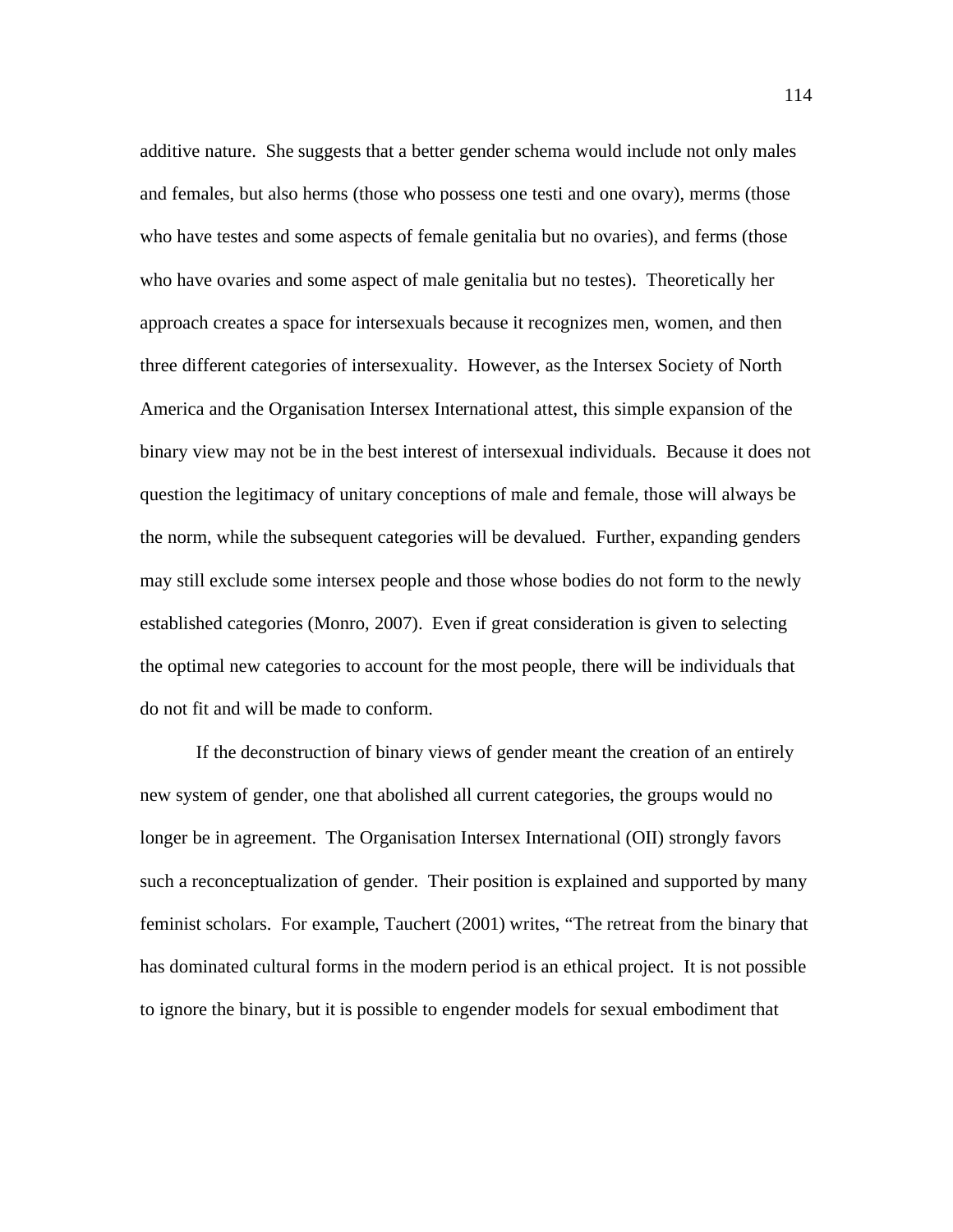reconstitute normativity" (p. 190). Further, such essentialism precludes the enunciation of, perhaps, more apt and fluid understandings of gender. Butler (1990) argues:

Gender is a complexity whose totality is permanently deferred, never fully what it is at any given juncture in time. An open coalition, then, will affirm identities that are alternately instituted and relinquished according to the purposes at hand; it will be an open assemblage that permits of multiple convergences and divergences without obedience to a normative telos of definitional closure. (p. 16)

Because of their belief in gender's openness, the OII is pushing for viewing gender as a spectrum. Rothblatt (1995) argues that OII's allows self-identification of a multitude of contingent identities and it calls for the proactive embrace of identities and categories. Pluralist models, such as the one suggested by OII, allow individuals to strategically position themselves along a spectrum or on a series of axes. Some argue that this can ultimately result in destabilizing binaristic thinking about gender (Cranny-Francis et al., 2003).

 Although the United States and most Western cultures are far from such an expanded conception of gender, there are many examples of different societies that support the possibility of OII's position coming to fruition. Empirically some societies afford room for non-binary notions of gender. For example, the Dominican Republic honors the guevedoce. Born with an intersex variation called 5-alpha reductase deficiency syndrome, most guevedoce are raised as girls until puberty when their voices lower, their muscles develop, and their clitorises elongate to resemble penises. After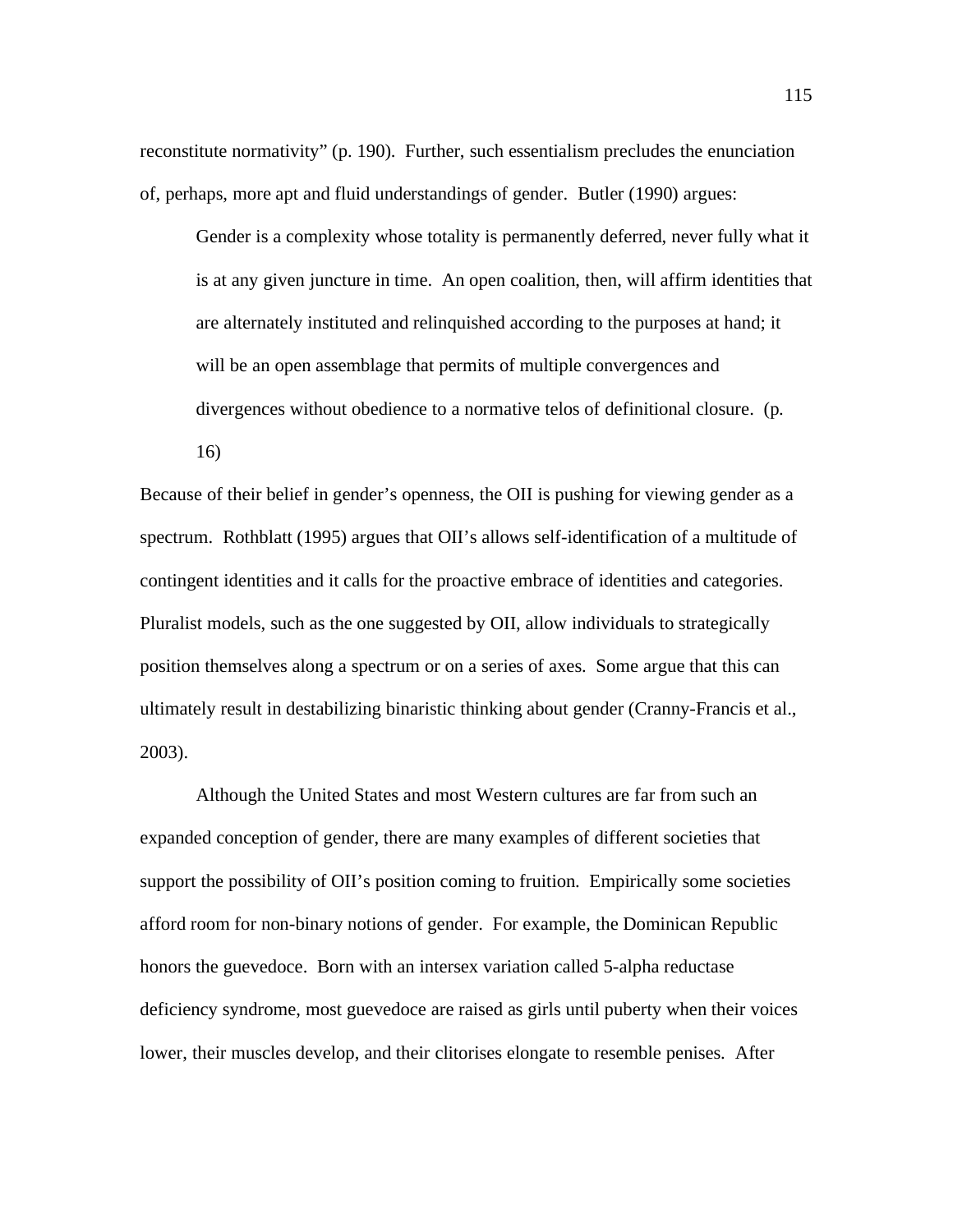puberty, the guevedoce are allowed to transition into male roles, with little or no societal constraint (Elliot, 1998). Herdt (1996) hypothesizes that the relative ease in gender switching is not due to a laissez-faire attitude about sexual identity, but rather due to the Dominican society's widely held acceptance of a third sex. Because 5-alpha reductase deficiency syndrome is relatively common they have a "triadic sexual code" (Herdt, p. 428). Children are not born into a society that is male and female, but instead, "male, female and guevedoce" (Elliot, p. 36). Several Native American communities also honor a three-gender system. The Navaho have the nadleeh, who are accorded high status and prestige. A family into which intersexed child, or nadle, is born is seen as very fortunate (Hill, 1935). With the expansion of understandings of sex beyond simply male and female, intersex individuals in these societies are able to avoid many of the problems faced by those in contemporary Western culture.

 Although such societies have existed, many people question the possibility of Western societies adopting new understandings of sex. The Intersex Society of North America (ISNA) and the Accord Alliance are among the skeptics. Although they identify problems with the surgery and treatment that result from the dimorphic sex schema, they are more optimistic about banning surgeries than they are about societal reconceptualization of gender. Elliot (1998) supports their position, pointing out that such reform may not be possible in the short term:

It would be a mistake to overlook the consequences of damaging and stigmatizing cultural pressures an intersexed child may face. We might think the Navajo in the 1930s were more enlightened than we are today, but we can't simply decide to see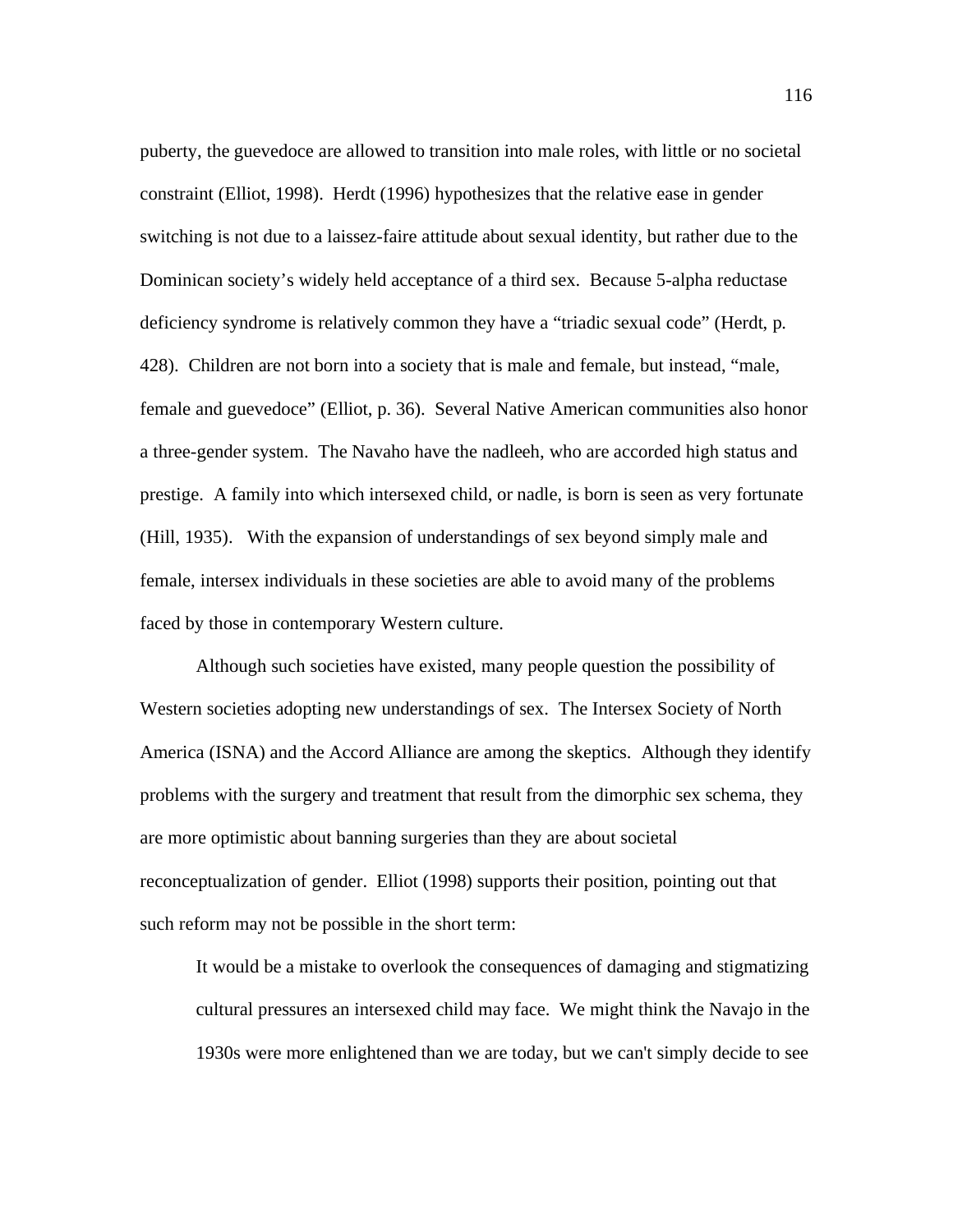the world that way. We have the culture that we have, and we live in the present, not the past. Cultures change, of course, and it is more likely that ours will change if fewer surgeries are done and intersexuality is acknowledged openly. But few parents will willingly risk what they believe to be the well-being of their child in order to protest a cultural norm. (p. 39)

Emphasizing practical considerations over idealized outcomes, Elliot identifies the crux of the debate occurring about gender and intersexuality. Although the dimorphic sex scheme certainly poses problems for intersexuals, the question becomes, how do we best fix the problem? The ISNA and Accord argue that pushing for larger societal reform is not the answer. Instead, resources and efforts should be directed to what they consider to be more practical concerns. The Organisation International is so troubled by the dual gender system that they worry that maintenance of the system will mean continued stigmatization and unnecessary surgeries for intersexuals. The stasis point of this debate is thus pragmatic versus ideal.

## **Conclusion**

With the widespread acceptance of Dr. Money's theory of gender socialization, the treatment of intersexuals came the reliance on surgery to ensure proper genital normalization. All four of the leading intersex advocacy groups staunchly oppose the use of surgery for such ends. Instead they support assignment of gender absent physical manipulation of the body, whenever possible. Despite this agreement the debate over gender continues.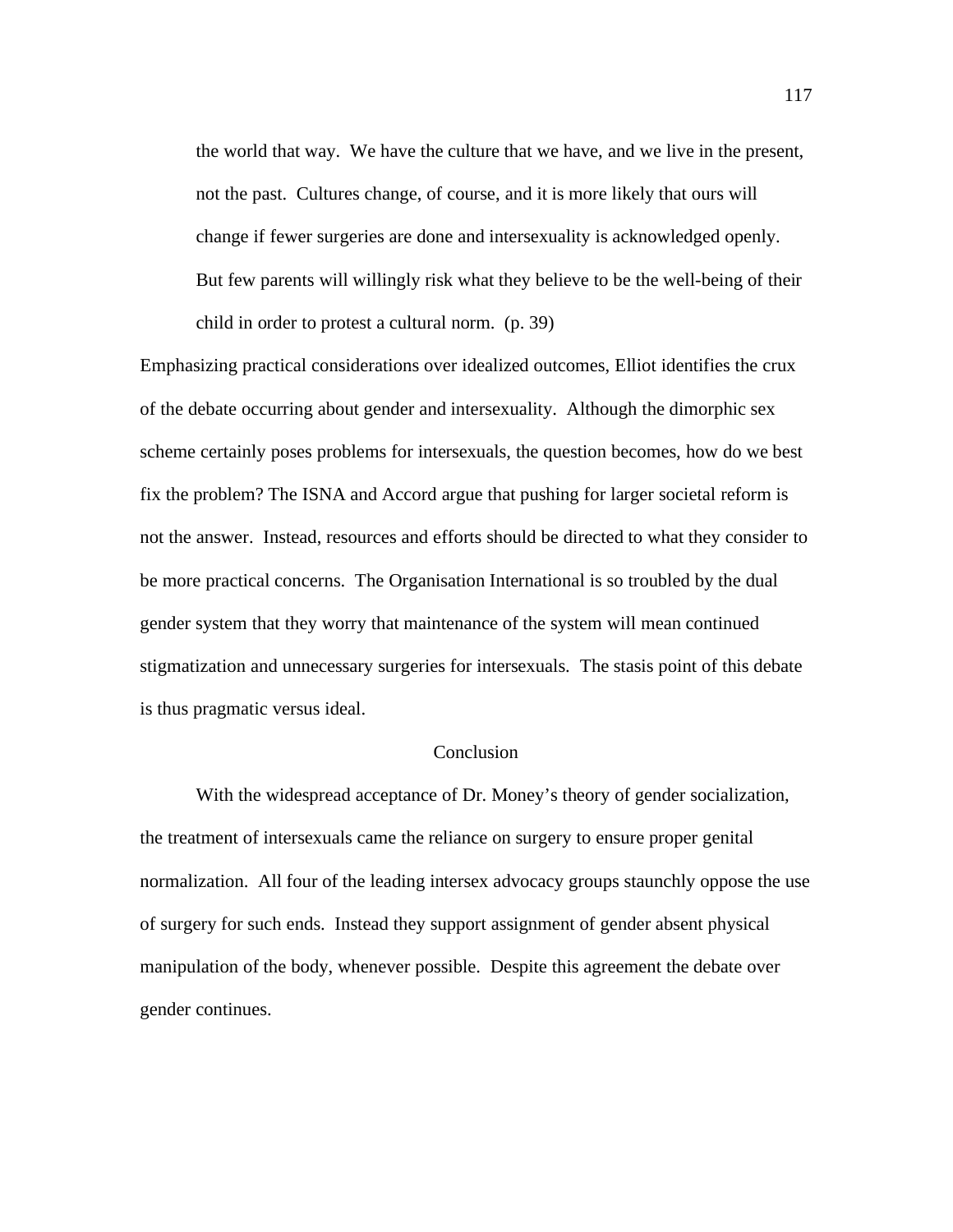Although the academic debate over the assets and drawbacks of the dual sex system makes the rift between the organizations seem insurmountable, the possibilities for organizational cooperation and movement agreement over what to do with gender are great. There are arguably very strong possibilities for organizational cooperation if viewed in terms of short-term versus long-term goals. All of the groups recognize there are limitations to maintenance of the two-gender system. In fact, the very existence of intersexed bodies calls into question the appropriateness of maintaining sex dimorphism. The disagreement for the groups seemingly rests on how to respond to the shortcomings of the gender dualism. However, when viewed in terms of temporality, the disagreement disappears.

All of the organizations understand the necessity of assigning a gender to a newborn. All of them agree that genital surgery is an unacceptable means by which to codify gender assignment and all of them assert that gender assignment should be considered temporary and subject to change as the child ages. Thus, in the short term, gender can be assigned heuristically as a means to help the child in a sexually dimorphic society. In the long term, however, there appears to be no reason from the organizations' perspectives not to allow the Organisation Intersex International to pursue the deconstruction of gendered categories. Even if Accord Alliance and Advocates for Informed Change do not choose to integrate gender criticism into their platforms, they offer no reason why breaking down gendered thinking would be disadvantageous for their overall objectives. In fact, moving away from gender dimorphism may help them reach their goals of ending non-essential surgery and preventing the stigmatization of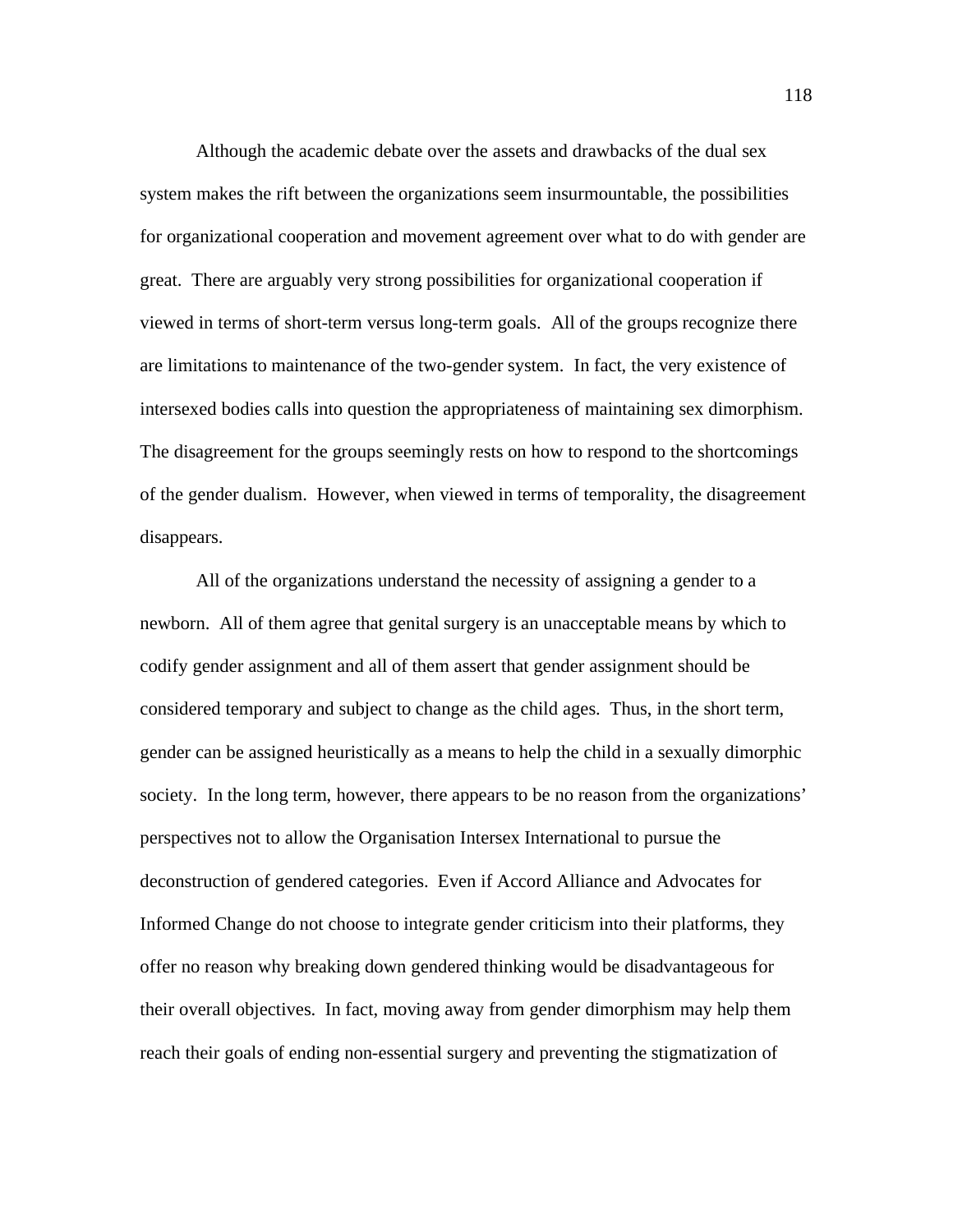intersex individuals because it forces societal reconsideration of what it means to be a man, a woman or something else entirely.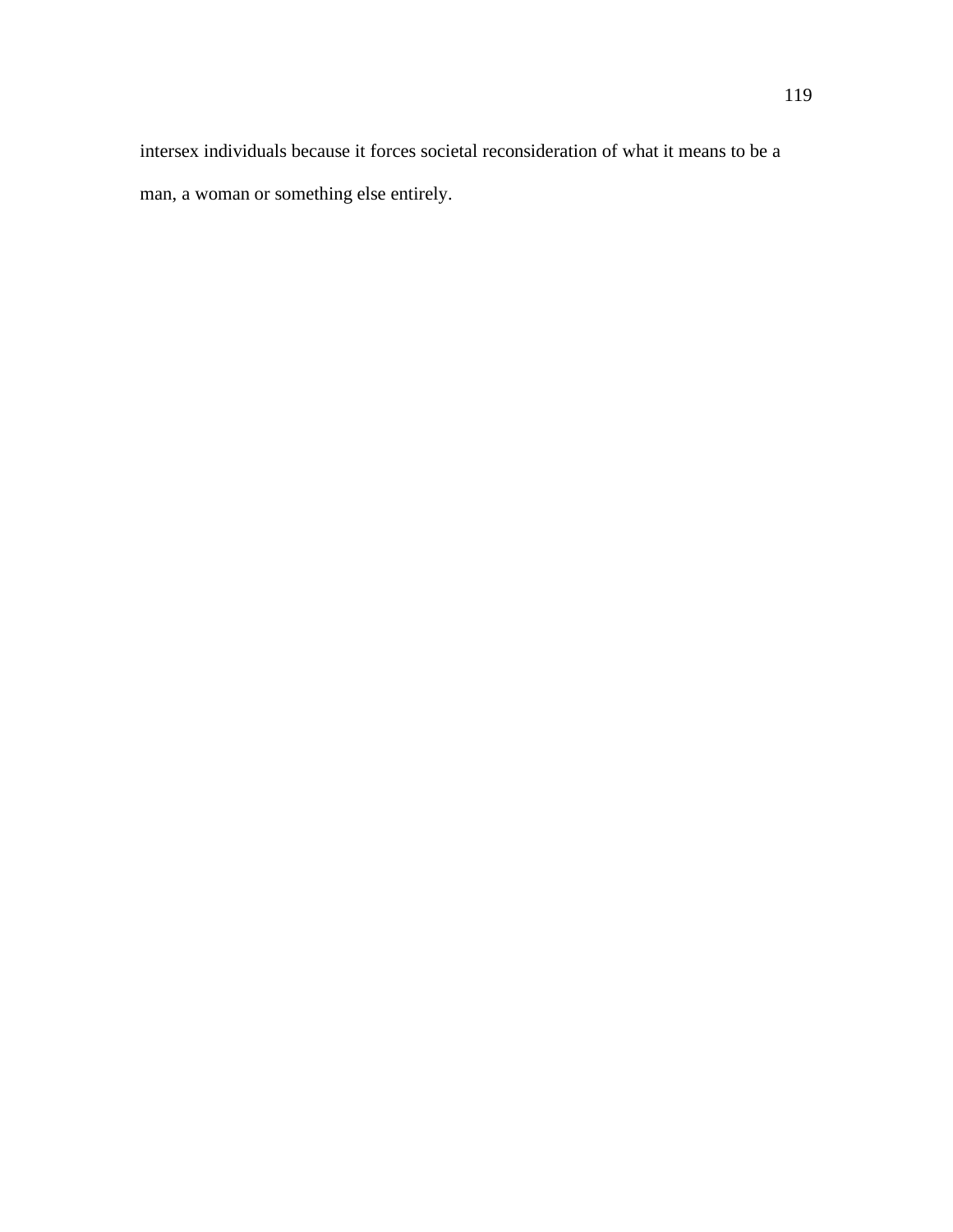#### CHAPTER 6: Conclusions

The history of medical mistreatment of intersexuals has long been documented. Emi Koyama of the Intersex Initiative (n.d.) summarizes the issue, "this 'treatment' . . . sets in motion a lifelong pattern of secrecy, isolation, shame, and confusion. Adult intersex people's stories often resemble that of those who survived childhood sexual abuse: trust violation, lack of honest communication, punishment for asking questions or telling the truth, etc. In some cases, intersex people's experiences are exactly like those of child sexual abuse survivors" (para. 3).

Speaking autobiographically, Morgan Holmes (2008) writes,

Contemporary intersexuals have little hope that the medical establishment that labels us will see our bodies as graceful expressions of difference. Instead, contemporary intersexed people are first rendered as freakish crises, as medical emergencies, and as the unraveling of meaning—all only to be repackaged in surgically corrected form as a testament to the wonders of medicine, the propriety of sexual dimorphism, and the correctness of what Judith Butler calls "the heterosexual matrix." (p. 13)

The narratives of intersexual individuals and their parents tell a tale of confusion, isolation, stigma, and physical as well as psychological pain. The organizations of the intersex rights movement have emerged to bring an end to this trauma. Since the inception of the movement in 1993 with the founding of the Intersex Society of North America, the movement has grown both in size and in diversity.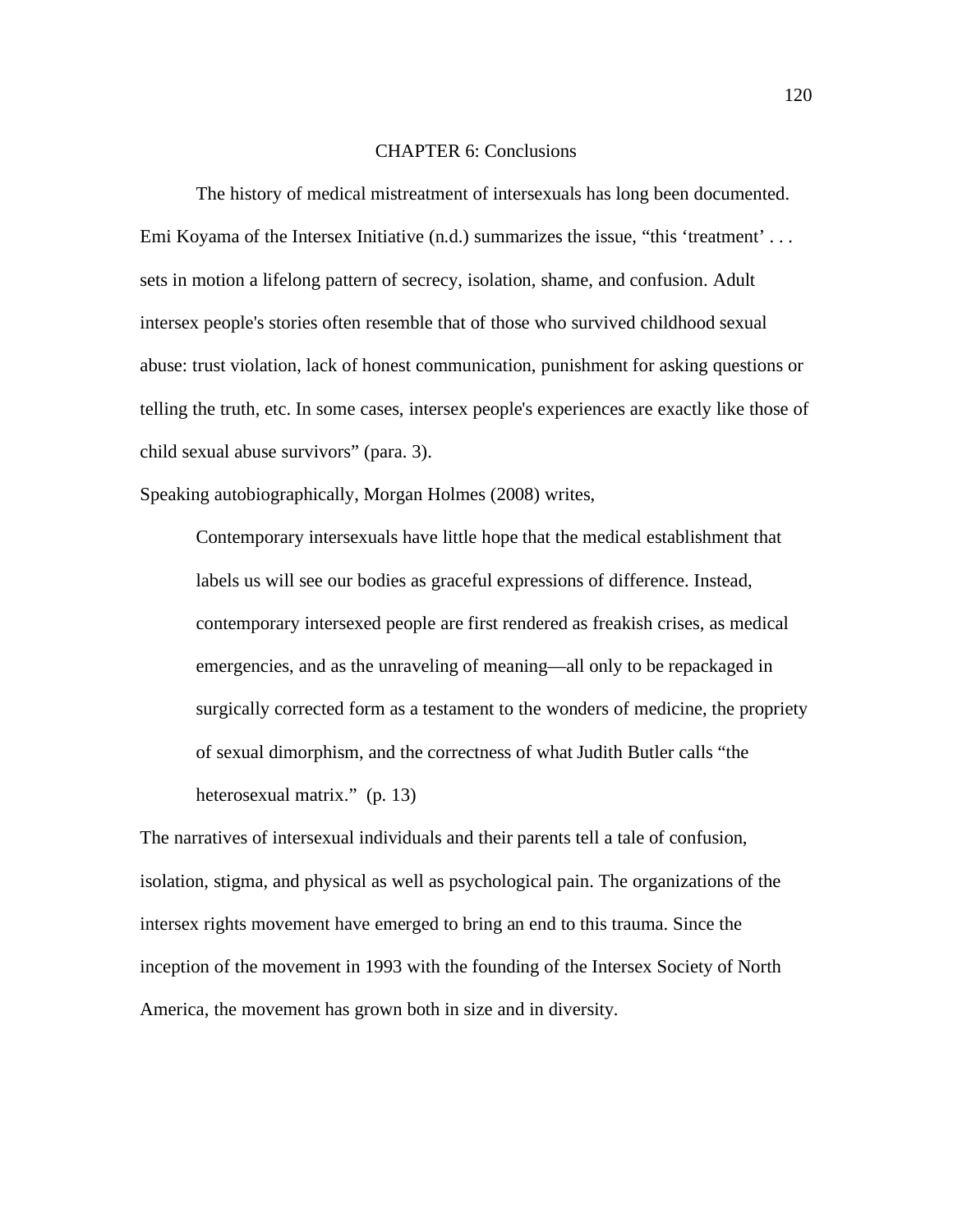The number of members has increased as awareness about intersexuality has risen and as intersex individuals and their family felt more comfortable sharing their stories and expressing their voices. As the movement grew, more organizations emerged, giving more options to the intersexed and their non-intersexual allies. The Intersex Society of North America was joined, in 2003, by the Organisation Intersex International and, in 2006, by the Advocates for Informed Choice, and was replaced by the Accord Alliance in 2008. Although the organizations are united under a single banner of seeking justice for individuals with intersex variations, they all have their own particular agendas, interests, and ideas for how best to proceed. As is true with all social movements, the intersex rights movement houses a diverse array of groups that dispute the proper objectives, methods, and tactics (Preves, 2005) to achieve their objectives. In fact, there is tremendous tension that exists among the advocacy groups. The public statements and websites of the organizations highlight not only the areas of convergence, but also the critical points of divergence. The preceding chapters investigate the debates and disagreements in great detail. They show that some of the divergence points create seemingly insurmountable antagonisms that prevent coalition building, while others make the case that despite seeming inconsistencies the groups are and should be able to work with one another to achieve their common objectives. In this final chapter, I summarize the key debates among the social movement organizations of the contemporary intersex rights movement, offer some conclusions about the findings of the study, identify some limitations of the study, and suggest the directions future research might take.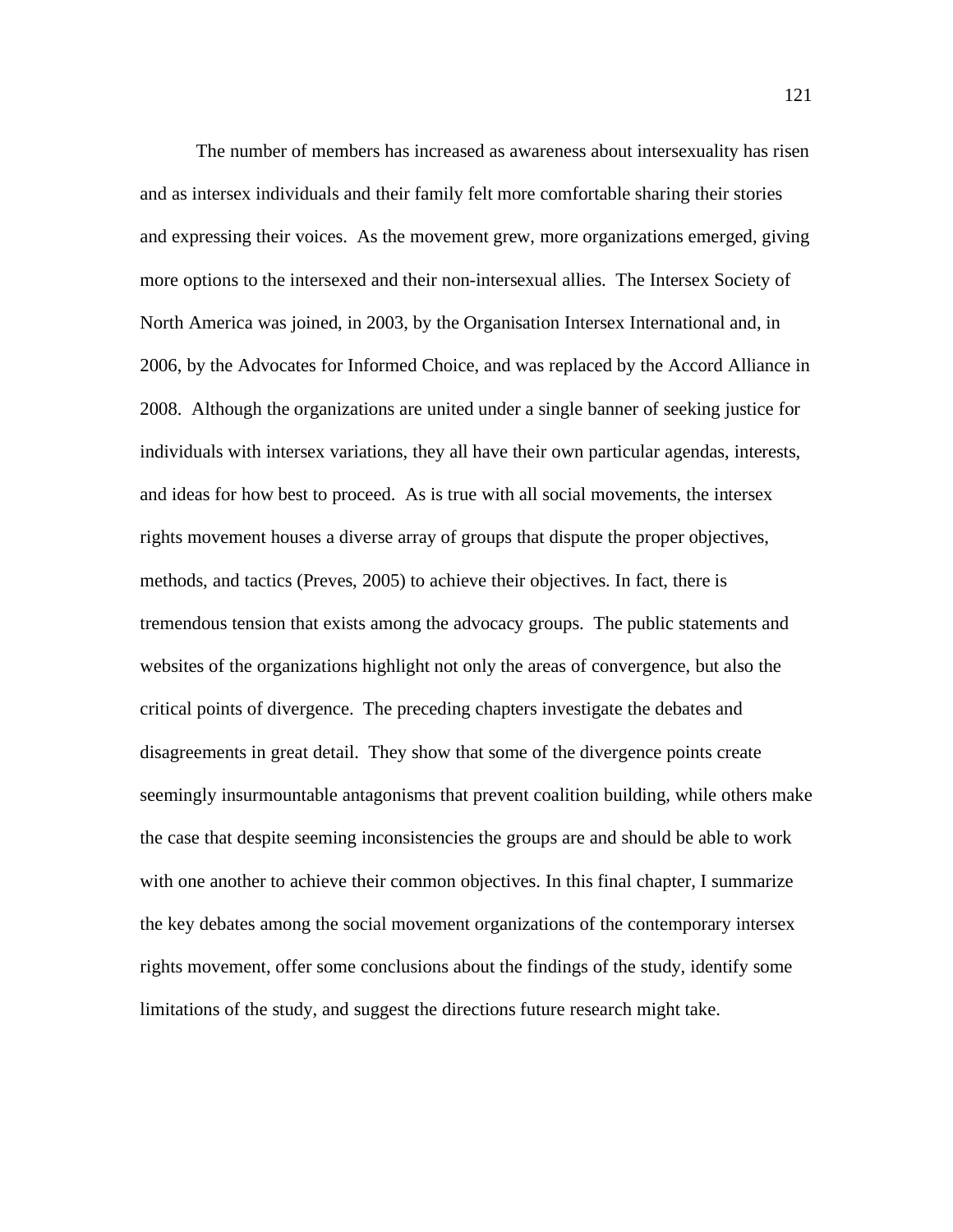#### Summary of Chapters

Chapter two evaluates organizational identity creation through the publication of organizational mission statements and identifies the implications of mission statements on groups' organizing potential. Although all of the groups are committed to change, they disagree over the correct path to follow to achieve that change. Their differences are made visible in their organizational mission statements. As a public summary of the organization's purpose, the mission statement is instrumental in the organization's public image creation. As the first intersex rights organization, the Intersex Society of North America (ISNA) had a relatively broad mission focused on making the world safer for intersex individuals by helping to bring systemic change to end shame, stigma and unwanted genital surgeries. Facing as though they had accomplished their mission<sup>5</sup>, the ISNA closed in 2008 to make way for the Accord Alliance. The Accord Alliance explicitly narrowed their mission to focus solely on medical reform. For the Accord Alliance, the purpose of intersex activism ought to be improvement of healthcare for intersex individuals through the creation of interdisciplinary medical teams and a suspension of non-essential early surgery. The Organisation Intersex International frames itself as engaged in pushing for societal reforms. They hope to end medicalization, normalization, and genital surgeries without informed consent. They are opposed to groups like the Accord Alliance, which they believe lead to the dangerous medicalization of intersexuality. The Advocates for Informed Choice describe

5  $<sup>5</sup>$  It is debatable whether the Intersex Society of North America actually met its objectives. The public</sup> statement upon their closing suggests they were relatively satisfied with the results of the Consortium, but there seems to be some tension between the result of their Consortium in 2005 and the espoused goals of the ISNA in their organizational mission statement.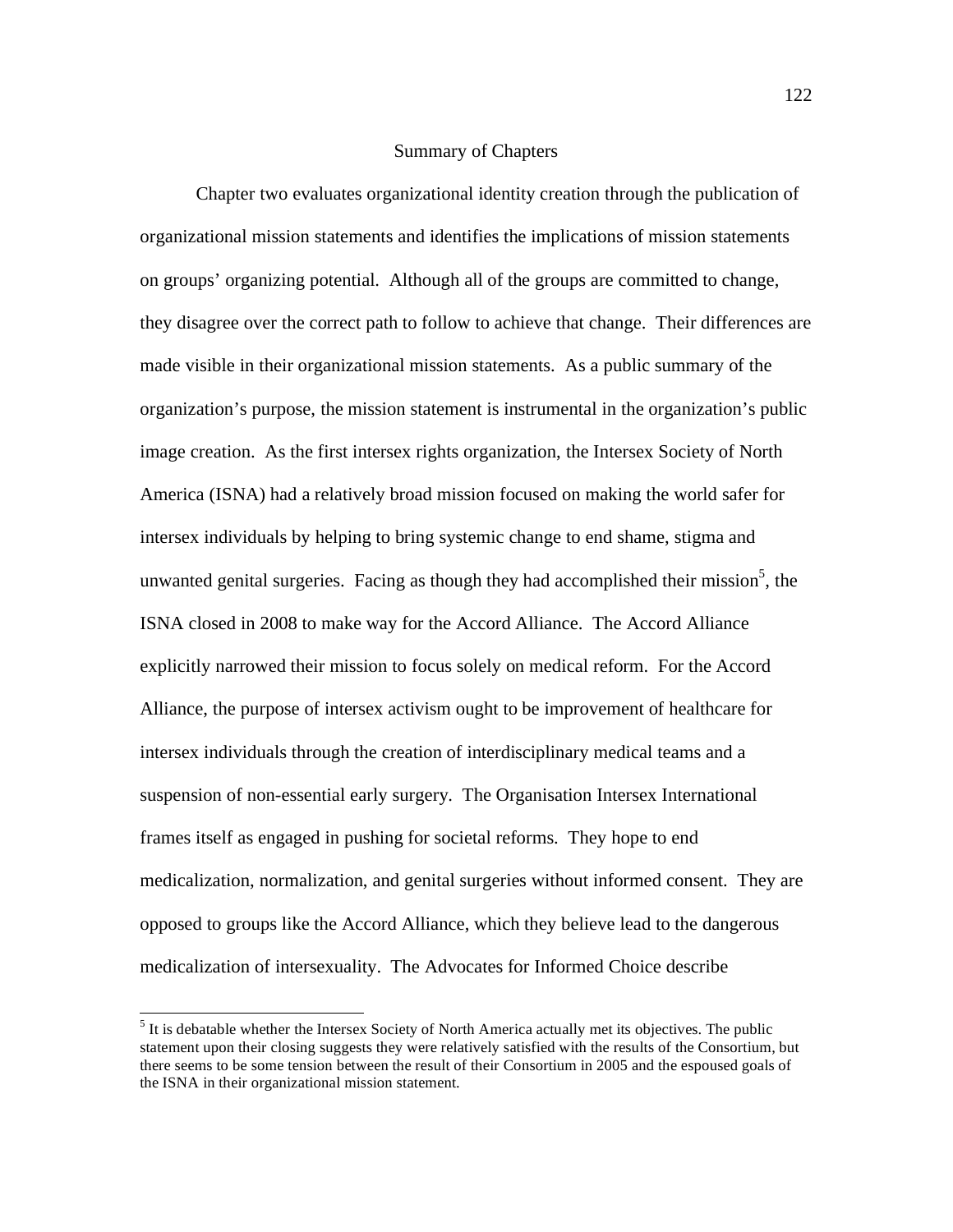themselves as focused on legal reforms, hoping to procure rights for intersexual individuals. They make a point of repeating that they are the first and only group focusing on providing protections for intersexual individuals through legal mandates.

The ways social movement organizations, such as these, choose to identify themselves has important implications for their ability to ally with others, to attract and retain members, and to justify the existence of the organization. Short and to the point, an organizational mission statement is one of the first things available to interested parties. It will shape the likelihood of adherence to an organization and offers readers insight into how to categorize that organization, both descriptively and heuristically. Once an individual joins an organization, the mission statement functions to guide members on which activities can appropriately be undertaken by an organization. It also sets the boundary conditions of an organization, allowing members and leaders to know when their organizational purpose has been fulfilled. Moreover, the mission statement captures the ideological beliefs of the organization, making it seem like an appropriate ally to some, but an enemy to others. Although the mission statement is not the only factor in determining membership or coalition-building opportunities, it certainly plays an important role in shaping these functions.

 Another key factor determining membership and coalition-building opportunities is the terminology selected by an organization. How a group labels the key issues of their organization plays an important role in predicting who the target audience of an organization is, who fits within an organization, what actions an organization will take, and what the chances are of working in tandem with another organization. As a result,

123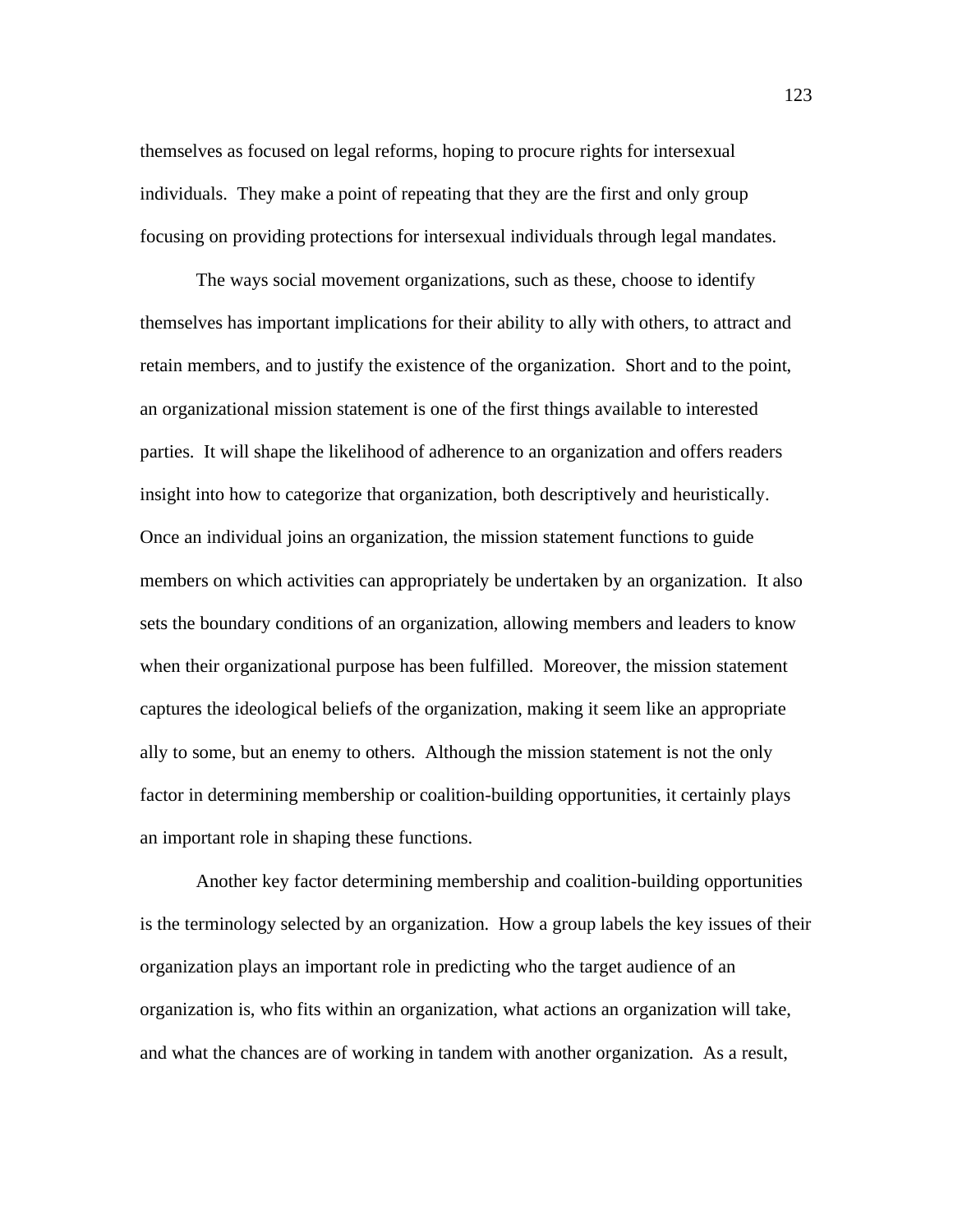organizations ought to be quite reflexive in determining how best to frame and discuss the issues relevant to their organization.

 For the intersex rights movement, the battle over naming is fierce. In chapter three, I explore the ongoing debate over the nomenclature of intersexuality. Although the Intersex Society of North America and the Organisation Intersex International both select the term intersexuality, they do so for different reasons. The Intersex Society uses intersex because they view this term to be the most pragmatic for starting a movement. Arguing it is an umbrella term, the Intersex Society of North America prefers intersex because many people with a diverse assortment of intersex variations can easily identify with the expansive term. The Organisation Intersex International, however, chooses intersex because it recognizes all the different sexual variations inherent in human morphology. As such, the OII's use of intersex is an implicit criticism of the dimorphic sex schema. The Accord Alliance, interestingly, agrees with OII and ISNA's assessment that intersex is an expansive, umbrella term, but believes such an expansion hurts those that the organizations are actually trying to help. As a response, the Accord Alliance selects the term Disorders of Sex Development (DSD). Leaders of the Accord Alliance believe that using DSD is preferable because it uses the language preferred by physicians dealing with patients with different sexual variations. The Advocates for Informed Choice opt for what they see as a middle ground approach. They simultaneously use the terms intersex and Differences of Sex Development, arguing that the combination of the terms best ensures that all individuals feel comfortable approaching their organization for help. They further argue that the term Differences best avoids the problems of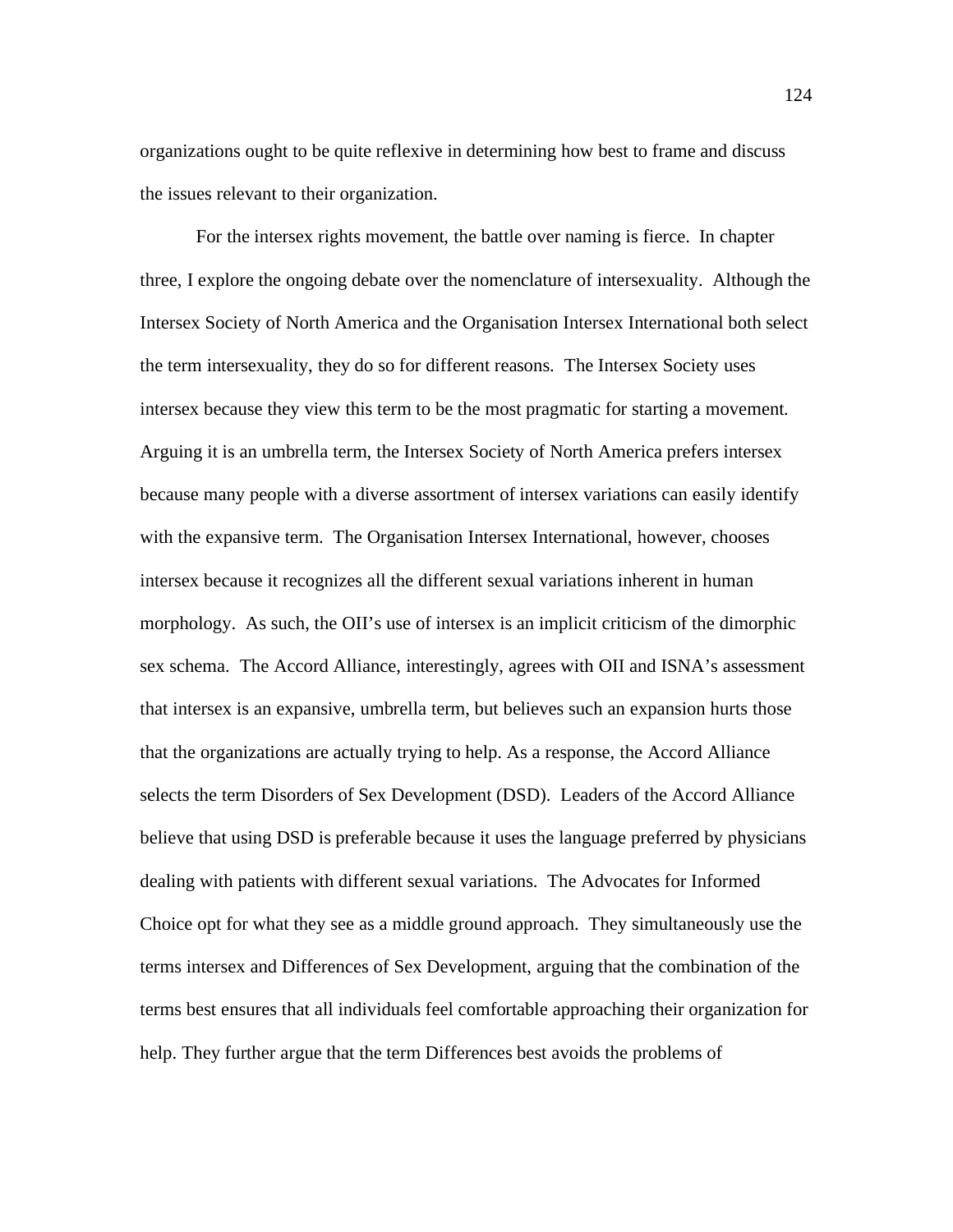normalization and medicalization inherent in the term Disorder. Each of the groups' websites offers a robust defense of why they choose that terminology and why they eschew alternate terminology. It is clear that they believe this issue is important and winning this debate will have a real effect on their ability to achieve their mission.

 Although debates over naming occur in every movement, the battle over parental rights and parental consent is unique to the intersex rights movement. Because intersex variations typically present themselves while children are minors, parents are currently legally obligated to make decisions on their children's behalf. Historically, parents have agreed to early genital surgery on their children, seeing it as a way to normalize children's bodies. All four of the leading intersex advocacy groups are troubled by the presumption for surgery, however. They cite data proving that surgeries tend to decrease sensation, increase pain, and produce shame. Their uneasiness regarding surgery is one of, if not the only issue with which all of the organizations agree. Their agreement ends, however, once the question of how to go about ending surgery is raised.

 While the Intersex Society of North America, the Accord Alliance, and the Organisation Intersex International remain united in their belief that offering parents more information about surgery will lead to the eventual end of non-essential surgery, the Advocates for Informed Choice (AIC) are less optimistic. It is not that the AIC is against parents having more information; in fact, it supports parents educating themselves as much as possible about their child's condition. However, the AIC is doubtful that giving parents more information will overcome all of the other factors that drive parents to accept surgery, such as doctors' recommendations and cultural beliefs that a child must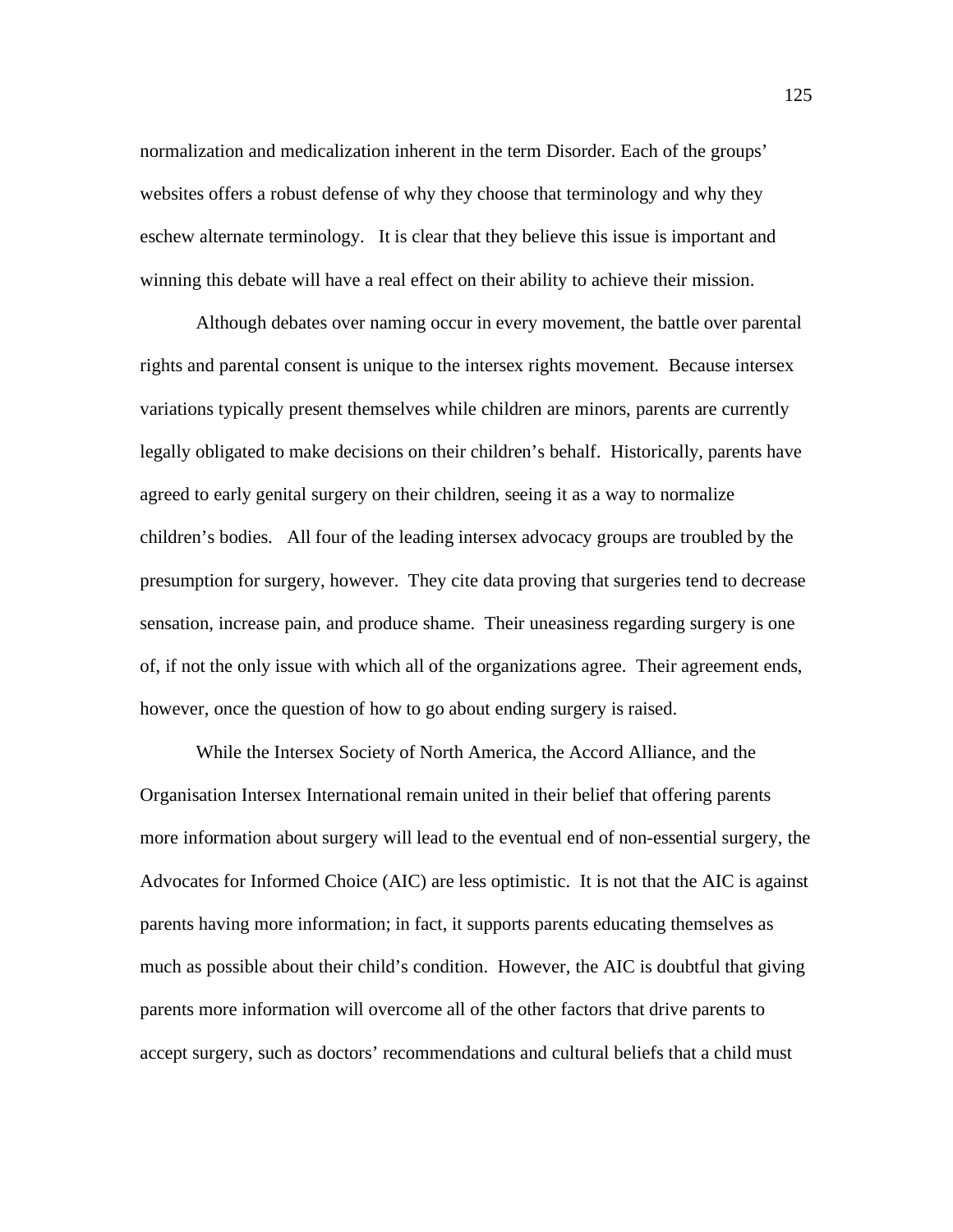have typical-appearing genitals. Although the AIC wants to respect parents, they push for the courts to intervene to prevent non-essential genital surgeries. The recommendation made by the AIC limits the opportunities for cooperation with the Accord Alliance because it would alienate one of the groups that Accord sees as its key constituents. The Accord Alliance names parents as a key component of their health care initiative and so taking power from parents to make the decision would be impossible for Accord to accept.

The final major issue currently debated between the four leading intersex advocacy groups is gender. Because of the preeminent role gender plays in shaping identity and producing appropriate social interactions, the question of how and when gender should be assigned to an intersex newborn is raised by all of the groups. While they all agree that surgery is not the means by which gender should be assigned, they disagree over whether they should advocate for the end of a dimorphic sex schema. Troubled by the shame and trauma caused by forcing intersex individuals into one of two sexes, the Organisation Intersex International is alone in its fight to end sexual dimorphism. While the others agree that there are limitations to the current Western gender configuration they disagree that intersex children should be used to push for change. They believe it is impractical and perhaps even unethical to ask parents of intersex children to raise their child as gender rebels.

Taken together, the chapters present a comprehensive analysis of the current debates occurring among the organizations leading the intersex rights advocacy movement. They begin to develop an explanation of how these disputes affect the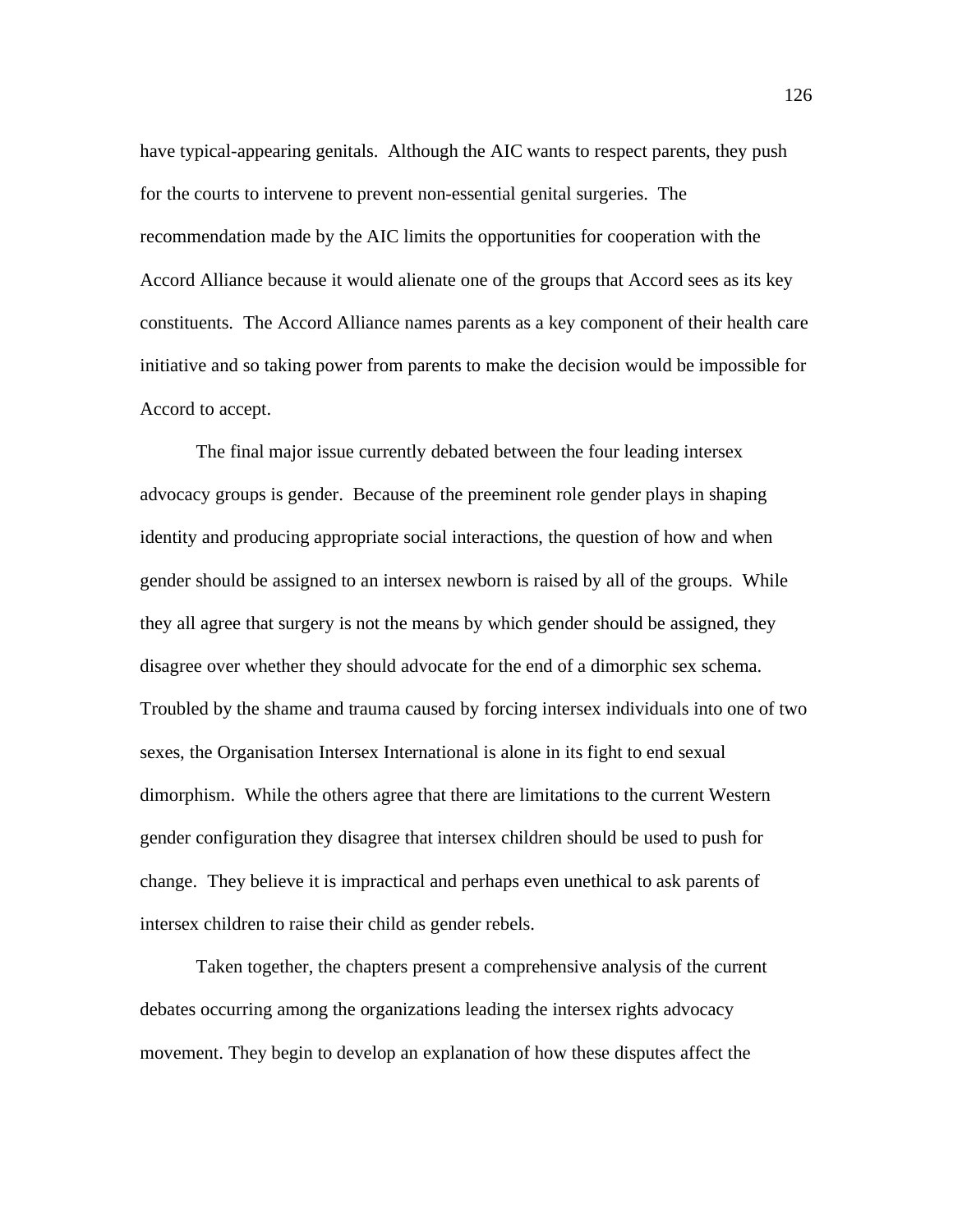potential of organizations to attract and maintain members, to build partnerships with other organizations, and to achieve the ends they set out to accomplish. However, more studies in the future will be needed to more fully investigate both the intersex rights movements and the theory of social movement organizations.

#### Future Research and Challenges

 Specifically, more studies need to be completed in the future to investigate the direction each of the organizations take and to analyze the ways in which this debate evolves. There should also be more studies done that test the relationship of social movement organizations and the relationship to the broader movement. The case of intersex advocacy organizations is an interesting one, but the theory of social movement organizations needs to be tested in different contexts as well. Doing so will help introduce a much more robust theory of movement studies as a whole.

If one does decide to take up such studies in the future, they should be aware of some of the challenges I faced in completing this study. One of the key challenges is that the movement is still ongoing. Most studies of social movements take place after the movement has ended. As such, the different stages are easy to measure and the subject does not change. This is not the case for the intersex rights movement. The movement is still very much alive and active. The organizations are at different points in meeting their objectives and the debates are occurring contemporaneously to my research. The updates can be exciting for me as a researcher, but it does make the task more difficult. It means that parts of the text are occasionally changing and that it is difficult to make empirical observations about the successes or failure of the organization. Being engaged in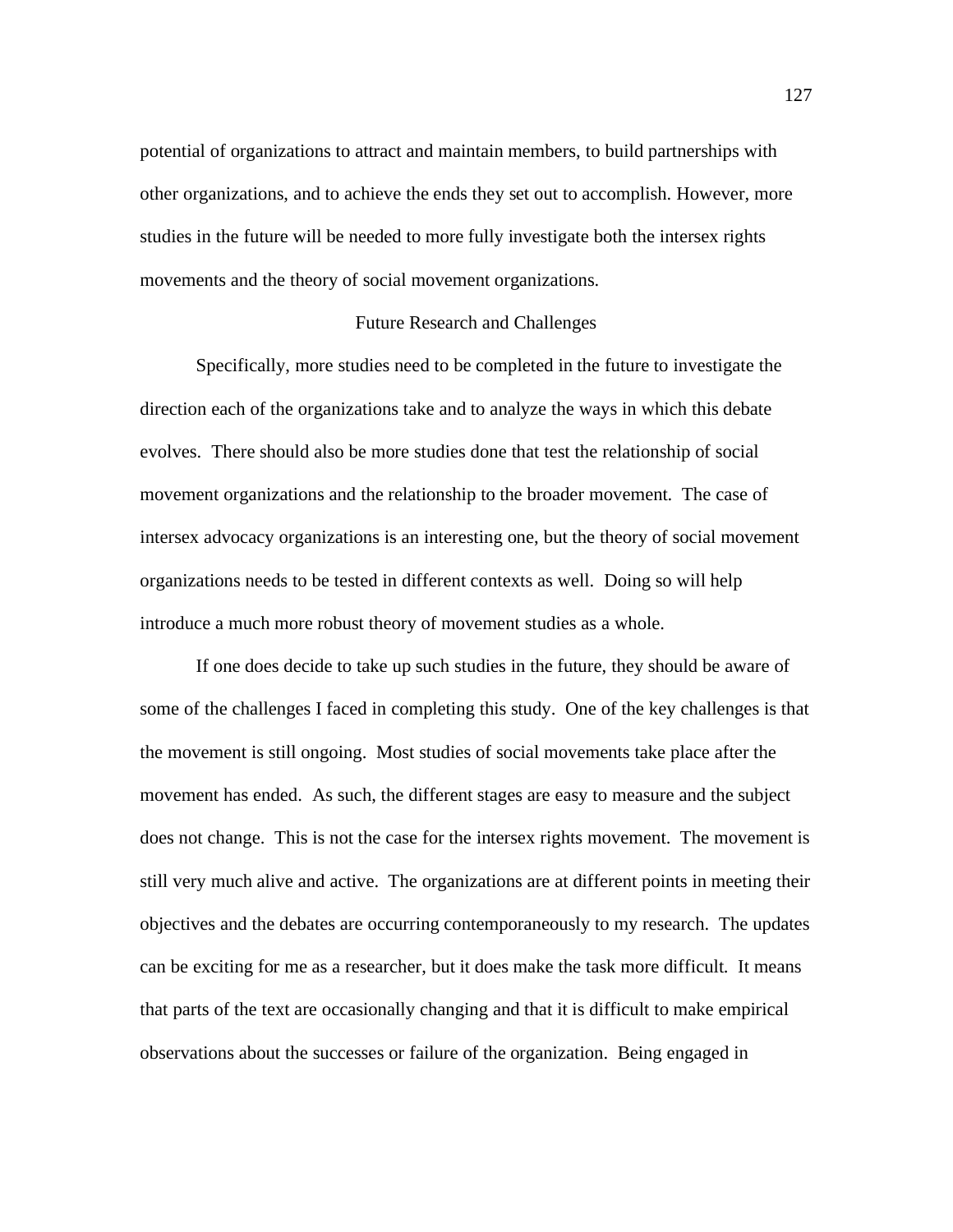research that is currently so fresh is to be encouraged because it has relevance to ongoing battles really happening in the world. However, if one chooses to take up a similar study with a living, changing text, they should be aware that the research becomes much more difficult.

 The challenges of studying an ongoing phenomenon are magnified when the texts being studied are primarily on the Internet. Social movement organizations that exist primarily in cyber-space present a problem for researchers because their websites change. As with any active groups, new information is regularly published, homepages are routinely redesigned, and old information is taken down. These changes can present a problem for researchers because the "text" or subject of the study is constantly in flux. For the four leading intersex advocacy organizations, the changes were noticeable, but, fortunately for me, did not contradict earlier positions or force reevaluation of any of the organizations. Rather the changes were either aesthetic, as in the case with Advocates for Informed Choice, who moved to a different domain name and updated the visual appeal of their webpage, or supplemental, like in the case of Organisation Intersex International, Advocates for Informed Choice, and Accord Alliance, when they simply added new information about events and positions. Because websites tend to change rapidly and without warning, it would be wise for researchers to establish an archive system that stores key documents and pages on a regular basis. This would ensure continued access to important positions and also allow the researcher to analyze whether substantive changes are happening over time. These changes could not be followed if records have not been kept.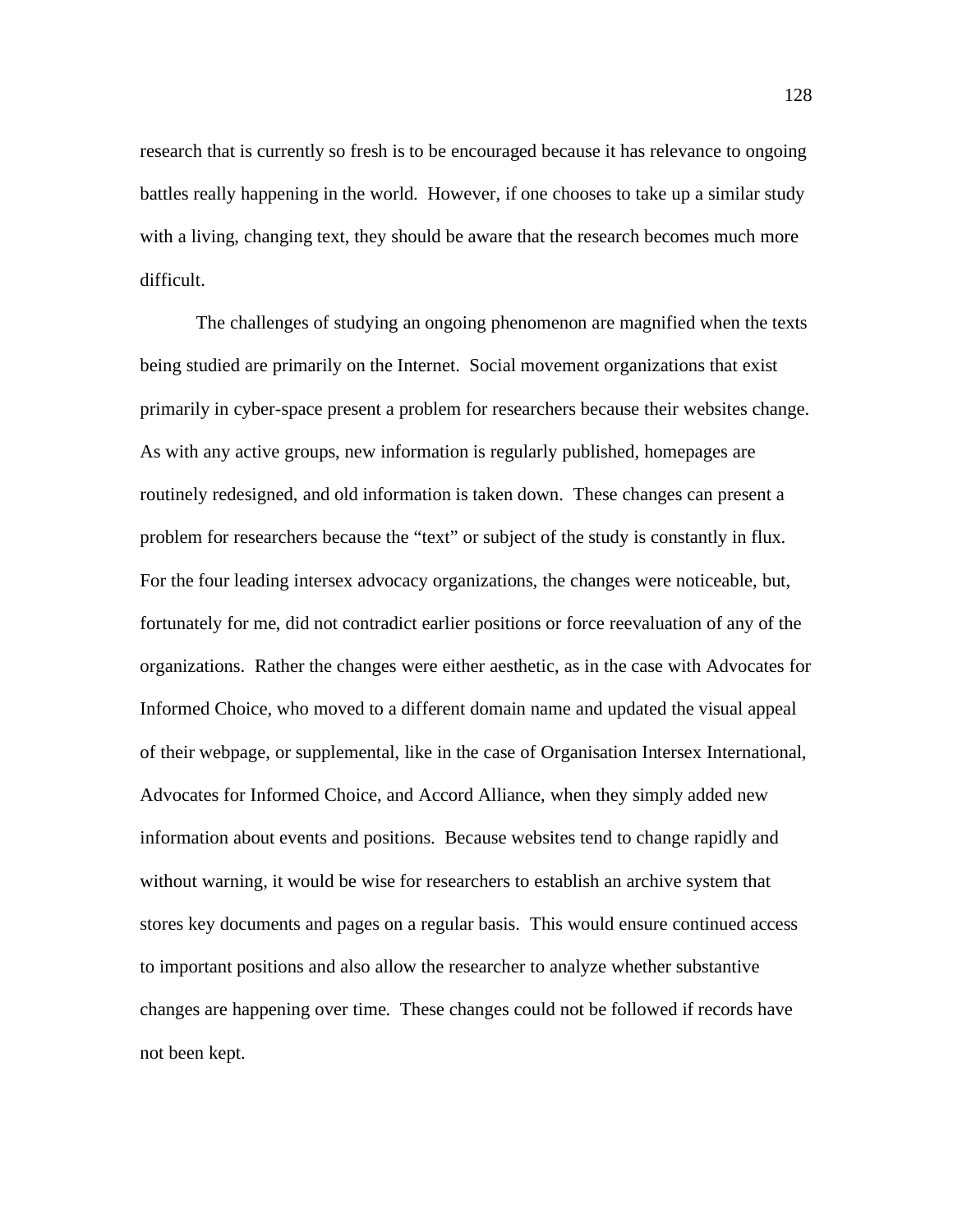A further limitation of this study is that it only analyzes the public statements and documents of the organizations. Although this textual medium is appropriate for the nature of this study, different and important insights could be gained from interviewing leaders and members of the organizations. Doing so would provide a different perspective on their views of the necessity of coalition-building, could better explain their public positions and may offer insight into how they understand their organization's role in the larger movement.

# Conclusion

Public debate among emerging social movement organizations may be important for young movements as they try to determine their long-term direction. The disputes may allow organizational members to clearly identify the key issues of their struggle and figure out what is best for the overall body of organizations fighting for a single cause. Indeed, there is tremendous value to public debate and deliberation. Hollihan, Riley, and Freadhoff (1986) and Schuetz (1986) observe that argumentation can be a valuable tool for achieving agreement and building consensus. Bernstein (1988) adds that through argument and public discourse people can confront one another as equal participants, forming a consensual judgment of the issue at hand. Goodnight (1999) argues that public argument is a way for participants "to share in the construction of the future" (p. 251).

Other historical movements prove that dissensus within a single movement may be productive for the overall movement. Although debates between organizations do take time, effort, and attention, they still force the organizations to publicly defend a wellreasoned position, which may, in time, produce a more agreeable outcome. Even if it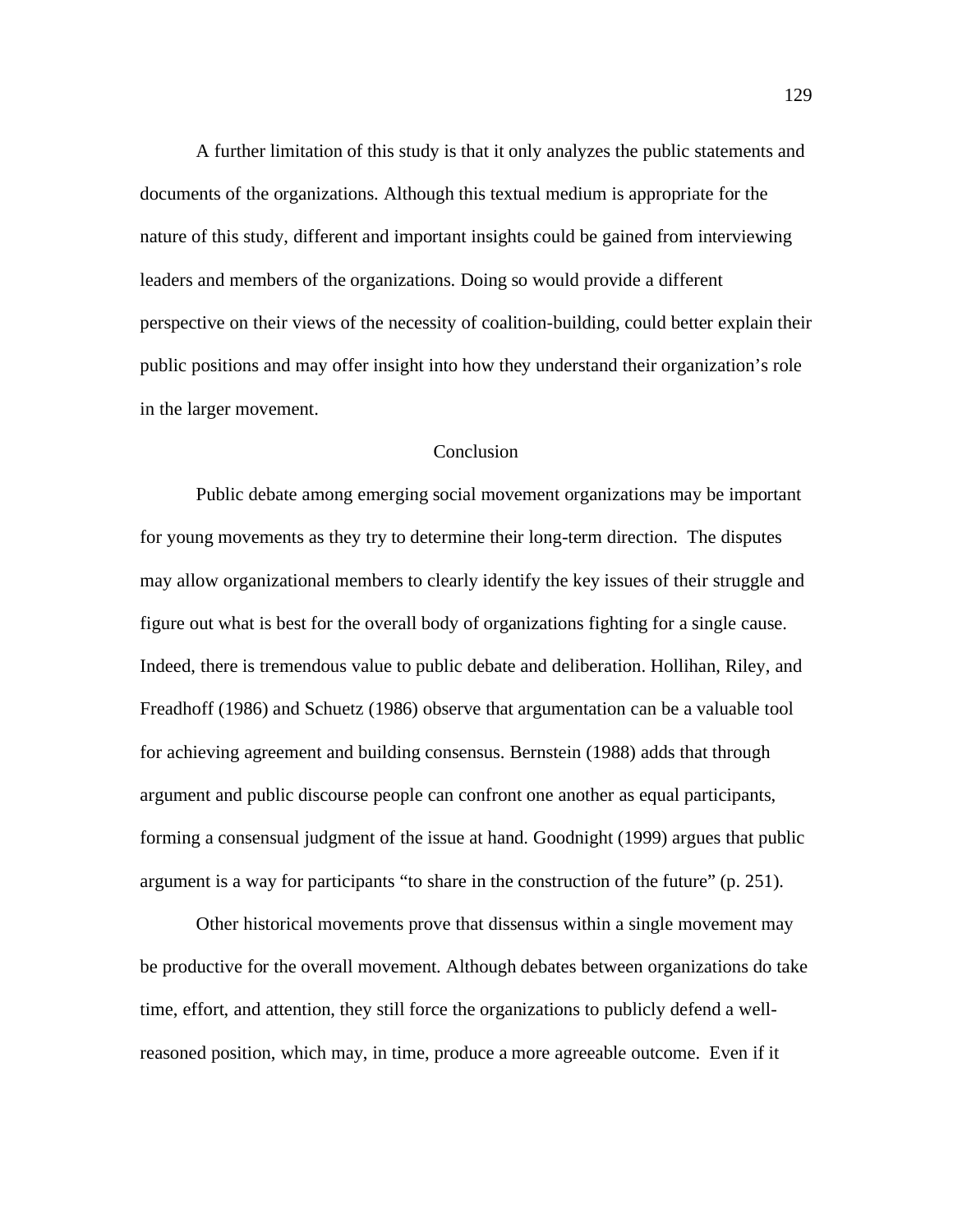does not, the differences between organizations ensure complexity and depth to the movement. Many major movements in the United States have had different factions that push each other forward. The Civil Rights movement famously had the non-violent reformism of Dr. Martin Luther King, Jr. and violent, revolutionary perspective of Malcolm X. The second wave of the woman's rights movement similarly had liberal and radical feminism. The existence of such diverse perspectives ensures all those interested can find a group with which to identify.

 The consensus building potential of public argument may even be heightened when the arguments occur online. Bowen (1996) asserts that the Internet provides numerous avenues for political expression and many ways for individuals to become politically active. Grossman (1995) adds that the Internet provides individuals with easier access to information, thereby spurring enthusiastic reformatory discourse among citizens and groups that are widely dispersed. Rash (1997) further points out that the Internet provides relatively unknown organizations the ability to gain attention and increase awareness in a relatively short timeframe.

However, despite the theoretical possibility that debate may create consensus and that the Internet will help clarify issues for movement adherents and interested readers, this does not seem to be the case for the intersex rights movement. Several years into their ideological battles, it does not appear that these organizations are willing to compromise. Because of the major debates over organizational identity, naming, parents, and gender, the groups are working relatively independently. Their ability to coalesce into a larger movement is hampered by their vociferous defense of their positions.

130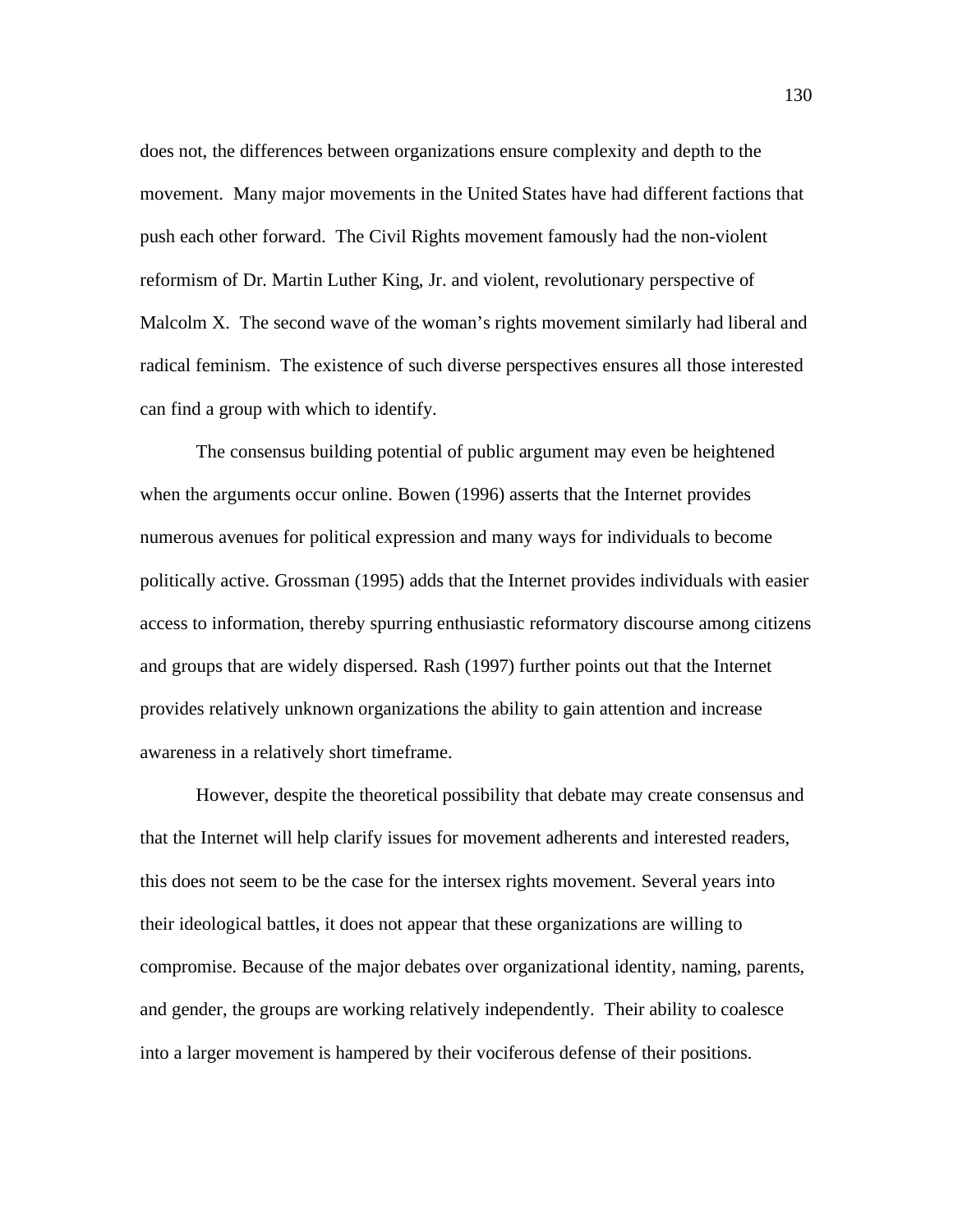Although the organizations may find themselves in agreement with one another on a single issue, they are likely to disagree with each other on a different issue. I would argue that disagreements over policy issues are more easily overcome than disagreements over identity issues. In other words, organizational identity, naming, and perhaps even gender, are likely more salient issues that will dictate group divergence because they are much more value laden than the issue of how best to fix poor parental decision-making. Once groups define themselves in opposition to another or once they frame the phenomena they are working to change in contradiction to others, their ability to work as allies is hindered. Because these issues are at the very core of who they are they will play a much-greater role in determining whether a movement will unify than issues related to strategic action or policy implementation.

 Although smaller disputes may be ever present in all movements, leaders and organizers need to recognize that they share core values with one another. In the intersex rights movement, it is clear that they all share the desire to end non-essential genital surgeries and to ensure that individuals with intersex variations are treated with dignity. It is unclear at this time whether the organizations wish to put differences aside; however, there is a strong case to be made that working with one another will produce their desired results more quickly because, in working with one another, they increase the amount of material resources available and provide the opportunity for like-minded individuals to build coalitions. Together, the organizations have a better chance of achieving the major goals of the overall movement. Thus, it is time for the organizations to stop engaging in endless discursive battles with one another and to start devising complementary strategies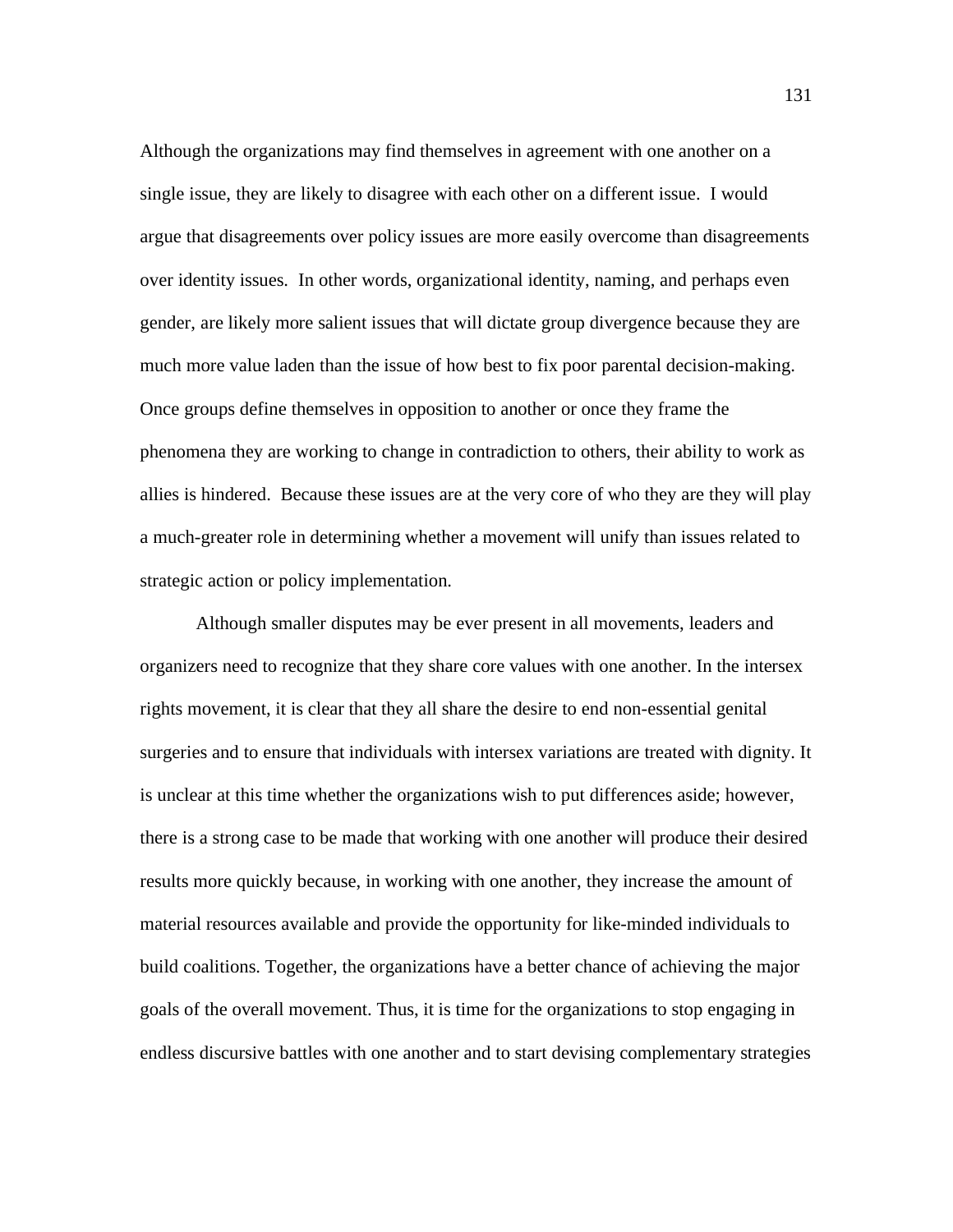for bringing their core values to fruition. Instead of vilifying one another and demonizing each other's positions, it is important to recognize that each of the organizations ultimately desire similar ends.

 Consequently, the debates should be reframed away from dissent and disagreement toward recognition of the compatibility of the differing ideologies. Organizational identity should not be understood as one organization distinguishing itself apart and superior to all others; rather it should be about recognizing that some organizations are better suited to handling a different issue related to intersexuality. The issue of naming should not be about controlling the language of the debate, but should instead be thought of as necessary adaptation to different audiences. The dispute over parental consent for surgery should not be viewed as a battle over competing strategies, but should be seen as two complementary tools to lead to the same desired outcome. Finally, the issue of gender should not be about whether or not it is possible to end sexual dimorphism, but instead should be seen as the possibility for short and long term solutions to be implemented to ensure intersex individuals are no longer hurt by it.

 Such a re-envisioning of the key issues of the intersex advocacy movement would go a long way toward helping the organizations achieve their goals of making the world more just for intersex individuals and their families. The necessary changes likely will not come about over night. However, it is hopeful that the world will eventually be a place free of stigma, shame, and trauma for intersex individuals. The Accord Alliance, the Organisation Intersex International, and the Advocates for Informed Choice have to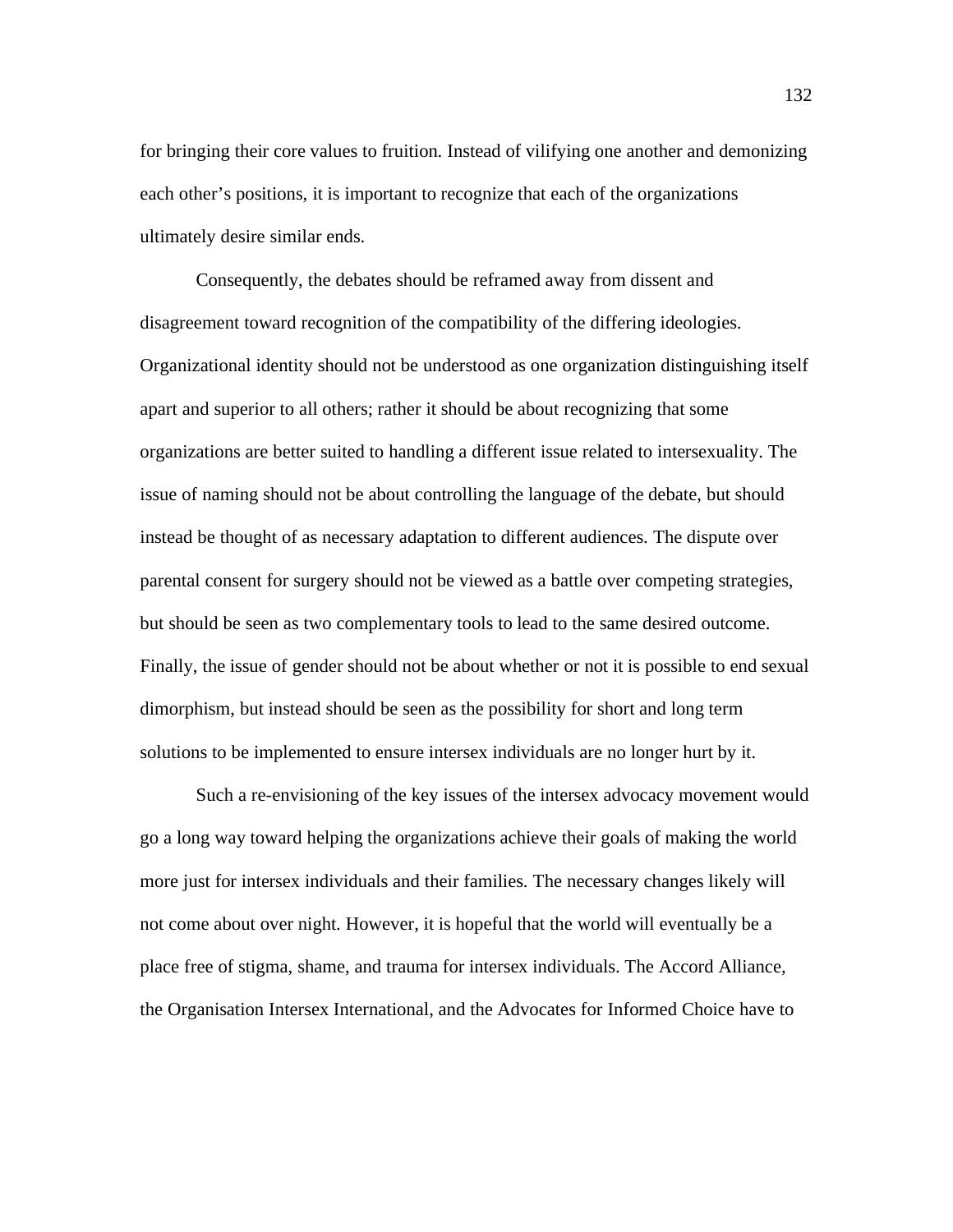potential to fundamentally change the world. The question now is whether they will actually unite to do so.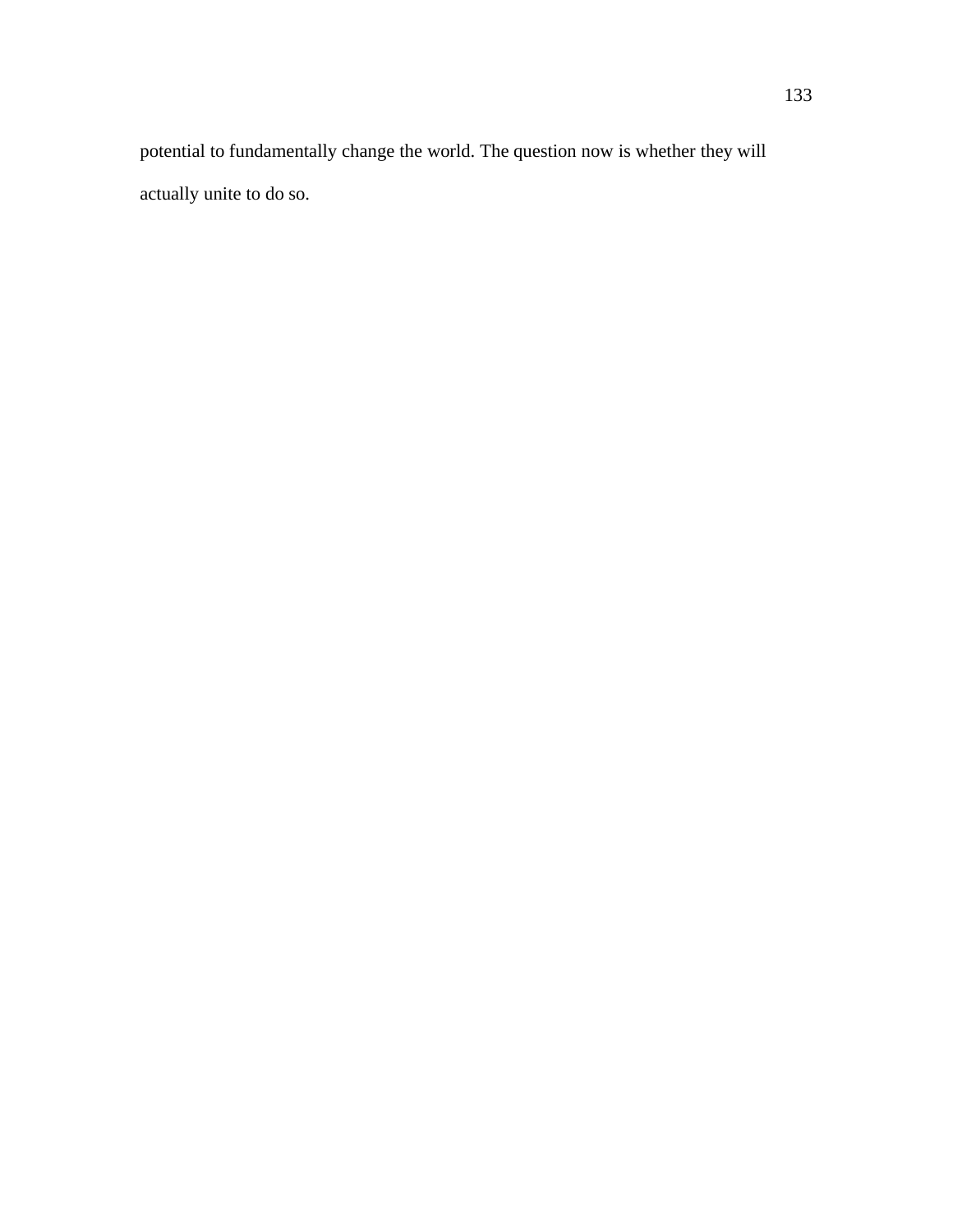## References

- Accord Alliance. (2008a). About us—Our mission. Retrieved February 1, 2009, from http://www.accordalliance.org/about-accord-alliance.html
- Accord Alliance. (2008b). Accord Alliance programs. Retrieved February 1, 2009, from http://www.accordalliance.org/about-accord-alliance.html
- Accord Alliance. (2008c). Disorders of Sex Development. In *Glossary of Terms*. Retrieved February 1, 2009, from http://www.accordalliance.org/glossary
- Accord Alliance. (2008d). Intersex. In *Glossary of Terms*. Retrieved February 1, 2009, from http://www.accordalliance.org/glossary
- Advocates for Informed Choice. (2010). AIC general brochure. Retrieved March 12, 2010, from http://aiclegal.files.wordpress.com/2010/02/aic-brochure.pdf
- Advocates for Informed Choice. (n.d.-a). FAQ. Retrieved February 1, 2010, from http://aiclegal.org/faq/
- Advocates for Informed Choice. (n.d.-b). Welcome. Retrieved February 1, 2009, from http://www.iiclaw.org/
- al Jurayyan, N A., Patel, P. J., al Herbish, A. S., Abdullah, M A., Abo-Bakr, A. M., al Rabeeah, A. A., Jawad, A. J., & al Sammarai, A. I. (1995). Ambiguous genitalia: Comparative role of pelvic ultrasonography and genitography. *Annals of Tropical Paediatrics, 15,* 203-207.
- Albert, S., & Whetten, D. A. (1985). Organizational identity. *Research in Organizational Behavior, 7,* 263-295.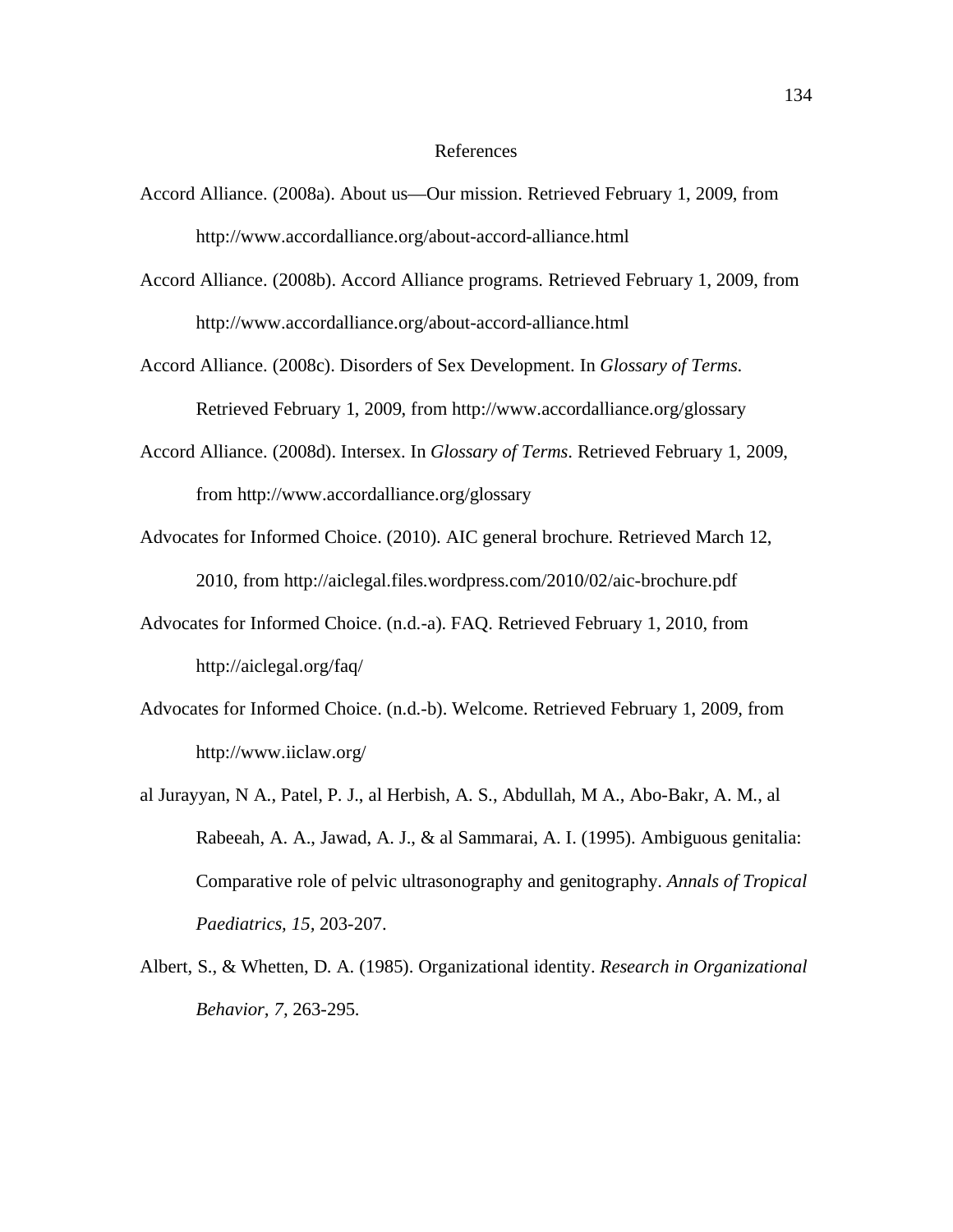- Aliabadi, S. A. (2004). Gender assignment surgery for Intersex infants: How the substantive due process right to privacy both supports and opposes a moratorium. *Virginia Journal of Social Policy & the Law, 12*, 1,170-196.
- Aliabadi, S. A. (2005). You make me feel like a natural woman: Allowing parents to consent to early gender assignment surgeries for their intersexed infants. *William and Mary Journal of Women and the Law, 11,* 427-460.
- Alizai, N., Thomas, G., Lilford, R., Batchelor, A., & Johnson, N. (1999). Feminizing genitoplasty for congenital adrenal hyperplasia: What happens at puberty? *The Journal of Urology, 161*, 1588-1591.
- Ashforth, B. E., & Mael, F. (1989). Social identity theory and the organization. *Academy of Management Review, 14*, 20-39.
- Bangsboll, S., Qvist, I., Lebech, P. E., & Lewinsky, M. (1992). Testicular feminization syndrome and associated gonadal tumors in Denmark. *Acta Obstetricia et Gynecologica Scandinavica, 1600-0412, 71,* 63- 66.
- Beh, H. G., & Diamond, M. (2005). David Reimer's legacy limiting parental discretion. *Cardozo Journal of Law and Gender, 12*, 5-30.
- Benson, S. R. (2005). Hacking the gender binary myth: Recognizing fundamental rights for the intersexed. *Cardozo Journal of Law & Gender, 12*, 31-64.
- Bern, S. L. (1993). *The Lenses of Gender: Transforming the Debate on Sexual Inequality*. New Haven, CT: Yale University Press.
- Blackless, M., et al., (2000). How sexually dimorphic are we?, *American Journal of Human Biology, 12*, 140-170.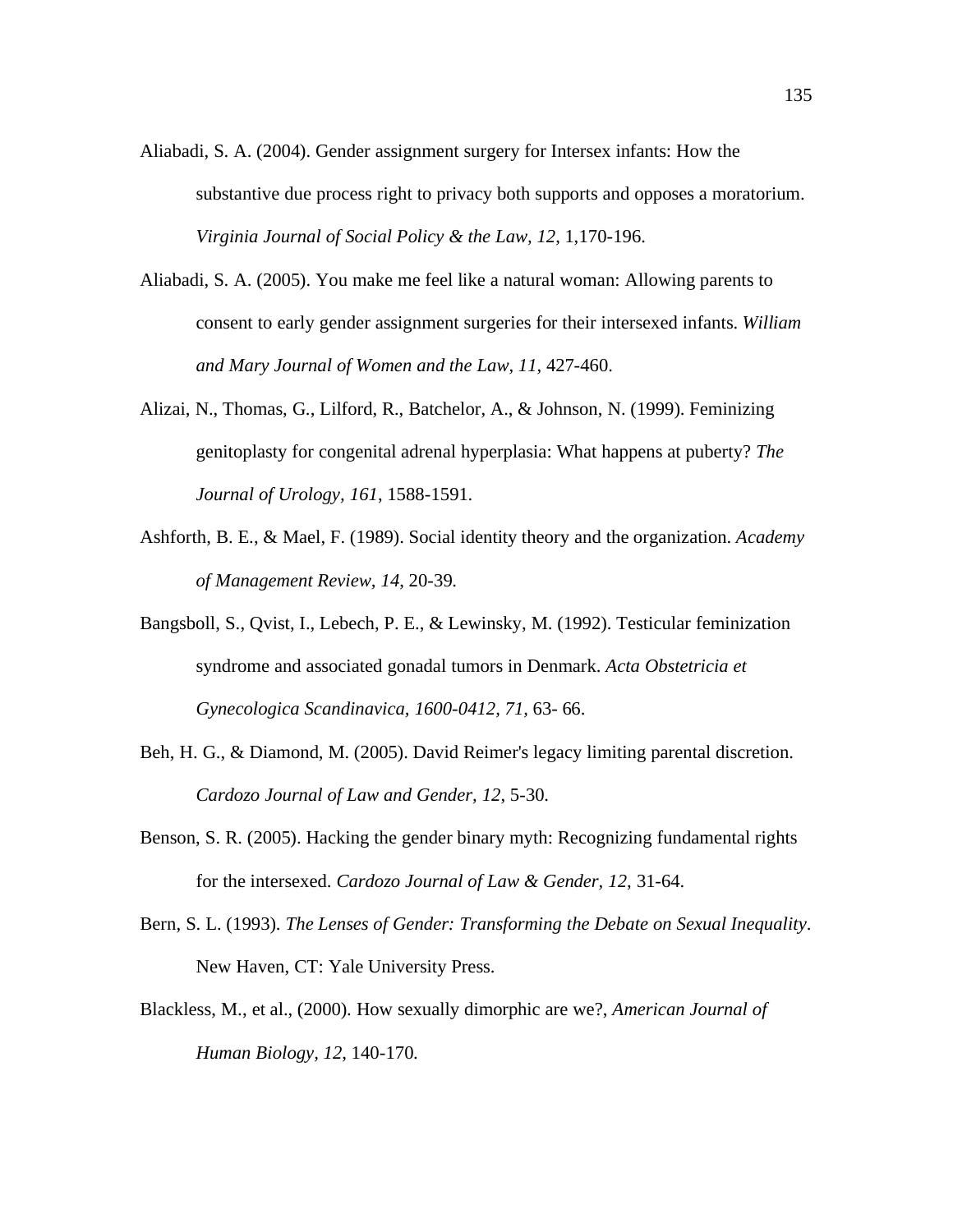- Blizzard, R. M. (2002). Intersex issues: A series of continuing conundrums, *Pediatrics, 110,* 616-619.
- Bowen, C. (1996). *Modem Nation: The Handbook of Grassroots American Activism Online*. New York: Random House.

British Society for Paediatric Endocrinology and Diabetes. (n.d.). Partial Androgen Insensitivity Syndrome. Retrieved March 12, 2009, from http://www.bsped.org.uk/patients/nick/PAIS.htm

- Breu, C., & Gardner, T. (2009). Middlesex meditations: Understanding and teaching intersex. *English Journal, 98*, 4, 102-109.
- Brooks, F. L. (2000). Beneath contempt: The mistreatment of non-traditional/gender atypical boys. *Journal of Gay & Lesbian Social Services, 12*, 107–115.
- Brown, P. (1995). Naming and framing: The social construction of diagnosis and illness. *Journal of Health and Social Behavior, 35,* 34-52.
- Burdge, B. J. (2007). Bending gender, ending gender: Theoretical foundations to social work practice with the transgendered community. *Social Work, 52*, 243-250.
- Burgess, C. (1999). Internal and external stress factors associated with the identity development of transgendered youth. *Journal of Gay & Lesbian Social Services, 10,* 35-47.

Burke, K. (1966). *Language as symbolic action.* Berkeley: University of California Press.

- Burke, K. (1974) *Philosophy of literary form.* Berkeley: University of California Press.
- Butler, J. (1990). *Gender Trouble: Feminism and the Subversion of Identity*. New York: Routledge.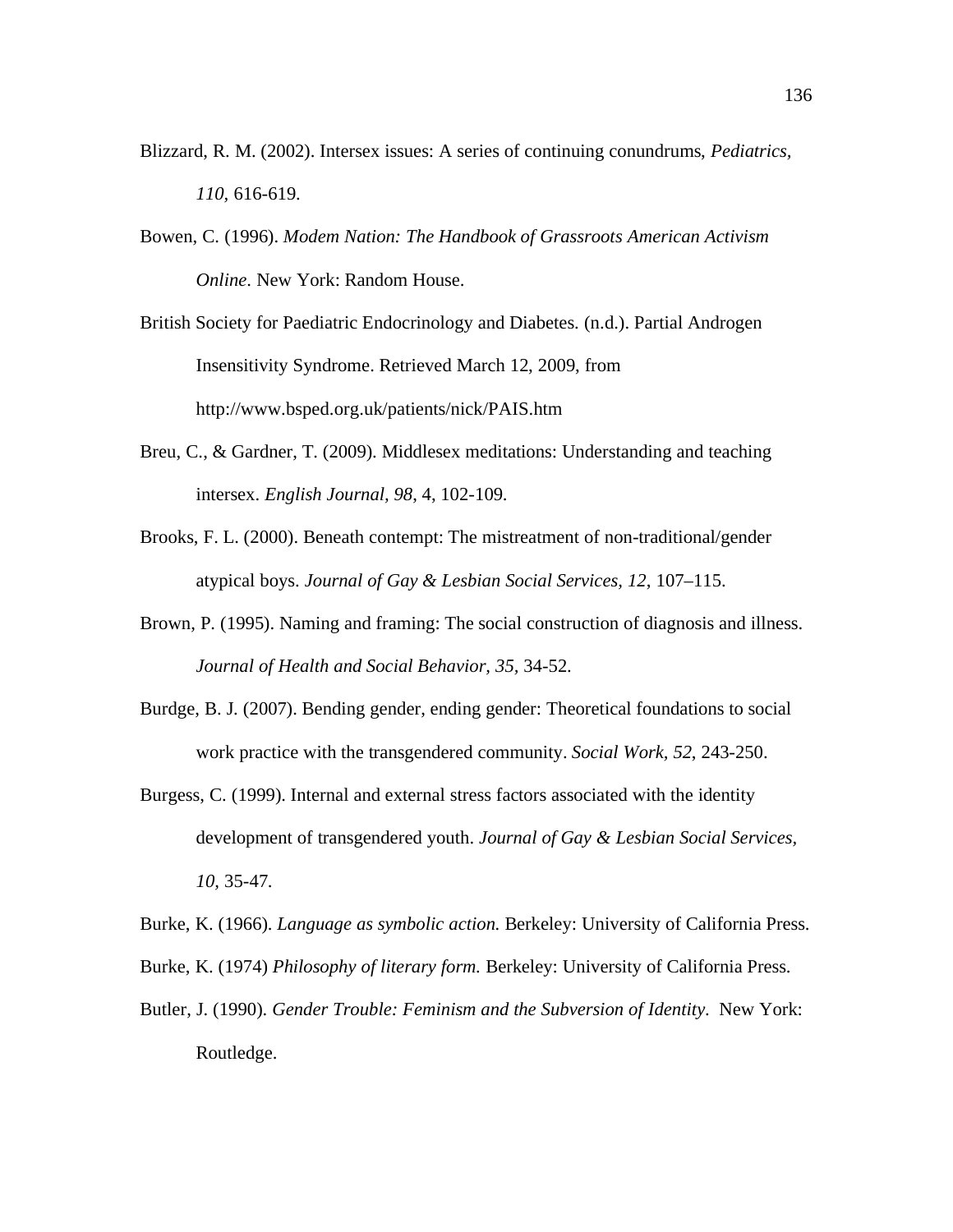- Cameron, D. (1999). *The Feminist Critique of Language: A Reader*. New York: Routledge.
- Cameron, D. (2006). Letter to the editor. *Archives of Disease in Childhood,* c.bmj.com/cgi/eletters/91/7/554#2479
- Carmichael, P. A., & Alderson, J. (2004). Psychological care in disorders of sexual differentiation and determination. In A. Balen (Ed.), *Paediatric and Adolescent Gynaecology: A Multidisciplinary Approach* (pp. 158-178)*.* Cambridge: Cambridge University Press.
- Cathcart, R. S. (1972). New approaches to the study of movements: Defining movements rhetorically. *Western Journal of Speech, 36*, 82-88.
- Cathcart, R. S. (1978). Movements: Confrontation as rhetorical form. *Southern Speech Communication Journal, 43,* 233-247.
- Center for Young Women's Health. (2006). MRHK: A guide for teens. Retrieved March 12, 2009, from http://www.youngwomenshealth.org/vaginalagenesis.html
- Chase, C. (1998). Hermaphrodites with attitude: Mapping the emergence of intersex political activism. *GLQ: A Journal of Lesbian and Gay Studies, 4*, 189-211.
- Chase, C. (2002). What is the agenda of the intersex patient advocacy movement? Retrieved February 20, 2008, from http://www.isna.org/agenda.
- Childre, D., & Cryer, B. (1999). *From Chaos to Coherence: Advancing Emotional and Organizational Intelligence through Inner Quality Management.* Boston: Butterworth-Heinemann.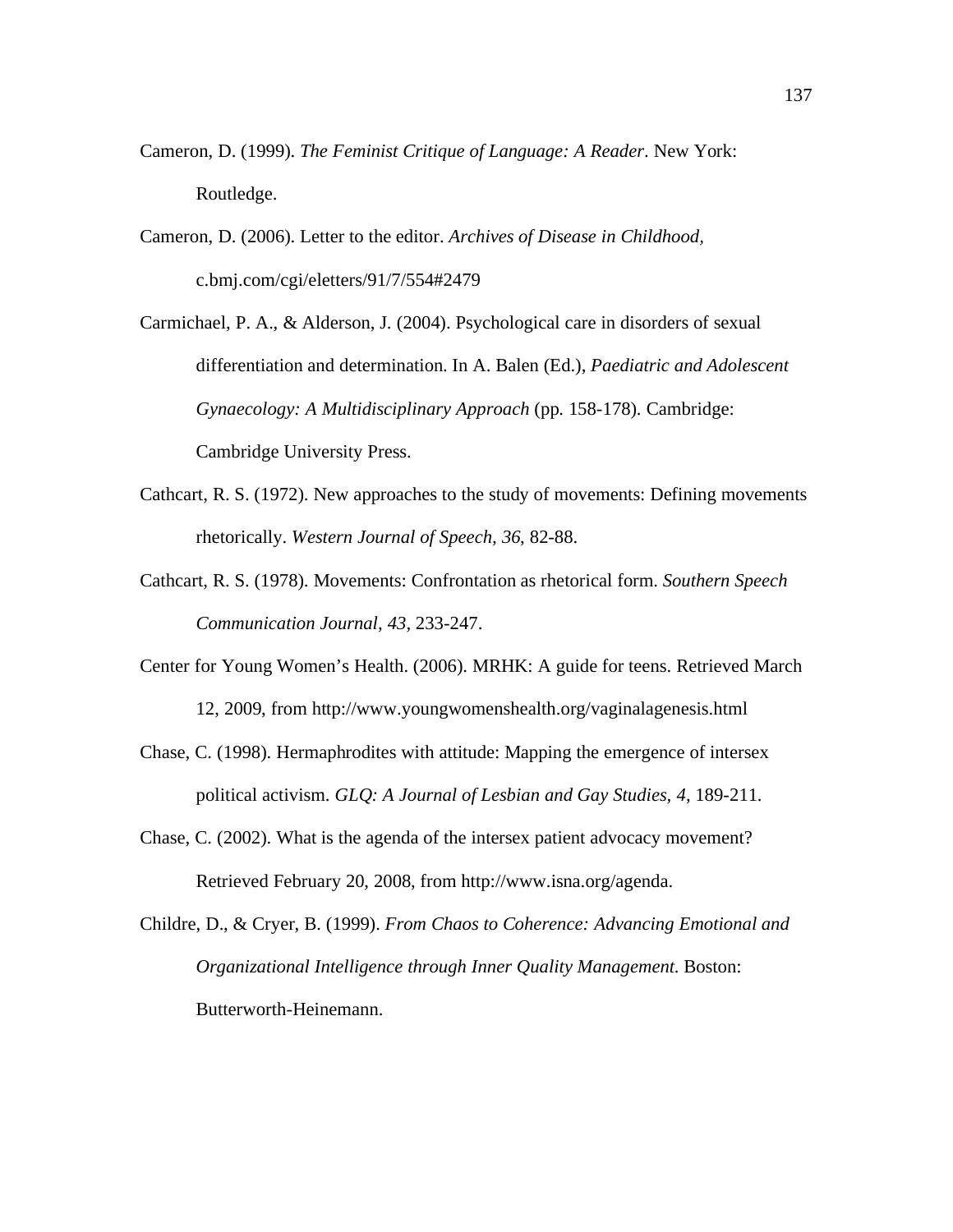- Children's Hospital Boston. (2007). Vaginal agensis. Retrieved March 12, 2009, from http://www.childrenshospital.org/az/Site1812/mainpageS1812P0.html
- Cohen-Kettinis, P. T., & Pfafflin, F. (2003). *Transgenderism and Intersexuality in Childhood and Adolescence: Making Choices*. Thousand Oaks, CA: Sage.
- Colapinto, J. (2006). *As Nature Made Him: The Boy Who Was Raised as a Girl.* New York: HarperCollins Publishers.
- Consortium on the Management of Intersex Disorders. (2006). *Clinical Guidelines for the Management of Disorders of Sex Development in Childhood*. San Francisco: Intersex Society of North America.
- Consortium on the Management of Intersex Disorders. (2006). *Handbook for Parents*. San Francisco: Intersex Society of North America.
- Coran, A. G., & Polley, T. Z. (1991). Surgical management of ambiguous genitalia in the infant and child. *Journal of Pediatric Surgery, 26*, 812-820.
- Cornelissen, J. P., Haslam, S. A., & Balmer, J. M. T. (2007). Social identity, organizational identity and corporate identity: Towards an integrated understanding of processes, patternings and products. *British Journal of Management, 18*, S1-S16.
- Cottrell, V., & Schulz, R. (1993). The perspective of the patient with Alzheimer's disease: A neglected dimension of Dementia research. *The Gerontologist*, *33,* 205-211.
- Cox, R. (2006). *Environmental Communication and the Public Sphere*. Thousand Oaks, CA: Sage Publications.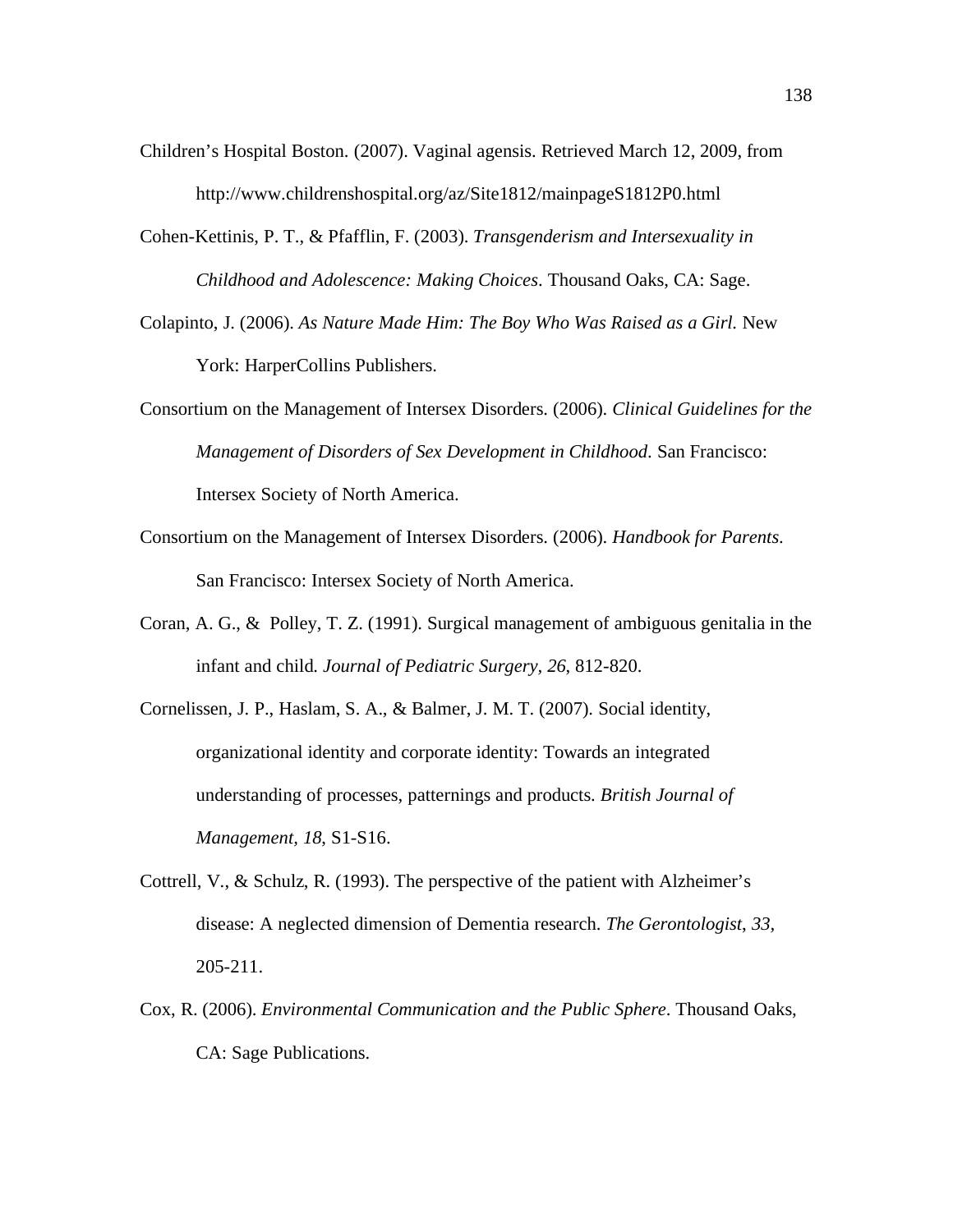- Cranny-Francis, A., Waring, W., Stavropoulos, P., and Kirkby, J. (2003). *Gender Studies: Terms and Debates*. New York: Palgrave.
- Crouch, R. A. (1998) Betwixt and between: The past and future of intersexuality. *Journal of Clinical Ethics, 9,* 372-380.
- Czarniawska, B. (1997). *Narrating the Organization: Dramas of Institutional Identity.* Chicago: University of Chicago Press.
- Davidoff, F., & Federman, D. D. (1973). Mixed Gonadal Dysgenesis. *Pediatrics, 52*, 725-742.
- DeLuca, K. M. (1999). Image Politics: The New Rhetoric of Environmental Activism. New York: Guilford Press.
- Dewhurst, C. J., & Gordon, R. R. (1969). *The Intersexual Disorders*. London: Balliere, Tindall, and Cassell.
- Dewing, P., Bernard, P., & Vilain, E. (2002). Disorders of gonadal development. *Seminars in Reproductive Medicine, 20,* 189-198.
- Diamond, M. (2007). 'Is it a boy or is it a girl?' Intersex children reshape medical practice. *Science & Spirit*, 36-38.
- Diamond, M., & Beh, H. G. (2006). The right to be wrong: Sex and gender decisions. In S. Sytsma (Ed.), *Ethics and Intersex* (pp. 103-113). Netherlands: Springer.
- Diamond, M., & Beh, H. G. (2008). Changes in the management of children with intersex conditions. *Nature Clinical Practice Endocrinology & Metabolism, 4*(1), 4-6.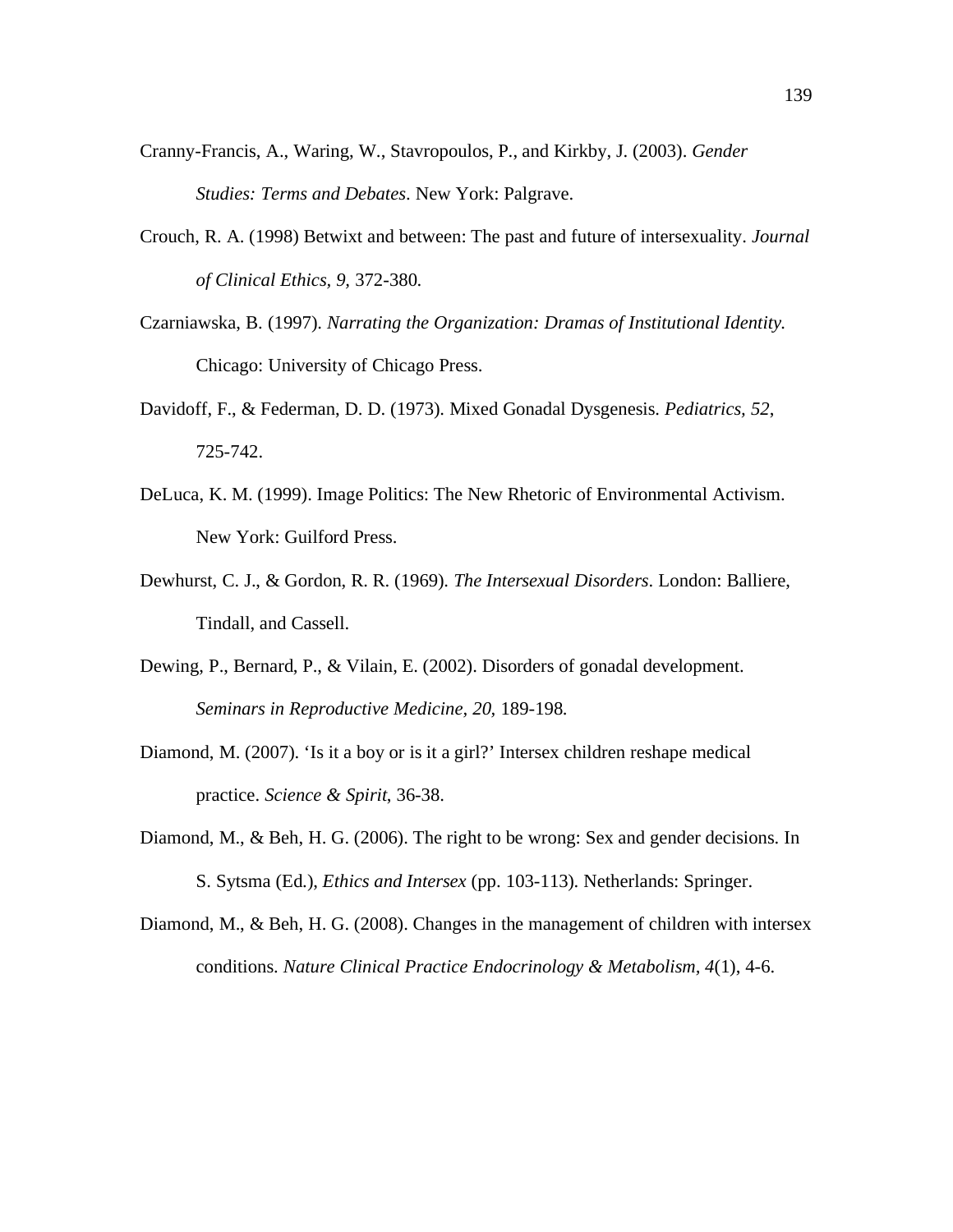- Diamond, M., & Sigmundson, K. (1997). Management of intersexuality: Guidelines for dealing with persons with ambiguous genitalia. *Archives of Pediatric and Adolescent Medicine, 151,* 1046-1050.
- Donohoe, P. K., Powell, D. M., & Lee, M. M. (1991). Clinical management of intersex abnormalities. *Current Problem in Surgery 28*, 8, 513-579.
- Donovan, T. (2001). Being transgender and older: A first person account. *Journal of Gay & Lesbian Social Services, 13,* 19-22.
- Dreger, A. D. (1998). "Ambiguous sex": Or ambivalent medicine? Ethical issues in the treatment of intersexuality. *The Hastings center report, 28*, 24-35.
- Dreger, A. D. (2005a). Clitoromegaly. Retrieved August 11, 2009, from http://www.isna.org/faq/conditions/clitoromegaly
- Dreger, A. D. (2005b). Micropenis. Retrieved August 11, 2009, from http://www.isna.org/faq/conditions/micropenis
- Dreger, A. D. (2005c). What's ISNA's position on surgery? Retrieved February 2, 2010, from http://www.isna.org/faq/surgery
- Dreger, A. D. (2007). 5-Alpha Reductase Deficiency. Retrieved August 11, 2009, from http://www.isna.org/faq/conditions/5AR
- Dreger, A. D., & Herndon, A. M. (2009). Progress and politics in the intersex rights movement, *GLQ: A Journal of Lesbian & Gay Studies, 15*, 199-224.
- Dufault, R. M. (1991). Bone marrow donations by children: Rethinking the legal framework in light of Curran v. Bosze. *Connecticut Law Review, 24*, 209-225.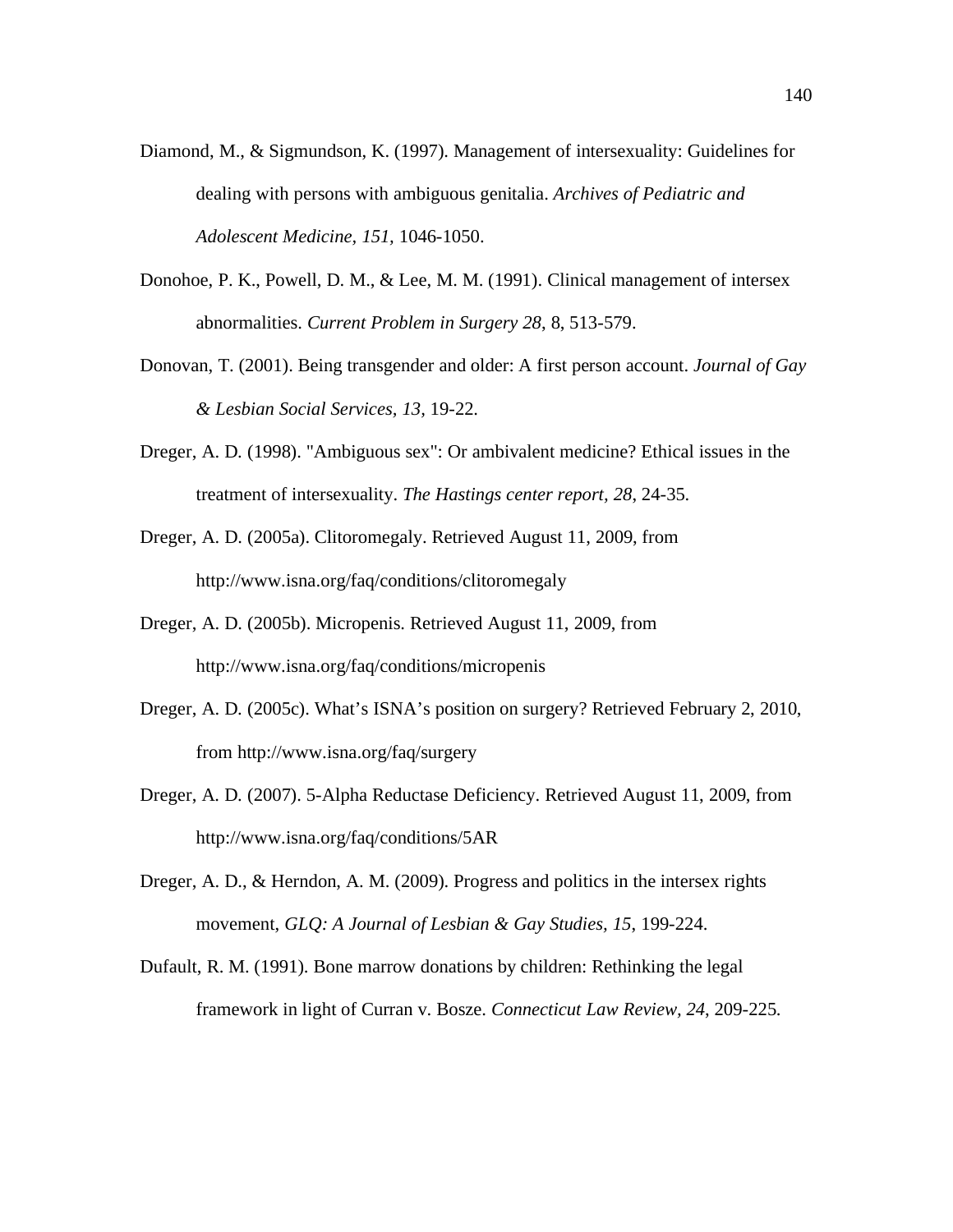- Dutton, J., & Dukerich, J. (1991). Keeping an eye on the mirror: image and identity in organizational adaptation. *Academy of Management Review, 34*, 514-554.
- Dutton, J. E., Dukerich, J. M., & Harquail, C. V. (1994). Organizational images and member identification. *Administrative Science Quarterly, 39*, 239-263.
- Eder, K., Giesen, B., Schmidtke, O., & Tambini, D. (2002). *Collective Identities in Action: A Sociological Approach to Ethnicity*. Burlington, VT: Ashgate.
- Edmonds, D. (2003). Congenital malformations of the genital tract and their management. *Best Practice & Research Clinical Obstetrics & Gynaecology, 17,* 19-40.
- Ehrenreich, N., & Barr, M. (2005). Intersex surgery, female genital cutting, and the selective condemnation of cultural practices. *Harvard Civil Rights Civil Liberties Law Review, 40*, 71-140.
- Elliot, C. (1998). Why can't we go on as three? *The Hastings Center Report, 28*, 3, 36- 39.
- Erde, A. (2010, Jan. 22). Having betrayed intersex through ISNA, Bo Laurent vanishes from its successor, the Accord Alliance. Retrieved February 28, 2010, from http://oiiaustralia.com/betrayed-intersex-isna-bo-laurent-vanishes-successoraccord-alliance/
- Fausto-Sterling, A. (1993, May/April). The five sexes: Why male and female are not enough. *The Sciences*, 20–24.
- Fausto-Sterling, A. (2000). *Sexing the Body: Gender Politics and the Construction of Sexuality.* New York: Basic Books.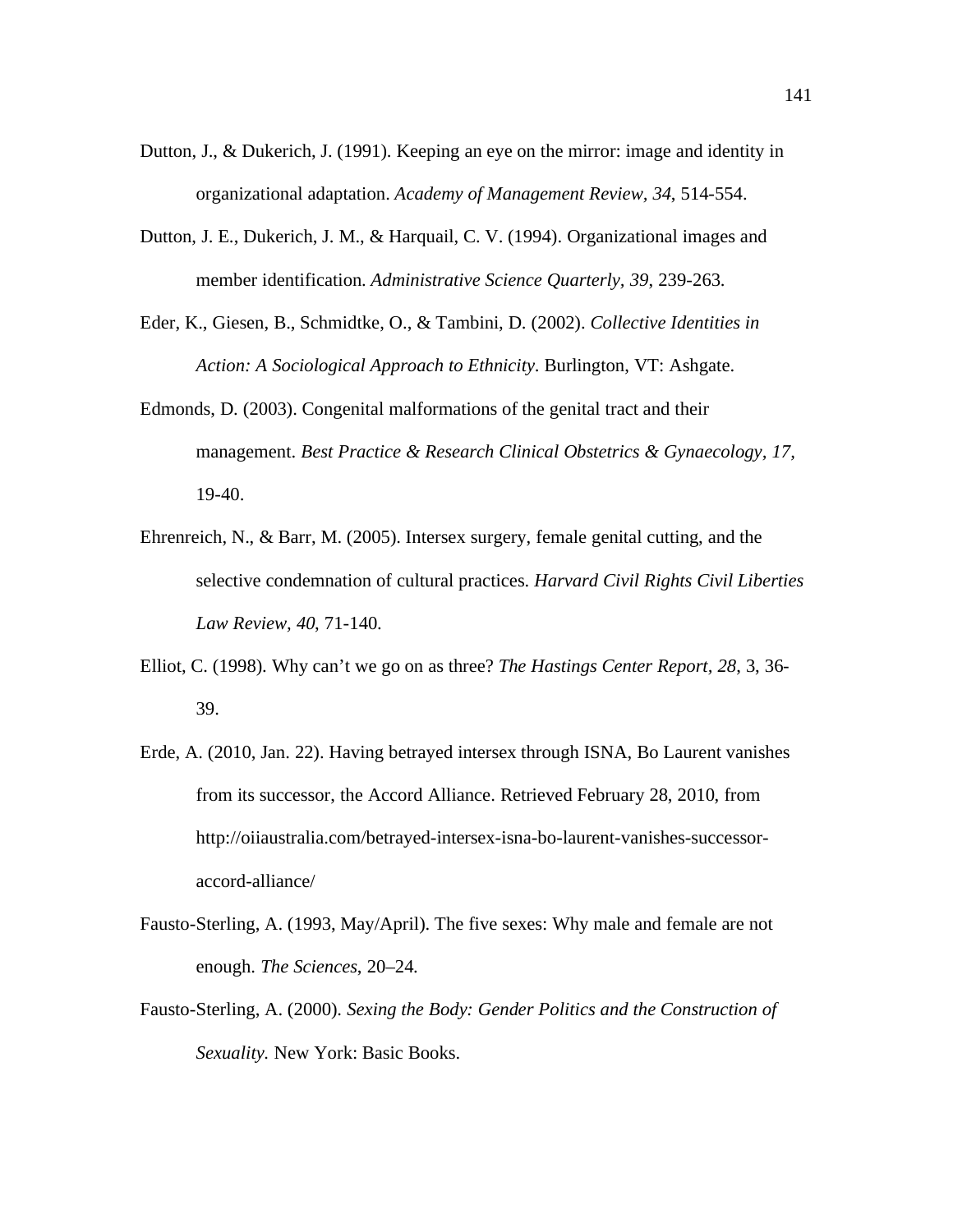- Feder, E. K. (2009). Normalizing medicine: Between ''intersexuals'' and individuals with ''disorders of sex development'' *Health Care Analysis, 17*, 134-143.
- Ferguson-Smith, M. A. (1965). Karyotype-phenotype correlations in gonadal dysgenesis and their bearing on the pathogenesis of malformations. *Medical Genetics, 2,* 142- 155.
- Fiol, C. M. (1991). Managing culture as a competitive resource: An identity-based view of sustainable competitive advantage. *Journal of Management, 17,* 191-211.
- Fireman, B., & Gamson, W. H. (1979). Utilitarian logic in the resource mobilization perspective. In M. N. Zald & J. D. McCarthy (Eds.), *The Dynamics of Social Movements* (pp. 8-45). Cambridge, MA: Winthrop Publishers.
- Flax, J. (1987). Postmodernism and gender relations in feminist theory. *Signs, 12,* 621- 643.
- Foley, S., & Morley, G. W. (1992).Care and counseling of the patient with vaginal agenesis. *The Female Patient 17*, 73-80.
- Ford, K-K. (2001). First, do no harm: The fiction of legal parental consent to genitalnormalizing surgery of intersexed infants. *Yale Law and Policy Review, 19*, 469- 488.
- Gamson, W. A. (1975). *The Strategy of Social Protest*. Homewood, IL: Dorsey.
- Gamson, W. A. and Wolfsfeld, G. (1993). Movements and media as interacting systems. *The Annals of the American Academy of Political and Social Science, 528*, 114- 125.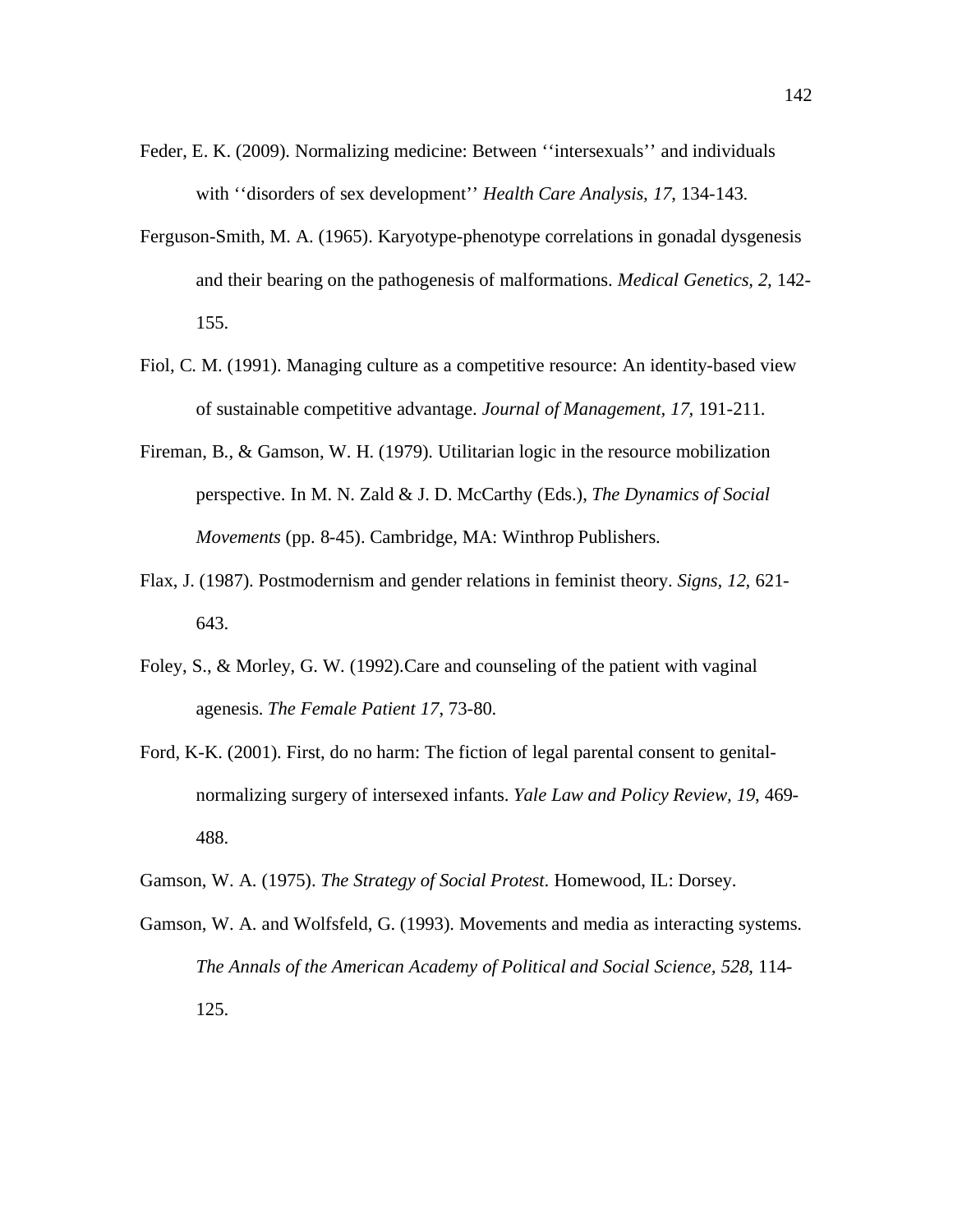- Garber, M. (1992). *Vest Interests: Cross-Dressing and Cultural Anxiety*. New York: Routledge.
- Garfinkel, H. (1967). *Studies in Ethnomethodology*. Englewood Cliffs, NJ: Prentice-Hall.
- George, M. A. (2006). The modern mulatto: A comparative analysis of the social and legal positions of mulattoes in the antebellum south and the intersex in contemporary America. *Columbia Journal of Gender and the Law, 15*(3), 665- 690.
- Gergen, K., Hoffman, L., & Anderson, H. (1996). Is diagnosis a disaster? A constructionist trialogue, draft of a chapter for inclusion. In F. W. Kaslow (Ed.), *Handbook of Relational Diagnosis and Dysfunctional Family Patterns* (pp. 102- 118). New York: Wiley.
- GGH: Growth, Genetics, and Hormones. (2006). Consensus Statement on Management of Intersex Disorders. *GGH Journal, 22*, 4,

http://www.gghjournal.com/volume22/4/ab13.cfm

- Gilley, B. J. (2010). Native sexual inequalities: American Indian cultural conservative homophobia and the problem of tradition. *Sexualities, 13*, 47-68.
- Gillman, M., Heyman, B. and Swain, J. (2000). What's in a name? The implications of diagnosis for people with learning difficulties and their family carers. *Disability & Society, 15,* 389–409.
- Gitlin, T. (2003) *The Whole World is Watching: Mass Media in the Making and Unmaking of the New Left*. Berkeley: University of California Press.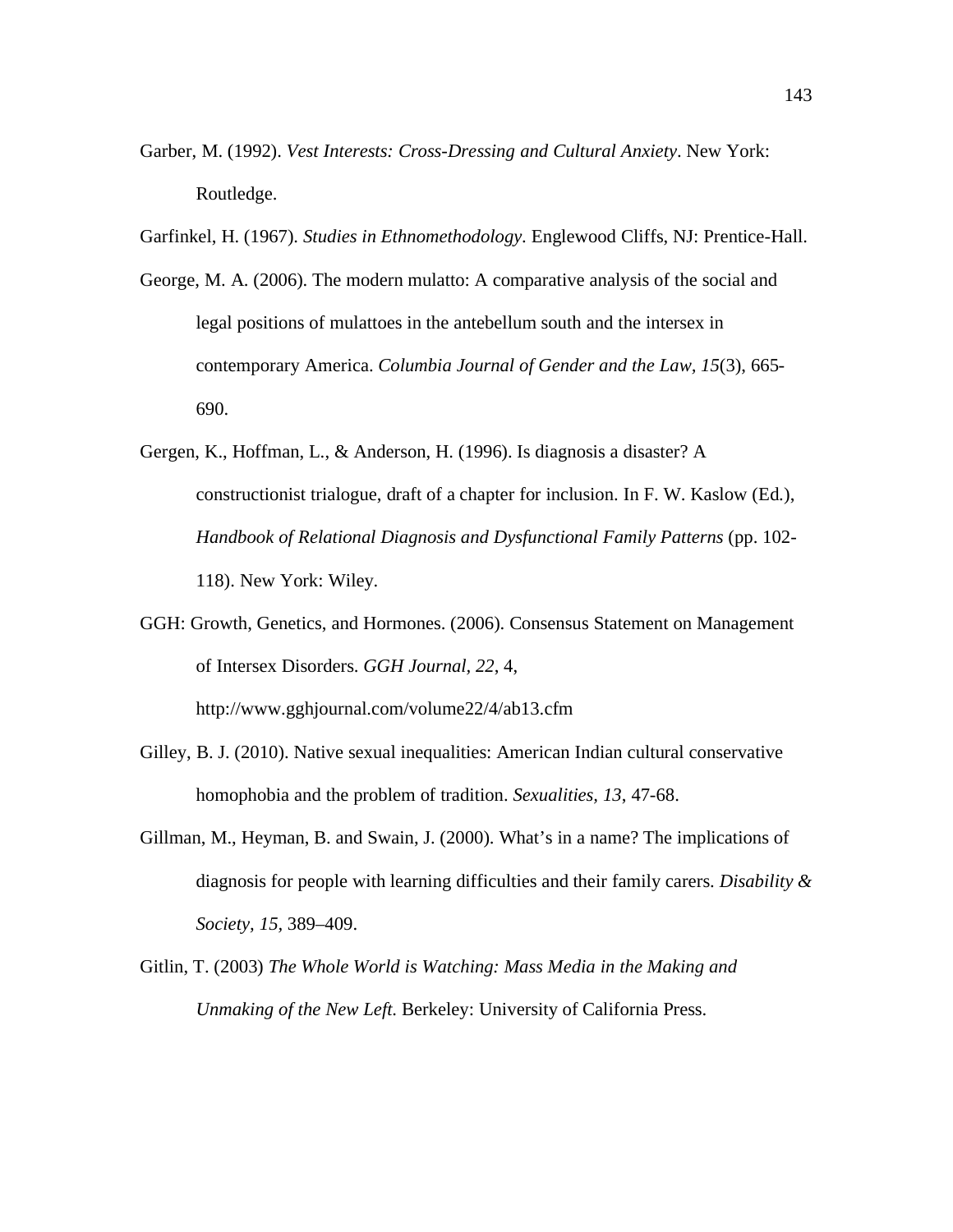- Good, B. J. (1977). The heart of what's the matter: The semantics of illness in Iran. *Cultural Medical Psychology*, *2*, 25-54.
- Goodnight, G. T. (1999). The personal, technical, and public spheres of argument. In J. L. Lucaites, C. M. Condit, & S. Caudill (Eds.), *Contemporary Rhetorical Theory* (pp. 251-264). New York: Guilford Press.
- Gottlieb, B., Beitel, L. K., & Trifiro, M. A. (2007). Androgen Insensitivity Syndrome. *Gene Reviews*.

http://www.ncbi.nlm.nih.gov/bookshelf/br.fcgi?book=gene $\partial$ =androgen.

- Gough, B., Weyman, N., Alderson, J., Butler, G., & Stoner, M. (2008). They did not have a word: The parental quest to locate a "true sex" for their intersex children. *Psychology and Health, 23,* 493–507.
- Griffin, L. M. (1952). The rhetoric of historical movements. *The Quarterly Journal of Speech 38*, 184-88
- Griffin, L. M. (1969). A dramatistic theory of the rhetoric of movements." In W. M. Rueckert (Ed.), *Critical Responses to Kenneth Burke 1924-1962* (pp. 456-478). Minneapolis: University of Minnesota Press.
- Gross, S. (1999). Intersexuality and scripture. *Theology Sexuality, 6,* 65.
- Grossman, L. K. (1995) *The Electronic Republic*. New York: Viking.
- Grumbach, M. M., & Conte, F. A. (1998). Disorders of sex differentiation. In J. D. Wilson, D. W. Foster, H. M. Kronenberg, & P. R. Larsen (Eds), *Williams Textbook of Endocrinology* (9th Ed.) (pp. 1303-1425). Philadelphia: W.B. Saunders.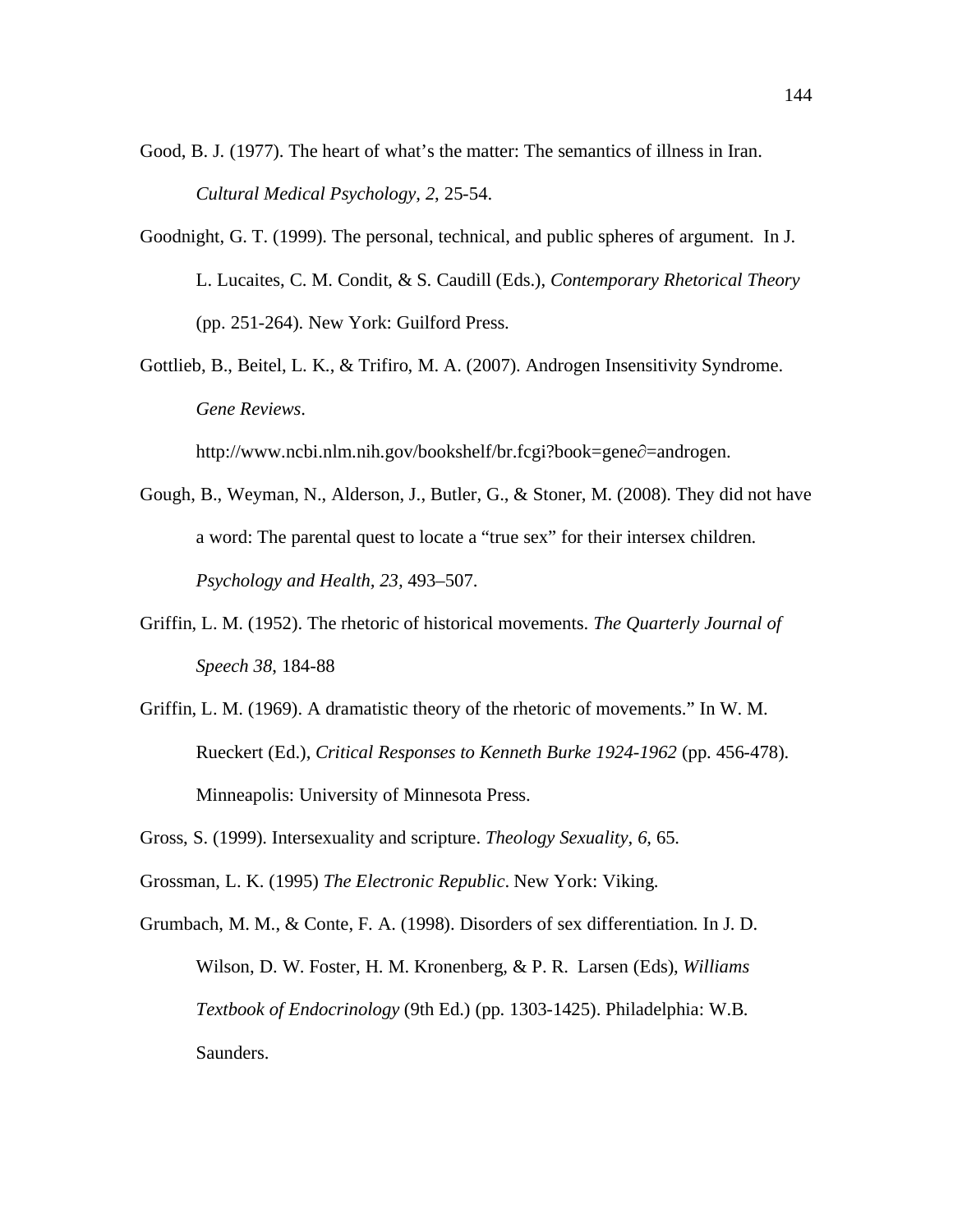- Gurney, K. (2007). Sex and the surgeon's knife: the family court's dilemma. *American Journal of Law and Medicine, 33,* 625-662.
- Haas, K. (2004). Who will make room for the intersexed? *American Journal of Law and Medicine, 30,* 41-68.
- Habermas, J. (1984). Introduction. In J. Habermas (Ed.), *Observation on the Spiritual Situation of the Age*, (pp. 1-20). Cambridge, MA: MIT Press.
- Hackford-Peer, K. (2005). Cheryl Chase founds the Intersex Society of North America. *LGBT History*, 28-30.
- Heffner, L. J., & Schust, D. J. (2006). *The Reproductive System at a Glance*. (2nd Ed.). Malden, MA: Blackwell Publishing.
- Hermer, L. D. (2007). A moratorium on sex surgeries?: Law, science, identity, and bioethics at a crossroads. *Cardozo Journal of Law and Gender, 13*, 255-272.
- Herndon, A. (2006a). What's the difference between being transgender or transsexual and having an intersex condition? Retrieved February 1, 2009, from http://www.isna.org/faq/transgender
- Herndon, A. (2006b). Why Doesn't ISNA Want to Eradicate Gender? Retrieved February 1, 2010, from http://www.isna.org/faq/not\_eradicating\_gender
- Herdt, G. (1996). Mistaken sex: Culture, biology and the third sex in New Guinea. In G. Herdt (Ed.), *Third Sex, Third Gender: Beyond Sexual Dimorphism in Culture and History* (pp. 419-445). New York: Zone Books.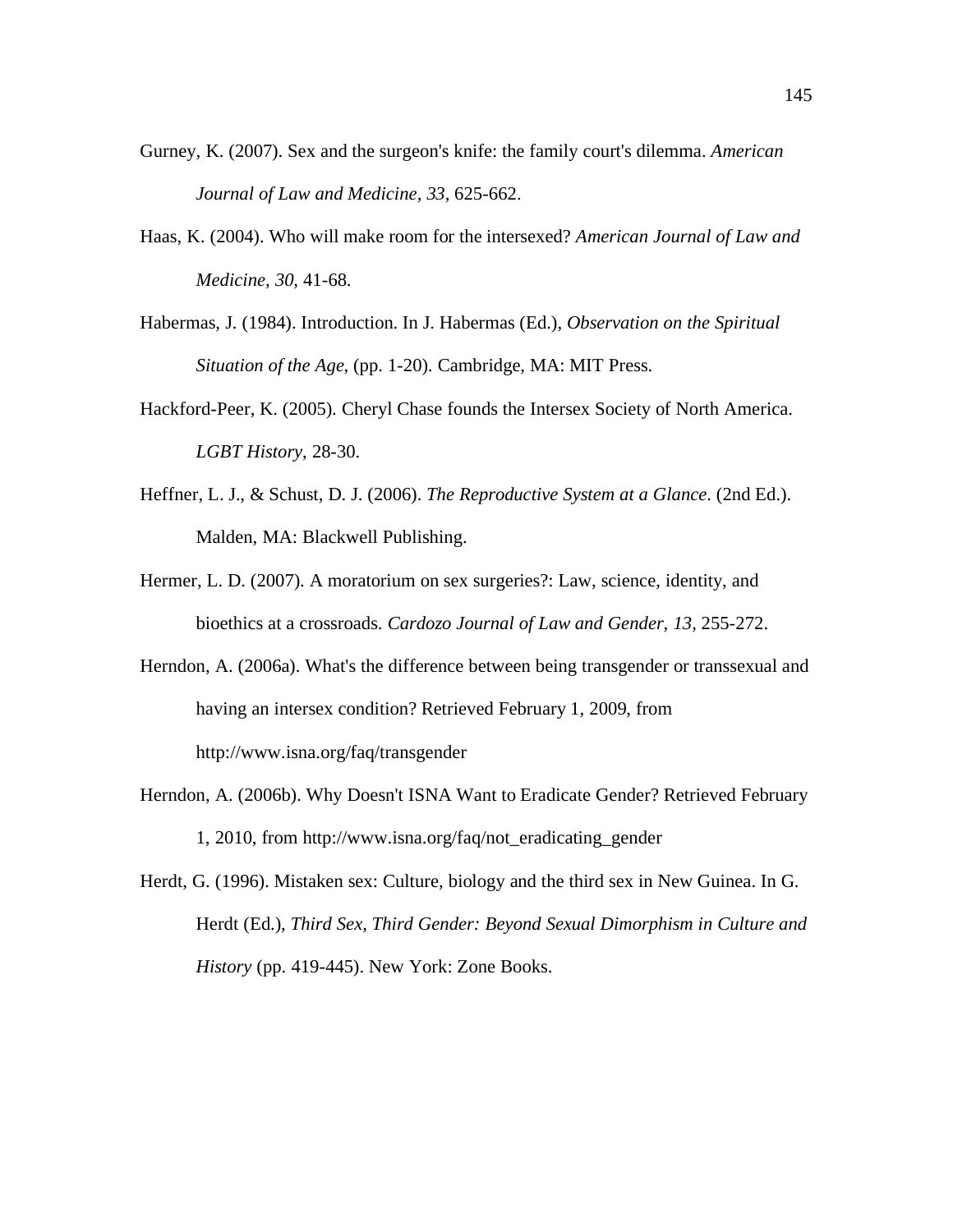Hinkle, C. (2006). Why is OII not using the term DSD or "Disorders of Sex Development"? Retrieved February 1, 2009, from http://www.intersexualite.org/Response\_to\_Intersex\_Initiative.html

Hinkle, C. (n.d.). Mutilations or non-consensual normalization treatments? Retrieved February 1, 2010, from

www.intersexualite.org/Essays\_on\_Intersex\_by\_Curtis\_E.\_Hinkle.pdf

Hird, M. J. (2000). Gender's nature: Intersexuality, transsexualism and the 'sex'/'gender' binary. *Feminist Theory, 1,* 347-364.

Hird, M. J., & Germon, J. (2001). The intersexual body and the medical regulation of gender. In K. Backett-Millburn, L. Mckie, E Annandale, & A. Kerr (Eds.), *Constructing Gendered Bodies: Explorations in Sociology* (pp. 162-178). New York: Palgrave.

- Hollihan, T. A., Riley, P., & Freadhoff, K. (1986). Arguing for justice: An analysis of arguing in small claims court. *Journal of American Forensic Association*, 22, 187- 195.
- Holmes, M. (2002). Rethinking the meaning and management of intersexuality. *Sexualities, 5*, 2, 159-180.
- Holmes, M. (2008). *Intersex: A Perilous Difference*. Cranbury, NJ: Associated University Presses.
- Horowitz, M. and Glassberg, K. I. (1992). Ambiguous genitalia: Diagnosis, evaluation, and treatment. *Urologic Radiology, 14*, 306-318.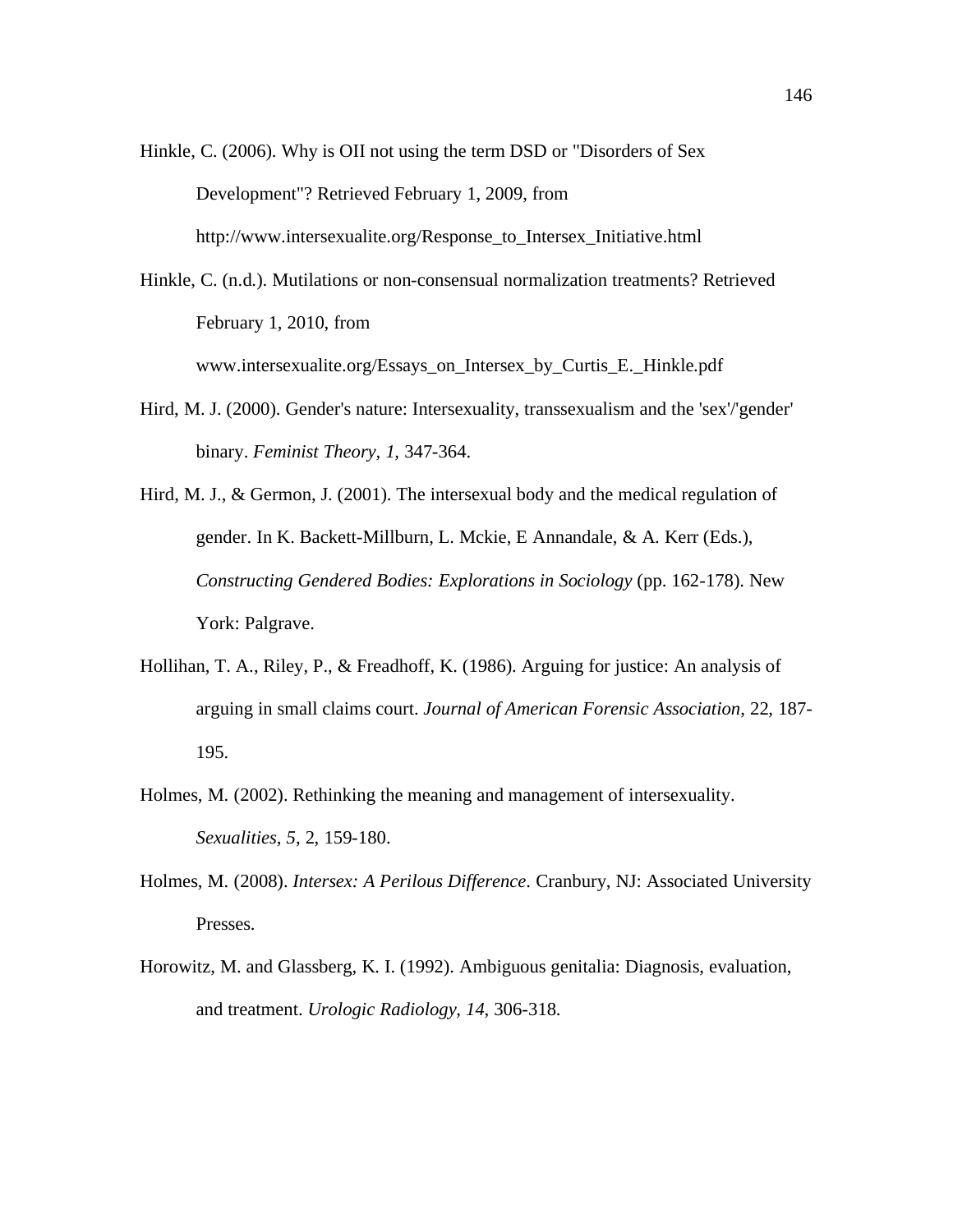- Hospital for Sick Children. (2005). Sex development: An overview. Retrieved March 12, 2009, from http://www.aboutkidshealth.ca/HowTheBodyWorks/Sex-Development-An-Overview.aspx?articleID=7671&categoryID=XS.
- Howe, E. G. (1998). Intersexuality: What should care providers do now. *The Journal of Clinical Ethics, 9,* 337–344.
- Hughes, I. A., Houk, C., Ahmed, S. F., & Lee, P. A. (2006). Consensus statement on management of intersex disorders. *Archives of Disease in Childhood, 91*, 554- 563.
- Hutcheson, J., & Snyder, H. M. (2009, July 16). Ambiguous genitalia and intersexuality. eMedicine from WebMD. Retrieved April 6, 2010, from http://emedicine.medscape.com/article/1015520-overview
- Intersex Society of North America. (2004). Tips for parents. Retrieved, February 1, 2010, from http://www.isna.org/articles/tips\_for\_parents
- Intersex Society of North America. (2005a). Homepage. Retrieved February 20, 2008, from http://www.isna.org/
- Intersex Society of North America. (2005b). How can you assign a gender (boy or girl) without surgery? Retrieved February 1, 2010, from http://www.isna.org/faq/gender\_assignment
- Intersex Society of North America. (2005c). How common is intersex? Retrieved February 1, 2009, from http://www.isna.org/faq/frequency
- Intersex Society of North America. (2005d). Is intersex the same as "ambiguous genitalia"? Retrieved February 1, 2009, from http://www.isna.org/faq/ambiguous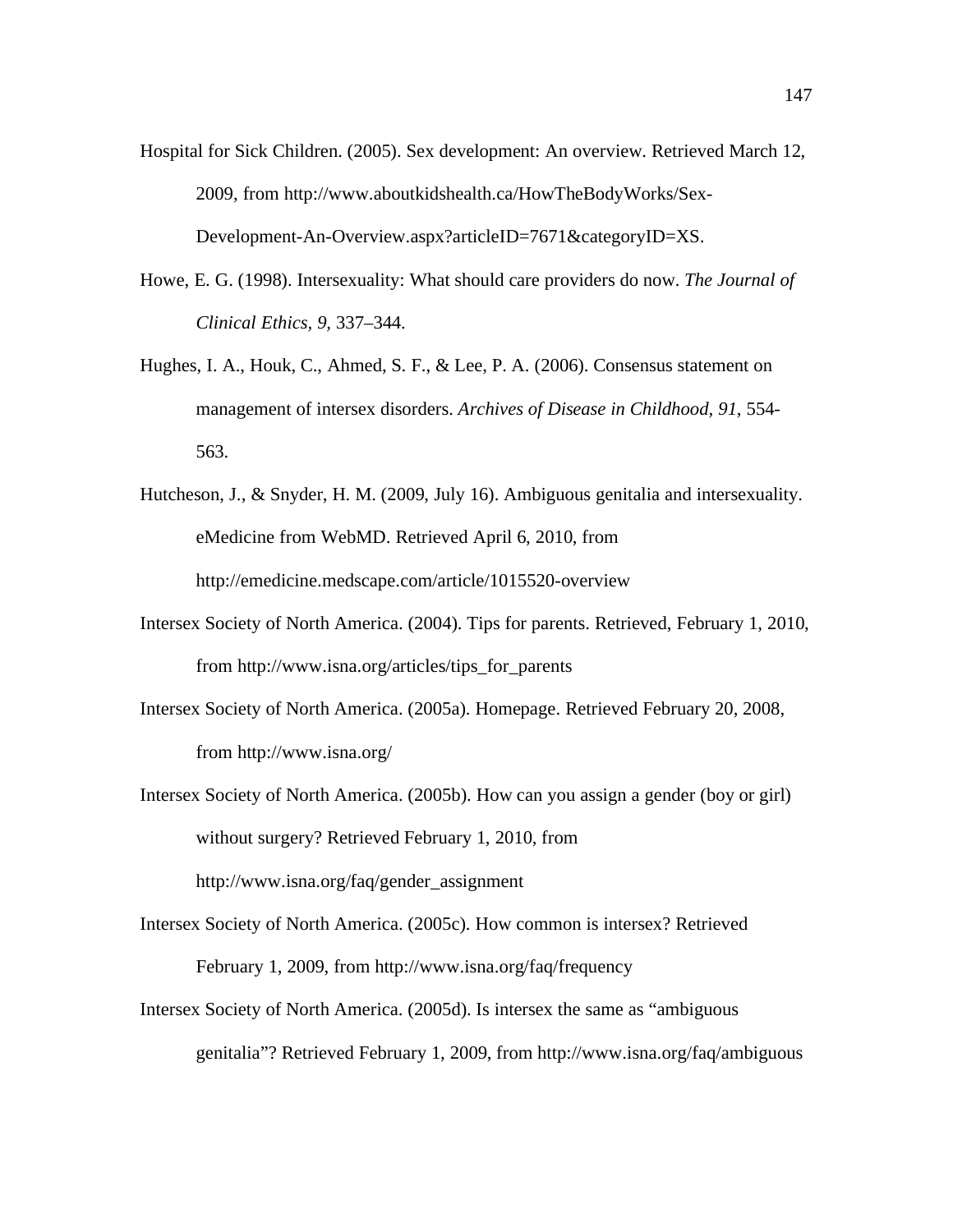Intersex Society of North America. (2005e). MYTH #2: John Money is responsible for all of the troubles that have befallen intersexed people. Retrieved February 1, 2010, from http://www.isna.org/faq/ten\_myths/money

Intersex Society of North America. (2005f). Ovo-testes (formerly called "truehermaphroditism". Retrieved February 1, 2009, from http://www.isna.org/faq/conditions/ovo-testes

- Intersex Society of North America. (2005g). What do doctors do now when they encounter a patient with intersex? Retrieved February 1, 2009, from http://www.isna.org/faq/standard\_of\_care
- Intersex Society of North America. (2005h). What does ISNA do? Retrieved February 1, 2009, from http://www.isna.org/faq/isna/activities
- Intersex Society of North America. (2005i). What does ISNA recommend for children with intersex? Retrieved February 1, 2009, from http://www.isna.org/faq/patientcentered
- Intersex Society of North America. (2005j). What is intersex? Retrieved February 1, 2009, from http://www.isna.org/faq/what\_is\_intersex
- Intersex Society of North America. (2005k). What's wrong with the way intersex has been traditionally treated? Retrieved February 20, 2008, from http://www.isna.org/faq/concealment
- Intersex Society of North America. (2006a). Does ISNA think children with intersex should be raised without a gender, or in a third gender? Retrieved February 1, 2010, from http://www.isna.org/faq/third-gender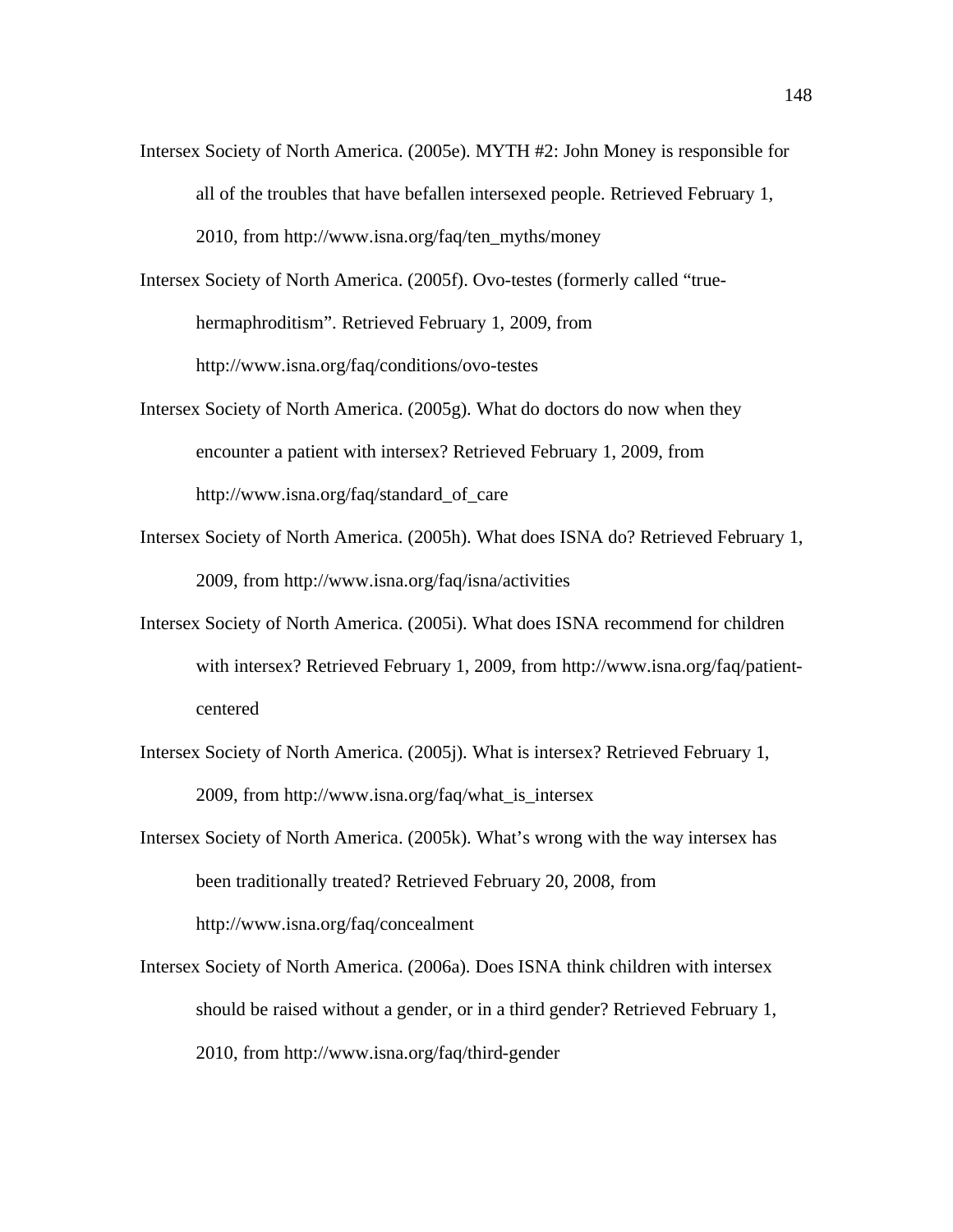- Intersex Society of North America. (2006b). Is a person who is intersex a hermaphrodite? Retrieved February 1, 2009, from http://www.isna.org/faq/hermaphrodite
- Intersex Society of North America. (2008). Farewell message. Retrieved August 11, 2009, from http://www.isna.org/farewell\_message
- Jackson, S. (2006). Gender, sexuality, and heterosexuality: The complexity (and limits) of heteronormativity. *Feminist Theory, 7,* 1, 105-121.
- Jasper, J. (1997). *The Art of Moral Protest: Culture, Biography, and Creativity in Social Movements.* Chicago: University of Chicago Press.
- Karkazis, K. (2008). *Fixing Sex: Intersex, Medical Authority, and Lived Experience*. Durham, N.C: Duke.
- Karkazis, K., & Feder, E. K. (2008, Dec. 13). The art of medicine: Naming the problem: disorders and their meanings. *The Lancet*, *372*, 2016-2017.
- Kebede, A. S., Shriver, T. E., & Knottnerus, J. D. (2000). Social movement endurance: collective identity and the Rastafari. *Sociological Inquiry, 70*, 313-337
- Kemp, S. F. (2006). The role of genes and hormones in sexual differentiation. In S. E. Sytsma (Ed.), *Ethics and Intersex* (pp. 1-16). Netherlands: Springer.
- Kendall, D. (2006). *Sociology in Our Times: The Essentials* (6<sup>th</sup> Ed.). Belmont, CA: Thomas Higher Education.
- Kessler, S. J. (1990). The medical construction of gender: Case management of intersexed infants. *Signs, 16*, 3-26.
- Kessler, S. J. (1998). *Lessons from the intersexed*. New Brunswick, NJ: Rutgers University.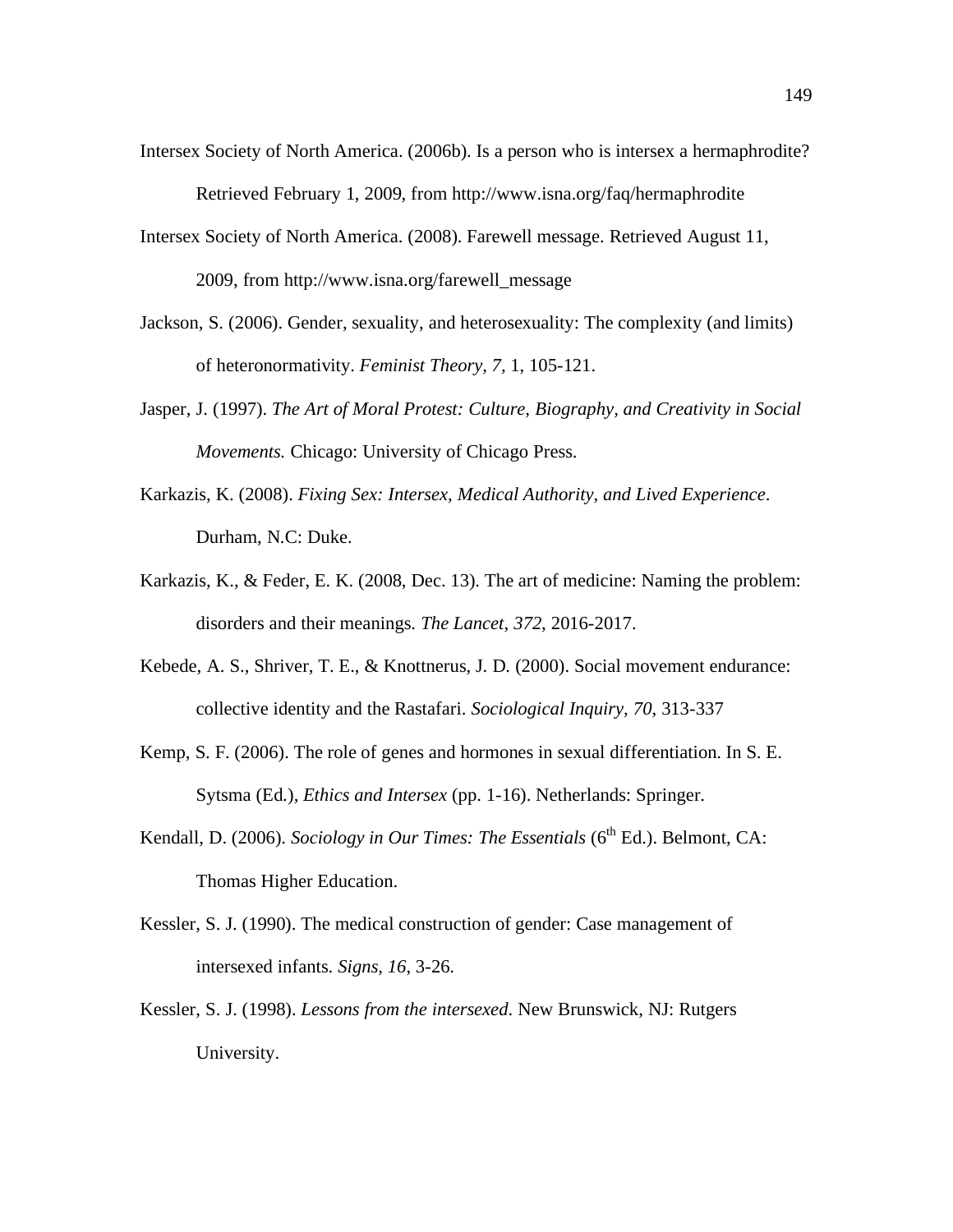- Kliegman, R. M., Behrman, R. E., Jenson, H. B., & Stanton, B. F. (2007). Congenital Adrenal Hyperplasia and related disorders. *Nelson Textbook of Pediatrics* (18th ed.). Philadelphia: Saunders Elsevier.
- Koyama, E. (2003, October 20). Being accountable to the invisible community: A challenge for intersex activists and allies. Retrieved August 28, 2009, from http://www.confluere.com/column/20031020-emi.html
- Koyama, E. (n.d.). Intersex medical treatment and sexual trauma. Retrieved April 25, 2010, from http://www.intersexinitiative.org/articles/sexualtrauma.html
- Lackmund, J. (1998). Between scrutiny and treatment: physical diagnosis and the restructuring of 19th century medical practice. *Sociology of Health and Illness*, *20,* 779–801.
- Laureau, A. C. (2003). Who decides? Genital-normalizing surgery on intersexed infants. *Georgetown Law Journal, 92*, 129-152.
- Lee, P. A., et al. (2006) Consensus Statement on Management of Intersex Disorders. *Pediatrics 118*, e488-e500.
- Lee, P. A., Mazur, T. & Danish, R., et al. (1980). "Micropenis. I. Criteria, etiologies and classification". *The Johns Hopkins Medical Journal 146,* 156–63.
- Lerpold, L., Ravasi, D., Van Rekom, J., & Soenen, G. (2007). *Organizational Identity in Practice.* New York: Routledge.
- Levine, S. B. (2007). Sex and gender. [Review of the book *Sex and Gender*]. *Archives of Sexual Behavior, 36*, 113–114.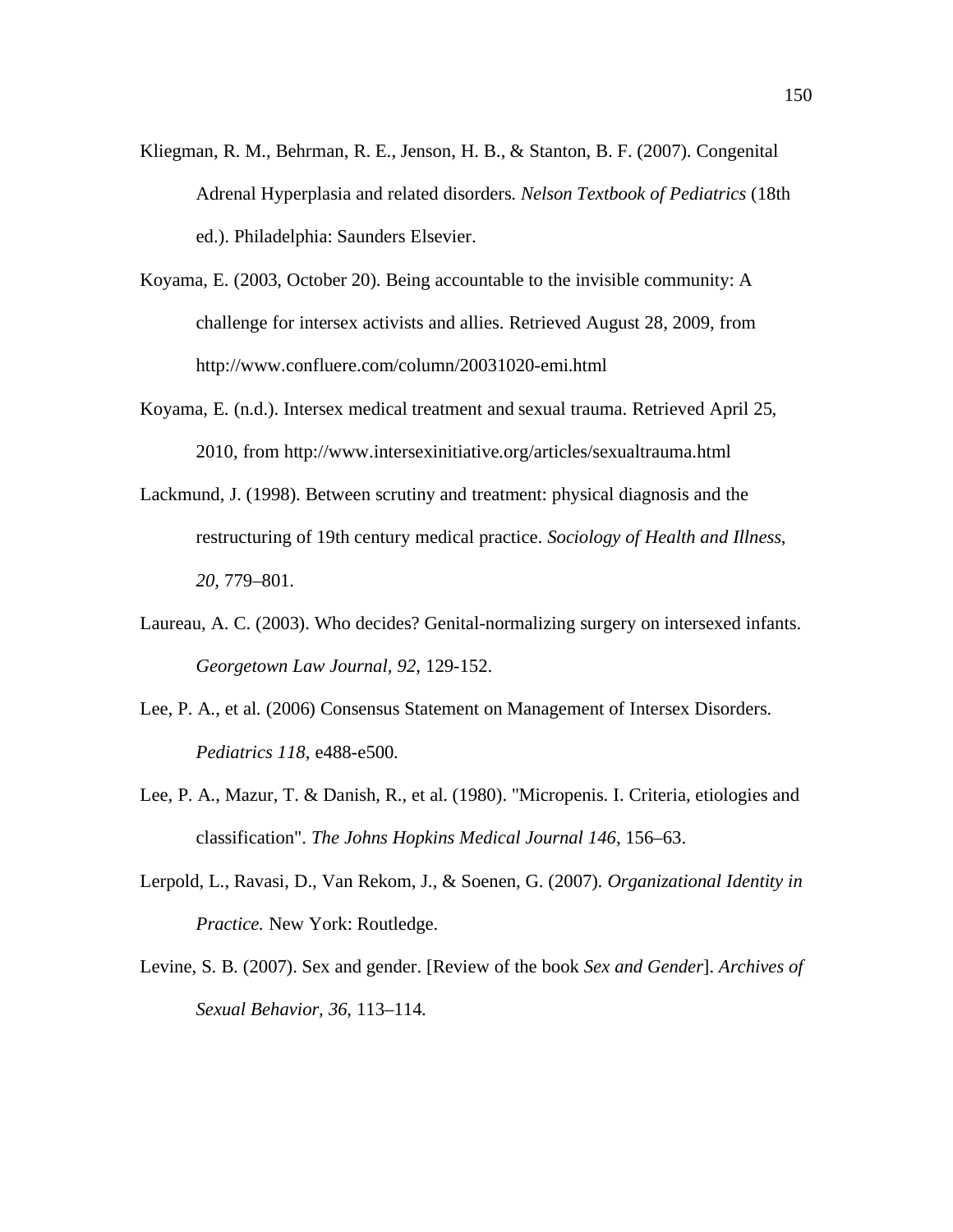- Liao, L. M., & Boyle, M. (2004). Surgical feminising The right approach? *The Psychologist, 17*, 459–462.
- Lloyd, E. (2005). From the hospital to the courtroom: A statutory proposal for recognizing and protecting the legal rights of intersex children, *Cardozo Journal of Law & Gender,* 12, 155-196.
- Looy, H., & Bouma, H. (2005). The nature of gender: Gender identity in persons who are intersexed or transgendered. *Journal of Psychology and Theology, 33,* 166-178.

Lorber, J. (1994). *Paradoxes of Gender*. New Haven, CT: Yale University Press.

- Lorber, J. (1996). Beyond the binaries: Depolarizing the categories of sex, sexuality, and gender. *Sociological Inquiry, 66*, 2, 143-159.
- Lounsbury, M., & Glynn, M. A. (2001). Cultural entrepreneurship: Stories, legitimacy, and the acquisition of resources. *Strategic Management Journal, 22*, 545–564.

Luckmann, T. (1975). *Sociology of Language*. Indianapolis: Bobbs-Merrill.

- Lunsford, S. (2005). Seeking a rhetoric of the rhetoric of dis/abilities. *Rhetoric Review*, *24*, 330-333.
- Margolin, U. (2002). Naming and believing: Practices of the proper name in narrative fiction. *Narrative*, 10(2), 107-127.
- Martin, B. L. (1991). From negro to black to African American: The power of names and naming. *Political Science Quarterly*, 106(1), 83-107.
- Martin, K. A. (2005). William wants a doll. Can he have one? Feminists, childcare advisors, and gender-neutral child rearing. *Gender & Society, 19*, 456-479.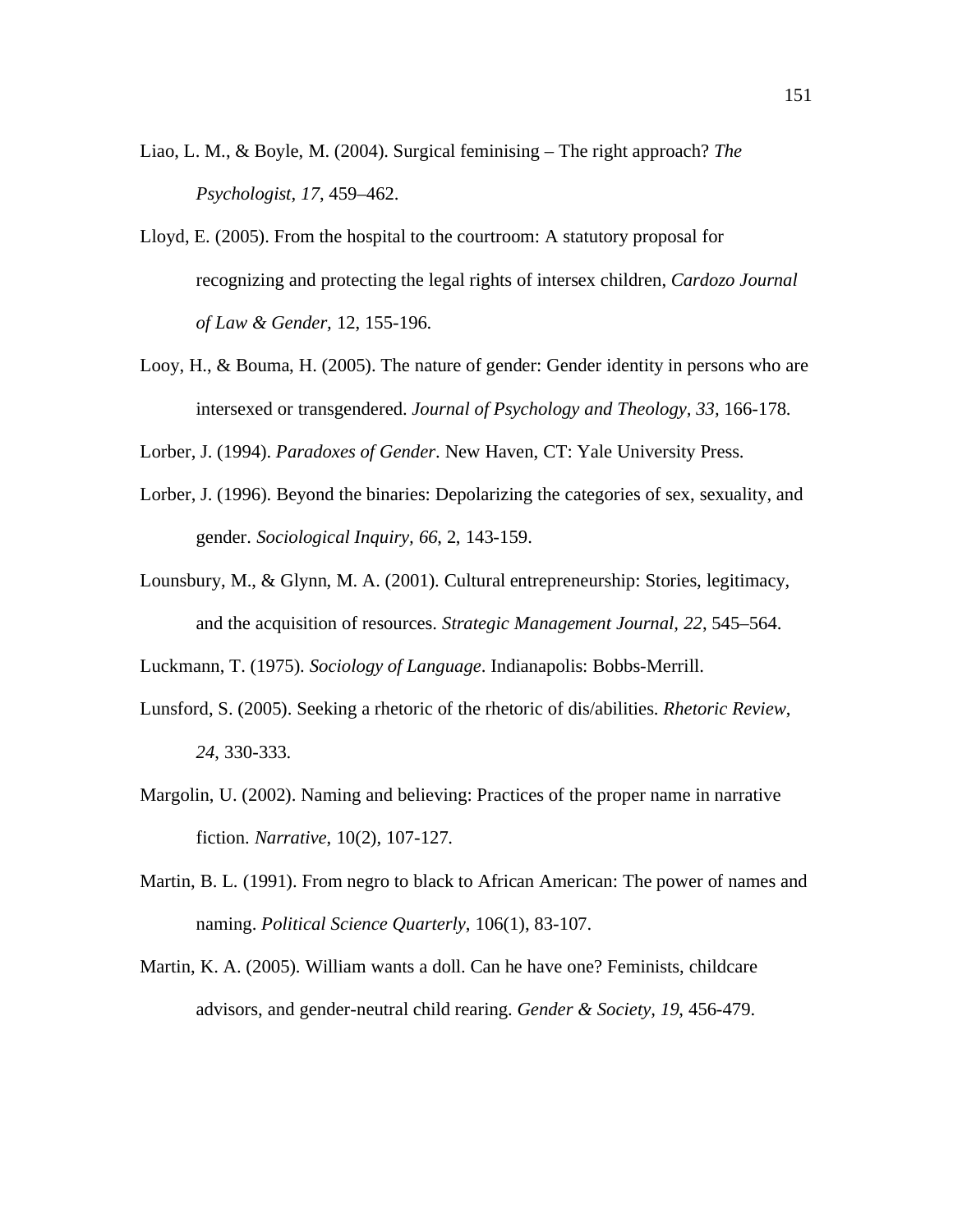- Martin, P. L. (2002). Moving toward an international standard in informed consent: The impact of intersexuality and the Internet on the standard of care. *Duke Journal of Gender, Law, and Policy, 9*, 135-170.
- Mayo Clinic. (2009). Vaginal Agenesis. Retrieved March 12, 2009, from http://www.mayoclinic.org/vaginal-agenesis/
- Mayo Clinic Staff. (2007). "Congenital Adrenal Hyperplasia." Retrieved March 12, 2009, from http://www.mayoclinic.com/health/congenital-adrenal-hyperplasia/DS00915
- McAdam, D. (1982). *Political Process and the Development of Black Insurgency, 1930- 1970.* Chicago: University of Chicago Press.
- McAdam, D., McCarthy, J. D., & Zald, M. N. (1988). Social movements. In N. J. Smelser (Ed.), *Handbook of Sociology* (pp. 695-737). Newbury Park, CA: Sage.
- McAdam, D., McCarthy, J. D., & Zald, M. N. (1996). Framing functions of movement tactics. In D. McAdam, D. McAdam, J. D. McCarthy, & M. N. Zald (Eds.), *Comparative Perspectives on Social Movements: Political Opportunities, Mobilizing Structures, and Cultural Framings* (pp. 338-355). New York: Cambridge University Press.
- McCarthy, J. D., & Zald, M. N. (1977). Resource mobilization and social movements: A partial theory. *The American Journal of Sociology, 82*, 1212-1241.
- Medline Plus. (2008). *Intersex*. Retrieved August 11, 2009, from http://www.nlm.nih.gov/medlineplus/ency/article/001669.htm

Melby, T. (2002). Intersex interrupted. *Contemporary Sexuality, 36*, 1.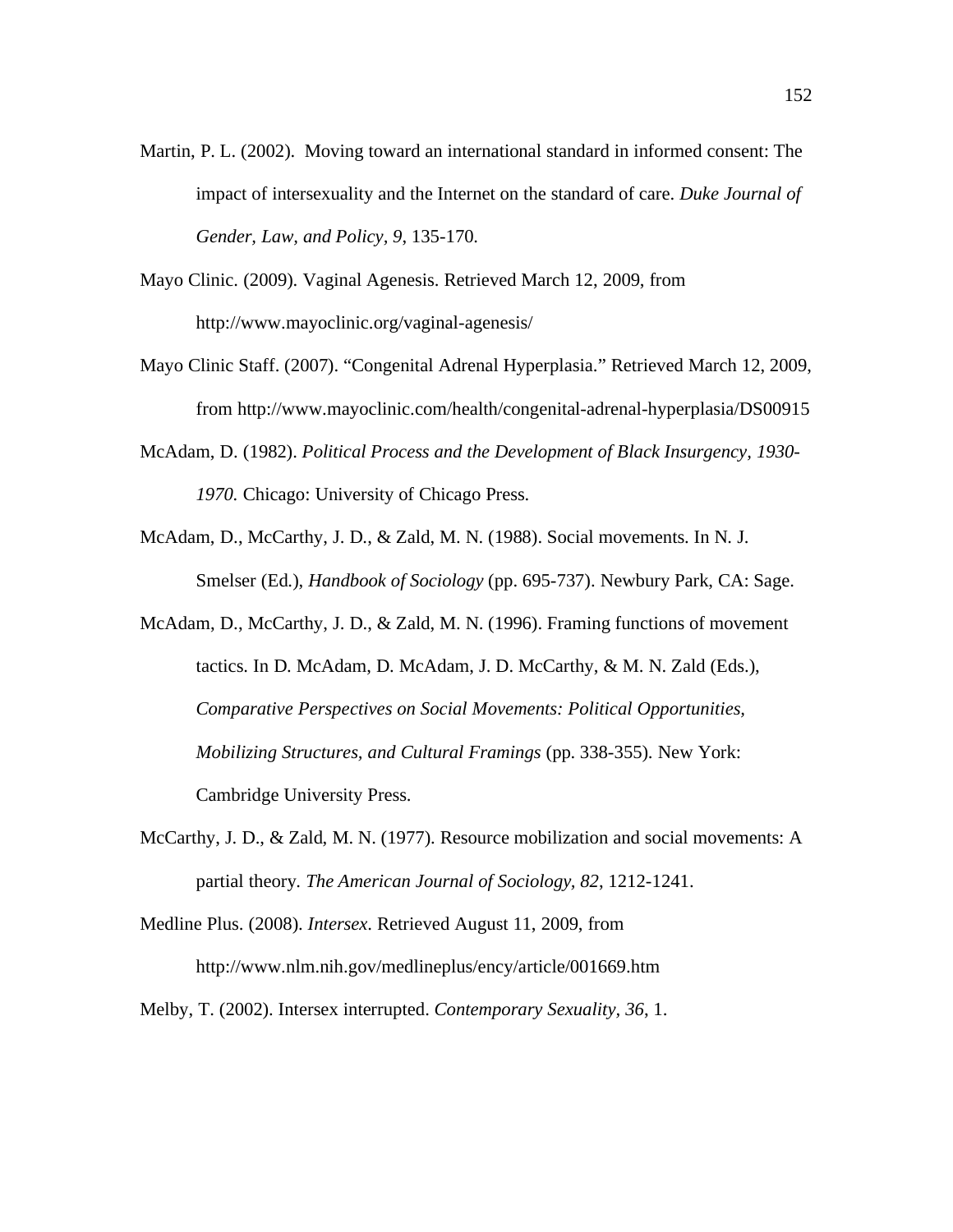- Mendez, C. L., Coddou, F., & Maturana, R. H. (1988). The bringing forth of pathology. *Irish Journal of Psychology, 9,* 144–172.
- Minto, C. L. (2003). Adult outcomes of childhood clitoral surgery for ambiguous genitalia. *Lancet, 361*, 1252.
- Mishler, E. (1984). *The Discourse of Medicine*. Norwood, NJ: Ablex.
- Money, J., & Ehrhardt, A. A. (1972). *Man & Woman, Boy & Girl: Differentiation and Dimorphism of Gender Identity from Conception to Maturity*. Baltimore: Johns Hopkins University Press.
- Money, J., Hampson, J. G., & Hampson, J. L. (1955a). Examination of some basic sexual concepts: The evidence of human hermaphroditism. *Bulletin of the Johns Hopkins Hospital, 97,* 301-319.
- Money, J., Hampson, J. G., & Hampson, J. L. (1955b). Hermaphroditism: Recommendations concerning assignment of sex, change of sex, and psychologic management. *Bulletin of the Johns Hopkins Hospital, 97,* 284-300.
- Money, J., Hampson, J. G., & Hampson, J. L. (1956). Sexual incongruities and psychopathology: The evidence of human hermaphroditism. *Bulletin of the Johns Hopkins Hospital, 98,* 43-57.
- Money, J., Hampson, J. G., & Hampson, J. L. (1957). Imprinting and the establishment of gender role. *Archives of Neurology and Psychiatry, 77*, 333-336.
- Monro, S. (2002). Transgender trouble: Legislation beyond binaries? *Res Publica, 8*, 3, 275-283.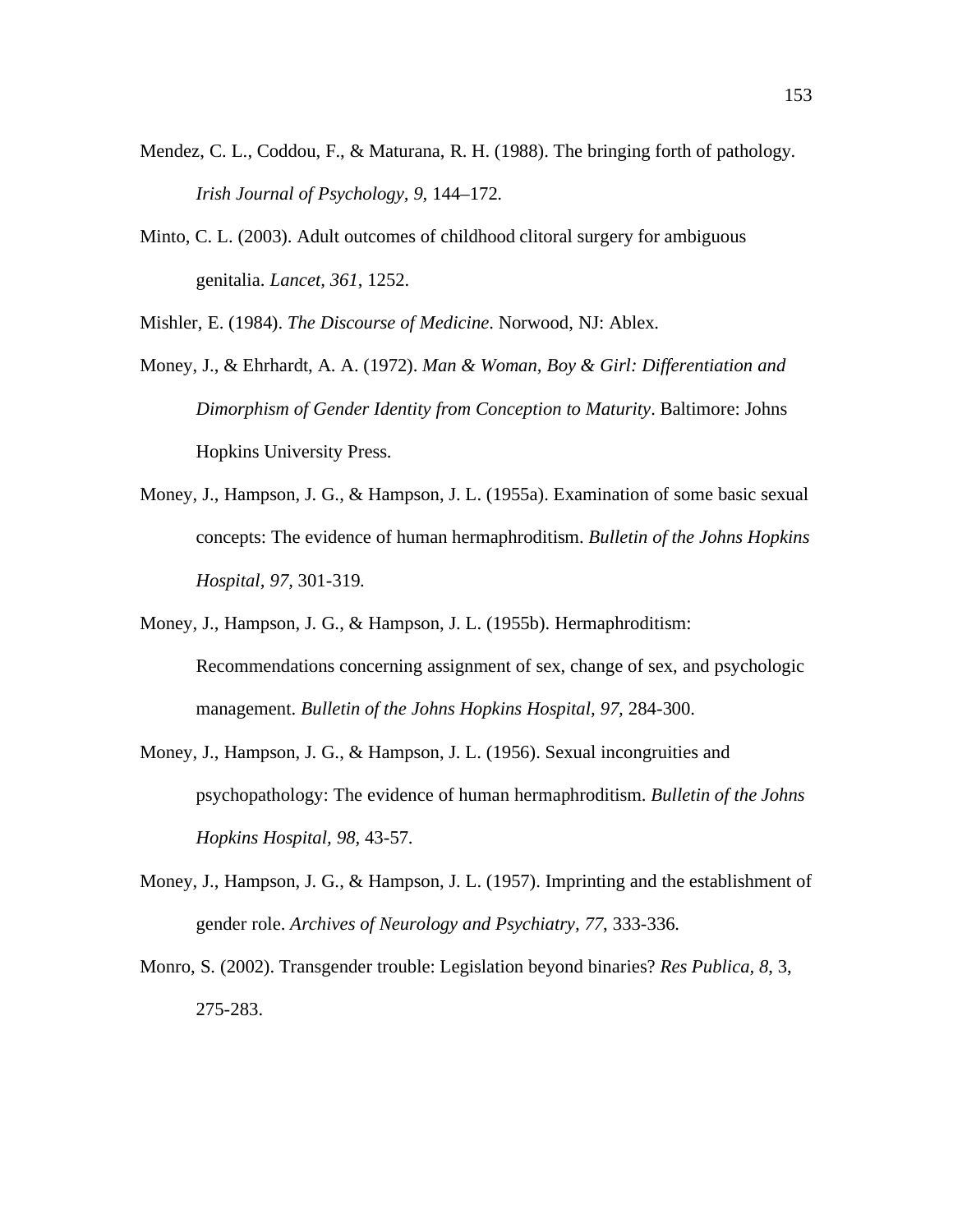- Morland, I. (2008). Intimate violations: Intersex and the ethics of bodily integrity. *Feminism & Psychology, 18*, 425-430.
- Muckle, C. (2006). Giving a voice to intersex individual through hospital ethics committees. *Wisconsin Law Review, 2006*, 987.
- Naeraa, R., & Nielsen, J. (1990). Standards for growth and final height in Turner syndrome. *Acta Paediatrica Scandinavica, 79*, 182–190.
- National Institute for Child Health and Human Development. (2007). "Turner Syndrome." Retrieved March 12, 2009, from

http://www.nichd.nih.gov/health/topics/Turner\_Syndrome.cfm

National Institute of Health. (2008). Turners syndrome. *Genetics Home Reference.* Retrieved September 1, 2009, from

http://ghr.nlm.nih.gov/condition=turnersyndrome

New York Times Health. (2009, February 22). Intersex. In the *New York Times* Health Guide. Retrieved August 11, 2009, from

http://health.nytimes.com/health/guides/disease/intersex/overview.html

- Nussbaum, E. (1999). The sex that dare not speak its name. Lingua Franca, 42-51.
- Organisation Intersex International (2008). *Handbook for Parents*. Retrieved February 1, 2010, from http://www.intersexualite.org/Handbook.pdf
- Organisation Intersex International. (n.d.-a). FAQ about OII. Retrieved February 2, 2009, from http://www.intersexualite.org/Organisation\_Intersex\_International.html
- Organisation Intersex International. (n.d.-b). Intersex FAQ. Retrieved February 1, 2009, from http://www.intersexualite.org/FAQ\_English.html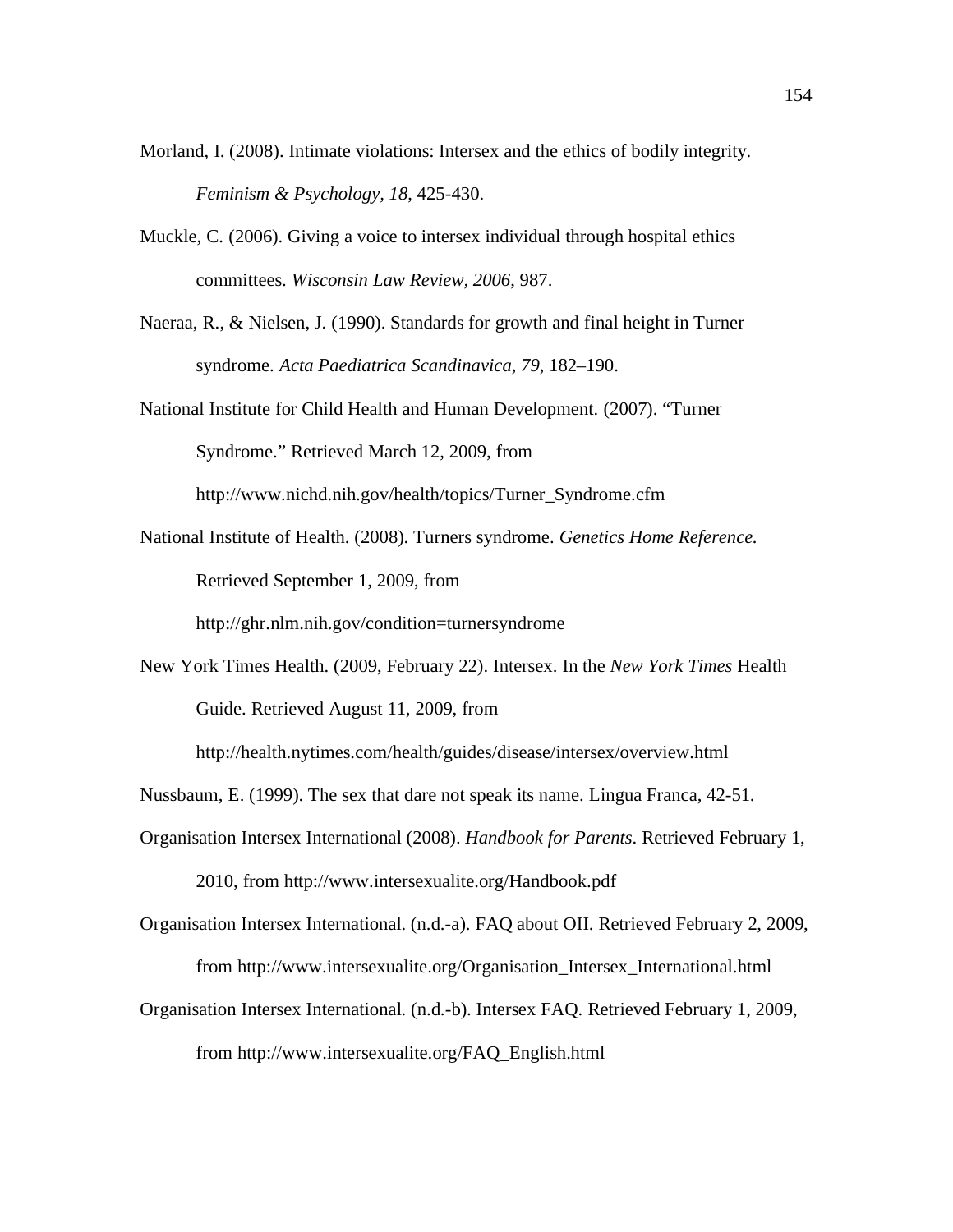- Organisation Intersex International. (n.d.-c). Membership. Retrieved February 1, 2009, from http://www.intersexualite.org/membership.html
- Organisation Intersex International. (n.d.-d). Official positions. Retrieved February 1, 2009, from http://www.intersexualite.org/English-Offical-Position.html
- Packwood Freeman, C. (2009). A greater means to the greater good: Ethical guidelines to meet social movement organization advocacy challenges. *Journal of Mass Media Ethics, 24*, 269 – 288.
- Pagon, R. A. (1987). Diagnostic approach to the newborn with ambiguous genitalia. *Pediatric Clinics of North America, 34*, 1019-1031.
- Platt, G. M., & Williams, R. H. (2002). Ideological language and social movement mobilization: A sociolinguistic analysis of segregationists' ideologies. *Sociological Theory, 20*, 328-359.
- Preves, S. E. (2003). *Intersex and Identity: The Contested Self*. New York: Rutgers.
- Preves, S. E. (2005). Out of the O.R. and into the streets: Exploring the impact of intersex media activism. *Cardozo Journal of Law & Gender, 12*, 247-288.
- Rash, W., Jr (1997) *Politics on the Nets: Wiring the Political Process*. New York: W. H. Freeman.
- Reger, R. K., Gustafson, L. T., DeMarie, S. M., & Mullane, J. V. (1994). Reframing the organization: Why implementing total quality is easier said than done. *Academy of Management Review, 19,* 565-584.
- Reiner, W. (1997). To be male or female: That is the question. *Archives of Pediatric & Adolescent Medicine, 151*, 224-225.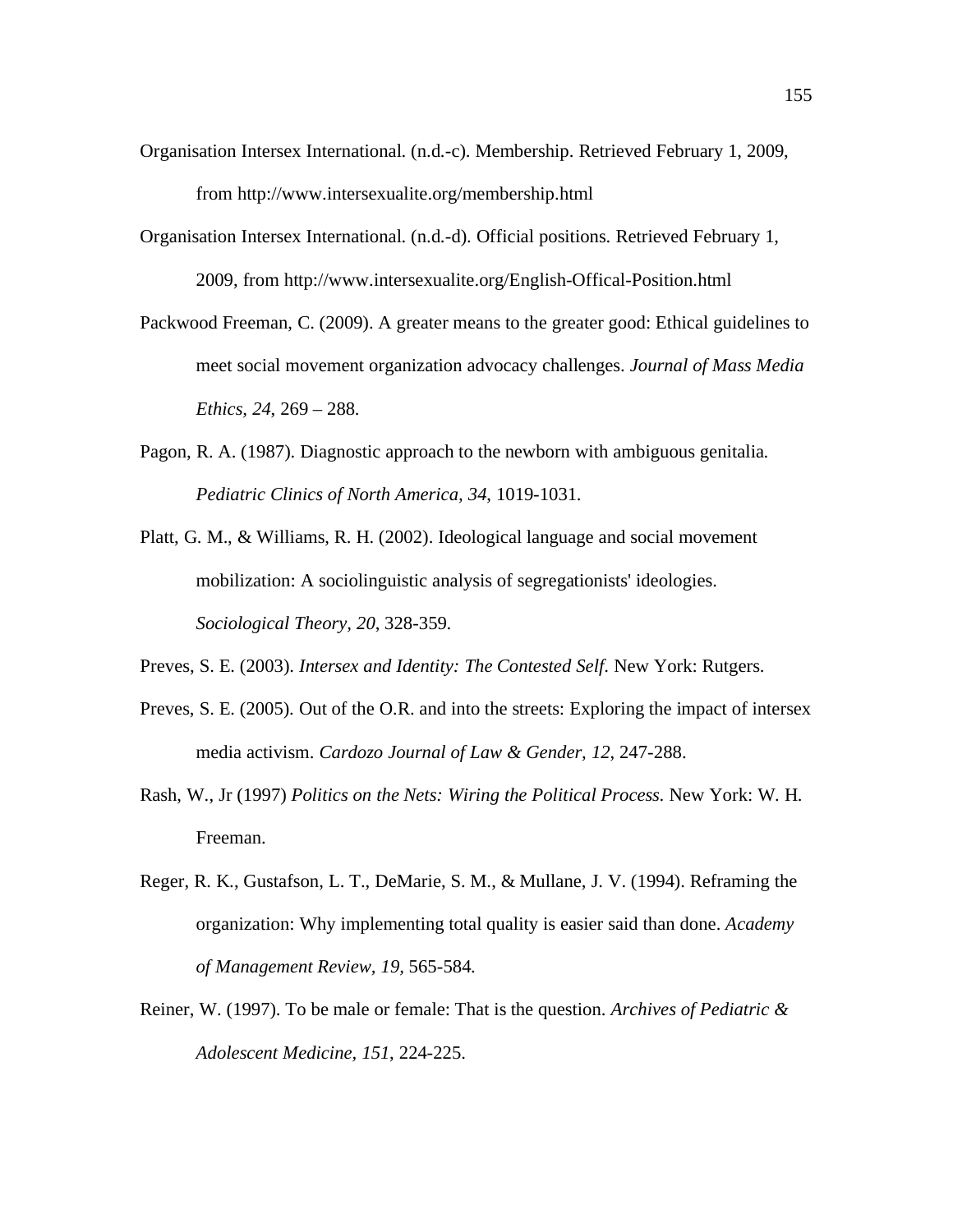- Reiner, W. (2000, July 21). Ethics of gender assignment. Retrieved February 1, 2010, from http://www.isna.org/library/reinerprecepts
- Reis, E. (2007). Divergence or disorder? The politics of naming intersex. *Perspectives in Biology and Medicine 50,* 535-543.
- Röpke, A., Pelz, A. F., Volleth, M., Schlösser, H. W., Morlot, S., & Wieacker, P. F. (2004). Sex chromosomal mosaicism in the gonads of patients with gonadal dysgenesis, but normal female or male karyotypes in lymphocytes. *American Journal of Obstetric Gynecology, 190*, 1059-1062.
- Rosario, V. A. (2004). The Biology of Gender and the Construction of Sex? *GLQ: A Journal of Lesbian and Gay Studies, 10*, 2, 280-287.
- Rosario, V. A. (2009). Quantum sex: Intersex and the molecular deconstruction of sex. *GLQ: A Journal of Lesbian and Gay Studies, 15,* 2, 267-284.
- Rosato, J. L. (2000). Using bioethics discourse to determine when parents should make health care decisions for their children: Is deference justified?. *Temple Law Review, 73,* 1-35.
- Rothblatt, M. (1995). *The Apartheid of Sex*. New York: Crown.
- Rye, B. J. (2000). Teaching about intersexuality: A review of Hermaphrodites speak! And a critique of introductory human sexuality textbooks. *The Journal of Sex Research, 37*, 295-298.
- Schegloff, E. A. (1991). Reflections on talk and social structure. In D. Boden and D. H. Zimmerman (Eds.), *Talk and Social Structure: Studies in Ethnomethodology and*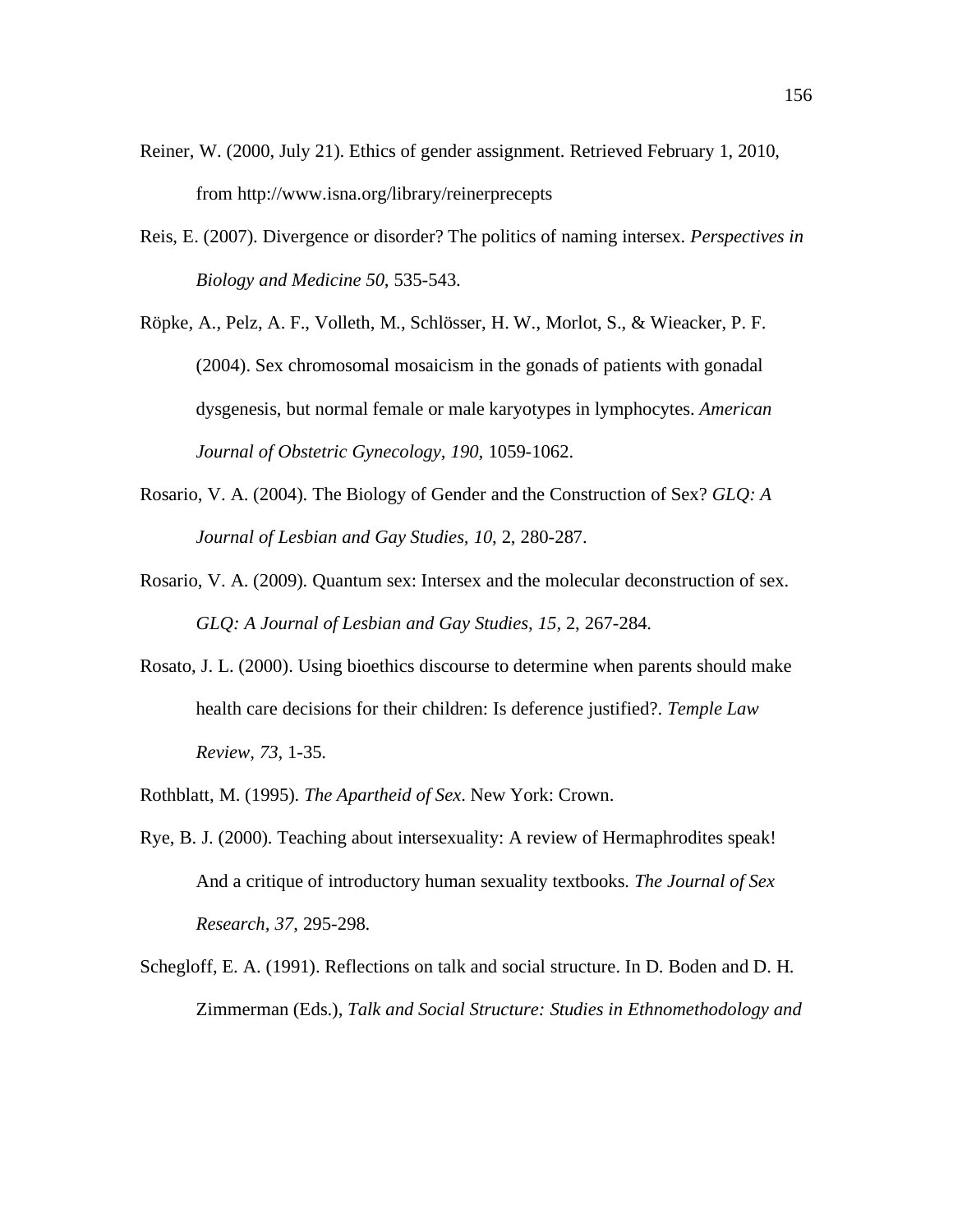*Conversational Analysis* (pp. 44-70). Los Angeles, CA: University of California Press.

- Schuetz, J. (1986). Overlap of argument in the legislative process. *Journal of American Forensic Association, 22,* 223-234.
- Serano, J. (2008). A matter of perspective: A transsexual woman-centric critique of Dreger's "scholarly history" of the Bailey controversy. *Archives of Sexual Behavior, 37*, 491-494.
- Shreenlwas, K. A., Datta, S., Kanade, S., Valdya, M., & Bharucha, B. A. (1994). Mixed gonadal dysgenesis with 45, X/46, XX/46, XY mosaicism. *Indian Journal of Pediatrics, 61*, 445-446.
- Simmonds, M. (2007). Was 'variations of reproductive development' considered? *Archives of Disease in Childhood*, *92*, 88-92.
- Simons, H. W. (1970). Requirements, problems, and strategies: A theory of persuasion for social movements. *Quarterly Journal of Speech, 55,* 1-11.

Simpson, J. L. (1996). Disorders of the gonads, genital tract, and genitalia. In D. L. Rimoin, J. M. Connor, and R. E. Pyeritz, (Eds.), *Emery and Rimoin's Principles and Practice of Medical Genetics* (pp. 1477-1500). New York: Churchill Livingstone.

Slijper, F. M. E., Frets, P. G., Boehmer, A. L. M., Drop, S. L. S., & Niermeijer, M. F. (2000). Androgen Insensitivity Syndrome (AIS): Emotional reactions of parents and adult patients to the clinical diagnosis of AIS and its confirmation by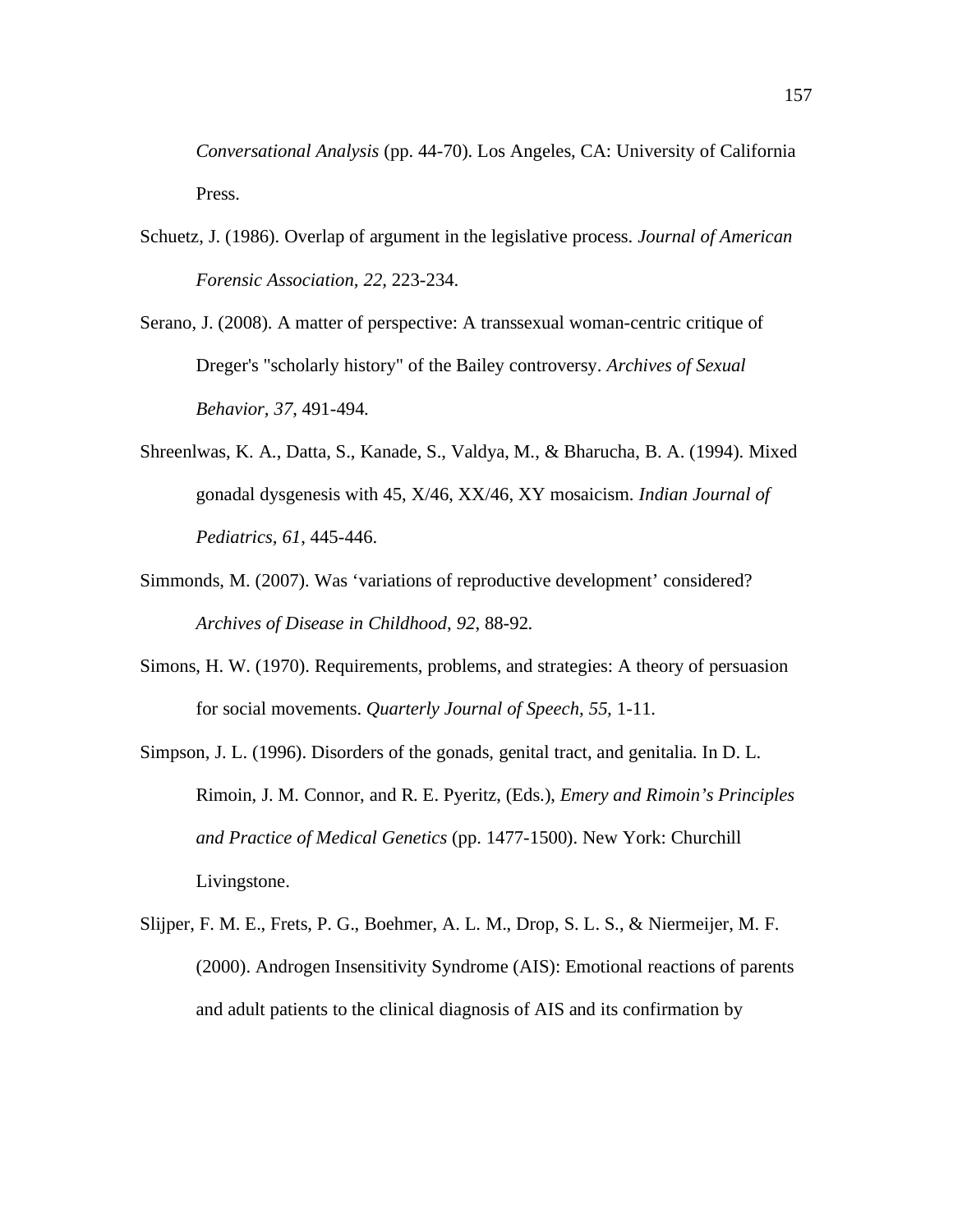androgen receptor gene mutation analysis. *Hormone Research in Paediatrics, 53*, 9-15.

- Smircich, L. (1983). Concepts of culture and organizational analysis. *Administrative Science Quarterly, 28,* 339-358.
- Smith, J. (2001). Globalizing resistance: The battle of Seattle and the future of social movements. *Mobilization, 6,* 1–20.
- Speiser, P. W., & White, P. C. (2003). Congenital adrenal hyperplasia. *New England Journal of Medicine*, *349*, 776–788.
- Speroff, L., Glass, R. H., & Kase., N. G. (1999). *Clinical Gynecologic Endocrinology and Infertility* (6th ed). Philadelphia: Lippincott Williams & Wilkins.
- Staggenborg, S. (1986). Coalition work in the Pro-Choice movement: Organizational and environmental opportunities and obstacles. *Social Problems, 33,* 374-390.
- Stevens, S. M. (2006). Activist rhetorics and the struggle for meaning: The case of "sustainability" in the retriculate public sphere. *Rhetoric Review, 25*, 297-315.
- Stewart, C. J., Smith, C. A., & Denton, Jr., R. E. (2001). *Persuasion and Social Movements* (4th ed.). Longrove, IL: Waveland Press, Inc.

Sytsma, S. E. (2006). *Ethics and Intersex.* Netherlands: Springer.

- Tamar-Mattis, A. (2006). Exceptions to the rule: Curing the law's failure to protect intersex infants. *Berkeley Journal of Gender, Law, and Justice, 21*, 59-110.
- Tauchert, A. (2001). Beyond the binary: Fuzzy gender and the radical center. In F. Haynes & T. McKenna, (Eds.), *Unseen genders: Beyond the binaries* (pp. 181- 192). New York: Peter Lane Publishing.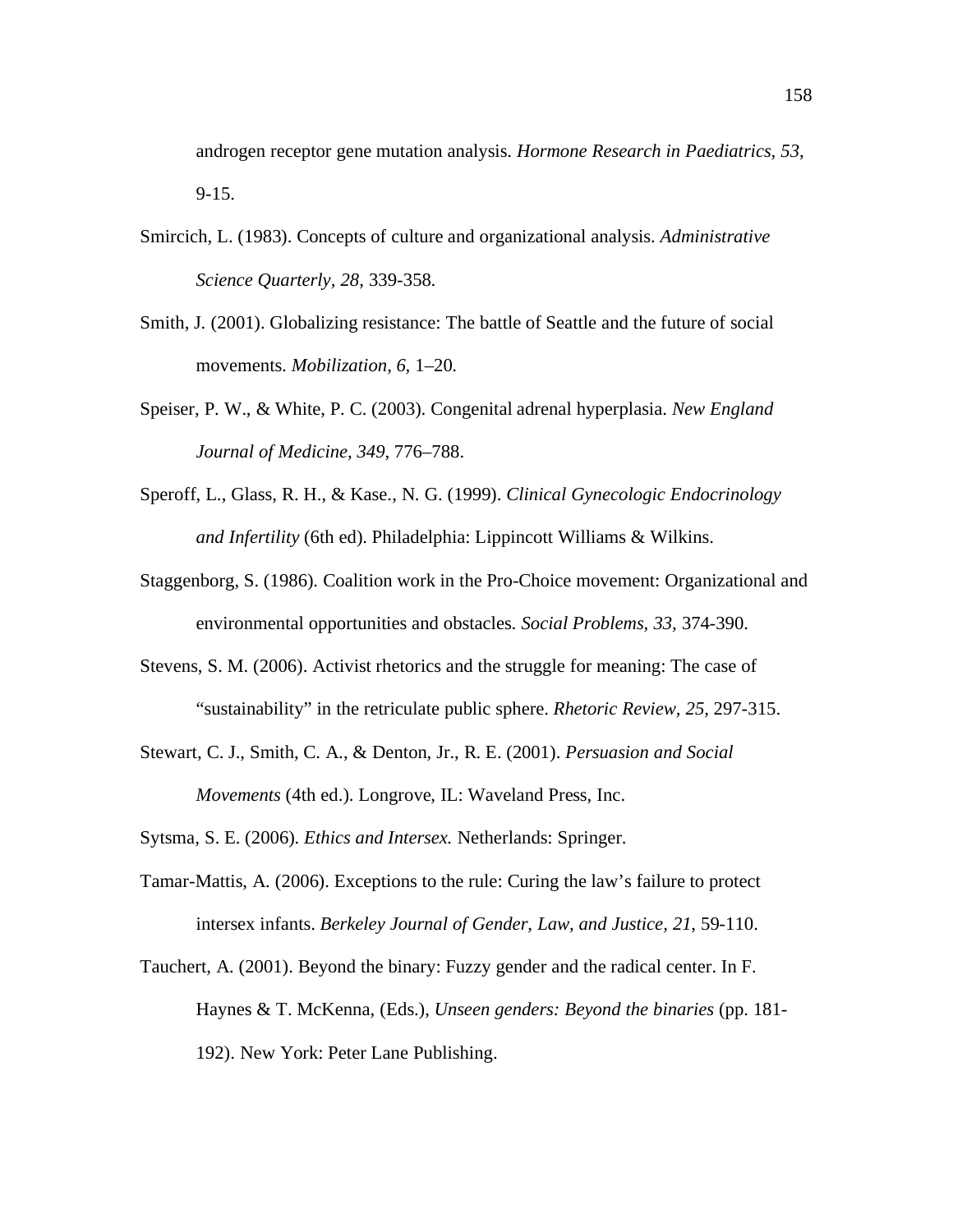- Thorne, B. (1993). *Gender Play: Girls and Boys in School.* Piscataway, NJ: Rutgers University Press.
- Tiefer, L. (2000). II. Agreeing to Disagree: Multiple Views on Gender Laws and Transsex. *Feminism & Psychology, 10*, 36–40.

Tilly, C. (1978). *From Mobilization to Revolution*. Reading, MA: Addison-Wesley.

- Torassa, U. (2002, August 4). Cheryl Chase, medical activist: Boy or girl? Advocate for intersex children influences attitudes. *The San Francisco Chronicle*.
- Turner, S. S. (1999). Intersex identities: Locating new intersections of sex and gender. *Gender and Society, 13*, 457-479.
- U. S. Library of Medicine. (2008). 5-alpha reductase deficiency. *Genetics Home Reference*. Retrieved August 11, 2009, from

http://ghr.nlm.nih.gov/condition=5alphareductasedeficiency

- Vacarescu, T. E. (2004). What's in a name? Modest considerations on the situatedness of language and meaning. *JSRI, 9*. Retrieved April 20, 2005 from http://hiphi.ubbcluj.ro/JSRI/html%20version/index/no\_9/teovacarescu-articol.htm
- Valentine, D. and Wilchins, R. A. (1997). One percent on the burn chart: Gender, genitals, and Hermaphrodites with Attitude. *Social Text, 52/53*, 215-222.
- van Riel, C. B. M. (1995). Principles of Corporate Communication, Upper Saddle River, NJ: Prentice-Hall.
- Verp, M. S., & Simpson, J. L. (1987). Abnormal sexual differentiation and neoplasia. *Cancer Genetics and Cytogenetics, 25*, 191-218.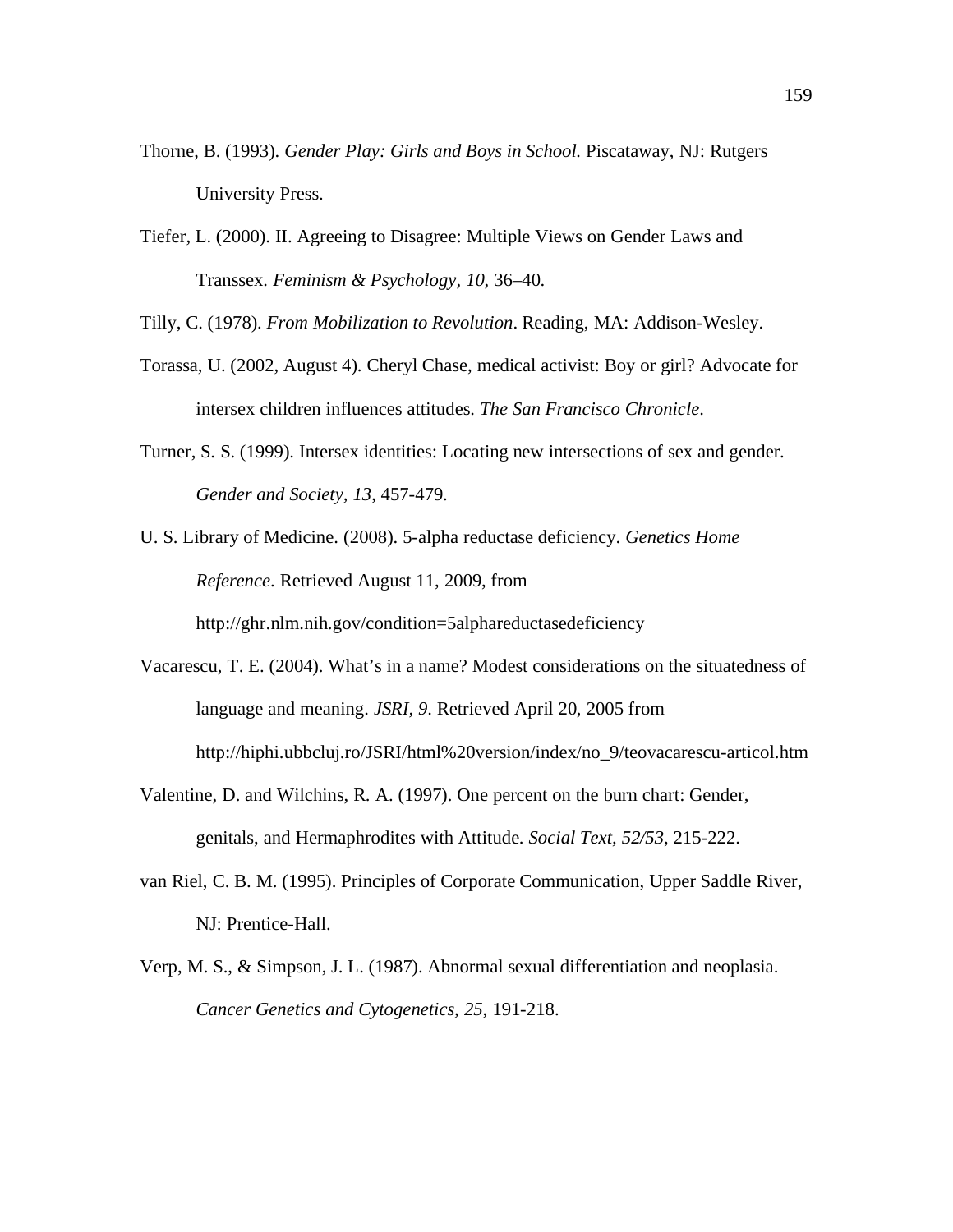- Vilain, E. (2006). Genetics of intersexuality. *Journal of Gay & Lesbian Psychotherapy*, *10*, 2, 9-26.
- Vilain, E., Achermann, J. C., Eugster, E. A., Harley, V. R., Morel, Y., Wilson, J. D., & Hiort, O. (2007). We used to call them hermaphrodites. *Genetics in Medicine, 9,* 2, 65-66.
- Vittoria, A. K. (1999). Our own little language: Naming and social construction of Alzheimer's disease. *Symbolic Interaction*, 22, 361-384.
- Voorhess, M. L. (1982). Normal and abnormal sexual development. In R. Kaye, F. A. Oski, and L. A. Barness (Eds.) *Core Textbook of Pediatrics* (pp. 214-237). Philadelphia: J. B. Lippincott.
- Wang, S. (2008, March 9). Intersexuality: Male, female, and in-between. Retrieved March 12, 2009, from http://www.medhunters.com/articles/intersexuality.html
- Watkins, C. S. (2001). Framing protest: News media frames of the million man march. *Critical Studies in Media Communication 18*, 83–101.
- Weeks, J. (1990) The value of difference. In J. Rutherford (Ed.), *Identity: Community, Culture, Difference* (pp. 88-100). London: Lawrence & Wishart.
- Weil, E. (2006, Sept. 26). What if it's (sort of) a boy and (sort of) a girl? *The New York Times,* Retrieved February 1, 2009, from http://www.nytimes.com/2006/09/24/magazine/24intersexkids.html?\_r=1&oref=l ogin.
- West, C. and Zimmerman, D. H. (1987). Doing gender. *Gender and Society, 1*, 125-151.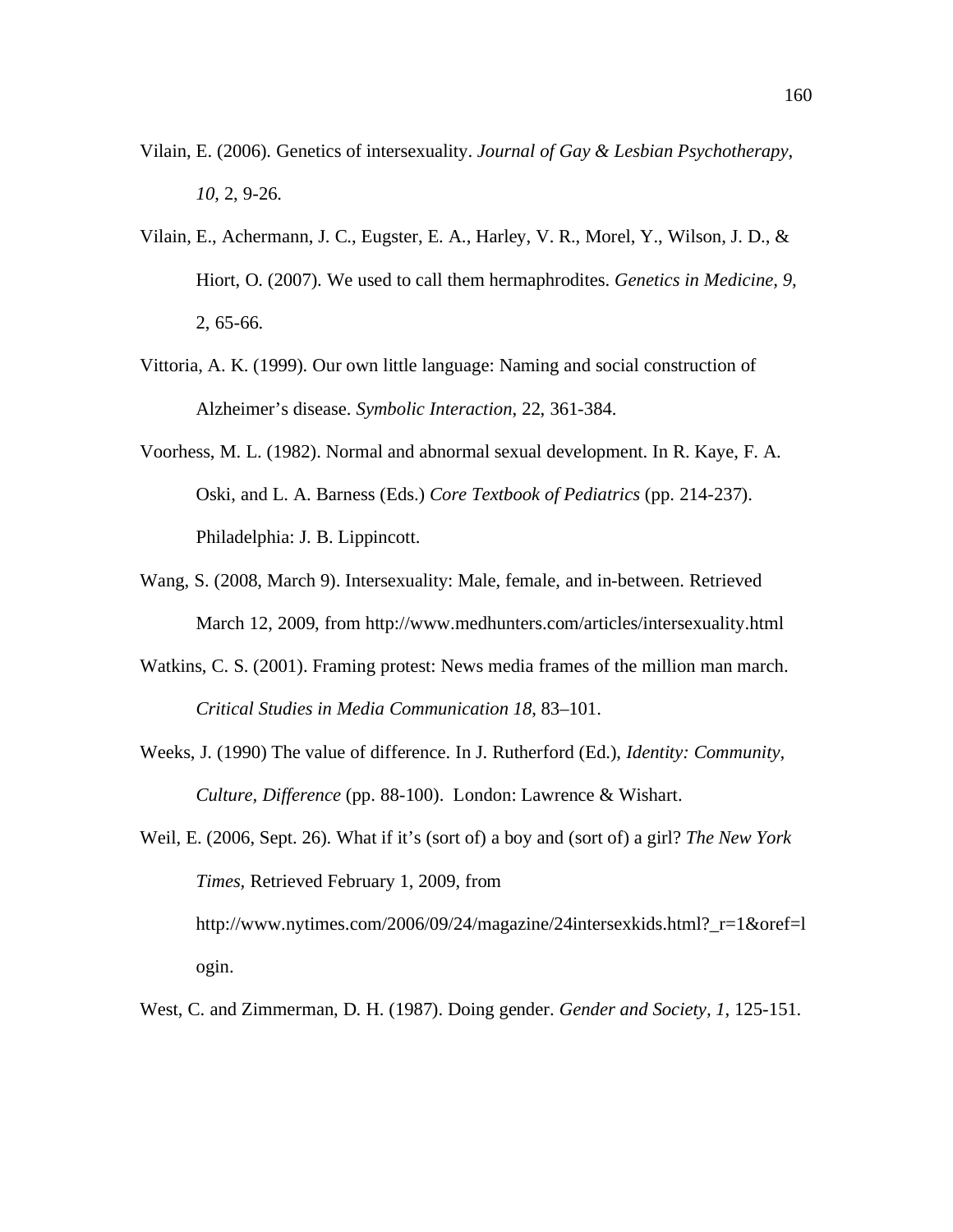- Whetten, D. A. (2006). Albert and Whetten revisited: Strengthening the concept of organizational identity. *Journal of Management Inquiry, 15,* 219-234.
- Whetten, D. A., & Mackey, A. (2002). A social actor conception of organizational identity and its implications for the study of organizational reputation. *Business & Society, 41,* 393-414.
- White, P. C., & Speiser, P. W. (2000). Congenital adrenal hyperplasia due to 21 hydroxylase deficiency. *Endocrine Reviews, 21*, 245–291.
- Wilson, B. E., & Reiner, W. G. (1998). Management of intersex: A shifting paradigm. *The Journal of Clinical Ethics, 9,* 360-369.
- Wilson, J. D., George, F. W., & Griffin, J. E. (1981, March 20). The hormonal control of sexual development. *Science, 211*(4488), 1278–1284.
- Winfrey, O. G. (2007, Sept 21). Growing up intersex [Television series episode]. In O. G. Winfrey (Producer), *The Oprah Winfrey Show*. Chicago: Harpo.
- Wisniewski, A. B., Midgeon, C. J., Meyer-Bahlburg, H. F. L., Gearhart, J. P., Berkovitz, G. D., Brown, T. R., & Money, J. (2000). Complete Androgen Insensitivity Syndrome: Long-term medical, surgical, and psychosexual outcome. *Journal of Clinical Endocrinology and Metabolism, 85*, 2664.
- Wood, M. L. (1991). Naming the illness: The power of words. *Family Medicine*, *23*, 534- 538
- Young, I. M. (1990). *Justice and Politics of Difference*. Princeton: Princeton University Press.